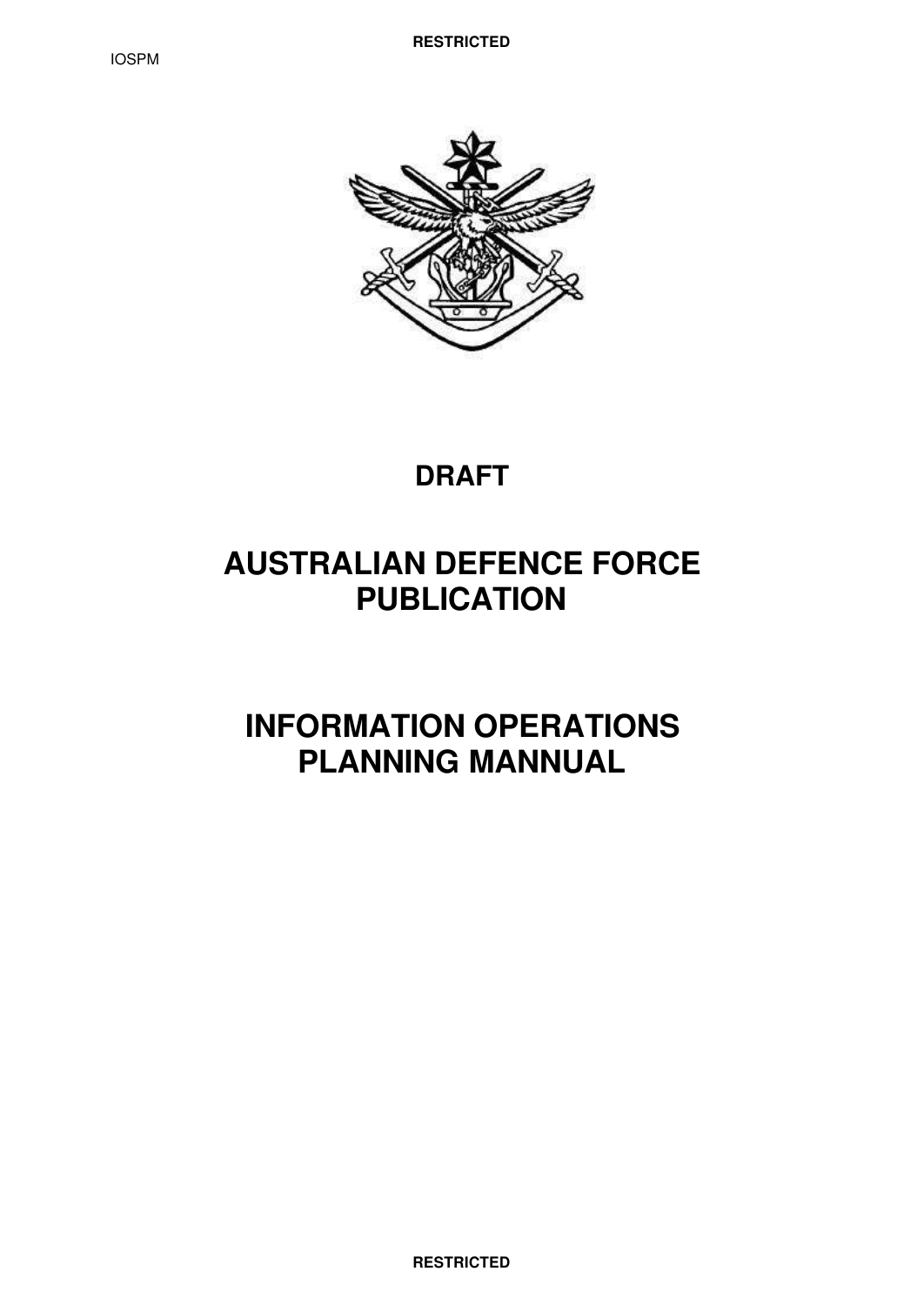# **CONTENTS**

| <b>Chapter 1</b> | Overview                                      |
|------------------|-----------------------------------------------|
| <b>Chapter 2</b> | Defensive Information Operations              |
| <b>Chapter 3</b> | Offensive Information Operations              |
| <b>Chapter 4</b> | <b>Staff Planning</b>                         |
| <b>Chapter 5</b> | Information Operations and Current Operations |
| Chapter 6        | <b>Operations Security</b>                    |
| <b>Chapter 7</b> | Deception                                     |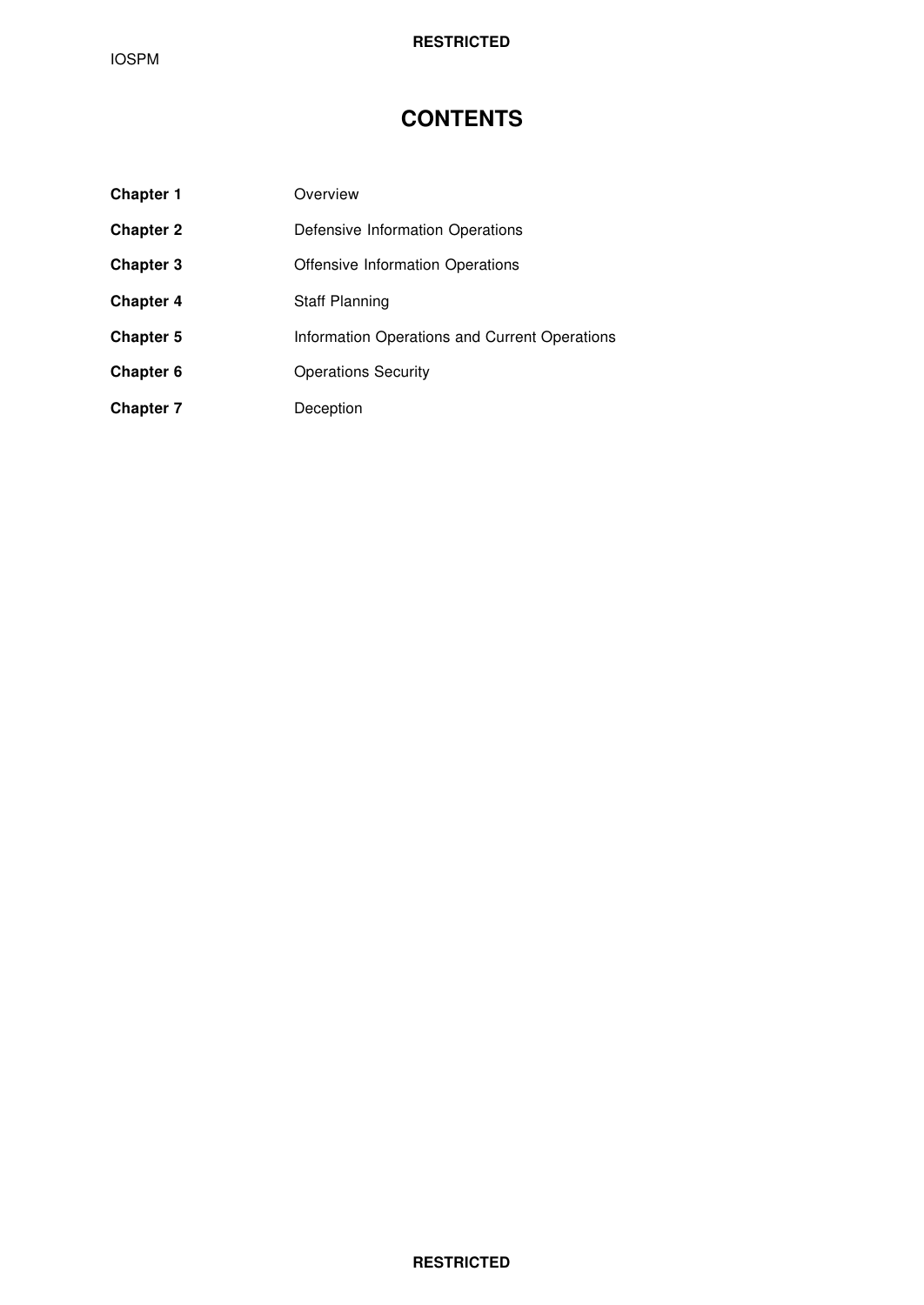# **CHAPTER 1**

# **OVERVIEW - INFORMATION OPERATIONS**

# **BACKGROUND**

#### **Introduction**

1.1 Information underpins all operational and management functions, and capabilities within the defence organisations. It is a fundamental resource critical in commander's decision-making processes. Increasingly military decision-making is becoming dependent on information systems (IS) for moving, sorting, manipulating and exploiting available information. With the spread of communication systems, information is also attaining a national and global dimension. Exploitation of this dependence on information as a critical component of commander's decision-making processes is achieved through a concept called 'Information Operations' (IO).

1.2 IO, like other forms of military operations, are activities that are planned and executed, can be conducted in phases, can involve direct and indirect approaches, require resources, utilise capabilities to greater or lesser degrees depending upon the particular operation, and require doctrine and training. IO would normally be used in concert with combat operations and military support operations, but can also stand-alone.

#### **A national threat**

1.3 IO presents particular challenges to the military due to the wider range of potential protagonists that can be involved. The low entry costs associated with the conduct of basic IO multiplies the threat and offers a range of non state-actors new avenues to conduct business. Such actors include Issue Motivated Groups (IMGs), Non Government Organisations and disgruntled individuals. Additionally, the lack of strategic intelligence against some of these potential actors and reduced warning time of likely activities complicates the defensive task.

1.4 Therefore, offensive IO activity against Australia must be seen as a significant national threat. Such activity involves shaping national perceptions through manipulation of information, disrupting daily activities of national life through interference with national information infrastructure, as well as attacking a nation's capacity to wage war.

1.5 IO threats are not easily discernible or characterised. Intelligence therefore is critical in determining intent and capability, and for the successful exploitation of the IO concept. Detailed intelligence on decision-makers and their supporting decision-making processes, for a wide range of adversaries, must be provided. The global nature of the information age makes this a challenging task.

# **UNDERSTANDING IO**

#### **Definition**

IO are defined as:

### *'Actions taken to defend and enhance ones own information, information processes and information systems and to affect adversary information, information processes and information systems.'*

1.6 IO brings together a wide range of related activities focussed on or related to information. There is by no means a broad consensus, either within the Australian Defence Organisation (ADO) or external to it, as to what exactly constitutes IO. Consequently, IO may be portrayed as a range of interrelationships at all levels. Figure 1 represents this from a Defence centric perspective at the national level, depicting IO as the overlap of military operations, IS, relevant friendly information on those systems, and intelligence. Additionally, it shows the diverse range of interrelationships that affect IO.

ı

<sup>&</sup>lt;sup>1</sup> IS Definition.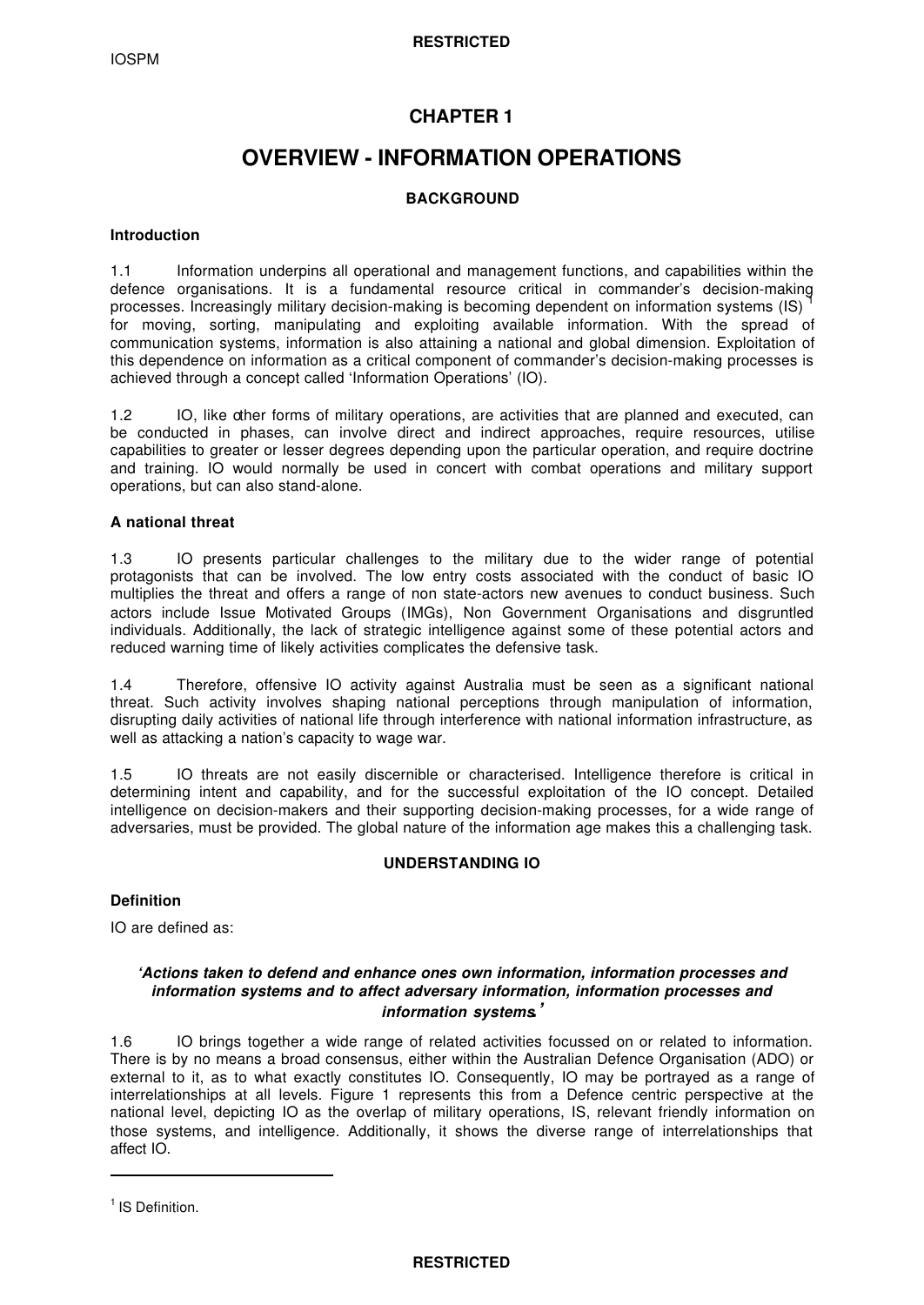

**Figure 1.1 - IO Within A National Construct**

#### **The IO focus**

1.7 The time taken to make decisions is being compressed, with an ever-increasing challenge or drive to remain ahead of an adversary's decision-making processes. Commander's use of and dependence upon information is not new. What is new, however, is the concept that information can be more easily managed, distributed and manipulated through modern technology, and perhaps even be considered a weapon in its own right. The aim is to speed up our own ability to observe, orient, decide and act, while slowing down, disrupting or destroying the adversary's ability to carry out a similar process (Figure 2). Further, modern information related tools are enabling the commander to increase tempo and improve decision cycles such that they can exploit the psychological dimension of the battlespace.



**Figure 2 - The Effect of IO on the Decision Cycle**

#### **Components of IO**

1.8 As an enabler to achieving an outcome of decision superiority, IO can be considered to have three components:

a. **Offensive IO**. Offensive IO are actions, synergised with wider activities and plans, designed to exploit or attack information, information processes and information systems in order to undermine decision-making processes. Offensive IO include the use of such capabilities as electronic warfare (EW), psychological operations (PSYOPS), deception, computer network attack (CNA), destruction and other conventional military capabilities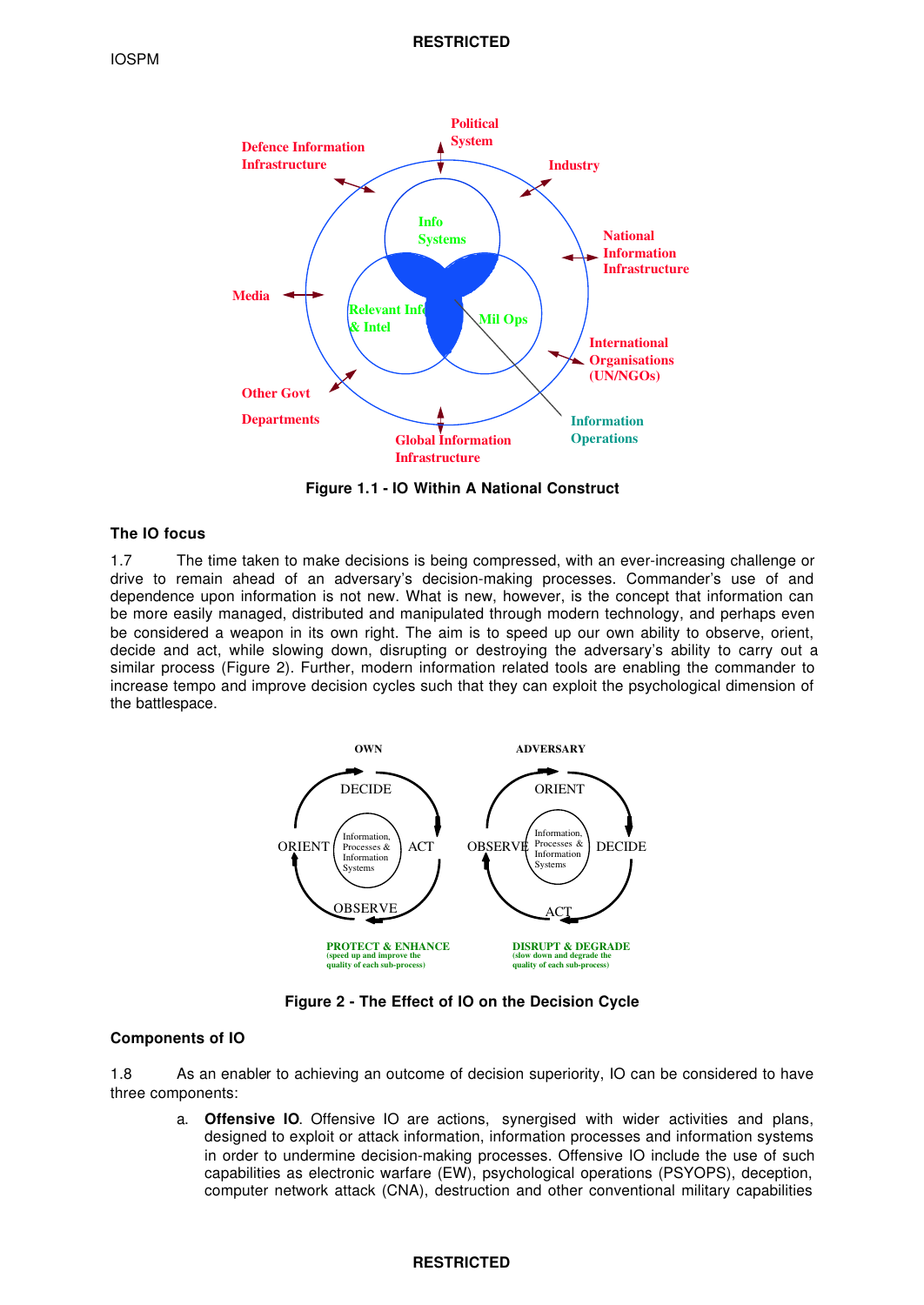as appropriate. Non military capabilities may also be applied to achieving military objectives.

- b. **Defensive IO**. Defensive IO are processes, synergised with wider activities and plans, designed to ensure friendly information, information processes and information systems are protected from malicious activity, an adversary's use of offensive IO, or from accidental and naturally occurring acts. ADO decision-making processes must be robust enough to ensure the successful achievement of designated objectives. Defensive IO include the use of such capabilities as information assurance (IA), counterintelligence, physical security, operations security, electronic warfare, counter psychological operations and other conventional military capabilities as appropriate. Non military capabilities may also be applied to support military defensive activities.
- c. **IO support**. Support IO are activities and processes common to both offensive and defensive IO, or are not exclusively assignable to either. They specifically enable and enhance the effectiveness and efficiency of offensive and defensive IO. IO support activities are fundamental to the ability to conduct both offensive and defensive IO efficiently. IO support includes intelligence, public information, civil affairs, the management and command and control of IO, information and knowledge management, risk and vulnerability analysis support, network mapping support, and IO training support. IO support activities and processes can be generally divided into infrastructure and intelligence support as follows:
	- (1) **Infrastructure support.** Just as other military operations employ a range of capabilities, such as ships, aircraft and ground forces, IO require certain capabilities to be in place if commanders are to be able to plan and initiate action. These collective capabilities can be referred to as the **IO infrastructure**. It includes organisations, hardware and software, policies and doctrine, and trained people. Furthermore, IO employ a range of less tangible information capabilities such as public information, PSYOPS and deception to influence decision-making. At the highest level of the IO infrastructure are those **IO processes** that enable commanders to employ the IO infrastructure in flexible ways to achieve objectives.
	- (2) **Intelligence.** Similarly, intelligence activities provide a critical support function to the conduct and planning of IO. The nature of operating in the information age is such that the intelligence must be timely, readily accessible, accurate and sufficiently detailed to support an array of IO concept requirements, regardless of the level at which IO are conducted.

#### **IO PRINCIPLES**

#### **General**

- 1.9 The principles for the conduct of IO are:
	- a. people, decision-making processes and information systems are susceptible to IO;
	- b. IO must be conducted within a national framework designed for IO;
	- c. IO are an integral part of national military strategy;
	- d. IO must be centrally directed at the highest level and co-ordinated in execution;
	- e. IO may be conducted alone or in conjunction with other military operations;
	- f. a comprehensive understanding of the environment in which IO are to be conducted is critical to the successful planning and conduct of IO; and
	- g. moral, ethical and legal considerations will influence the conduct of IO.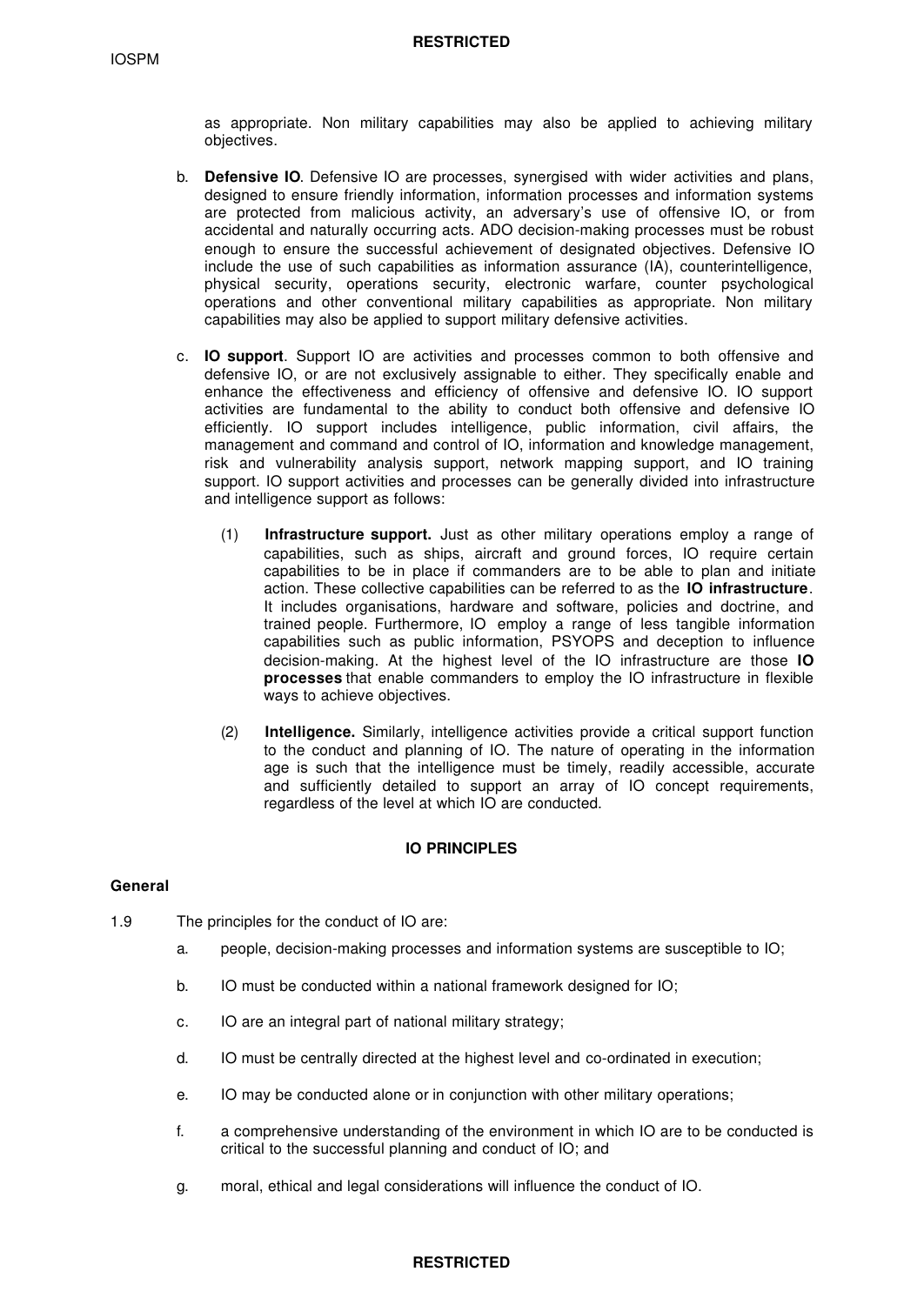### **Susceptibility to IO**

1.10 IO offers a suite of activities, both offensive and defensive, relating to the use and manipulation of information across the conflict continuum. It involves activities ranging from technological to psychological, united by a common objective. The psychological element includes aspects such as PSYOPS, deception and other methods of shaping perceptions, while the technological element involves the manipulation of electronic information.

1.11 People, decision-making processes and information systems are susceptible to IO. The ADF must therefore be prepared to conduct IO across the psychological and technological domains.

#### **National framework for IO**

1.12 IO is a national issue requiring a coordinated approach. Although the lines of distinction are blurred in places, IO has a civilian and a military dimension. Therefore, a combination of military and civilian capabilities may be required for the execution of IO.

#### **IO as a part of national military strategy**

1.13 The globalisation of information and IS, have eroded traditional state boundaries. A determined and knowledgeable adversary is able to strike at national information infrastructure such as strategic military command and control nodes, electricity grids, air traffic control systems and communications infrastructure, without recourse to the application of conventional force. This approach would undermine the effective functioning of government, as degradation of this infrastructure could have significant ramifications for a range of vital national and commercial activities.

1.14 Early identification of critical elements with respect to IO targets will be essential to enable successful offensive and defensive IO. The geo-strategic advantages enjoyed by some nations have been reduced in the Information Age. The method of delivery of some information attacks, creates an advantage of distance only for the attacker, who remains harder to detect and take action against.

1.15 IO provides a potential adversary greater flexibility in gaining leverage by attacking a nation's interests both onshore and offshore. The ability to attack economic assets, companies, diplomatic missions and nationals in a less threatening way than conventional force, makes a clear policy response by the targeted nation more complex.

#### **Direction and coordination**

1.16 IO must be centrally directed at the highest level to ensure integration of available capabilities, some of which may be resident in a number of programs within the ADO. In addition, agencies from outside of the ADO may also be required to support military IO activities. To ensure that there is economy of effort, IO must be coordinated in a coherent manner with clearly defined division of responsibility between programs.

#### **IO and conventional operations**

1.17 Information has always been a dimension of war. In the Information Age, however, it has the potential to become a major theatre of conflict, much like air, land and sea, and it has the potential to be a weapon in its own right. Aspects of IO offer the potential to minimise, and in certain circumstances may eliminate, the need for conventional military force. IO can make an important contribution to defusing crises. It can reduce periods of confrontation and enhance the impact of informational, diplomatic, economic, and military efforts. IO can forestall or eliminate the need to employ forces in a combat situation.

#### **Understanding the environment**

1.18 A comprehensive understanding of the environment is critical to the successful planning and conduct of IO, regardless of the level. It is vital therefore, that the ADF is supported by a comprehensive system involving information collection, processing and dissemination capability which supports the planning and conduct of IO. Such capability builds situational awareness in terms of knowledge on the adversary, the environment and friendly factors that impact on the conduct of IO.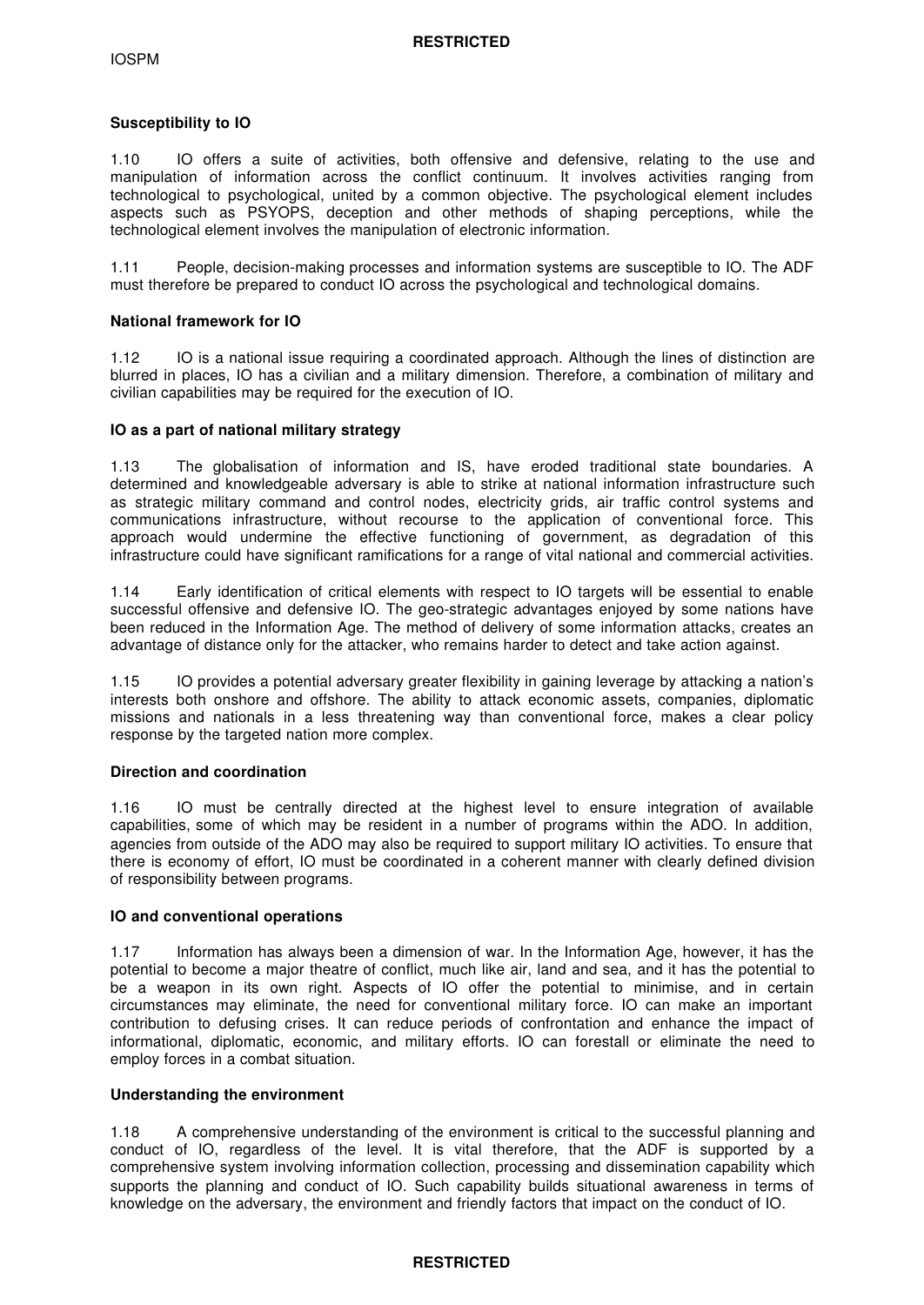#### **Moral, ethical and legal considerations**

1.19 Understanding the legal and ethical issues involved in the conduct of IO will be essential for commanders at all levels. As a general proposition, conventional attacks against IS, such as the destruction of an adversary's military computer centre, can be dealt with using traditional principles of the Law of Armed Conflict (LOAC), including military necessity, proportionality and collateral damage. On the other hand, the phenomenon of information attacks using non-traditional information weapons or techniques does not fit easily within the LOAC framework. The danger is that while some states or individuals will be restrained by moral, ethical or legal considerations, others will not. This reinforces the need to concentrate on establishing a strong defensive regime. The ADF must be prepared to conduct IO within an ambiguous legal framework.

#### **RESPONSIBILITIES**

1.20 The current policy responsibilities for IO related activities are spread throughout the following organisations;

# **ADHQ.**

- responsible for strategic level information concepts and strategies,
- responsible for the provision of strategic policy, plans and priorities to guide the development of IO, and
- responsible for the achievement of national strategic requirements for military IO.

**DEPSEC Corporate.** Responsible for overall effectiveness and efficiency of Defence information management.

**Defence Information Environment Board (DIEB).** Directs the development of the Defence Information Environment (DIE).

**Defence Information Systems Group.** Responsible for managing Defence communication and information systems, including the protection of those systems and the information contained within these systems.

**Defence Signals Directorate (DSD).** Responsible for SIGINT support to IO.

**Defence Security Branch (DSB).** Responsible for Defence IA policy and standards, Defence physical security policy, and security intelligence support to IO activities.

**Defence Intelligence Organisation (DIO).** Responsible for provision of intelligence support to threat assessment processes.

**Defence Acquisition Organisation (DAO).** Responsible to manage the acquisition and introduction into service of command support, communications and electronic warfare, radar and related systems.

**Defence Science and Technology Organisation (DSTO).** Responsible to provide scientific and technical advice, and assistance on IO matters.

**Commander Australian Theatre (COMAST).** Responsible for the policy and procedures for the implementation of IO in the Australian Theatre.

# **IO CONCEPTS: PLANNING AND ACTIVITY**

*There are two ways to view IO. First, as a conceptual framework within operations planning which induces a staff effort focussed on influencing decision cycles. Second,*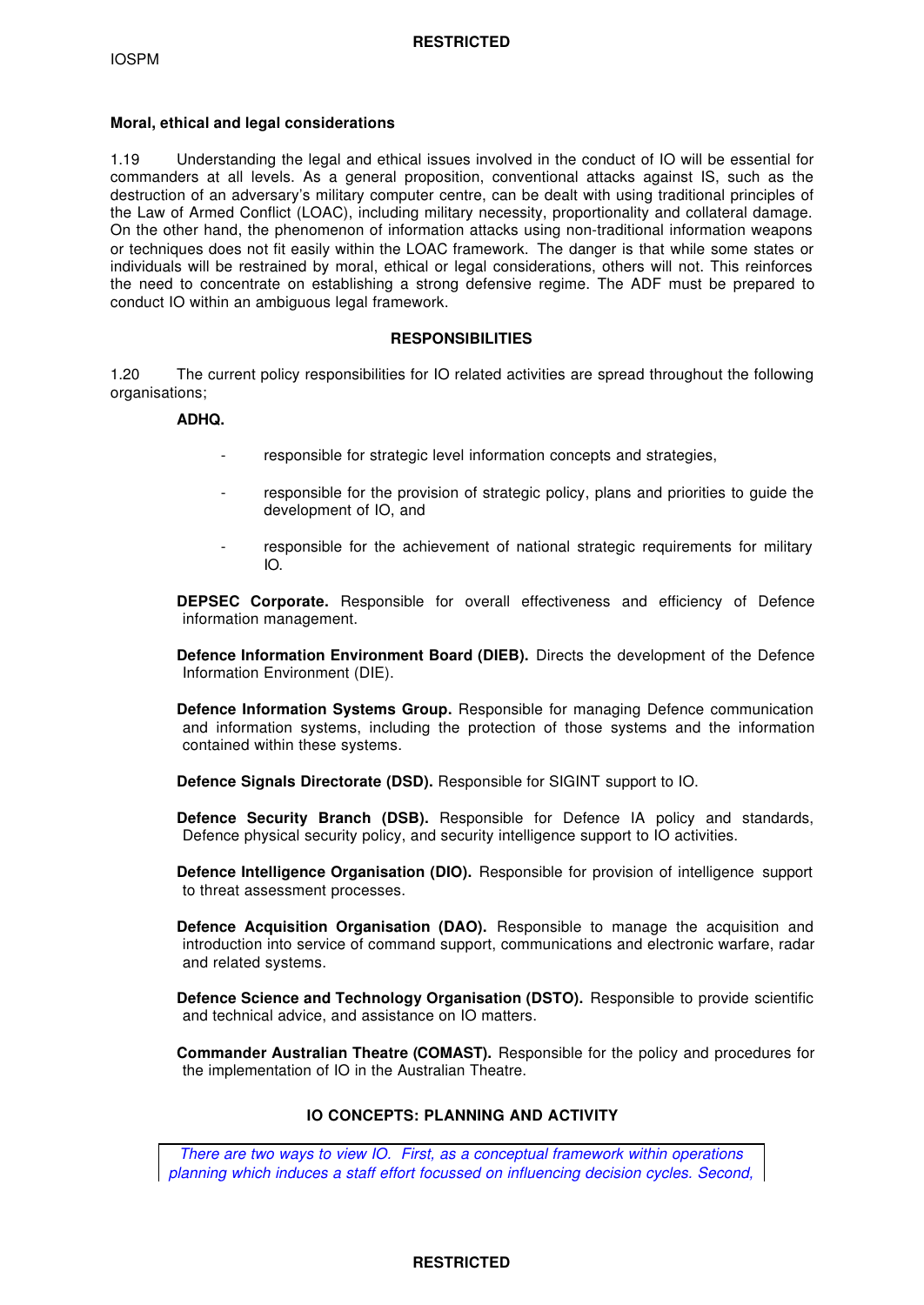ı

*is those operations or activities undertaken to meet the objectives arising from this staff 2 effort.*

### **IO - A concept in planning**

1.21 IO is considered to be a conceptual approach to military planning and operations, including their support functions, rather than a new area of military specialisation. IO at the operational and tactical levels is the responsibility of operations staff assisted by other functional groups. Planning staff will also need to consider IO as part of future operations. Preferably, a dedicated staff meets the IO responsibility within a headquarters. Where otherwise constrained, this responsibility may also be met by command direction, an awareness of IO, or the establishment of an IO group or board. The manner by which the IO planning function is met must be appropriate to the headquarters and ensure that IO are considered and integrated with the plan.

1.22 **IO objective**. The objective of IO within the ADF is to contribute to the achievement of military objectives by promoting and protecting ADF decision-making, and exploiting and influencing adversary decision-making.

1.23 **IO focus**. Through IO, the ADF seeks to enable decision superiority and promote freedom of action for ADF decision-making processes, while hindering the efforts of adversaries. IO seeks to exploit the opportunities and vulnerabilities inherent in the decision making process and informationdependent systems. This includes people, infrastructure, weapons, command and control, computers and associated network systems. IO seeks to impair or distort the decision-making abilities of an adversary's leadership structure, and to influence the belief or perceptions of a nation's people. The focus is therefore on the psychology of perception and leadership, and the ability of the commanders and managers to provide effective leadership and management.

1.24 **A coordinated and integrated strategy**. ADF IO policies and plans are to be integrated within the overall military strategies and objectives to achieve a coherent effect. IO requires the close coordination of both offensive and defensive capabilities and activities, as well as effective design, integration and interaction of command and control, with intelligence and other support mechanisms.

1.25 **Conduct of IO - levels of command**. IO, like other forms of military operations, are activities that are planned and executed, can be conducted in phases, can involve direct and indirect approaches, require resources, utilise capabilities to greater or lesser degrees depending upon the particular operation, and require doctrine and training. IO may be conducted at all levels and throughout the continuum of conflict. Figures 3 and 4 describe this relationship.

 $^{\rm 2}$  This includes the approach to military operations taken to disrupt or inhibit an adversary's ability to command and control his forces while protecting and enhancing our own. In the past, this has been referred to as Command and Control Warfare (C2W).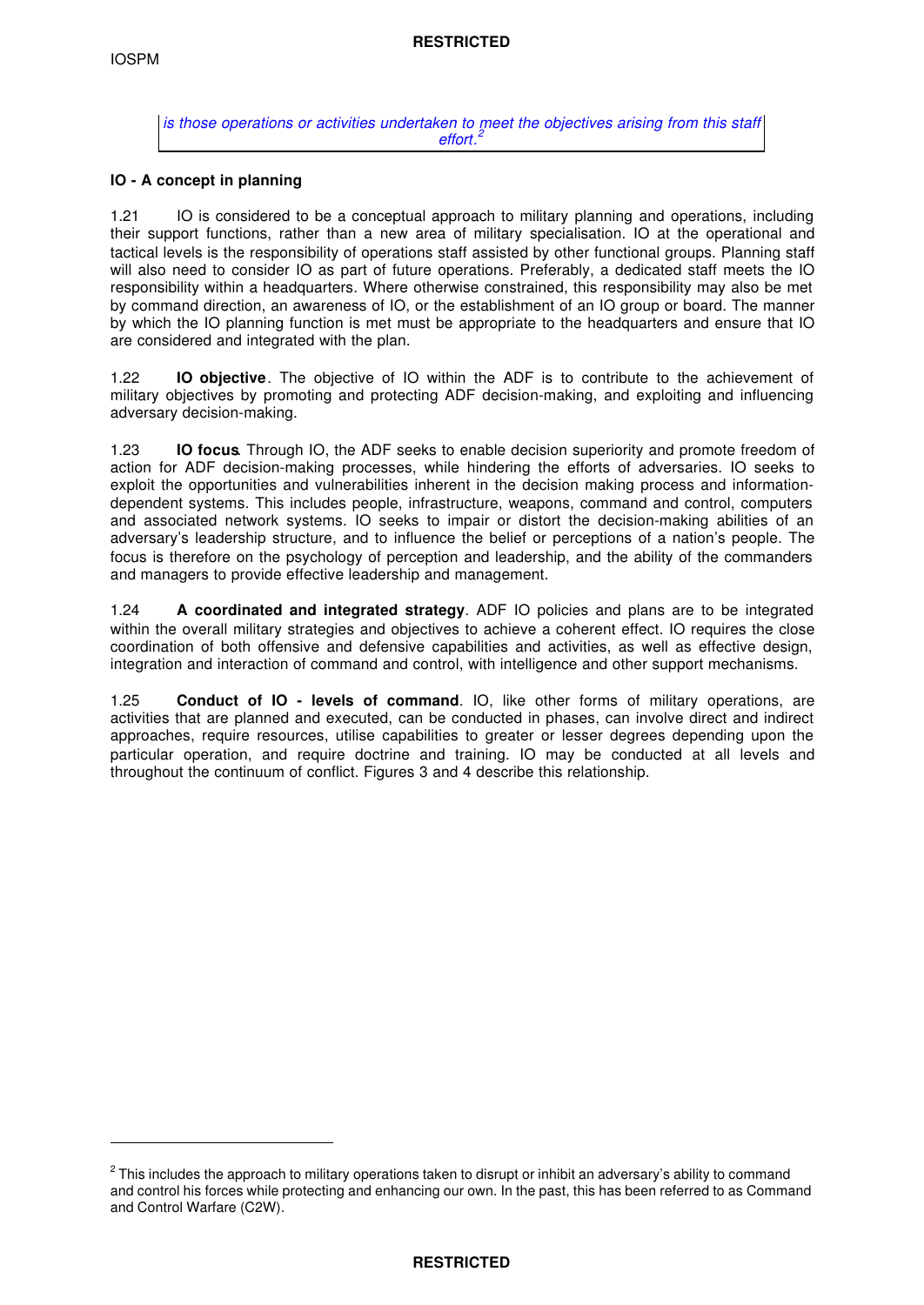

**Figure 4 - IO at the Levels of Command**

1.26 **IO at the national strategic level.** IO at the strategic level will be directed by Government to achieve national objectives by influencing or affecting elements of an adversary's national power (political, economic, military or societal). The ultimate strategic objective for IO is to affect strategic decision-makers to the degree that any adversary will cease actions that threaten Australian interests.

1.27 **IO at the military strategic level.** For ADF purposes, IO at the military strategic level are conducted in support of national IO objectives. The focus will be on the information related aspects of strategic military leadership, lines of communications, command and control processes, logistics and other critical strategic level processes designed to sustain military capability.

1.28 **IO at the operational level.** IO may be conducted at the operational level to support military objectives within a particular theatre of operations and would normally be carried out with theatre resources. The focus at this level will be on the information related aspects of lines of communications within the theatre, logistics, leadership, will to prosecute operations, command and control processes and infrastructure, and information sources.

1.29 **IO at the tactical level.** IO at the tactical level will be conducted to achieve specific manoeuvre objectives. Activity will only be conducted under theatre guidance. The focus in this instance will be on information related to tactical leadership, command and control processes directly related to the conduct of specific military operations, and military information processing equipment.

# **IO as an activity**

1.30 IO is conducted through the integration of many activities. These are often delineated by the offensive or defensive outcomes required. The activities that support the components of IO are listed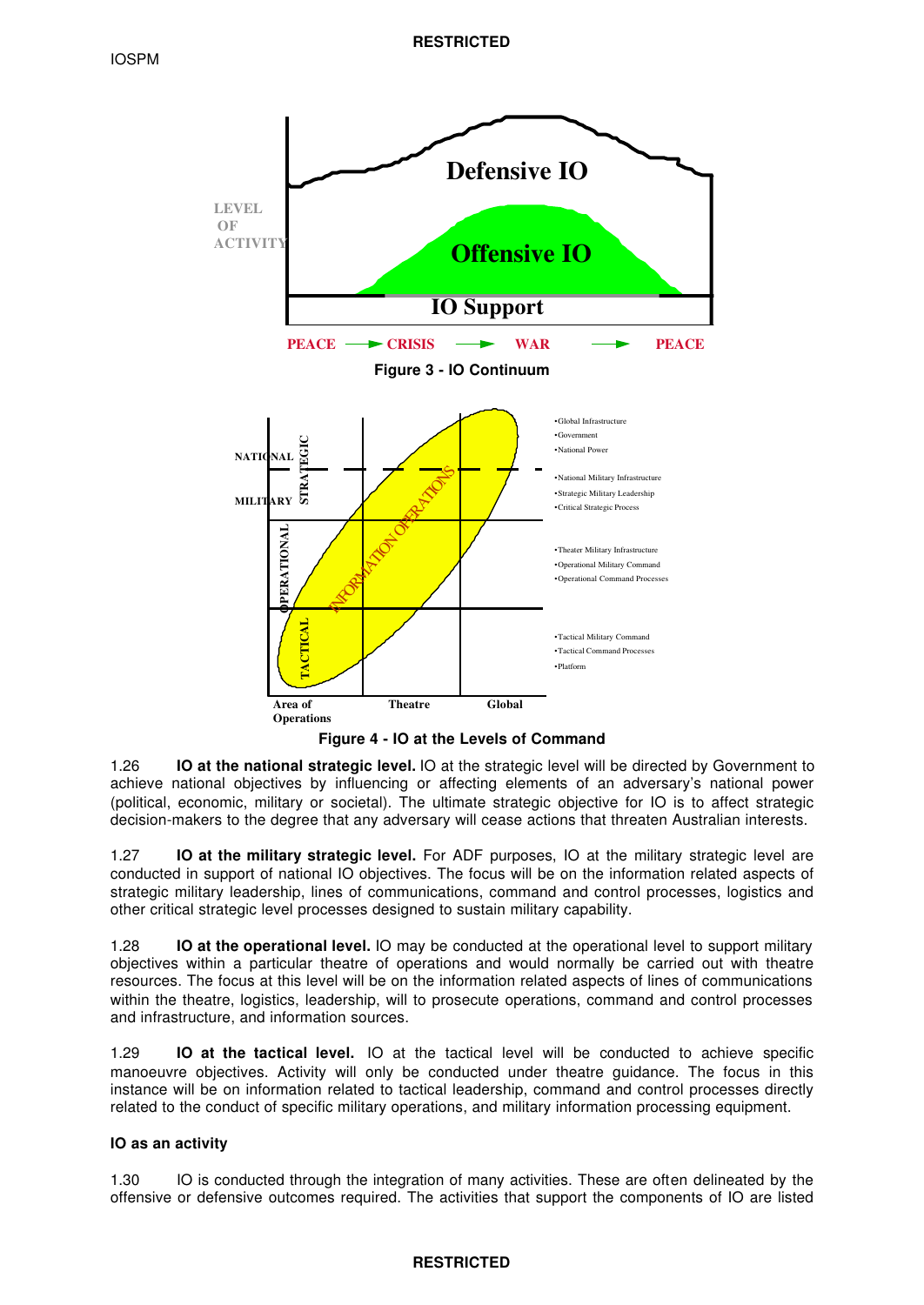#### **RESTRICTED**

below. While activities are shown as an element of Offence, Defence or Support, this does not necessarily mean they remain wholly within IO. The majority of these elements exist in their own right and contribute to other military operations and business processes in much the same way as they do to IO. IO seek to harmonise the activities to achieve the greatest offensive and defensive contribution to a commander's objectives.

- 1.31 **Offensive IO.** The activities which support offensive IO are:
	- a. **Electronic attack.** Electronic attack (EA) is that component of electronic warfare (EW) that uses electromagnetic or directed energy to attack personnel, facilities or equipment with the intent of degrading, neutralising or destroying adversary combat capability. It is addressed further in ADFP 24 – *Electronic Warfare* and includes the following:
		- (1) Actions taken to prevent or reduce the adversary's effective use of the electromagnetic spectrum, such as jamming and electromagnetic deception where:
		- (2) electronic jamming is deliberate radiation, re-radiation or reflection of electromagnetic energy used with the object of impairing the effectiveness of electronic devices, equipment or systems being used by an adversary; and
		- (3) electronic deception is deliberate radiation, alteration, re-radiation, absorption or reflection of electromagnetic energy in a manner intended to confuse, distract or seduce an enemy or that adversary's electronic systems.
		- (4) Employment of weapons that use either electromagnetic or directed energy as their primary destructive mechanism such as lasers, radio frequency weapons and particle beams. Electronic neutralisation is the deliberate use of electromagnetic energy to damage, either temporarily or permanently, adversary devices that rely exclusively on the electromagnetic spectrum.
	- b. **Psychological operations**. Psychological operations (PSYOPS) are are planned activities in peace and war directed to adversary, friendly and neutral audiences in order to influence attitudes and behaviour affecting the achievement of political and military objectives. The objective of ADF psychological operations is to cause adversary, friendly and neutral personnel to act favourably toward Australia and its allies. PSYOPS is described in detail in ADFP 25 – *Psychological Operations* and the categories of PSYOPS are:
		- (1) **Psychological action**. The planned use of support activities to reduce an adversary's prestige and influence, and to increase friendly influence and attitudes in potentially hostile or neutral countries.
		- (2) **Psychological consolidation**. Those activities designed to foster the establishment or maintenance of order and security, and gaining the support of a local population in order to advance political and military objectives.
		- (3) **Psychological warfare**. Efforts designed to bring psychological pressure to bear on an enemy and to influence attitudes and behaviour of hostile groups and target audiences in areas under enemy control.
		- c. **Deception**. (See Chapter 7). Deception includes those measures designed to mislead the adversary or target by manipulation, distortion, or falsification of evidence to induce the target to react in a manner prejudicial to his interests and to the benefit of friendly interests. Thus deception seeks to influence the mind of the adversary commander and the requirement for deception is derived from a desire for security or a need to achieve surprise.
			- (1) **Security**. Security is a function of command and includes all those measures taken by a command to protect itself from espionage, observation, sabotage,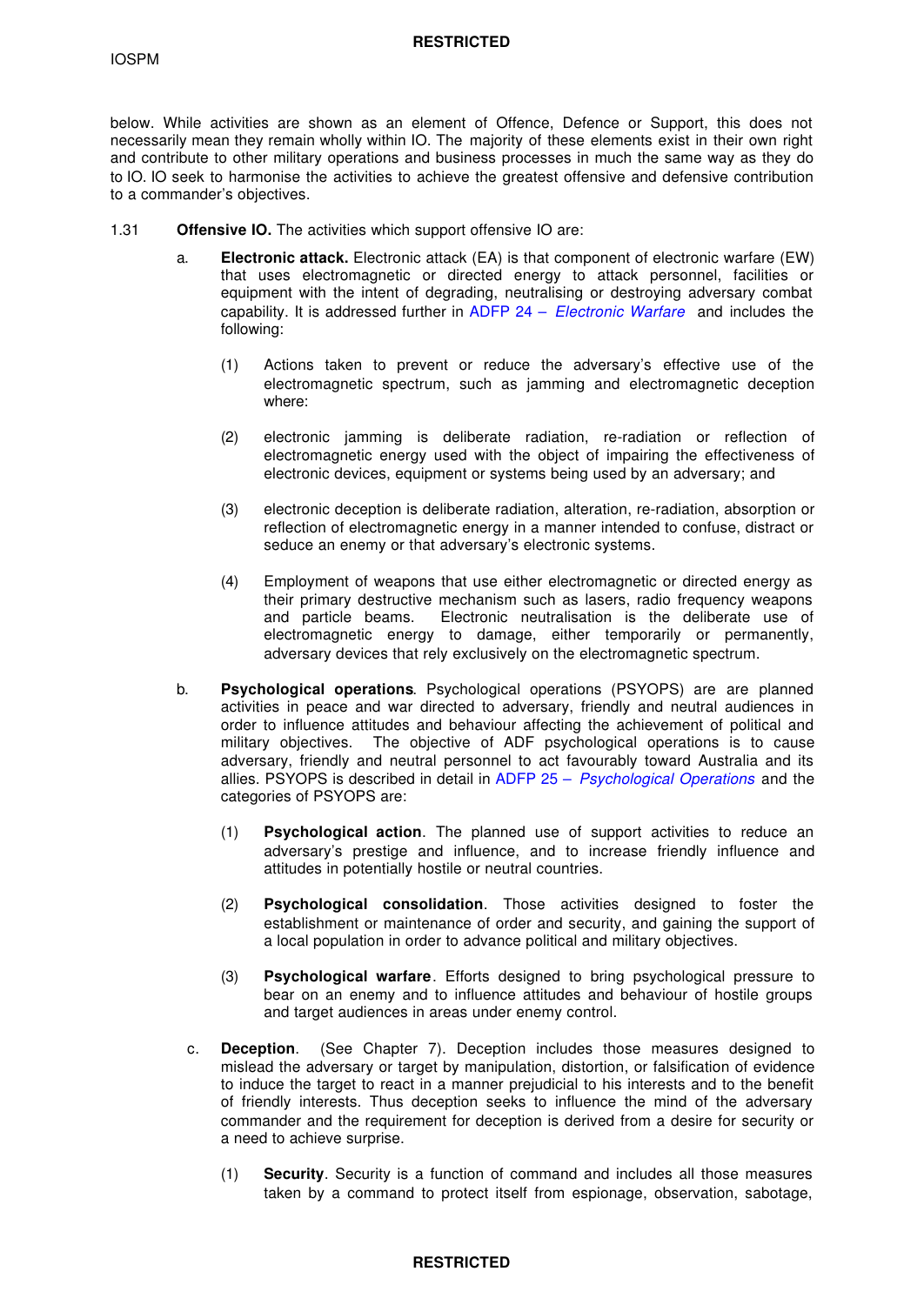annoyance and surprise. Security denies information to an adversary and retains for the commander the ability to employ his forces more effectively. Deception may be required to assist in the protection of capability and intent from an adversary's collection system.

- (2) **Surprise** . The ultimate objective of deception is the achievement of surprise. It is not essential that an adversary be taken unaware, but only that he becomes aware too late to react effectively. If a commander is to achieve surprise, he must plan to fulfil two requirements: *conceal* the true (security) and *reveal* the false (deception).
- d. **Destruction**. Destruction (or physical destruction) refers to the process and activity involved in the development and selection of target sets for degradation, neutralisation or destruction through physical attack by overt, covert, or clandestine military force. Such attacks are conducted in accordance with commander's guidance and planning objectives.
- e. **Computer network attack**. Computer network attack (CNA) involves the deliberate attack on adversary computer information systems (CIS) through the medium of that system's own components. These components may include inputs, outputs, software, hardware, links, connections, or personnel. CNA is thus related to but can act distinctly from EA. Such attacks occur in a variety of forms including:
	- (1) **Hacking**. Hacking involves the illegal entry of system, usually for one of two reasons:
		- (a) malicious destruction or degradation of key nodes, or
		- (b) curiousity.
	- (2) **Chipping.** Chipping is malicious hardware attack, usually conducted through the deliberate insertion of hardware that is designed to fail on initiated sequence or at a selected time.
	- (3) **Insider**. Insiders add a personnel risk to CIS security. They may be transient or permanent. They may be malicious or sources of information.
- 1.32 **Defensive IO.** The activities which support defensive IO are:
	- a. **Electronic protection**. Electronic protection (EP) involves action taken to protect personnel, facilities or equipment from the effects of friendly or adversary employment of EA. EP can be either technical or procedural. Technical EP is applied at the equipment/system level and is based on technology. Procedural EP is concerned with the manner in which EW is conducted and includes techniques such as information security (INFOSEC) and emission control (EMCON). Information security includes computer security (COMPUSEC) and electromagnetic security (EMSEC). EMSEC is further divided into communications security (COMSEC) and electronic security (ELSEC). EMCON procedures are implemented to protect essential elements of friendly information (EEFI). Further details are available in ADFP 24 - *Electronic Warfare*.
	- b. **Counter PSYOPS**. Counter PSYOPS seeks to counter adversary propaganda. Defensive counterpropaganda shield audiences or lessens the impact of messages, while offensive counterpropaganda takes advantage of adversary propagandist mistakes. Counter PSYOPS techniques include forestalling, direct refutation, indirect refutation, diversion, silence, immunisation, minimisation, imitative deception and ridicule. Counter PSYOPS is driven by analysis of propaganda based on:
		- (1) **Source**.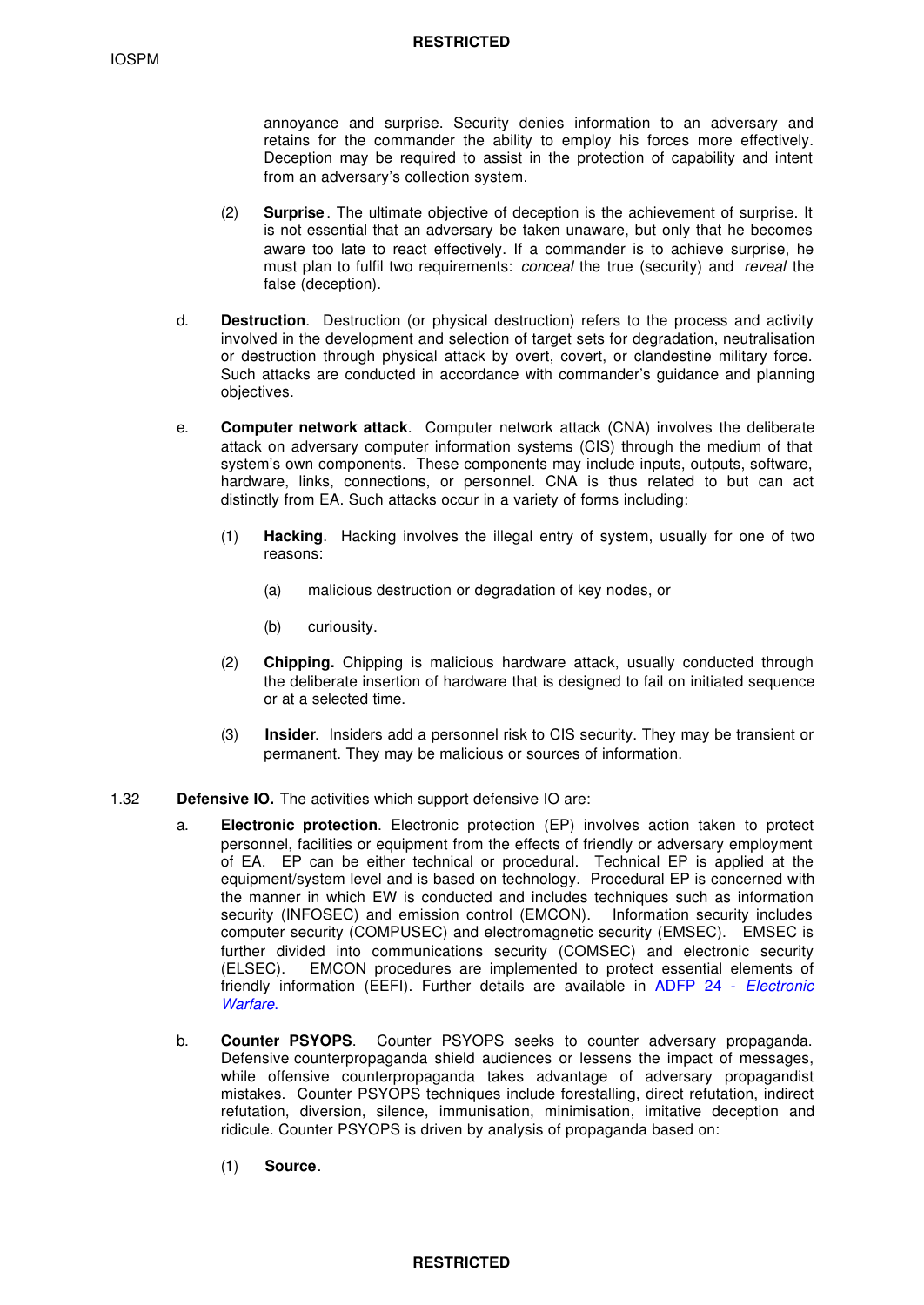- (a) **Black propaganda**. That which purports to originate from a source other than the true one.
- (b) **Grey propaganda**. That which does not specifically identify any source.
- (c) **White propaganda** . Disseminated and acknowledged by the sponsor or by an accredited agency.
- (2) **Content**. The type and quality of information contained.
- (3) **Audience**. Analysed by the apparent audience, the intermediate audience, the unintended audience and the ultimate audience.
- (4) **Media**. The medium used to propagate the information.
- (5) **Effect**. The effect on the intended audience and the secondary effects on unintended or intermediate audiences.
- c. **Counterintelligence**. Counterintelligence (CI) is that aspect of intelligence devoted to destroying the effectiveness of foreign intelligence activities, and protecting information, individuals, installations, equipment, records and materiel from espionage, sabotage, subversion and terrorism. Cl has both a staff component and an operator (activity) component but unlike intelligence it is not normally referred to as the product of analysis. The term security intelligence is used to designate intelligence product from Cl related agencies on threats to security. Intelligence seeks to support the planning and conduct of operations by providing the commander and staff knowledge and understanding of the threat and environment. Within this function, Cl seeks to prevent the adversary's intelligence system from achieving the same objective and to stop potential and real adversaries undermining the security of friendly forces. CI is discussed further in ADFP 19 – *Intelligence*.
- d. **OPSEC**. Operations Security (OPSEC) is the process which gives a military operation or exercise appropriate security, using passive or active means, to **deny knowledge** of the dispositions, capabilities and intentions of friendly forces. It is a command function that involves those collective measures taken by the operational force to maintain security from generally overt and clandestine intelligence collection. It is therefore controlled and coordinated by operations staff with input from CI and other staffs. OPSEC depends on an understanding of the adversary's ability to collect information, the way information is processed, and the decision-action cycle that results from it. OPSEC is covered in more detail in Chapter 6.
- e. **Protective security**. Protective security is the organised system of defensive measures instituted and maintained at all levels of command with the aim of achieving and maintaining security. Protective security measures consist of controls, which form a series of interlocking defences in depth against the threat. The protective security measures imposed by the ADF are detailed in security orders and instructions. These are designed to protect information, material and personnel from the threat and comprise:
	- (1) **Physical security.** The system of physical controls through which access to information and material is restricted to authorised persons.
	- (2) **Personnel security.** The process of personnel investigation and categorisation designed to ensure that no person is allowed access to classified information or material if there are known objections to them from the point of view of integrity or loyalty.
- f. **Information assurance**. Information assurance (IA) is the protection of information and information systems by ensuring their confidentiality, integrity, availability, authentication and non-repudiation. This includes providing for the restoration of information systems by incorporating protection, detection and reaction capabilities.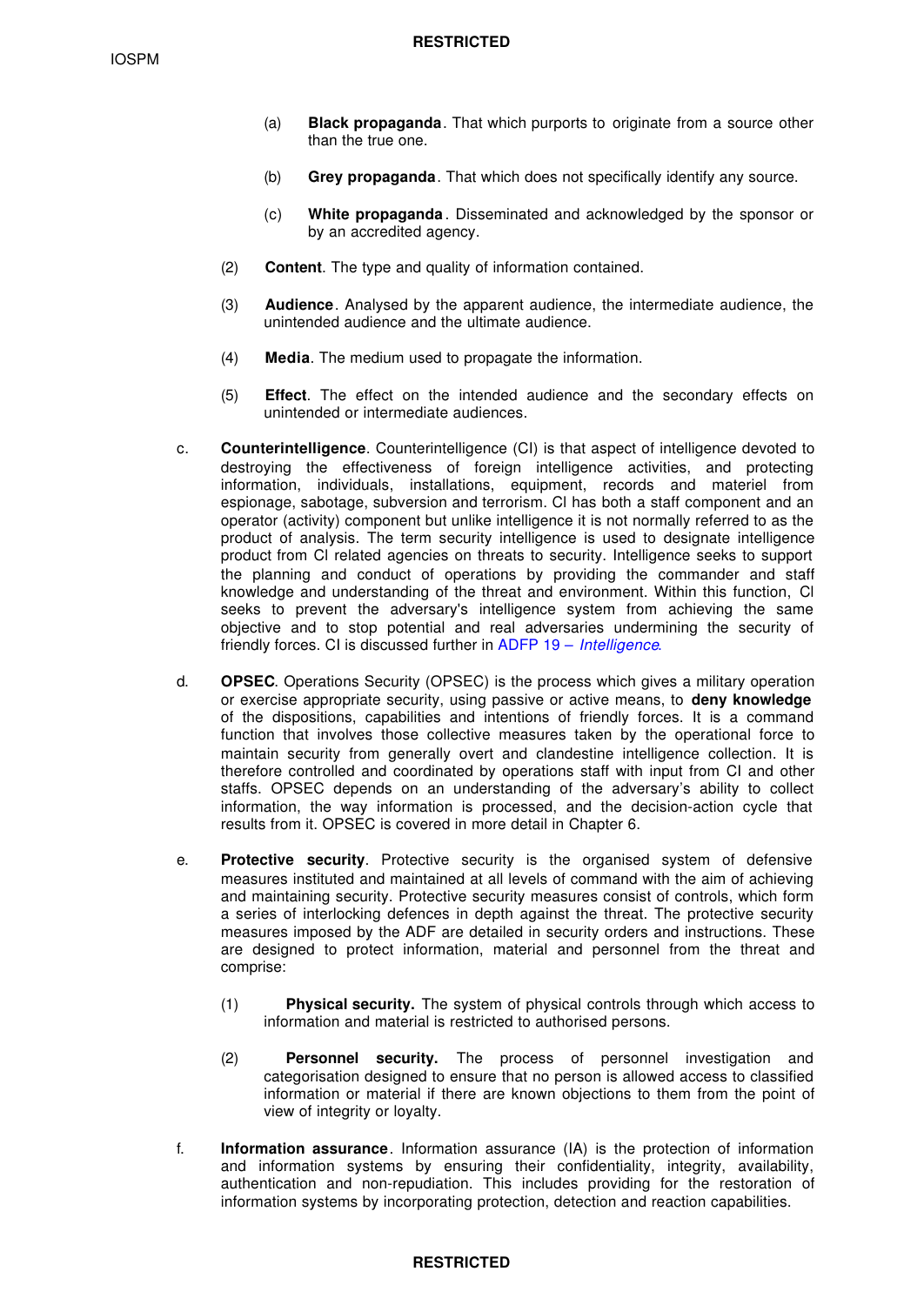- 1.33 **IO Support.** The activities which support IO are:
	- a. **Intelligence support**. Intelligence support to IO is detailed in ADFP 19 *Intelligence*. It includes the electronic support (ES) component of EW.
	- b. **Public information**. Public information (PI) is information that is released or published for the primary purpose of keeping the public fully informed, thereby gaining their understanding and support. In time of tension and conflict, the maintenance of Australian domestic support and an understanding of ADF operations are of great importance to the maintenance of the national effort. Should the Australian public lose confidence in the ability of the ADF to bring a conflict to a successful conclusion, restraints may be placed on the government and the ADF. In a low level conflict the results of loss of public confidence could include an unwillingness on the part of the civilian population to continue to deny the adversary achieving its aims, withdrawal of active support to authorities and a perception by the international community of the political weakening of Australian resolve.
	- c. **Civil affairs**. Civil affairs (CA) describes the broad range of actions conducted to establish, maintain, influence, or exploit relations between the military, civil authorities and the civilian population in order to assist a military operation. They include the provision of support to the civil administration and civil - military operations.
	- d. **IO command and control, and management**. Supporting IO is the level of education in IO and IO planning, the command and control mechanisms available to assist in the synchronisation and deconfliction of IO activity, and the availability of tools to assist in the planning of IO.
	- e. **Information and knowledge management**. The efficiency of information management systems on a headquarters, plus the way in which knowledge is held and circulated, impacts directly on decision systems.
	- f. **Analysis support**. The availability and competency of integral and external specialist analytical support for the risk and vulnerability analysis associated with both offensive and defensive IO is paramount to successful IO. This requires mapping support tools to define networks, command and control structures, the Defence information infrastructure and the National information infrastructure.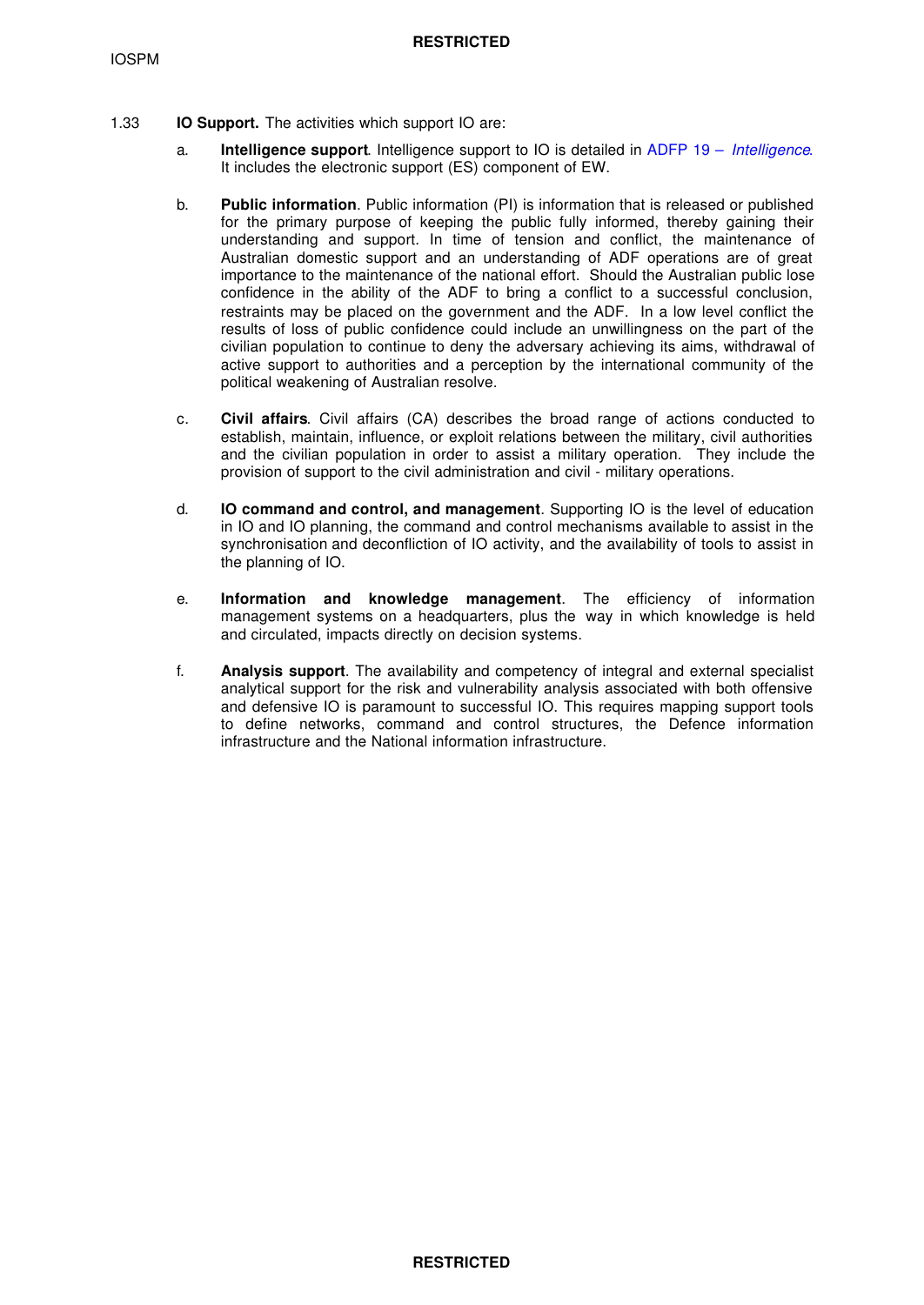# **CHAPTER 2**

# **DEFENSIVE INFORMATION OPERATIONS**

# **BACKGROUND**

2.1 Defensive IO are processes, synergised with wider activities and plans, designed to ensure friendly information, information processes and information systems are protected from an adversary's use of offensive IO, or from accidental and naturally occurring acts. Defensive IO involves the integration and coordination of policies and procedures, operations, personnel, and technology. Defensive IO ensure timely, accurate, and relevant information access while denying adversaries the opportunity to exploit friendly information and information systems for their own purposes. Defensive IO include the use of such capabilities as information assurance (IA), counterintelligence (CI), physical security, operations security (OPSEC), electronic warfare (EW), counter psychological operations (PSYOPS) and other conventional military capabilities as appropriate. Non military capabilities may also be applied to support military defensive activities.

2.2 **A national threat**. IO presents particular challenges to the military due to the wider range of potential protagonists that can be involved. The low-entry costs to conduct basic IO multiplies the threat and offers a range of non-state actors, including Issue Motivated Groups (IMGs), Non-Government Organisations and disgruntled individuals, new avenues to conduct their business. Additionally, the lack of strategic intelligence against some of these potential actors and reduced warning time of likely activities complicates the defensive task.

# **DEFENSIVE IO PRINCIPLES**

- 2.3 The following are the principles for defensive IO:
	- a. defensive IO measures must permit a command to continue to operate successfully while under attack from an adversary's use of offensive IO;
	- b. defensive IO involves measures and processes to counter the susceptibility of decision-making processes and information systems to offensive IO;
	- c. defensive IO must be undertaken continuously;
	- d. defensive IO, offensive IO and IO support are complementary activities;
	- e. defensive IO must be undertaken at all levels within Defence;
	- f. ADF defensive IO measures must be consistent with National defensive IO measures; and
	- g. defensive IO must be integrated with, support and enhance military operations.

# **THE DEFENSIVE IO PROCESS**

#### **General**

ı

2.4 Defensive IO are concerned with planning and coordinating strategies, tactics and actions to protect friendly data, information, information systems and associated processes, infrastructures and key decision makers from structured or unstructured attacks by adversaries, and to protect against naturally occurring acts. These attacks may be based on physical, electronic, logical<sup>3</sup> and psychological methods. Inherent in defensive IO concepts is the assumption that IA measures will protect against threats to information from incidental acts of maliciousness or accidents.

 $^{\rm 3}$  Logical attack seeks to affect the processes governing information integrity, availability, confidentiality, authentication and repudiation through manipulation of software or electronically encoded data.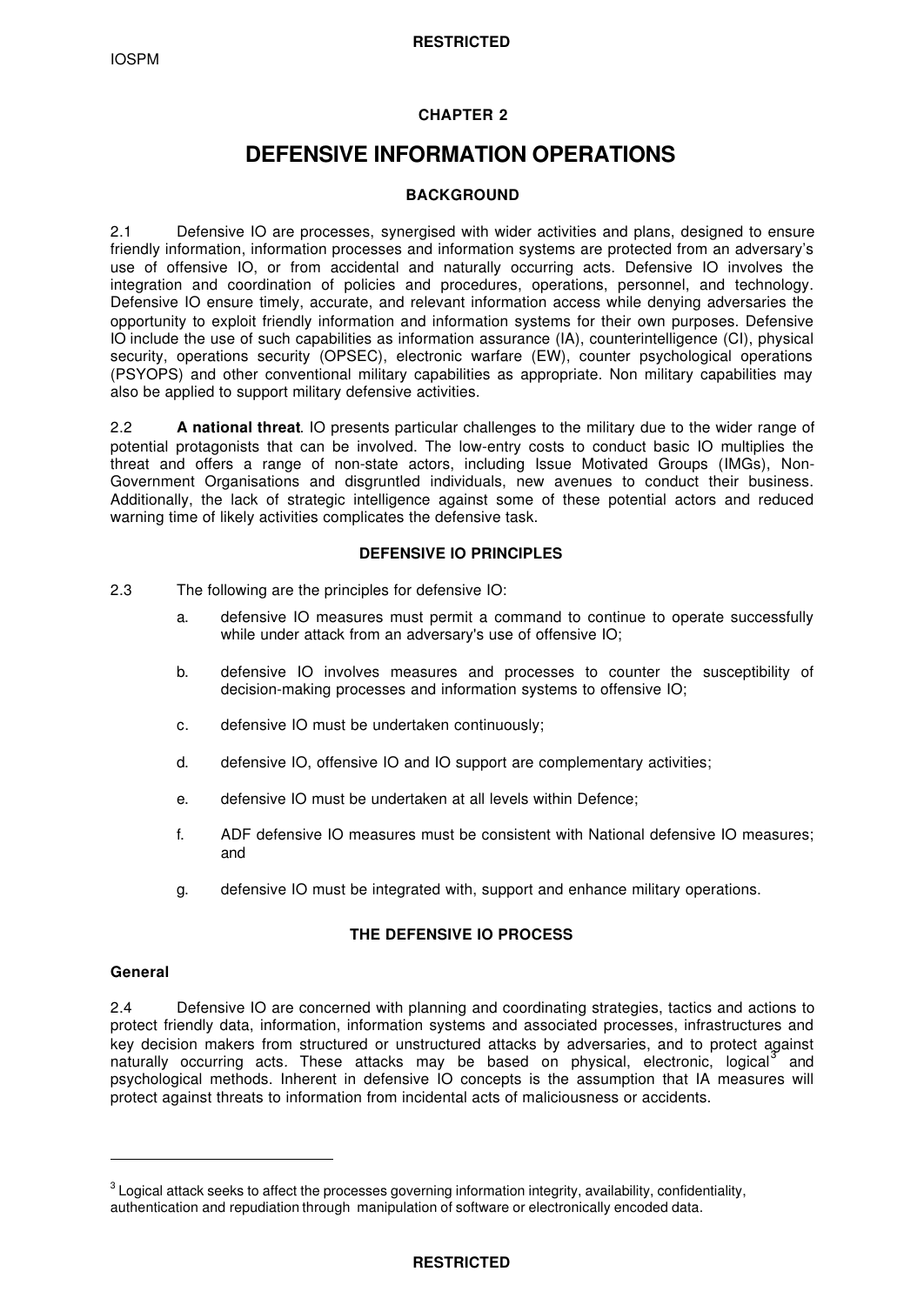2.5 Defensive IO rely heavily on IA, CI, physical and personnel security, electronic protection (EP), deception, counter PSYOPS, and other appropriate conventional military capabilities as appropriate, being employed in a truly integrated manner. Non-military capabilities, which may reside in private industry or other Government departments, may also be applied to support military defensive activities. Defensive IO processes, and the capability mix employed, are driven by the circumstances.

#### **Defensive IO and IA**

2.6 IA is a key enabler for defensive IO. IA concerns itself with measures, standards and practices to protect data, information, information systems and associated processes and infrastructures from natural, accidental and deliberate attacks, and to maintain stated levels of confidentiality, integrity and availability. Integrity of the system includes concepts of authentication and non-repudiation. Protection of information aspect includes not only information, but information processes and information systems, and includes the ability to react and restore information flows in event of loss of assurance.

#### **Defensive IO and the defence information environment**

2.7 Defensive IO seeks to protect the defence information environment (DIE). For successful defensive IO, it is important that commanders have a clear understanding of the DIE's components, structures, relationships, processes and capabilities. The ADF must have a comprehensive understanding of the normal state of the DIE, know, when and why change is occurring within the DIE, and identify the cause.

2.8 Figure 1 illustrates the defensive IO process and shows its continuous nature. The process recognises:

- a. The need in the first instance to deter attacks against the DIE and to establish a mechanism to protect the information environment should deterrence fail.
- b. That there are vulnerabilities in, and threats to infrastructure, systems, processes and procedures. There is a need therefore, to apply risk assessment and risk management to provide appropriate defensive measures, based upon the impact on the operation or business function(s) at risk.
- c. The need to develop measures and capabilities such as IA, physical and personnel security, deception, CI, counter PSYOPS, electronic protection (EP), and other conventional military capabilities to defend the information environment from deliberate, malicious, structured or unstructured attacks by adversaries, and natural and accidental acts.
- d. The need to continuously review and improve these measures and capabilities.
- e. The cycle of action reaction within defensive IO.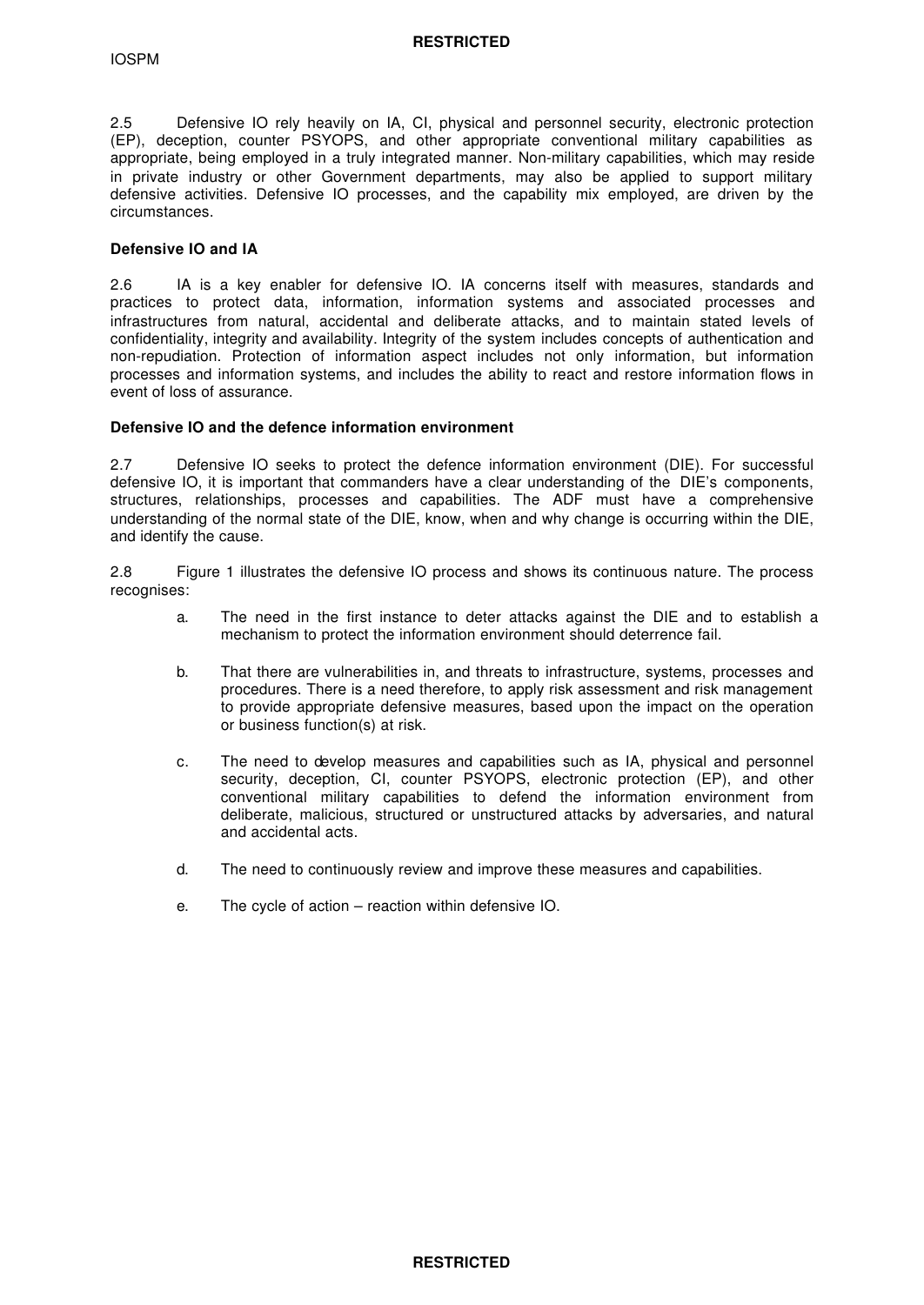ı



Figure 1. The Defensive IO Process

# **DEFENSIVE IO AS A STRATEGIC PROCESS**

2.9 Defensive IO is integrated into existing Defence operational and business processes, ensuring that there is no conflict and duplication of effort. A flow diagram describing how defensive IO is integrated with the initial stages of the Strategic Planning Process (STRAPP) is shown in Figure 2.



<sup>&</sup>lt;sup>4</sup> The DIEB will provide guidance and advice to the Strategic Watch Group (SWG) and operations staff on the implications for Defence business and the DII, in reaction to attacks against the DIE. This new operations support function will need to be reflected in the DIEB terms of reference and processes and procedures developed to accommodate the change.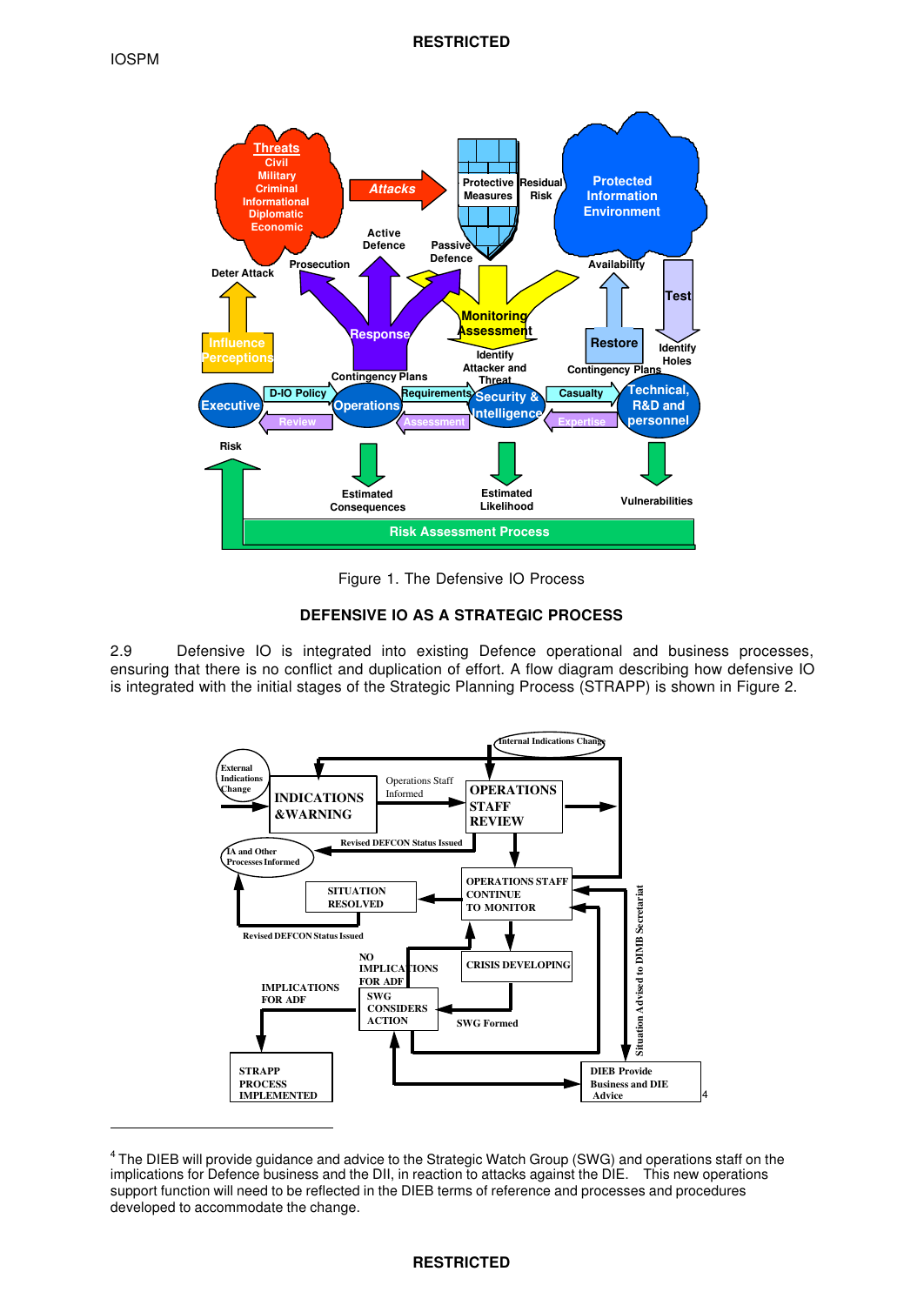#### Figure 2 - Defensive IO Process and The STRAPP

2.10 The defensive IO process relies on establishing a normal or 'steady' DIE state from which to operate. In this state, capabilities, defensive processes and procedures would be routine; implemented such that they are managed as a day-to-day activity. This normal state would be monitored for indications of significant change by appropriate management mechanisms and organisations responsible for information, security and intelligence functions. Reports and advice will be provided to operations staff personnel responsible for IO management within Strategic Command Division, for appropriate action.

2.11 Thresholds of triggers and known attack signatures are established to indicate when the attacks or disruptions might be such that they are likely to impact on Defence operations and business, and where additional measures and activities might have to be implemented. The STRAPP process is followed from this point.

#### **Relations with other organisations**

2.12 There are a number of organisations within Defence which have a responsibility for the protection of the DIE. The operations, communications and information systems, intelligence and security communities all contribute to defensive IO. Defence's defensive IO process will therefore seek to synergise all of their functions to ensure the most effective, sustainable and efficient yet affordable solutions are developed for defensive IO. As the defence information infrastructure (DII) is in part dependent upon the national information infrastructure (NII), there is a need to protect (at least) selected parts of the NII.

2.13 Elements of the NII that enable the DII are identified and as far as possible, monitored and protected. Defence's role in protecting these aspects of the NII must be determined, and in the absence of legal clarity, appropriate directives acquired from Executive Government. Likewise, both Defence and non-Defence, including Government (Federal and State) and civil/commercial information sources, on which Defence decision making and critical business processes rely, must be identified, monitored and protected. Executive Government will direct Defence's role in this process.

There are a number of agencies both within and external to Defence which have an influence on, or will be influenced by, the defensive IO relationships as shown in Figure 3.



Figure 3 - Defensive IO Relationships

# **DEFENSIVE IO CONCEPTS**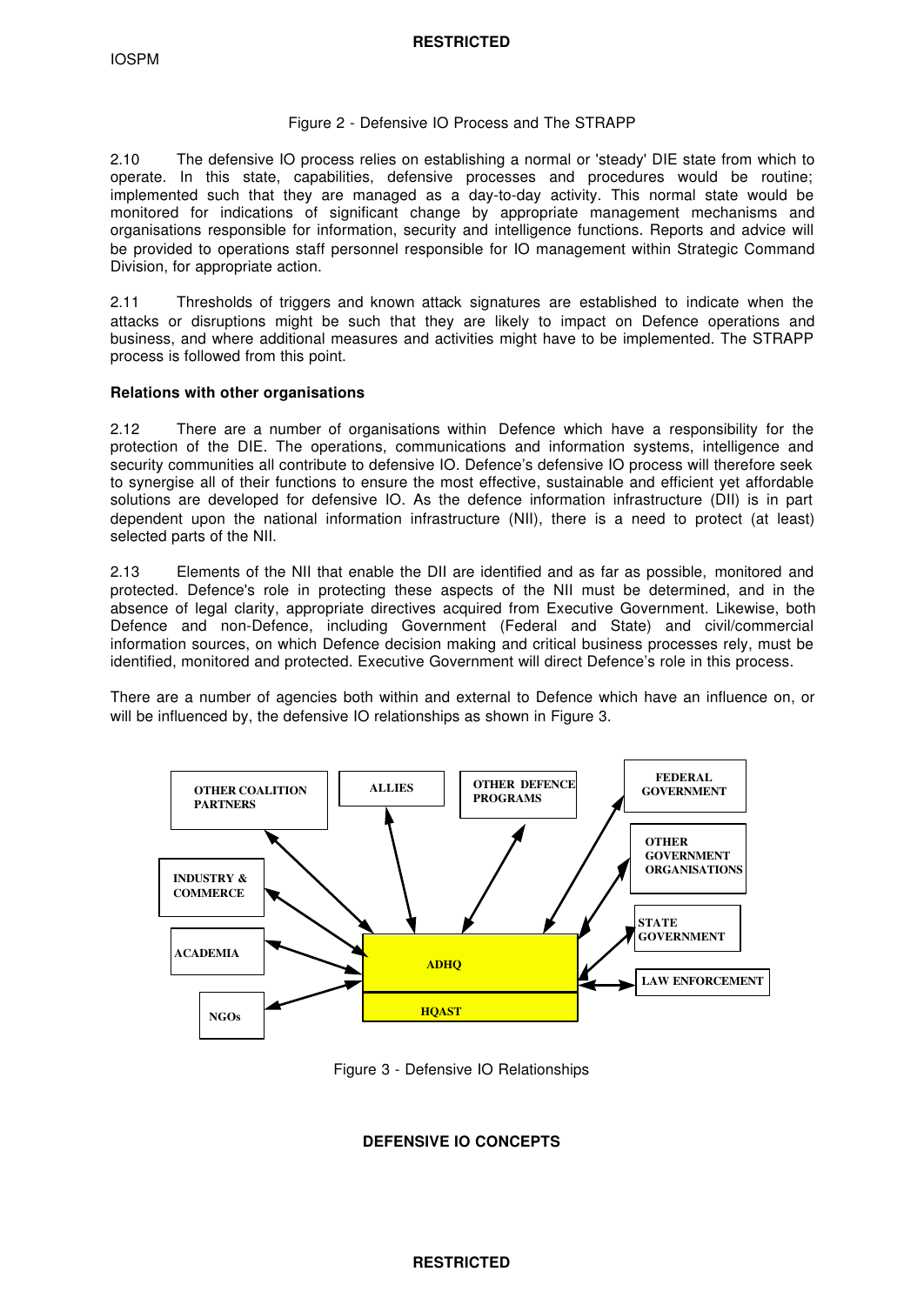#### **Defensive IO strategy**

2.14 Managing the risk associated with defending against offensive IO attacks (including physical, electronic, psychological and logical attacks) is complex and demands increased central coordination. Further, it may not be possible to defend all information, information systems and information processes, and at the same time retain the functionality required to conduct operations. A commander must manage, rather than avoid risk, accepting that some capability loss will exist for realistic defences.

2.15 Information, information systems and information processes will be protected relative to the value of the information they contain and the risk and likely impact associated with their compromise or loss. Similarly, key decision-makers will be protected relative to their importance to the decision making process, and information infrastructure will be protected relative to its criticality. Hence, it will be necessary to identify each command's activities and processes which require protection, the key decision-makers within these processes, and the information, information flows, information systems, information processes and information infrastructure upon which they rely.

#### **Defensive IO priority**

2.16 The initiative is always with offensive IO due to the minimal entry costs available to potential attackers against distributed autonomous soft information targets. The anonymity afforded by the accessibility to, and ubiquity of, potential targets also gives the attacker a decided advantage. Offensive IO attacks, by their nature, can be implemented at 'electronic' scales and speeds and offer any potential attacker a high pay-off relative to the investment in the offensive capability.

2.17 People will always be a source of weakness in any security system. Therefore, defensive IO must address the long term yet enduring pervasiveness of global communications reaching into every household with the potential opportunity for adversaries to shape perceptions anonymously, and perhaps even subconsciously. The simplest of such threats can be manifest in the electronic and logical threat freely supported in the public domain and on the World Wide Web. Defensive IO processes and procedures must incorporate a methodology to account for this potentially open information environment.

2.18 IO attacks therefore, are not limited to times of rising tensions or conflict. Consequently, and unlike direct physical or conventional attacks, defensive IO must be conducted continuously in time and across all phases of the conflict spectrum, in peacetime, periods of rising tensions, war, postconflict restoration and rebuilding.

# **Planning**

2.19 **General**. Defensive IO cannot be segregated from operations planning. Defensive IO forms part of commander's intent, and is integrated into planning, execution and monitoring of all plans and operations. Operations plans require commander's direction on the priority of systems to protect, vital assets, key personnel, perception management strategies, priorities for intelligence and information requirements, and those essential elements of friendly information (EEFI) to be specifically protected from adversary collection.

2.20 **Perception management component**. Defensive IO, has its own objectives and can impact significantly on military outcomes, by protecting against adversary targeting and contributing to own targeting processes against the beliefs, cognitive and decision making processes of adversary leadership, decision makers, militaries and populations. The perception component of offensive IO targets fears, prejudices, superstitions, beliefs and cultural behaviour patterns. Therefore, the effectiveness of psychological components of defensive IO requires a knowledge of these beliefs, fears, and superstitions; as well as knowledge of the media (radio, television, press, leaflets, Internet etc) through which these ideas can be influenced.

# **Threats**

2.21 **Know the threat**. IO threats are not easily discernible or characterised. Intelligence therefore is critical in determining intent and capability, and for the successful exploitation of the IO concept. Detailed intelligence on decision-makers and their supporting decision making processes, for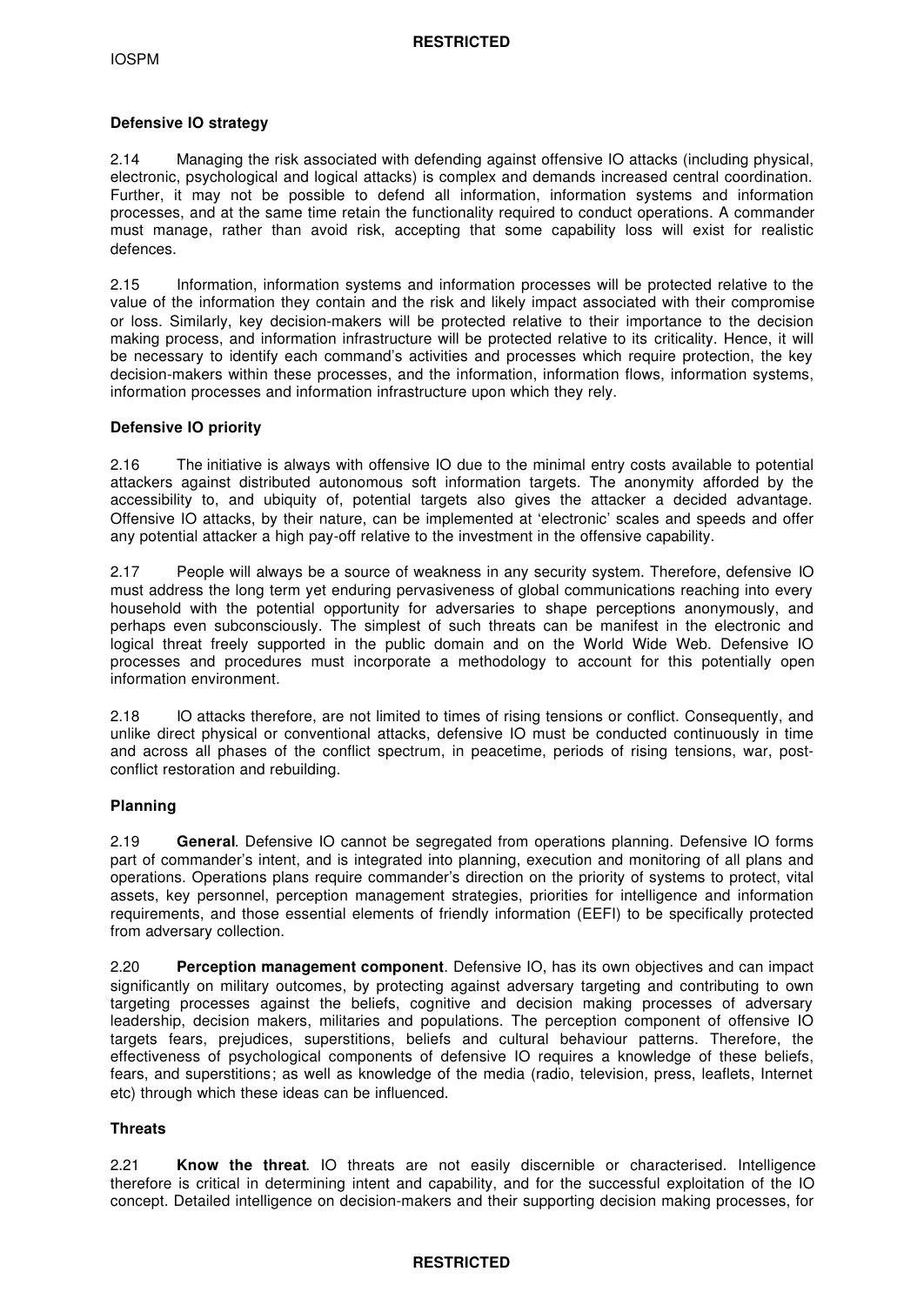a wide range of adversaries, must be provided. Offensive IO attacks may be remotely initiated and effected at electronic speeds, and the resultant 'damage' is subtle. Defensive IO must anticipate and expect such attacks. Defensive IO processes and procedures must allow a commander to either retain the initiative and control or to restore the situation as soon as possible. Depending upon the circumstances, there may even be a need to conceal the degree of effectiveness of any adversary offensive IO activity.

2.22 **Clandestine threats**. The difficulty in establishing effective IO measures is that offensive IO is often concealed. Clandestine attacks (where the nature of the activity is concealed) exploit the intangibility of human decision-making and reasoning processes, and of supporting information and information processes. There will often be little physical damage or visible cues to initiate decisive action to defend or isolate systems, personnel or processes.

2.23 **Covert threats**. Many IO attacks will also be conducted covertly. Often, even if targeting becomes apparent, the sponsor and aim of the attack remains hidden. Damage, if detected, will appear attributable to accident, misjudgment, bad luck, a third party or other cause. Hence, efforts to damage, copy, tamper with, or alter information and information processes may not be placed in a wider context. Thus the extent of damage will not be known until too late when synchronised attacks occur with other overt and wider efforts.

#### **Components of defensive IO plans**

- 2.24 Defensive IO preparedness. Components of effective defensive IO preparedness are:
	- a. **Normalcy assessments**. A structure designed to establish a pattern of normalcy against which changes can be identified and analysed. This is factored into indications and warning (I&W) processes.
	- b. **Training and education**. Effective training and competence in the recognition of and differentiation between normal and abnormal behaviour and patterns of information systems, networks, and personnel. Training must include the ability to identify offensive IO 'windows of opportunity' including the establishment of, or connection to, new networks; migration to new operating systems and applications; special events and so on.
	- c. **Continual test procedure**. Measures enacted from the adversarial view, designed to determine vulnerability.
	- d. **Specialist investigative and response capability**. The often covert and clandestine nature of offensive IO requires specialist efforts, through appropriate post-attack forensics, to determine the extent of the damage, real cause and sponsor. This should be linked to a responsive repair, redundancy or exploitation capability.
	- e. **Research and development**. R&D into the detection of evolution in, and changes to, existing and developing offensive IO techniques and attack patterns to guide the timely development of appropriate defensive IO measures.
	- f. **Operations planning**. To be effective, defensive IO plans should include the following:
	- g. **Active measures**. Corporate, command, unit and individual systems and process activity designed to deter, degrade, deny, exploit, or discover, offensive IO activity. Tactics, techniques and procedures employed in defensive IO should be protected, and mechanisms established which reduce the attacker's opportunity to accurately assess the effectiveness of his efforts.
	- h. **Measures of effectiveness**. Processes and exercises designed to test the effectiveness of active measures. These are mission specific aspects of the continual test procedure noted above.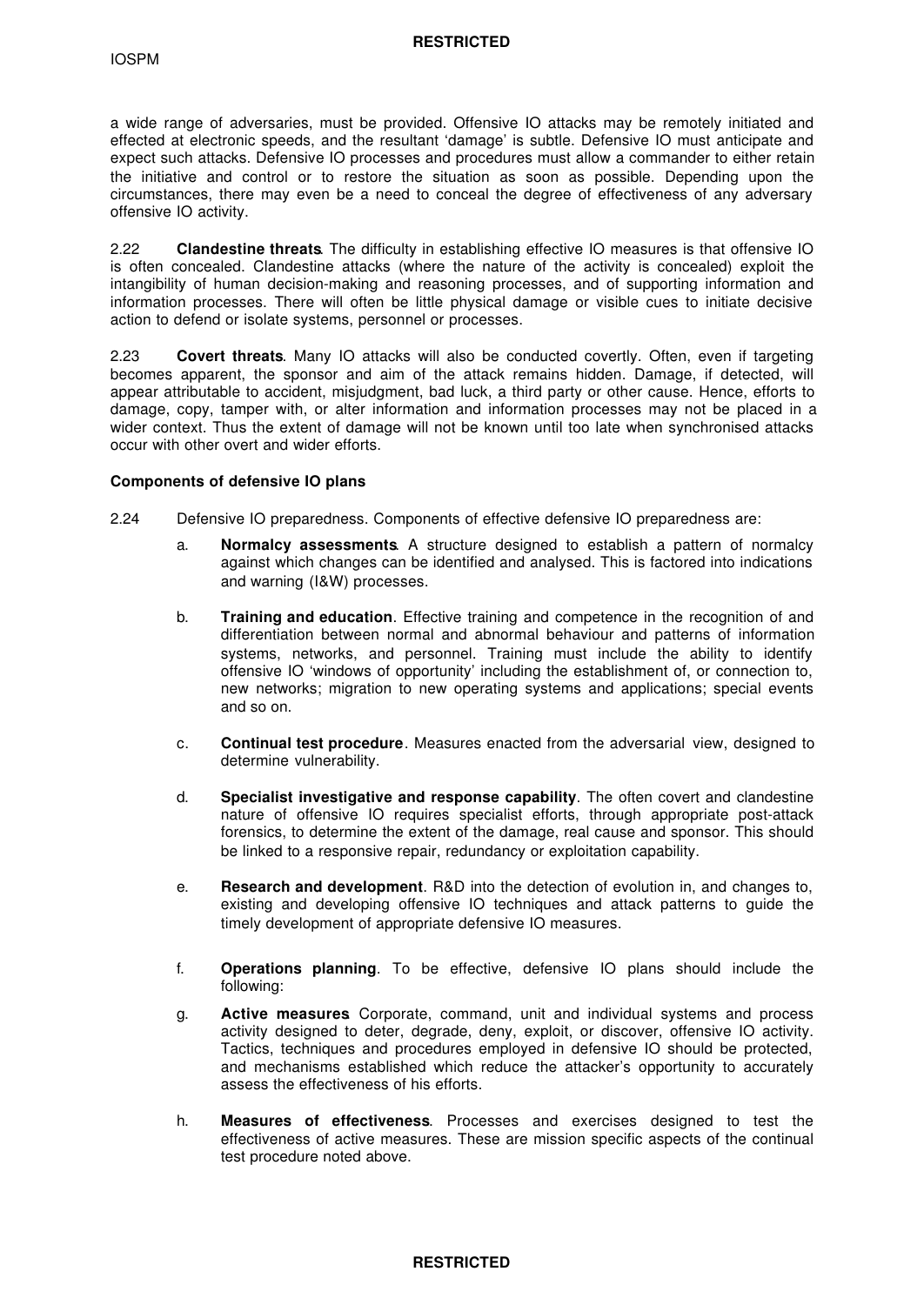i. **Rules and procedures**. Guidelines, legal limitations, and procedures for the authorisation and use of special response defensive IO methods and techniques must also be established within operations plans. Use of defensive IO capabilities in normal circumstances could alert and forewarn adversaries who could develop counters to negate their effectiveness during conflict.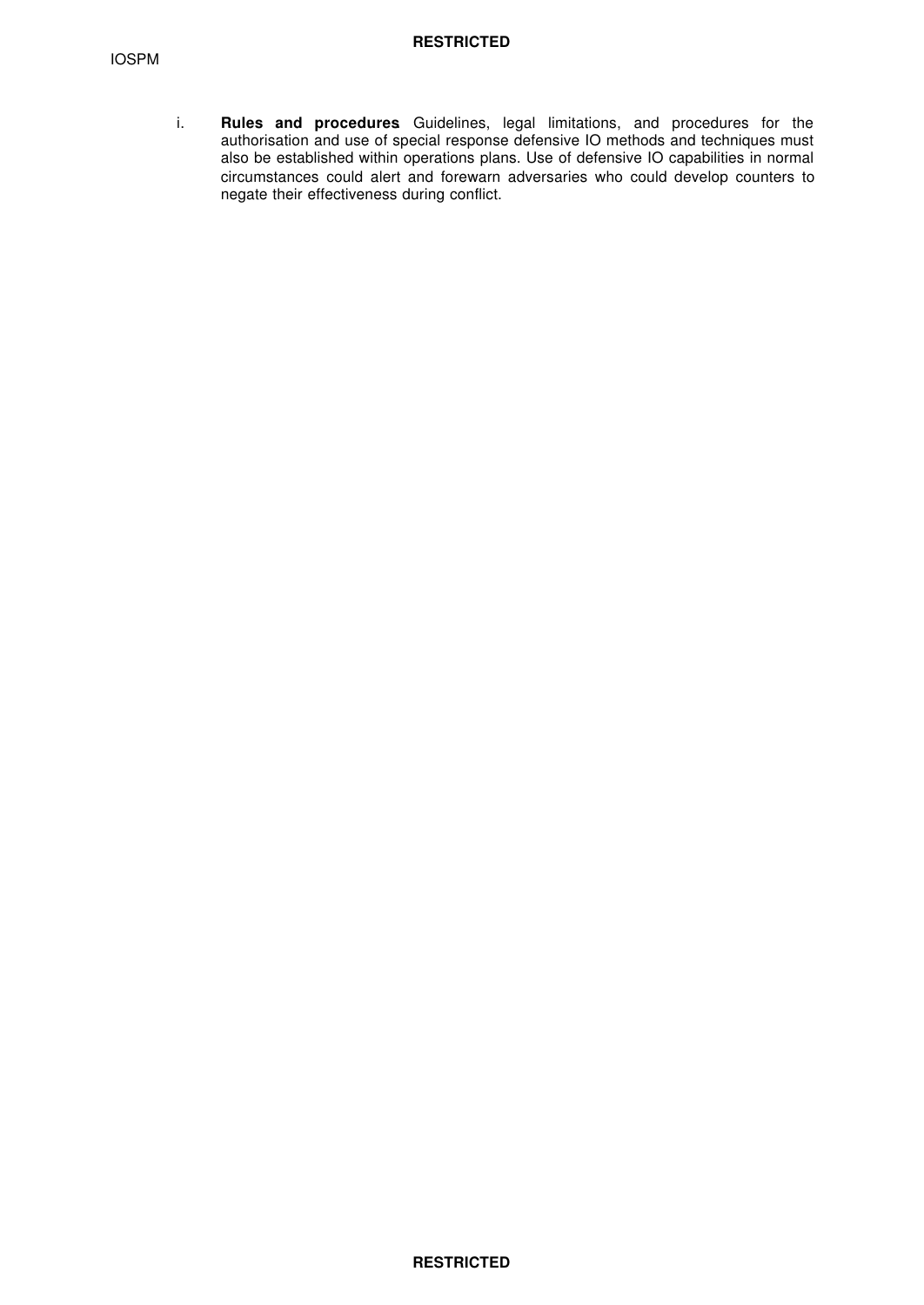# **CHAPTER 3**

# **OFFENSIVE INFORMATION OPERATIONS**

### **BACKGROUND**

3.1 Offensive IO are actions, synergised with wider activities and plans, designed to exploit or attack information and information systems in order to undermine decision making processes. They are conducted to exploit or attack an adversary's decision-making processes to prevent adversary commanders from making accurate and timely decisions. Offensive IO involves the integrated use of assigned and supporting capabilities and activities, mutually supported by intelligence, to affect adversary decision-makers and achieve or promote specific objectives. Offensive IO include the use of such capabilities as electronic warfare (EW), psychological warfare (PSYOPS), deception, computer network attack (CNA), destruction and other conventional military capabilities as appropriate.

#### **IO support**

3.2 Fundamental to being able to conduct offensive IO is IO support. These include but are not restricted to: intelligence (including signals intelligence and its electronic support component), public information (PI), psychological action, information management, situational awareness, and command, control, communications and intelligence systems infrastructure. Personnel must also receive training and be competent in planning offensive IO and in recognising offensive IO opportunities.

#### **IO and the indirect approach**

3.3 IO, like other forms of military operations, are activities that are planned and executed, can be conducted in phases, can involve direct and indirect approaches, require resources, utilise capabilities to greater or lesser degrees depending upon the particular operation, and require doctrine and training.

# **MEANS AVAILABLE FOR OFFENSIVE IO**

#### **General**

3.4 A weapon can be described as an instrument that has a desired effect on a target. This required effect may be physical or intangible, and the weapons which achieve it may be lethal or nonlethal, including:

- a. delivered munitions;
- b. special purpose weapons, such as immobilising agents;
- c. electromagnetic impulses;
- d. propaganda;
- e. deceptive information and
- f. disabling technologies, for example computer viruses.

3.5 **Combinations**. Offensive IO will seek to use any weapon or combination of weapons. The key component is the effect desired. Determination of the means is then related to the nature of the target, the level of the effect desired, and the time for the effect to occur. For example, to achieve a psychological effect the same 'message' may be sent by leaflet, radio emission, physical attack, manoeuvre, or combinations of any such medium.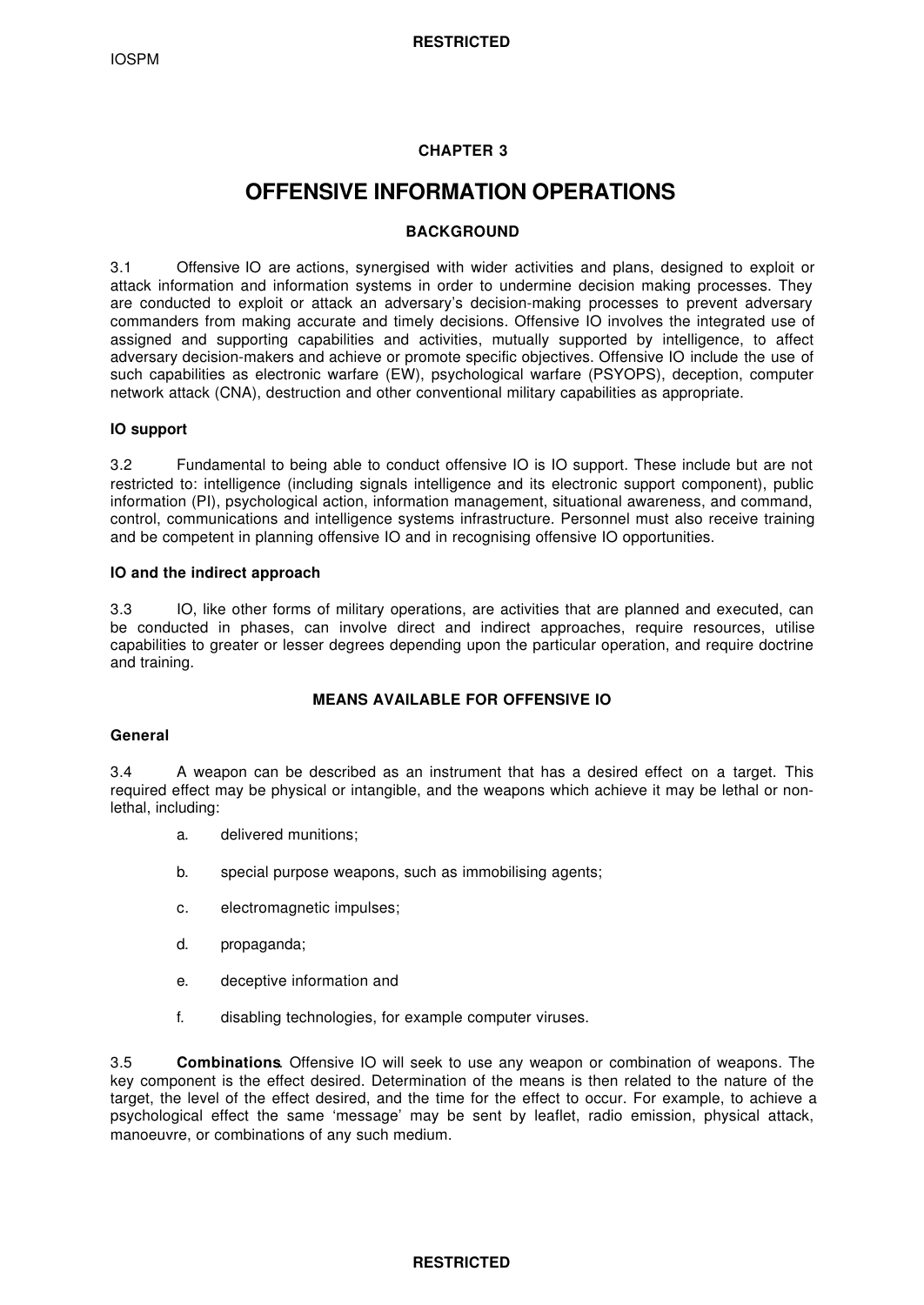### **Lethal weapons**

3.6 **General**. Lethal weapons achieve their effects through such readily identifiable mechanisms as blast, penetration, fragmentation, cratering or fire. The often brutal nature of lethal weapons should not negate their use in an indirect approach to undermining an adversary target system.

3.7 **Air-delivered weapons.** Guided weapons (laser, infra-red or electro-optical), hardened target penetrating weapons, sea and land mines, free fall weapons (often known as dumb bombs), area denial weapons (often termed cluster bombs) and anti-radiation missiles are all examples of air delivered weapons. Each of these weapon types produces different effects, which can be modified by factors such as fuze delays, impact velocities and angles, and the hardening characteristics of the target.

3.8 **Land based fire and manoeuvre.** Land based fire and manoeuvre can incorporate all the arms and supporting arms in a targeting role. The characteristics of land based weapons, enable a force to occupy, threaten, harass, and neutralise land targets. A land-based commander's reserve force can also be manoeuvred to strike to achieve an operational level effect at a designated time and place. In order to strike in the deep, penetration by land forces must be achieved by manoeuvre, amphibious assault or airborne operation.

3.9 **Naval targeting.** Naval surface fire support includes those weapon systems that can be employed in support of operations ashore, such as guns or missiles. Also naval assets can be used to target key maritime assets, choke points or sea lanes through surface manoeuvre, sub surface strike or harassment, and mine warfare. Mining achieves its objectives by making an area unsafe for the passage of enemy forces. It is the minefield, therefore, that should be regarded as the weapon rather than the individual mine.

3.10 **Special operations.** Special Forces (SF) can be used independently or in conjunction with conventional force application options. The ability of SF to operate in the deep battlespace, particularly denied areas, allows teams to directly attack targets or provide support to air, land and sea attacks. The ability for SF to conduct sabotage, selective killing and IO targeting requires specialist advice from special operations components or special operations planning teams.

#### **Non-lethal weapons**

3.11 **Non-lethal weapons**. Tactical, non-lethal personal weapons such as immobilising agents, blinding lasers, rubber bullets and so on, are not normally considered as part of IO. The use of large scale immobilising agents and electromagnetic pulse and burst weapons are sensitive and beyond the scope of this publication. However, if available for employment they would be required to meet the terms of targeting doctrine in ADFP 23 - *Targeting*.

#### **Perception management weapons**

3.12 Often confused with non-lethal weapons, perception management weapons such as propaganda, deception, and some aspects of EW, often use lethal or non-lethal means to achieve shifts in perception. For example, a physical destruction mission can be directed for psychological effect. A feint is a type of deception operation that involves actual contact with an adversarial force. Moreover, EA includes attacks on an adversary's electronic systems that may prove lethal to system operators and users.

# **Weaponeering**

3.13 Capability specialists will be required for advice on PYSOPS, CNA, deception, EA, and strike systems to enable the planning of IO and promote confidence in the level of effects to be achieved. Specialist advice aims to minimise the effort and resources applied to achieve maximum effect, while also minimising the risk of collateral damage. This advice equates to the weaponeering phase of the targeting process. Weaponeering, in an IO sense, considers target vulnerability, weapon delivery accuracy, exploitation or degradation criteria, probability of achieving the desired effect, and the reliability of the capability. The result is the development of a range of options with which to exploit, degrade, or destroy a particular target.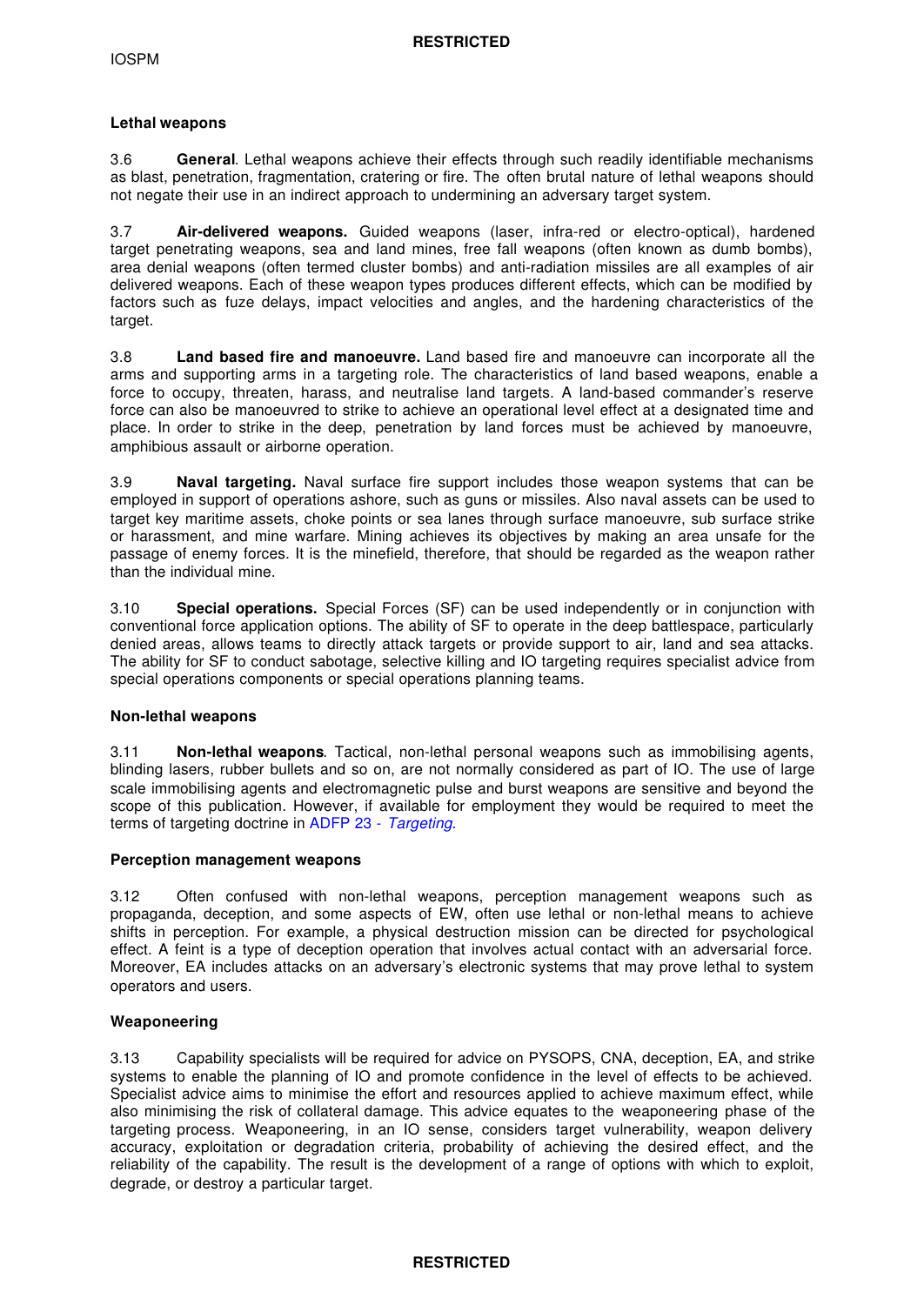# **CHAPTER 4**

# **STAFF PLANNING**

### **SECTION 1: INTRODUCTION**

4.1 Information operations (IO) is considered to be a development in the conceptual approach to military planning and operations, including their support functions, rather than a new area of military specialisation. IO at the operational and tactical levels is the responsibility of operations staff assisted by other functional groups. Planning staff will also need to consider IO as part of future operations. Within a joint headquarters a dedicated staff preferably has the IO responsibility. Where otherwise constrained this responsibility may also be met by command direction, an awareness of IO, or the establishment of an IO group or board. The manner by which the IO planning function is met must be appropriate to the headquarters and such that IO are considered and integrated with the plan.

4.2 **IO objective**. The objective of IO within the ADF is to contribute to the achievement of military objectives by promoting and protecting ADF decision making, and exploiting and influencing adversary decision making.

4.3 **IO focus**. Through IO, the ADF seeks to enable decision superiority and promote freedom of action for ADF decision making processes, while hindering the efforts of adversaries. IO seeks to exploit the opportunities and vulnerabilities inherent in the decision making process and informationdependent systems. This includes people, infrastructure, weapons, command and control, computers and associated network systems.

4.4 IO seeks to impair or distort the decision-making abilities of an adversary's leadership structure, and to influence the belief or perceptions of a nation's people. The focus is therefore on the psychology of perception and leadership, and the ability of the commanders and managers to provide effective leadership and management.

4.5 **A coordinated and integrated strategy**. ADF IO policies and plans are to be integrated within overall military strategies and objectives to achieve a coherent effect. IO requires the close coordination of both offensive and defensive capabilities and activities, as well as effective design, integration and interaction of command and control, with intelligence and other support mechanisms.

# **SECTION 2: PLANNING CONSIDERATIONS**

- 4.6 Effective IO planning requires:
	- a. clear strategic guidance;
	- b. a clear operational mission and intent;
	- c. clear and achievable IO objectives that support the operational intent and lead to decision superiority;
	- d. integration and synchronisation of offensive, defensive and supporting IO-related activities within the wider planning process;
	- e. resource capability, capacity and availability, including limitations and constraints;
	- f. IO concepts (or themes) that focus IO effort on objectives;
	- g. consideration of the effect of IO on third parties; and
	- h. a mechanism for the monitoring and evaluation of the effectiveness of IO.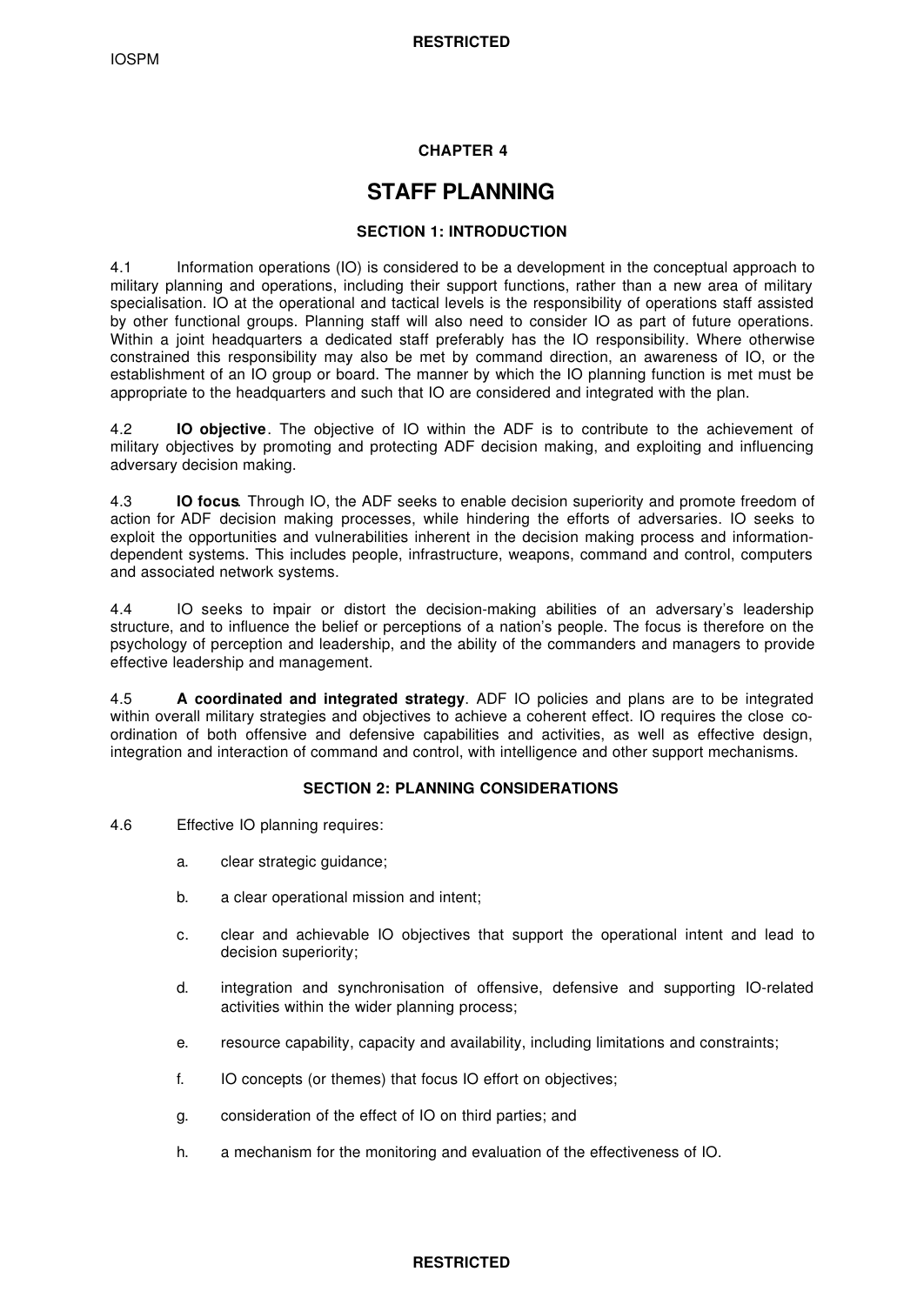#### **SECTION 3: IO PLANNING METHODOLOGY**

#### **The Joint Military Appreciation Process**

4.7 Effective decision making must take account of all aspects of operational planning. This includes deliberate planning prior to operations (contingency planning), responsive and quick planning during operations and the concurrent planning of future operations. The joint military appreciation process (JMAP) addresses planning before and after the start of operations. JMAP provides clear methods for concurrent and responsive planning for ongoing and future operations and for crisis situations. The process enables the commander to select courses of action with an understanding of the associated risks. The JMAP consists of four consecutive steps with an integral and continuous part known as joint intelligence preparation of the battlespace (JIPB). The four steps of the JMAP and their relationship with the JIPB process are shown at figure 1.



**Figure 2 - JMAP - showing the link with JIPB**

4.8 IO planning is integral to the JMAP process. IO brings to Course of Action (COA) Development a range of activities that can be synergised within the traditional manoeuvre of major force elements to achieve decisive points. It is not a separate planning activity, nor can IO be considered as a separate manoeuvre element, force element or battle operating system.

# **JIPB and IO**

4.9 **Overview**. The JIPB process requires a thorough study of the total operating environment, including political and social influences and their cumulative effects on possible COA and friendly forces. It requires a detailed analysis of the full range of possible threats, including an adversary's likely COA. JIPB recognises the uncertainty of conflict and allows assumptions to be made to keep the planning process active. It focuses information-gathering sources on validating those assumptions and possible threat COA as early as possible. Hence JIPB will provide the critical vulnerability analysis of the adversary and the environment that can be exploited through offensive IO. It will also provide a basis for understanding own vulnerabilities through assessing what friendly critical vulnerabilities the adversary is likely to target; hence it will be fundamental to defensive IO. Full detail on intelligence support to IO is available in ADFP 19 - *Intelligence*.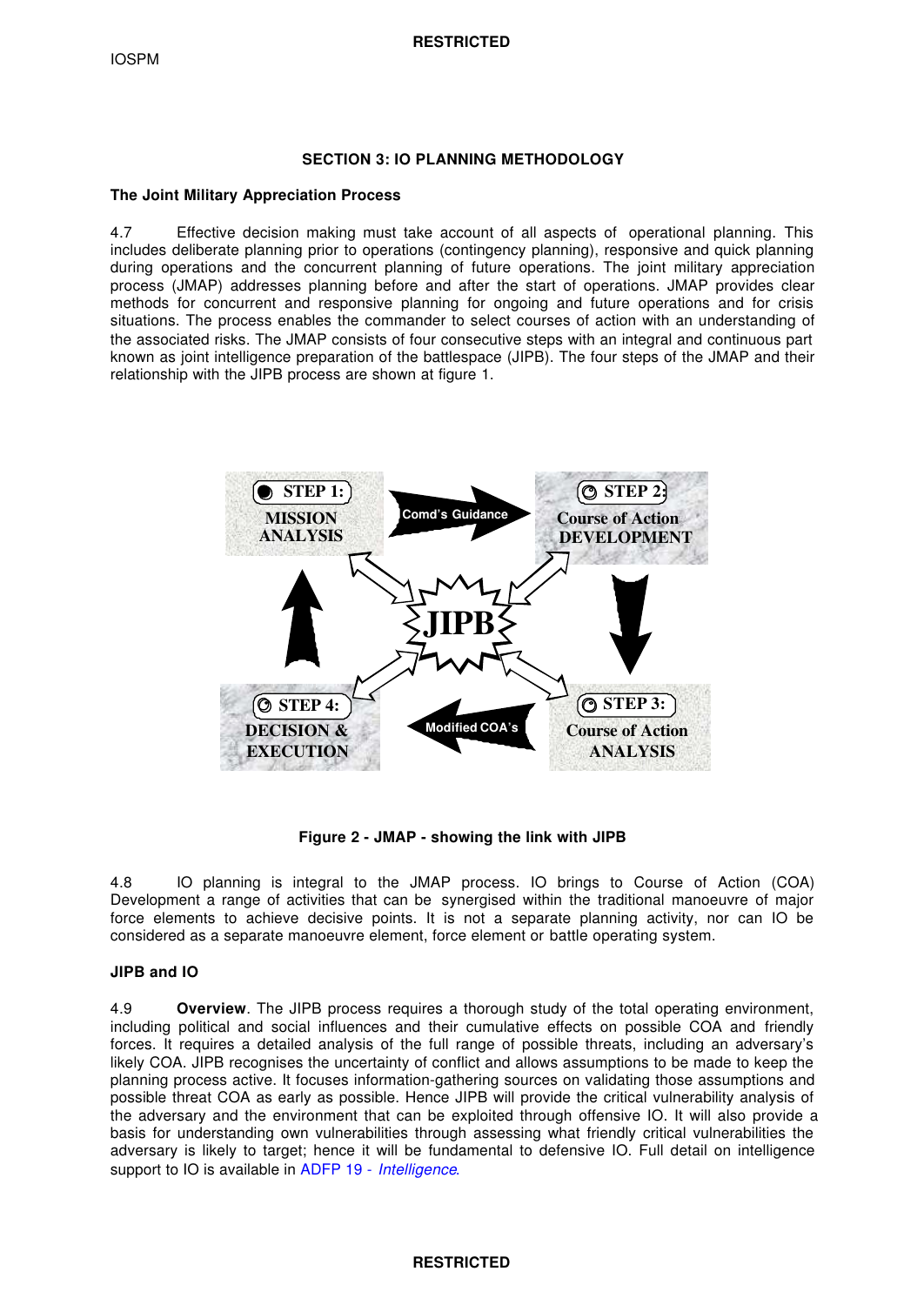4.10 **Determining equity**. Intelligence staffs assist the planning of IO as part of their wider support to the operations planning process. A central part of this support is providing analysis of the objectives and/or endstates stakeholders' desire. These objectives or endstates may be grouped on a matrix as displayed at Annex A. At the strategic level, this grouping may occur in terms of politics, economics, military, and social matters. In joint operations, the grouping may be related more to military characteristics of the environment such as manoeuvre objectives, sustainment, local support, command, intelligence, communications, and so on. Intelligence staff will also provide detail on stakeholder capacity to conduct or sustain information operations. This analysis may be divided into offensive and defensive capability and/or actual and potential capability. It may also be used to address vulnerabilities of the friendly force to offensive IO.

4.11 **Steering collection**. In turn, the intelligence process will receive direction from IO planning. In the pre-conflict period, this will require the development of substantial databases of value to IO planners, including such aspects as biographical data, psychological operations studies, infrastructure and communications data, and capability studies. Subsequently, during conflict planning, gaps in intelligence relating to IO will be identified during JIPB and throughout the continuum of planning and conducting IO. Significantly, steering the intelligence system to collect on assessed measures of effectiveness (MOE) of IO efforts is of paramount importance to this process (see Chapter 5).

#### **Mission Analysis & equity comparison**

4.12 **Comparing equity**. From the JIPB stakeholder analysis, the IO planner can compare the relationship between stakeholders to ascertain where mutual benefit occurs, where conflicting aims occur, and where aims are relatively neutral to each other. (This process is illustrated at Annex A). Relative to the friendly mission analysis, the IO planner can then indicate one of the following:

- a. Where mutual benefit or support occurs whether this should be enhanced, neutralised, or made to conflict.
- b. Where conflicting aims occur whether this should be promoted or neutralised.
- c. Where neutral or ambivalent aims occur whether conflict, stasis, or support should be engendered.

4.13 **Mission Analysis**. The review of the situation from the IO perspective will provide the basis of advice on the types of IO objectives to be included in Mission Analysis and Commander's Guidance. The IO planner's involvement in Mission Analysis is to provide IO input on:

- a. Situation.
- b. Assumptions.
- c. Mission.
- d. Tasks:
	- (1) specified,
	- (2) implied, and
	- (3) essential.
- e. Limitations.
- f. Planning considerations.

#### **Commanders guidance**

4.14 Commanders are central to the operations planning process and their guidance on IO will include an assessment of how the commander views friendly and adversary vulnerabilities. This may translate into a priority of critical vulnerabilities (CV) and priorities of effort for scarce resources. The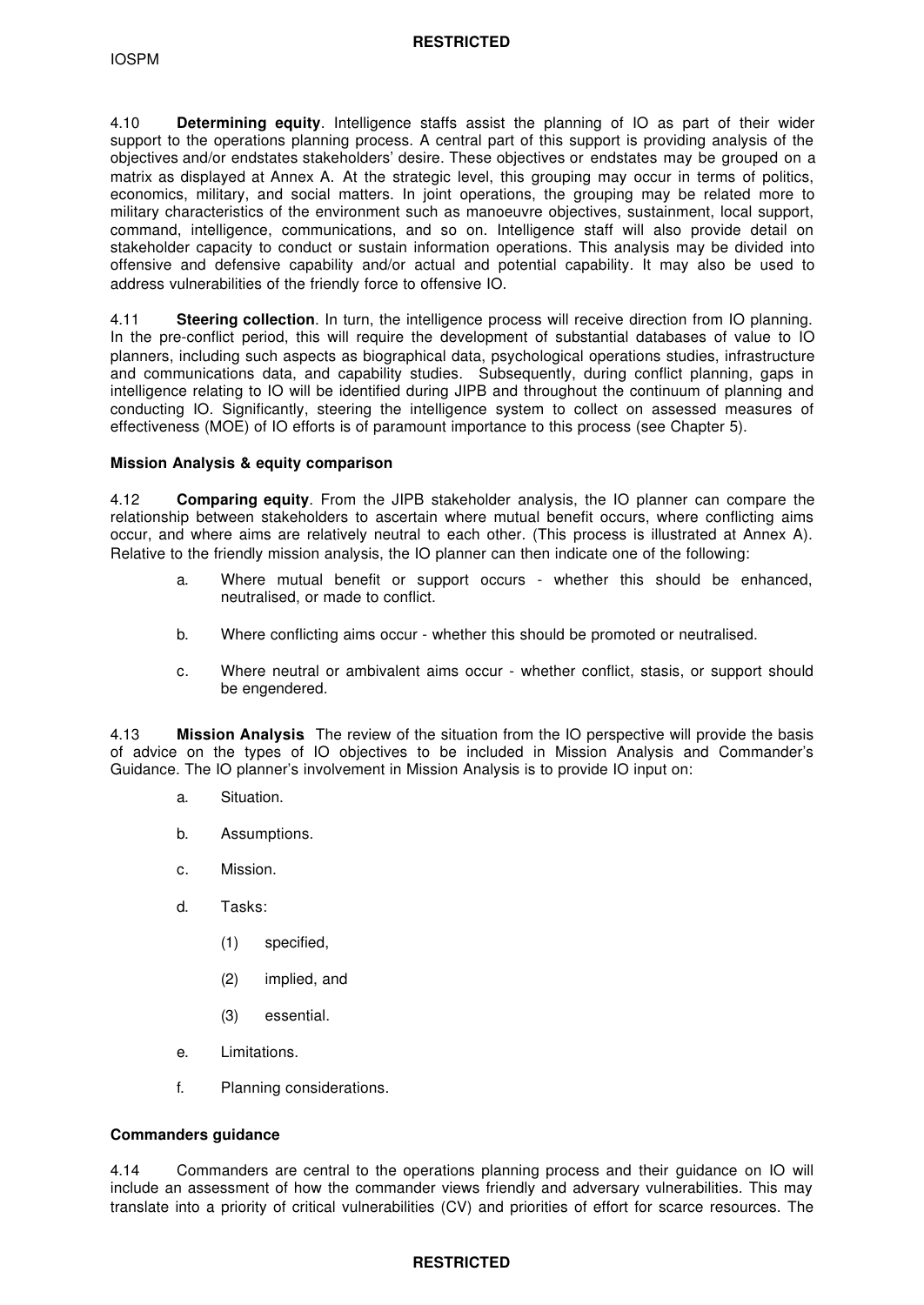commander may also indicate the level of acceptable risk to be sustained and the perceptions to be manipulated. Commander's guidance may also include direction as to the deception target and deception objective (see Chapter 7) and those key elements of information (see Chapter 6), personnel and materiel to be kept secure.

4.15 Central to the development of commander's guidance in relation to IO and targeting is the continuing balance between the implications of the Laws of Armed Conflict (LOAC) and the principles of war. ADF offensive IO will be conducted as a legitimate response, and hence, the selection of targets, the means of attack, the level of force applied, and the risk of collateral damage will all be in accord with national and international law.

#### **COA Development and nodal analysis**

4.16 **COA Development**. Supported by JIPB, the COA Development stage will group and link critical vulnerabilities to potential lines of operation and determine the decisive points to be achieved. By this stage, the IO planner has come to terms with the environment and has identified a list of vulnerabilities within the battlespace that may require exploitation through IO. These vulnerabilities form part of the wider range of CV that are developed and analysed within the COA Development process of the JMAP. The operations planning staff will, with advice from specialists, select those adversary critical vulnerabilities, infrastructure targets and high value targets that can be degraded or exploited to achieve the commander's intent.

4.17 **Identify vulnerabilites**. For each COA developed, IO planning assists in the identification of ways to exploit or protect CV, and in the designation of the effects to be achieved. Own CV will be assessed from an adversary perspective as to how they may be affected and IO planning will identify defensive and offensive means to reduce pressure on friendly decision-making capability. Adversary CV will be assessed in concert with manoeuvre and targeting elements as to the capacity for IO to achieve desired results. Assessments will have an offensive and defensive IO component.

4.18 **Nodal analysis**. To conduct such assessments, IO planners will need to conduct nodal analysis. A node is the point where human and machine sensors, processors, decision-makers, databases and the interconnecting communication systems converge. Analysis of such nodes seeks to identify the specific parts or points that can be exploited to undermine wider target systems. Such analysis uncovers potential targets, further elaborates on vulnerabilities, identifies potential ways to achieve effects, and assesses the potential of defence mechanisms. In offensive planning, this nodal analysis will need to be integrated with the wider target systems analysis conducted in support of targeting. In a defensive sense, nodal analysis will need to be integrated with the information assurance and information management activity of the communications staff on the planning headquarters. This process is detailed at Annex B.

4.19 **Designate effects**. As part of the designation of effects within a wider course of action, IO planning will require the derivation of effects relative to nodes and the rationalisation of these effects into objectives for prioritisation of effort. The details of nodes not considered for exploitation or protection can be retained for use later in support of contingency planning.

4.20 **Assign assets to achieve effects**. Against each objective is apportioned the force or asset required to achieve the desired effect. This will require some initial deconfliction between IO elements and sychronisation and sequencing with other assets and effects.

# **COA Analysis**

4.21 There are four main activities undertaken in IO planning during COA Analysis. These are:

- a. **Shaping friendly offensive IO plans to achieve desired effects**. This will require reviewing the scale, nature and command arrangements of assets fulfilling IO tasking, and developing time lines and resource requirements for the achievement of effects. Such efforts will also confirm objectives, tasking, groupings and priorities and assist in defining guidelines and restrictions for subordinates.
- b. **Assessing adversary actions and reactions from a defensive IO perspective**. The wargamed adversary actions and reactions will require analysis to assess the need to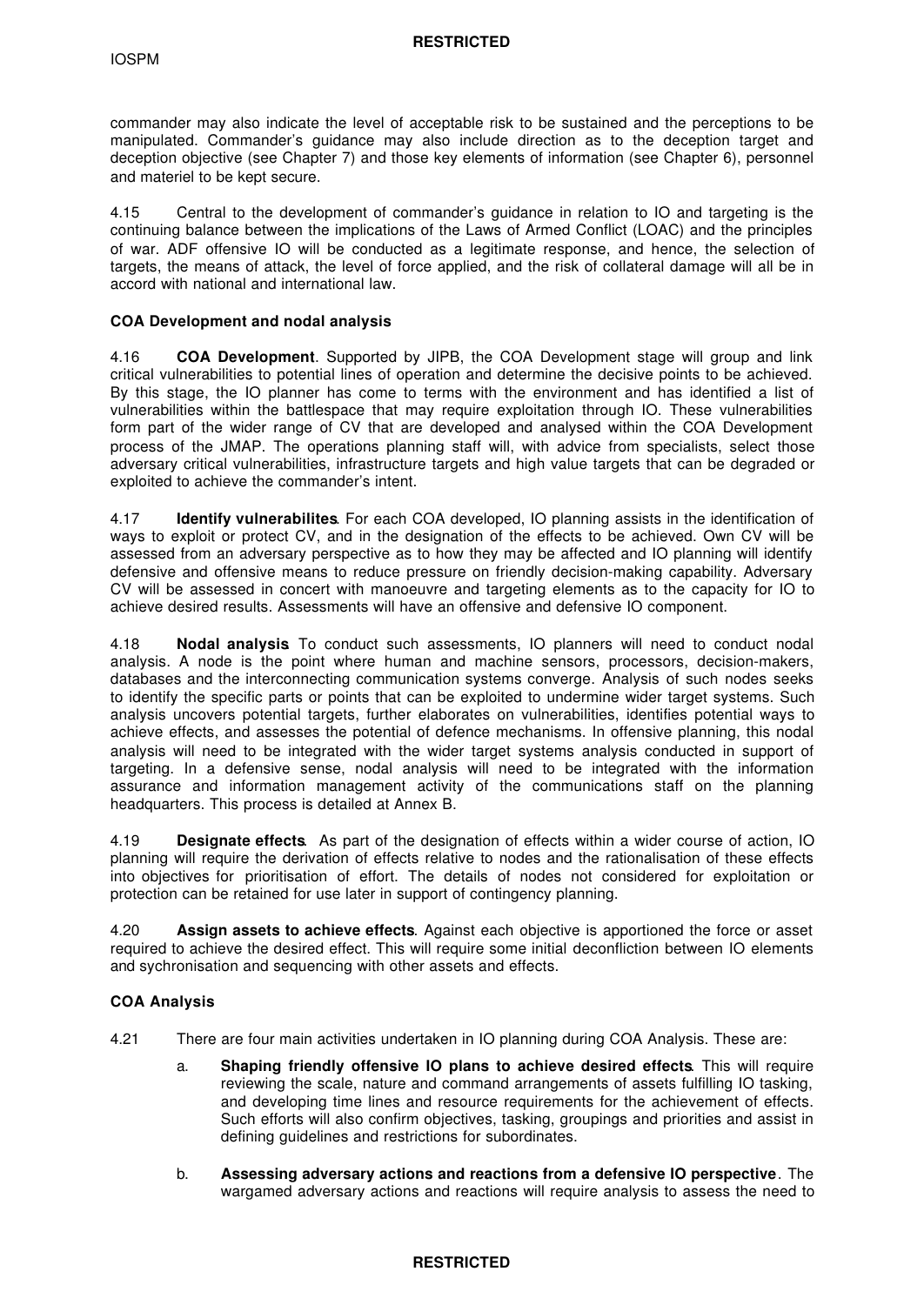counter adversary action by pre-emptive IO efforts or increased defensive action. This may also include an evaluation of how to exploit any adversary offensive IO and also where the adversary's defensive IO may become degraded over time.

#### c. **Deconflicting and synchronising IO activity**.

- (1) **Deconfliction**. It is the nature of IO that much of the effort to achieve IO related effects can be detracted from or confused by other IO related activity. For example, thematic based message efforts such as deception, PINFO, OPSEC, and PSYOPS often conflict. Therefore, the IO planner will be required to ensure that each effort works to achieve suitable outcomes in accordance with set priorities. Moreover, IO efforts can often conflict with other efforts such as targeting, manoeuvre and the desires of subordinate commanders. Again the IO planner will seek to plan for and avoid such confliction. Deconfliction is discussed further in the following chapter.
- (2) **Synchronisation**. As well as being deconflicted, each IO effort must be synchronised with other IO efforts and wider operations efforts to achieve maximum effects. This process is fundamental to IO and is captured on a synchronisation matrix or on a time/event-sequenced chart. Further detail is at Annex C.
- d. **Developing IO contingencies for possible branches, vulnerabilities or crises that may arise** . The utility of wargaming is that it allows for the exploitation of a previously unaddressed or unseen vulnerability, and the preparation for commander's decision points within the battlespace. The identification of the possible circumstances in which the commander will be required to decide how, when and where to shape the battlespace, has direct IO implications for the speed of friendly decision-making by preparing the commander. These circumstances require offensive and defensive IO plans, and also lead to a requirement for contingency plans.

#### **Decision and Execution**

4.22 **Approval**. The commander will be presented with IO plans as part of each COA developed and analysed in the preceding stages of the JMAP. The commander will then decide the COA to followed as the plan and approve the IO components of the plan.

- 4.23 **Plans**. There are three general ways in which IO plans are produced:
	- a. The general concept for IO (including objectives and means) is included in the main text of the operations order (OPORD) or operations instruction (OPINSTR) while the details of each of the capabilities employed in achieving IO are the subject of separate annexes. This system would normally be used in major conflict, where there is a requirement for large, discrete, highly controlled annexes on deception, PSYOPS, OPSEC, EW, and so on. If used, an IO Annex would simply contain the IO synchronisation matrix that displays the links between capability employment described in other annexes.
	- b. The general concept for IO is included in the main text while the details of activities are included in a single IO Annex. Caveat or limited distribution material may be the subject of appendices to that annex. This system is of use where the detail of capability employment and policy is not lengthy or involved, and where logically a single annex is all that is required.
	- c. The IO Plan is released as a separate document. As an inseparable part of the operations plan, IO will rarely be released separately at or below the operational level. However, IO planning guidance and inter-departmental IO efforts may be the subject of individual strategic level IO publications.

Execution of IO and the management of IO in current operations is considered in the next chapter.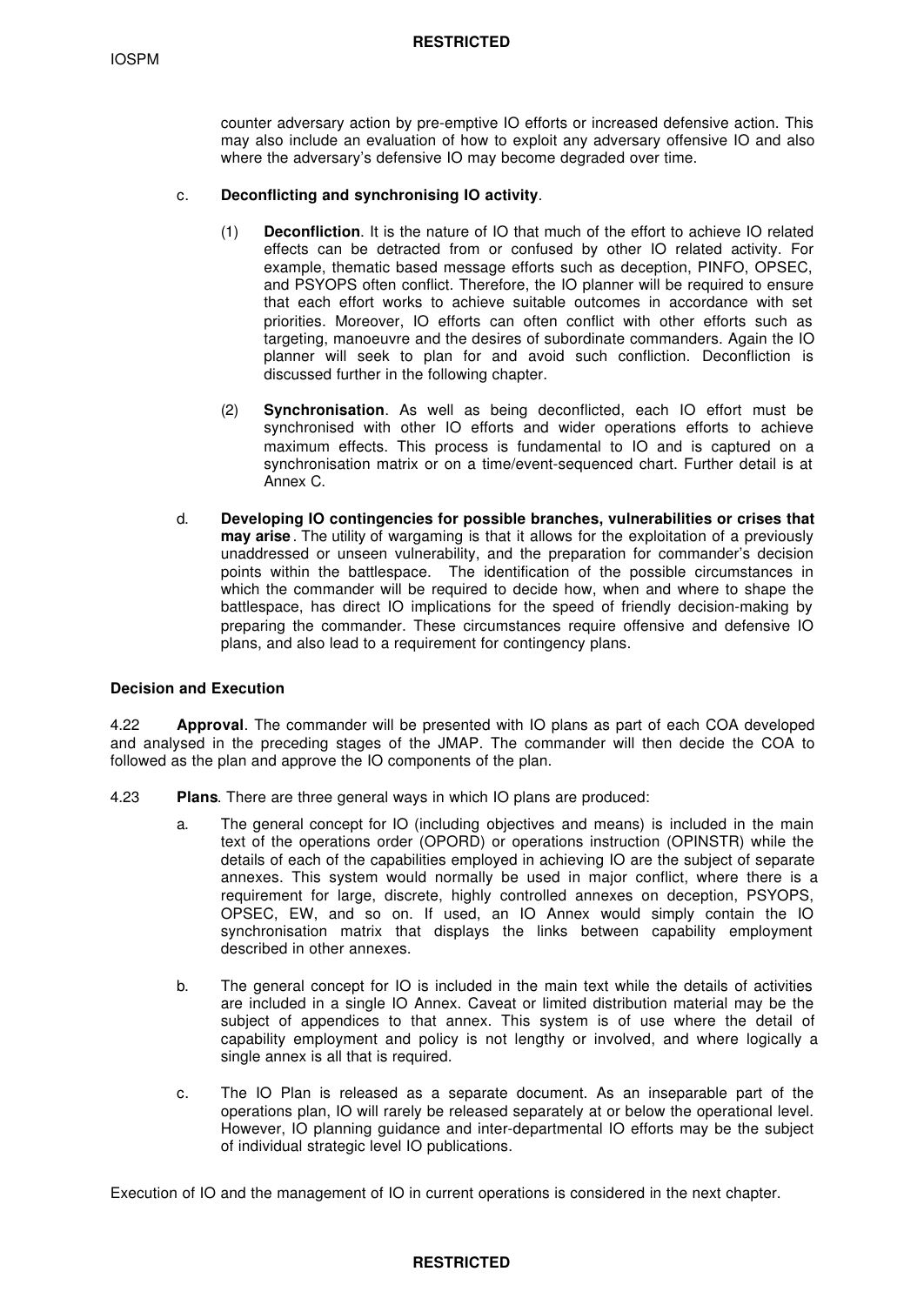### **SECTION 4: IO AND STAFF ORGANISATIONS**

4.24 **Staff responsibilities**. IO has the following staff responsibilities:

# a. **Operations**:

- (1) inclusion of IO in current operations plans;
- (2) policy on IO;
- (3) deconfliction and synchronisation of IO;
- (4) direction of IO related assets on behalf of the commander; and
- (5) providing friendly force updates for the commander's situational awareness.
- b. **Plans**. Inclusion of IO in future plans and contingencies.
- c. **Intelligence** through JIPB provide:
	- (1) intelligence on adversary critical vulnerabilities that may be exploited by IO;
	- (2) advice on the threat from IO and countermeasures;
	- (3) targeting intelligence on the specific characteristics of selected targets; and
	- (4) technical control of intelligence collection operations and activity (including counterintelligence operations).

#### d. **Communications**:

- (1) electromagnetic spectrum management;
- (2) management of friendly communications architecture;
- (3) technical control over communications assets and their security;
- (4) technical control of information assurance measures; and
- (5) advice on the vulnerability of friendly information systems, given input from J IPB.

#### e. **Logistics**:

- (1) provision of IO related assets and resources; and
- (2) advice on logistics infrastructure and plans, given input from JIPB.
- f. **IO Staff** (if formed):
	- (1) the prioritisation, synchronisation and deconfliction functions of IO management;
	- (2) evaluation of measures of effectiveness (MOE);
	- (3) steerage of intelligence collection relative to MOE;
	- (4) liaising with specialists on the effectiveness and utility of IO capability;
	- (5) preparing IO aspects of operational plans;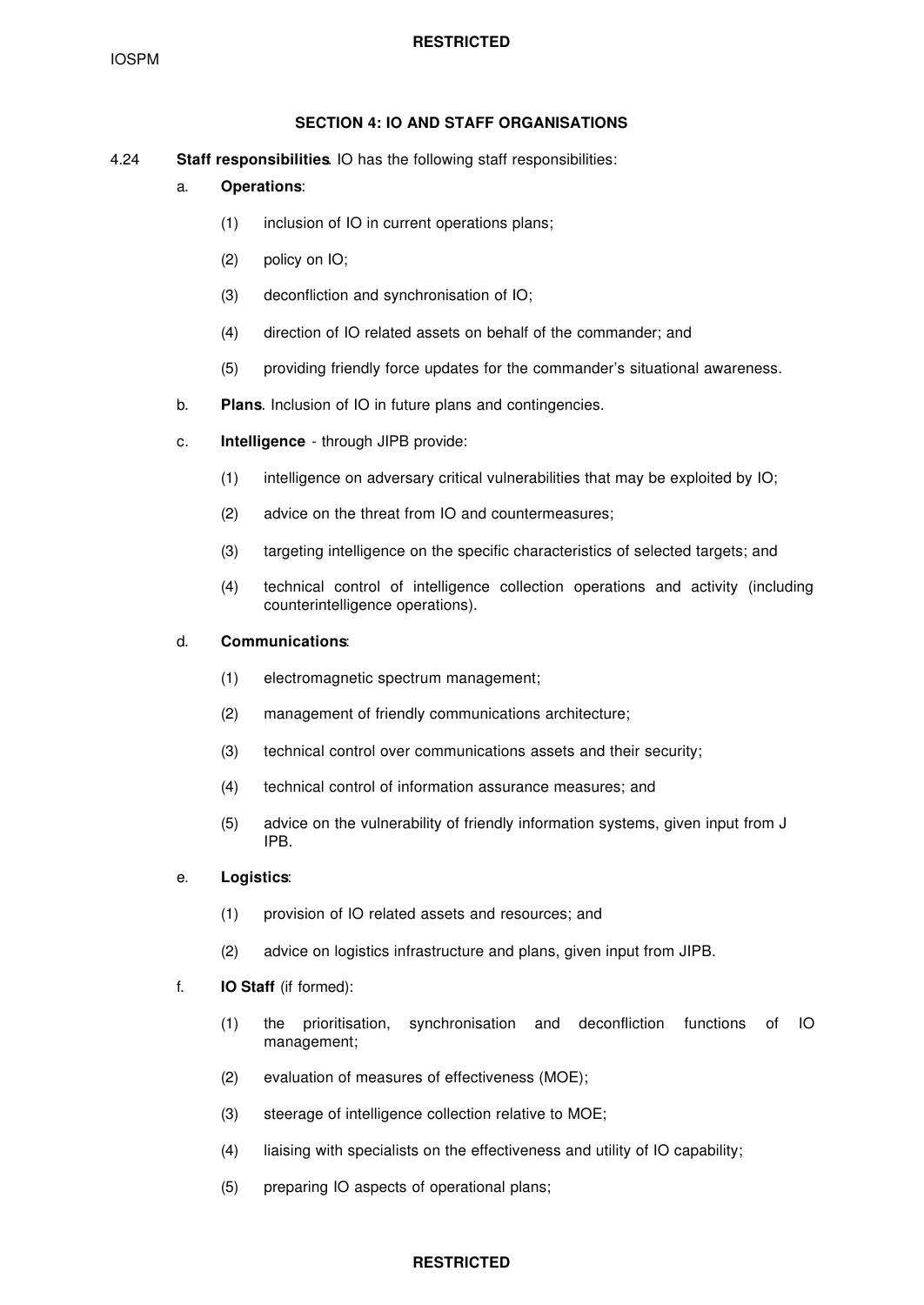IOSPM

- (6) advising on IO issues; and
- (7) preparing IO policy and procedures.

# **IO and targeting cells/boards**

4.25 In incorporating IO into operations, planners are offered an expanded range of options which may include an ability to deceive, degrade, destroy, manipulate, or confuse an adversary's information and information systems. Hence, IO forms part of the wider operations process that feeds targeting related processes and activity.

4.26 While recognising the IO input to operations planning, the majority of the IO planners' daily work is related to current operations and hence such staff officers usually reside in the operations area of headquarters. In some cases, an IO cell of specialists and involved parties is required to regularly meet to assist in the prosecution of IO staff responsibilities noted above. Figure 2 diagrammatically displays this process.



**Figure 3 - The IO Cell and Operations**

# **Annexes:**

- A. Assessing the Environment<br>B. Nodal Analysis
- **Nodal Analysis**
- C. Synchronisation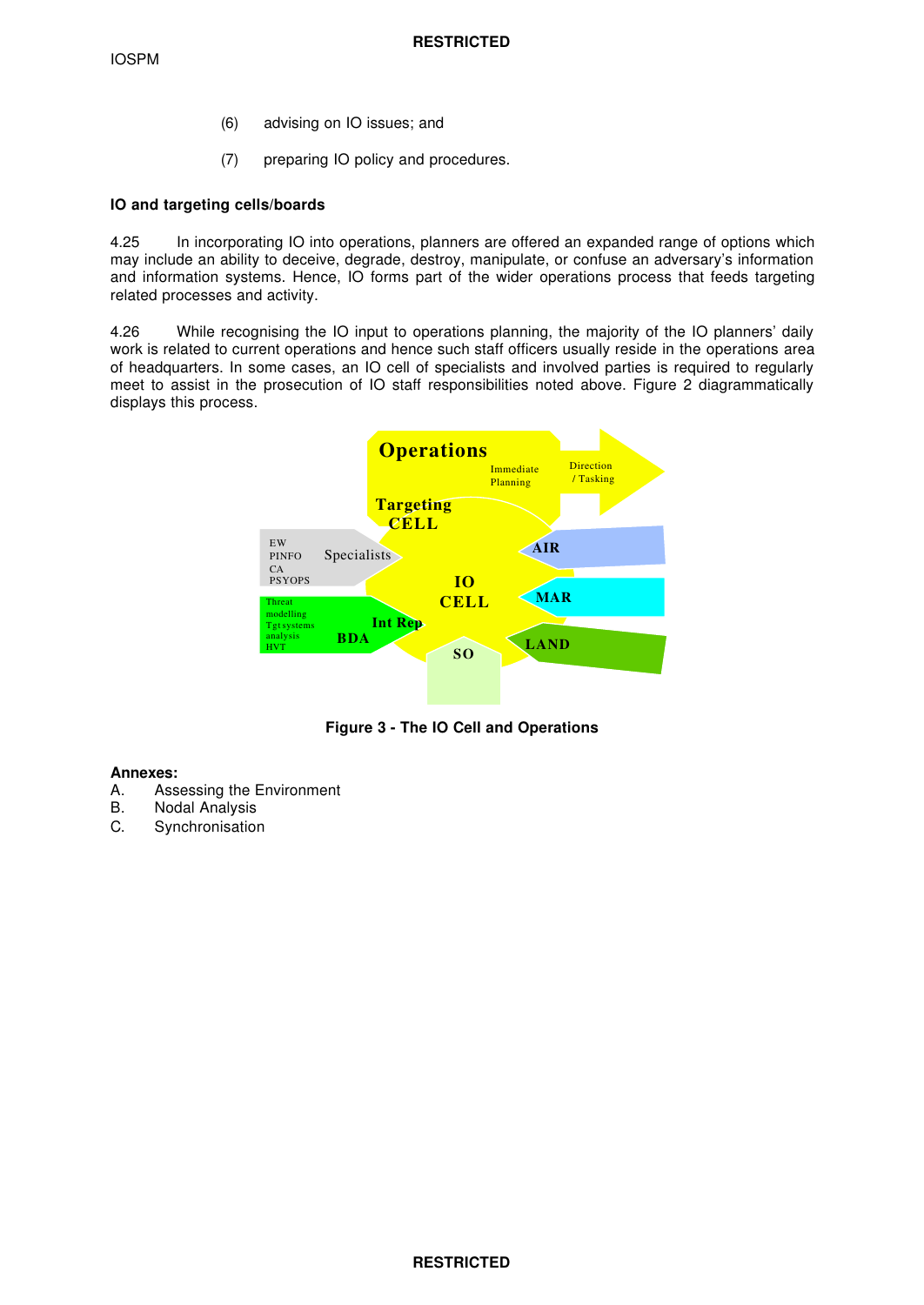# **ASSESSING THE ENVIRONMENT**

### **The Equity Matrix**

1. The equity matrix is an analytical product completed by intelligence staff to assist the planning of information operations (IO). In simple terms it states the objectives and/or endstates stakeholders desire. The matrix also provides an overview of stakeholder capacity to conduct or sustain IO. This analysis may be divided into offensive and defensive capability and/or actual and potential capability. It may also be used to address vulnerabilities to offensive IO.

2. All potential stakeholders that impact on the commander's intent should be included on one axis, including non-state actors. The other axis of the matrix is formed from the categories of capability or systems relevant to a situation. Example 1 is a strategic level matrix using elements of national power. Example 2 is an operational level matrix with other elements added. In joint operations the categories may be related more to military characteristics of the environment such as military manoeuvre objectives, sustainment, local support (may be represented by a number of factions), command, intelligence, communications, and so on. A written statement expressing the interest or endstate of the stakeholder in regard to the selected system is added in the blocks formed by the intersection of the axes. Some objectives/endstates have been included in the following matrices as examples only.

| Example 1:                         |                  |                                       |               |                 |                                |                                |               |
|------------------------------------|------------------|---------------------------------------|---------------|-----------------|--------------------------------|--------------------------------|---------------|
|                                    |                  | Endstates/Objectives by Capability or | Category      | IO              |                                |                                |               |
| <b>Stakeholder</b>                 | <b>Political</b> | <b>Economic</b>                       | <b>Social</b> | <b>Military</b> | <b>Offensive</b><br>capability | <b>Defensive</b><br>capability | Vulnerability |
| AS                                 |                  |                                       |               |                 |                                |                                |               |
| <b>AS Pop</b>                      |                  |                                       |               |                 |                                |                                |               |
| Adv                                |                  |                                       |               |                 |                                |                                |               |
| <b>Adv Pop</b>                     |                  |                                       |               |                 |                                |                                |               |
| <b>Other</b><br><b>Stakeholder</b> |                  |                                       |               |                 |                                |                                |               |
| <b>Other</b><br><b>Stakeholder</b> |                  |                                       |               |                 |                                |                                |               |

Example 2:

| Stakeholder or    |                  | <b>Objectives and Requirements</b> | IO             |                |     |            |            |             |
|-------------------|------------------|------------------------------------|----------------|----------------|-----|------------|------------|-------------|
| capability        | <b>Political</b> | Mil Obj                            | <b>Sustain</b> | C <sub>2</sub> | Int | <b>Off</b> | <b>Def</b> | <b>Vuln</b> |
| <b>ADF</b>        |                  |                                    |                |                |     |            |            |             |
| <b>Theatre</b>    |                  |                                    |                |                |     |            |            |             |
| <b>EN Comd</b>    |                  |                                    |                |                |     |            |            |             |
| Clan 1            |                  |                                    |                |                |     |            |            |             |
| Clan <sub>2</sub> |                  |                                    |                |                |     |            |            |             |
| Other Govt 1      |                  |                                    |                |                |     |            |            |             |
| <b>EN AIR</b>     |                  |                                    |                |                |     |            |            |             |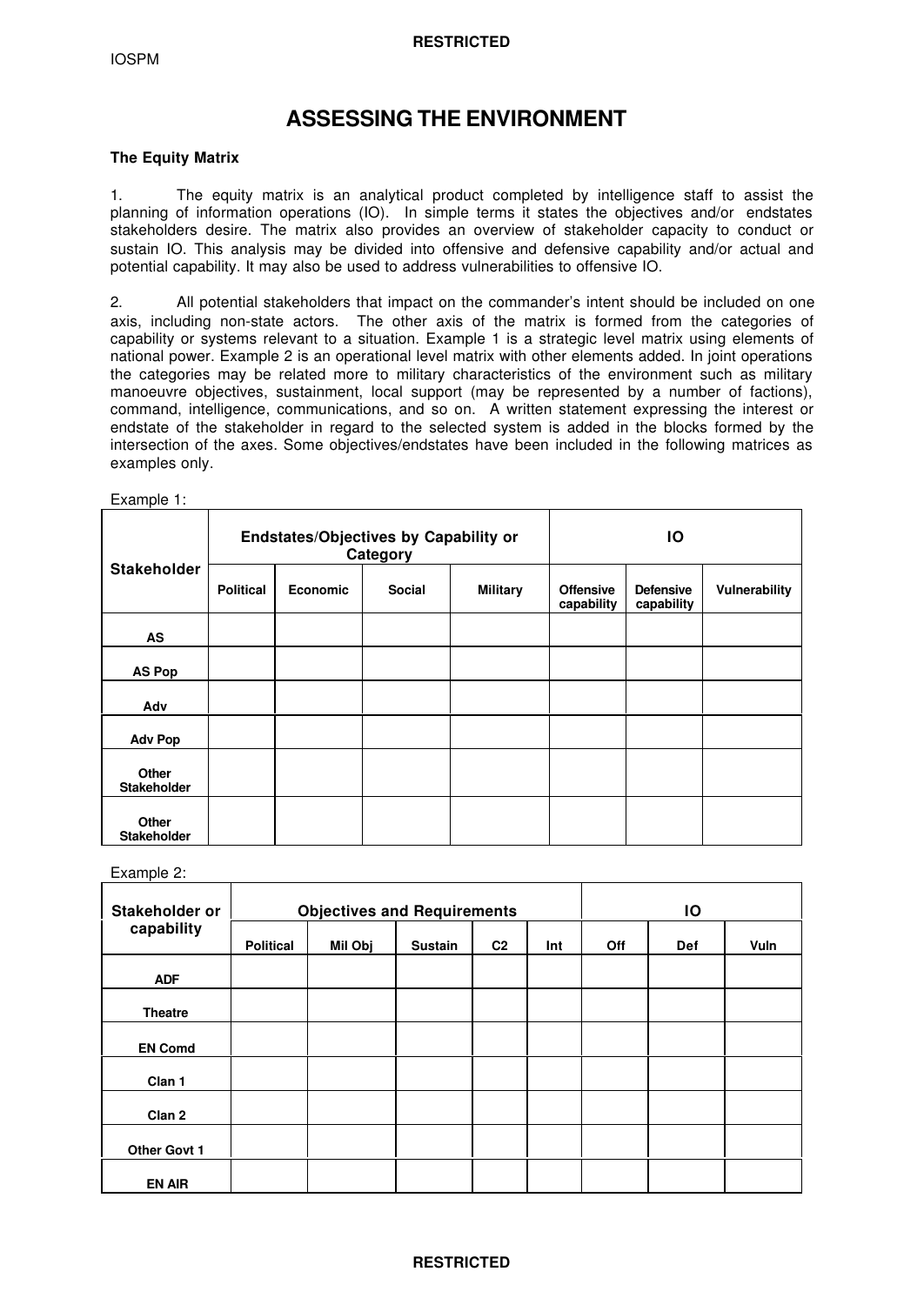| <b>EN LAND</b> |  |  |  |  |
|----------------|--|--|--|--|
| <b>EN MAR</b>  |  |  |  |  |
| <b>EN SF</b>   |  |  |  |  |
| FR AIR         |  |  |  |  |
| <b>FR MAR</b>  |  |  |  |  |
| <b>FR LAND</b> |  |  |  |  |
| FR SF          |  |  |  |  |

# **Comparing equity**

3. IO planners in operations planning cells will take the above information and analyse and compare objectives to determine potential vulnerabilities and lines of exploitation. These will be linked to the operations plan as it develops in the JMAP.

# **Equity comparison matrix**

4. The comparison of equity can be displayed diagrammatically as shown below. A separate table is established for each category. The example is organised by the categories of politics, economics, social and military. A coloured or shaded button may then be added to represent the level of conflicting or supportive aims of stakeholders. An indication can then be made from the friendly force planning perspective as to whether each of these points could be exploited in support of the commander's intent. In the example, this process is displayed by adding a different type of shaded background to indicate whether the relationship should be made to conflict or be more supportive.



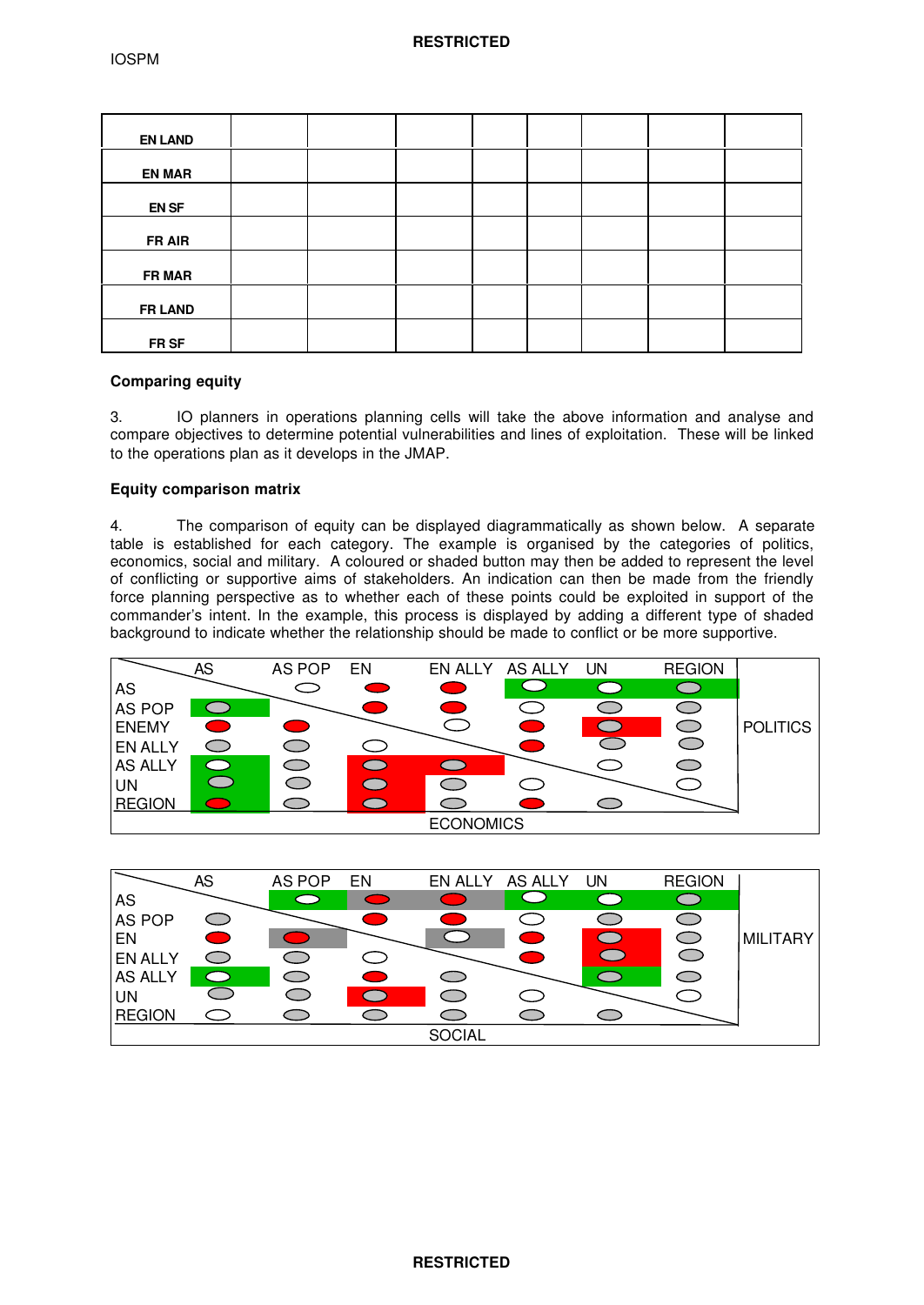| Key: |                                                                                           |  |  |  |  |  |
|------|-------------------------------------------------------------------------------------------|--|--|--|--|--|
|      | <b>Circles:</b> White = Of like aims                                                      |  |  |  |  |  |
|      | $Red$ (dark) = Discordant aims                                                            |  |  |  |  |  |
|      | Grey (light) = $Unknown / Unassessed$                                                     |  |  |  |  |  |
|      | <b>Coloured Background:</b> Green (Vert Stripes) =<br>Change/reinforce to concordant aims |  |  |  |  |  |
|      | (Dark Background) = Create/reinforce discord<br>Red                                       |  |  |  |  |  |
|      | (Horiz Stripes) = Mute concord or discord as applicable<br>Grev                           |  |  |  |  |  |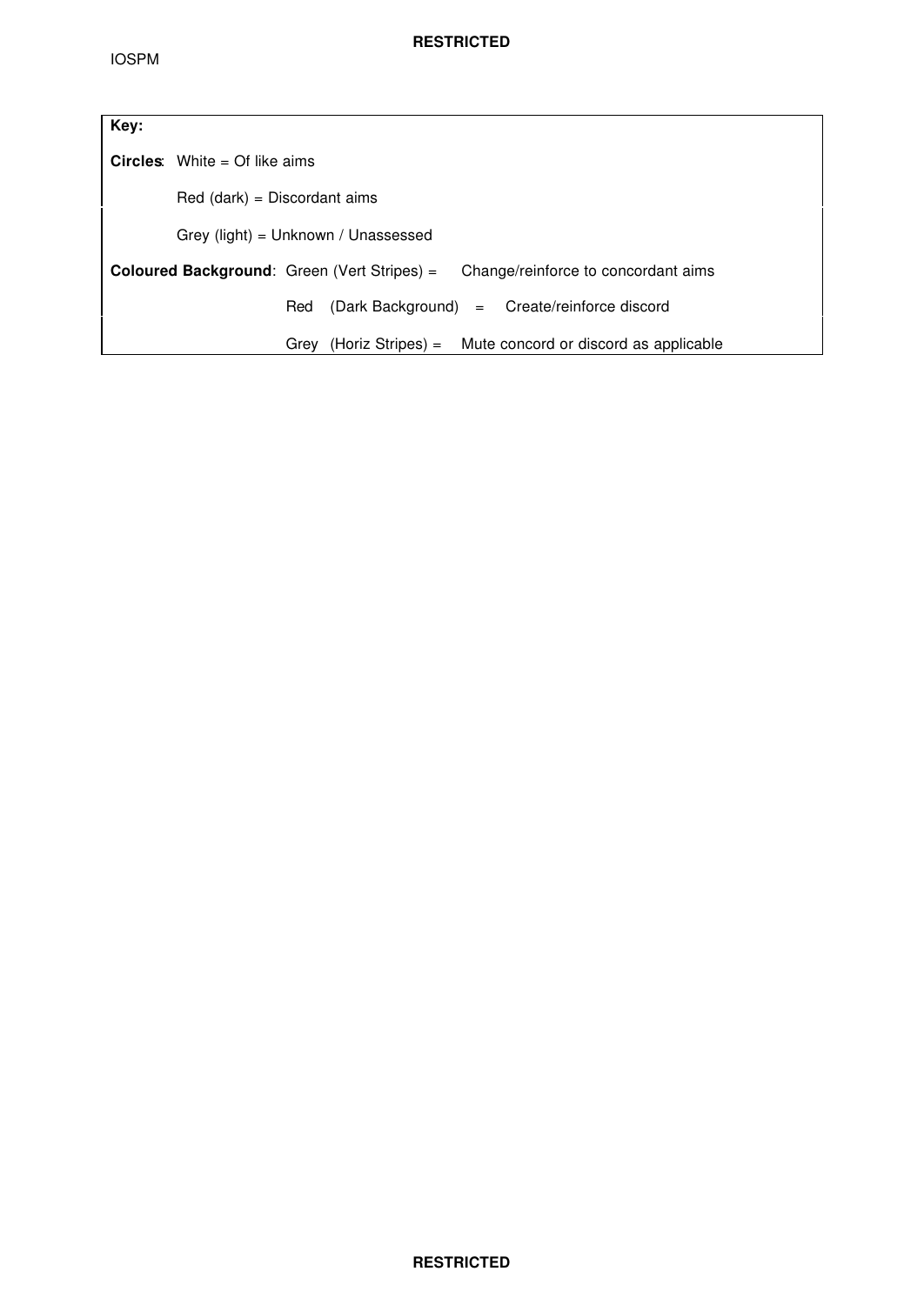# **NODAL ANALYSIS**

1. Nodal analysis has two applications. In conducting offensive IO, it is the methodical examination and evaluation of an adversary's systems to identify nodes that may be exploited to contribute to the attainment of the commander's mission. In conducting defensive IO, it is the systematic examination and evaluation of own force systems to identify nodes that may be exploited by an adversary. This analysis of both the adversary and own forces should result in a list of critical, vulnerable nodes that can either be exploited or should be protected, in supports of the overall operational plan.

2. Nodal analysis is primarily conducted at the operational level. During peacetime, nodal analysis should be routinely conducted as part of the development of campaign plans, operations plans, and contingency plans, all based on strategic plans and guidance.

# **RELATIONSHIP OF NODAL ANALYSIS TO THE OPERATIONAL PLANNING PROCESS**

3. Nodal analysis is part of IO planning which is conducted in parallel and in support of the operational planning process. This approach facilitates the exploitation or protection of nodes contributing to the successful conduct of operations. IO planning is guided by operational planning. An understanding of operational art terms used in the operational planning process is therefore necessary. A more thorough treatment of the operational planning process and operational art terminology can be found in ADFP 1 and ADFP 6.

#### **TARGET DEVELOPMENT RELATED TERMINOLOGY**

#### **Centre of gravity**

4. A centre of gravity (COG) is that characteristic, capability or locality from which a military force, nation or alliance derives its freedom of action, strength or will to fight at that level of conflict. The centre of gravity may consist of a number of key elements. Typically, the military operations planning process will be primarily focussed through the operational art on efforts to attack, destroy, neutralise or influence, directly or indirectly, an enemy centre of gravity and its key elements. In their broadest sense, the centre of gravity and its supporting elements constitute target systems. Therefore, to gain a clearer perspective of targeting, the ADF views it as the process by which a joint headquarters centrally manages those scarce assets that can affect specific elements of these systems.

#### **Critical vulnerability**

5. A critical vulnerability is that characteristic or key element of a force that if destroyed, captured or neutralised will significantly undermine the fighting capability of the force and its centre of gravity. A critical vulnerability is not necessarily a weakness but any source of strength or power that is capable of being attacked or neutralised. Additionally, critical vulnerabilities may be tangible or intangible. An adversary's critical vulnerabilities are initially identified in the ongoing intelligence process. The subsequent critical vulnerability analysis within operations planning identifies the types of target systems that need to be effected to achieve the commander's intent. Hence the critical vulnerability analysis conducted by operations planners is aided by target system analysis process detailed below.

# **Targets**

6. Targets are defined as any geographic area, complex, installation, platform, object, capability or entity planned for capture, neutralisation, exploitation, or destruction by military forces. A platform may be air, sea, land, or space based, and an entity may be a person, government, organisation or body. Capability may be related to systems, training, knowledge, force element, and so on.

**Target characteristics.** Every target has distinct characteristics. These characteristics form the basis for target detection, location, identification and classification for analysis and strike. Target characteristics include: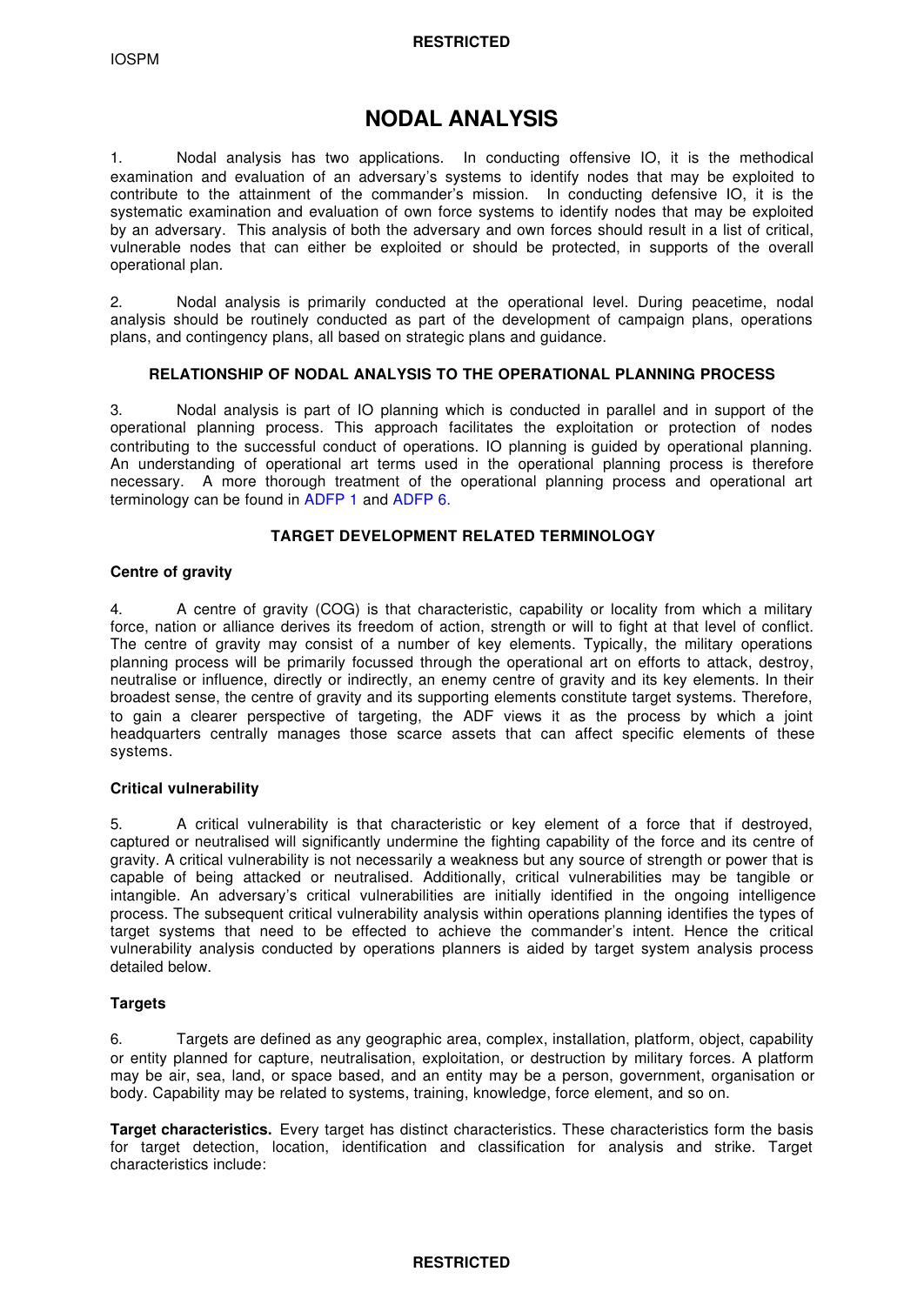**Inherent characteristics**. The initial, original or essential characteristics of a target object or area that are generally immediately obvious and which are used to identify, detect and categorise the target (for example, the spans, piers, abutments and superstructure of a bridge, or the ethnicity of a target group).

**Acquired characteristics**. Elements which modify, enhance or augment the inherent characteristics of a target (for example, the internal modifications to a fertiliser plant enabling the production of explosives, or the attitudes and behaviour of individuals relative to specific situations).

**Functional characteristics**. The organisational characteristics that describe the operations and activity levels of a target and are important in determining target value.

**Physical characteristics**. Definition of a target by size and shape, physical complexity, composition and construction, reflectivity and absorbency, electromagnetic energy propagation and/or vulnerability.

**Mobility characteristics**. Characteristics that define the target's ability to move or be moved (that is, targets may be fixed, mobile or transportable).

**Environmental characteristics.** Constant or man-made conditions that may include atmospheric, geographic, economic characteristics, countermeasures, and accessibility.

#### **Target system**

7. A target system is a group or set of targets that are functionally related. 'Functionally' means that all targets in the system contribute towards the function of the system, or each plays a part in the final product. Normally, a target system equates to a measure of capability that is a key element of a force and hence may be considered a critical vulnerability. Systems require an interrelationship between personnel, equipment and procedures.

8. A commander will depend on a number of systems to complete a mission. For example, supply and distribution systems, air defence systems, pay and personnel management systems. Examples of strategic target systems include components of national infrastructure (such as power and communications), political leadership, education/knowledge, utilities, military command and control hierarchy, and offensive/defensive capability. While an individual target may be important or significant based on its own characteristics, its worth usually derives from its relative importance within a target system.

9. An example of a target system is an air defence system, an example of which is at Figure 1. Identification of the air defence system's key components would form a necessary foundation to efforts to gain air superiority within a course of action. Analysis of the air defence system would start with the target system organisation and then analyse the command and control linkages and communications nets, the fighting elements, sensors and the resulting inter-relationships, dependencies and weaknesses.



**Figure 1 - Representative Target System**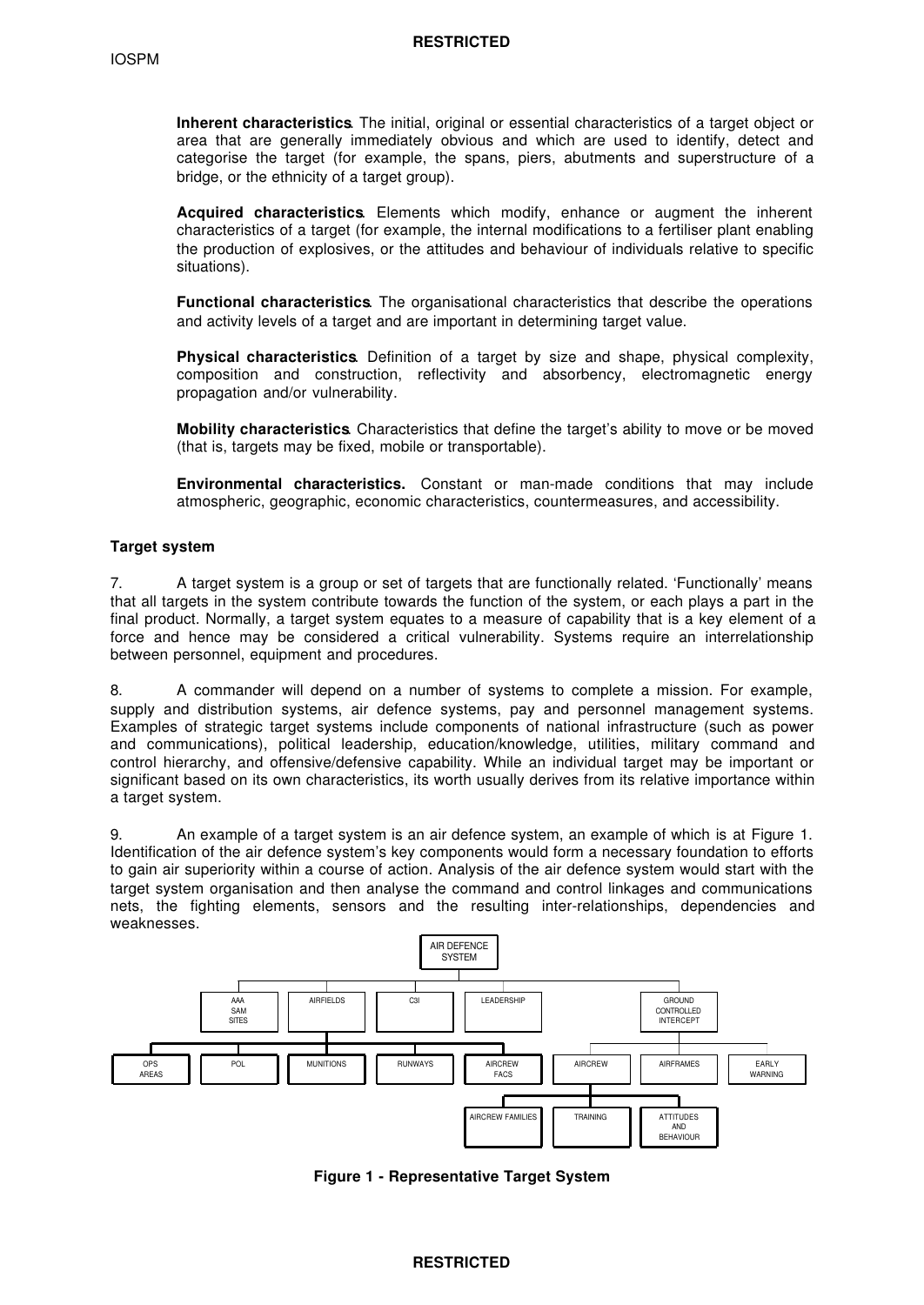#### **Target system components**

10. A target system may be broken down into smaller units called target system components that assist or orientate the system to achieve its goal, objective, or purpose. Moreover, each system is a component of a larger, more inclusive system, and hence the definition of systems to be targeted is peculiar to each level of command. Systems can be complex and components are interdependent; a change in one component affects other components. Additionally, systems can be modified to overcome damage to their components.

11. For example, the air defence system's components at Figure 1 include leadership, groundcontrolled intercept, anti-aircraft artillery (AAA) and surface to air missile (SAM) sites, airfields, and command and control (C2). Target system components can also refer to component services (for example power, water and lines of communication).

#### **Target system elements**

12. Target system elements are smaller parts of the target system than the components and are necessary to the operation of the component as a whole. For example, target system elements of the airfield at Figure 1 include operations areas, petroleum, oil and lubricant (POL) supplies, munitions, runways, aircrew facilities, and aircraft, as well as communications links, refuelling tankers or bowsers, or air traffic control (ATC) facilities. Further levels of analysis may derive the training of aircrew as an element of the target system. Where derived elements are tactical assets fundamental to the achievement of operational level outcomes, they are referred to in joint planning as High Value Targets (HVT). An example of HVT in the system at Figure 1 is the combat air patrol airframes.

### **Nodes**

13. A node is the point where human and machine sensors, processors, decision-makers, databases and the interconnecting communication systems converge. Nodes are normally considered as the junction between elements, components or systems. However, nodes may be considered as elements of a target system in their own right.

14. In the example above, the sector headquarters that coordinates the effect of the AD system or the communications links into the headquarters could be considered nodes. Degrading the headquarters performance will have a disproportionate effect on the system.

15. To be vulnerable a node must satisfy three criteria:

**Susceptible**. There must be a weakness to exploit.

**Accessible**. There must be scope and resources to exploit or degrade the node.

**Feasible**. The exploitation must be worth the risk. This will not only include security and LOAC considerations, but will measure the ability of the node to recover its function.

#### **Target system activities**

16. Target system activities encompass those actions or functions performed by the target system components and elements in pursuit of system goals. The target development process should not focus on the system nor its components, but rather on their activities. Once the critical vulnerability that must be modified or defeated has been identified, nodes within key target systems, components, or elements that should be attacked, degraded, or exploited to produce the desired effects can be determined.

# **Target system linkages**

17. An understanding of the linkage between target system components and their interdependence is imperative for accurate analysis. Linkage is the connection between installations performing identical, similar, related, or complementary activities or functions. Interdependence describes the mutual relationships among installations so that the activity of one is contingent upon, influenced, controlled, or determined by another. For example, some industries are dependent upon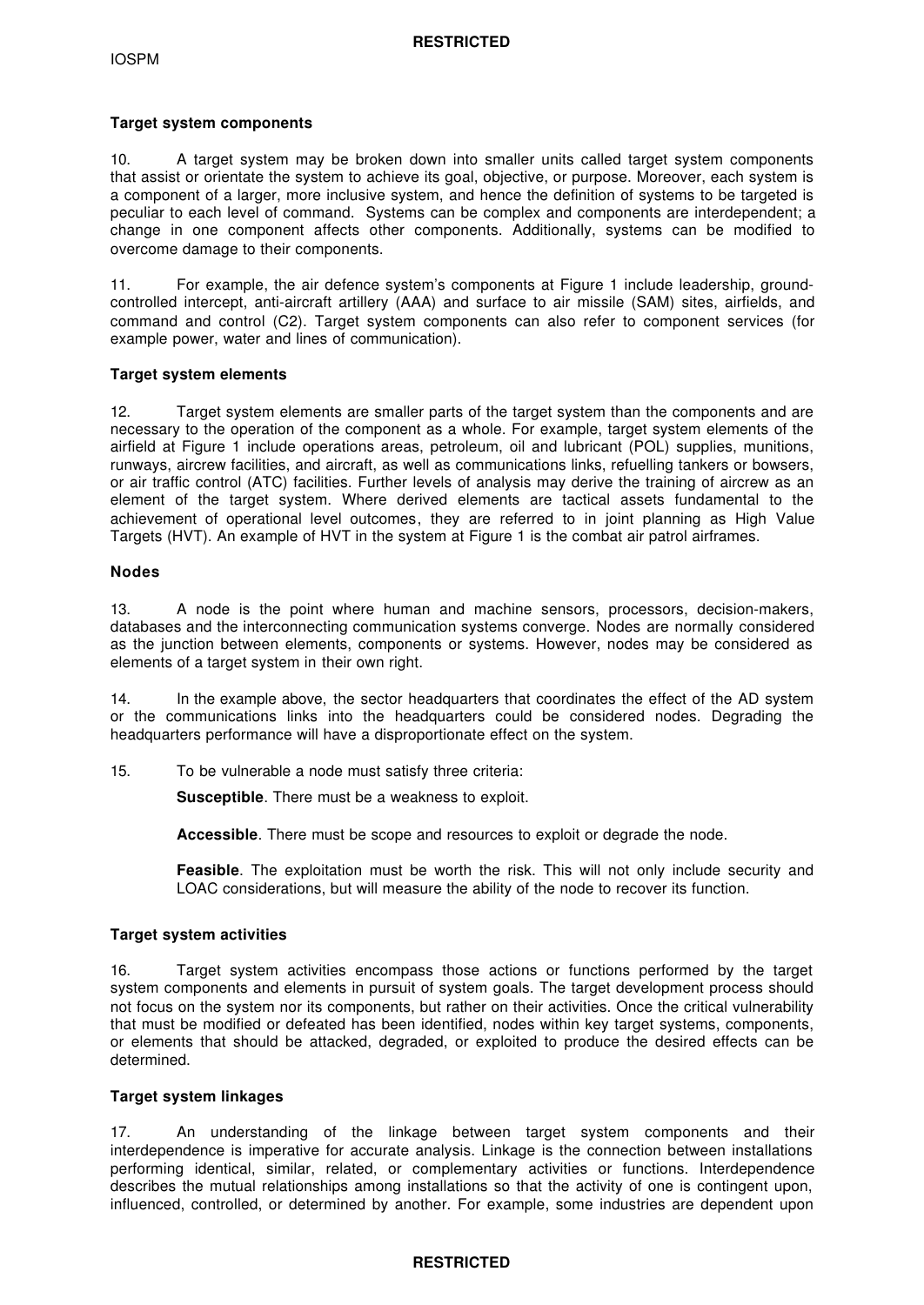the products (such as capital goods, equipment, components and expendable supplies) of other industries to manufacture their own products.

#### **Target systems analysis**

18. Target systems analysis process (TSA) examines the following aspects of a target system:

**Target system characteristics.** Identify the dimensions of the target system in space, time and effect, determining the general components and elements that comprise the system.

**Target system activities.** Determine the key activities and functional outcomes of components and elements to assign relative importance to the system.

**Target system linkages.** Develop an understanding of the linkage between target system components and their interdependence.

**Nodes.** Identify those key points where target systems, system components and target elements are linked and dependent upon each other. TSA focuses on identifying the critical nodes within key target systems that will satisfy objectives and conform to guidance. Critical nodes are also assessed to identify the implications resulting from their damage, exploitation or destruction.

**Critical elements.** Important nodes are analysed to identify their critical elements (CE) for destruction or exploitation. Every target has at least one CE that, if damaged or destroyed, will prevent the target from performing its designed function for some period of time. For example, the CE of a sector headquarters in an enemy air defence system would comprise the operators, the commander, the operations room, the communications room, communications feeds, external communications facilities or main and emergency power supplies. The particular CE to be attacked will be determined in the light of:

- (6) command guidance,
- (7) weapon type availability and accessibility,
- (8) the reliability of perception management strategies, and
- (9) the protective characteristics of the CE.

**Recovery times.** Selected nodes are also analysed to identify recovery times associated with their exploitation or destruction. Recovery time is a measurement of the time and cost required for a system to regain the ability to function after being disrupted. Recovery effort is a key indicator of how critical a target is to the enemy. Assessments on the time and cost required for an opponent to respond to counter the exploitation or to repair or replace damaged elements, allow operations planners to determine the timing or necessity for reattack in concert with the wider scheme of manoeuvre. The time required to restore a degraded function depends on many factors. These may include the sensitivity of the adversary's intelligence system to perception management activity and the adversary's defensive information operations capability. It may also include the level of damage inflicted, power, energy and materials for repairs. The availability of alternative locations to substitute for damaged or destroyed functions should also be considered when analysing an entire target system's ability to recover.

### **ROLE OF INTELLIGENCE STAFF IN NODAL ANALYSIS**

19. In most circumstances, identification and analysis of systems to determine critical nodes requires the skills of specialist analysts. This effort is conducted by the Intelligence staff. Of note, however, is that intelligence analysts conduct TSA from an adversary perspective, that is, consider targets from an adversary perspective. There remains a requirement for IO planners in the operations planning function to conduct nodal analysis from the perspective of how friendly COA are seeking to shape the battlespace and achieve effects.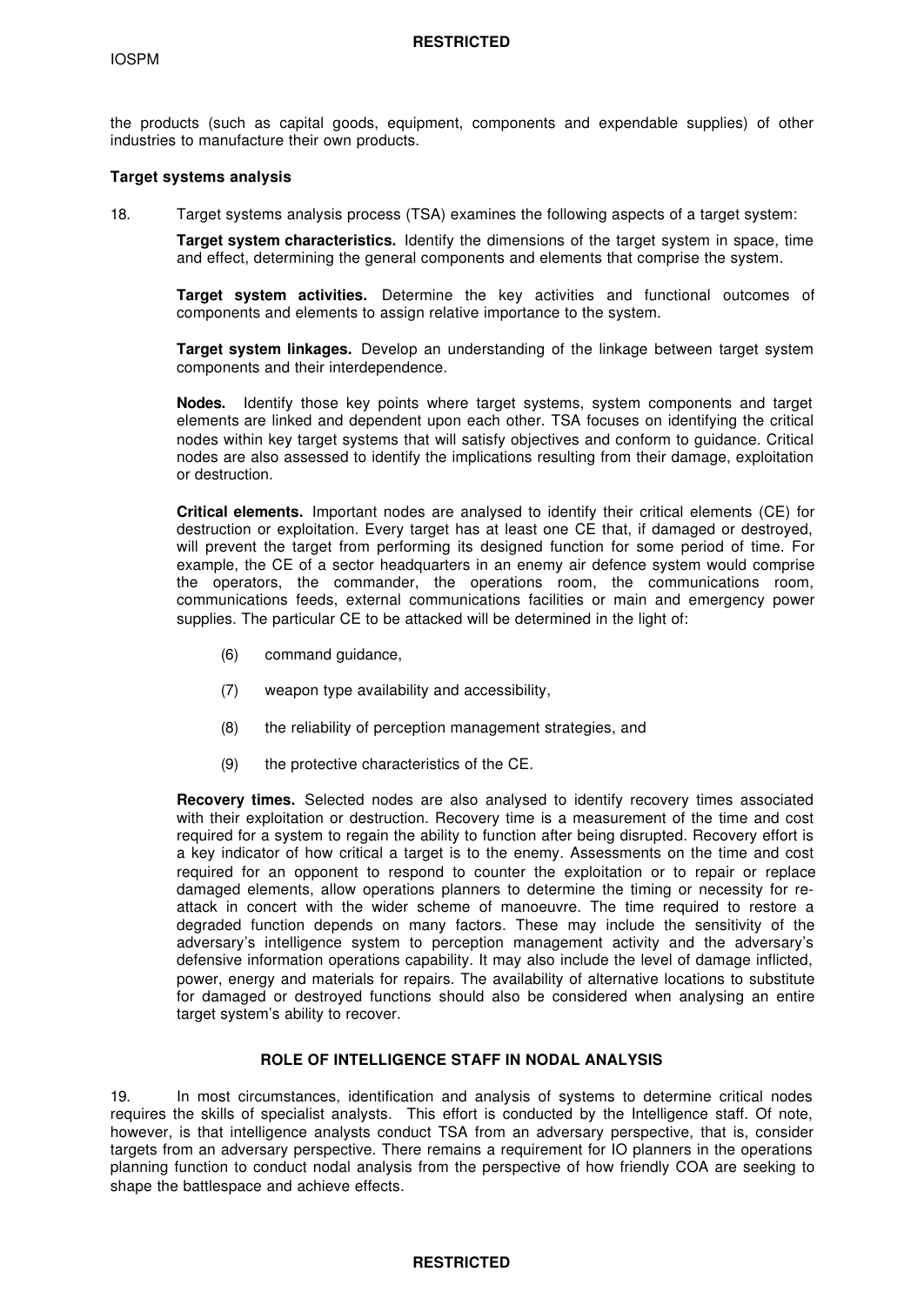20. Nodal analysis depends on highly developed and well maintained databases which provide basic intelligence on potential nodes within an adversary's systems as well as own systems. Intelligence staff will compile a comprehensive database of critical nodes which may be exploited or will require protection during a contingency. The identification of critical nodes and the examination of their vulnerability, is conducted by the IO planner, as part of either deliberate or contingency planning. The IO planner may often require additional information on a node and will task the intelligence staff in accordance with standing operating procedures.

# **RELATIONSHIP OF NODAL ANALYSIS TO TARGET DEVELOPMENT**

21. Target development is part of the targeting process described in detail in ADFP 23 *Targeting*. IO analysis of adversary nodes is integral to this process. IO analysis of friendly nodes is integral to the defensive analysis, and forms part of information assurance (IA) planning coordinated by the J6 or CIS staff.

22. Target development and nodal analysis are both done in support of the operational planner's critical vulnerability analysis. The efforts will be conducted in parallel. Close coordination is essential for the success of both. The IO planner provides input to the targeting process on those offensive IO actions required to be inserted into the Joint Target List (JTL). The JTL includes a statement on the significance of the target relative to the commander's intent and are produced for each COA developed. The list may nominate force capabilities that could be employed, while the IO planner's comments should be included if the target can be affected through IO means. Input will also be made the restricted/protected target list. An example would be an enemy command and control site which is being exploited for deception purposes which outweighs its importance as a target**.**

23. All the JTL will be reduced to a Joint Prioritised Target List (JPTL) when a decision is made as to which COA is to be enacted as the plan. The IO planner should be a member of any targeting cells or boards designed to validate and prioritise nominated targets.

24. Nodal analysis has similarities with Target Systems Analysis (TSA), conducted as part of target development. TSA is a detailed analysis of an entire target system in order to identify the relative importance of individual target system components, elements or nodes. Nodal analysis examines specific systems, their interrelationship, and assesses the impact of exploitation of critical and vulnerable nodes, both of a particular system, and on other systems which are related through critical nodes.

ADFP 23 includes a thorough treatment of the target development process.

## **NODAL ANALYSIS DOCUMENTATION**

25. Analysis of all identified systems is published in standardised electronic and/or hard copy format. Each individual system analysed will comprise a separate publication, termed a Nodal Analysis Study. Each study should be cross-referenced to the campaign or operational plan it supports. The content of the publication will include textual data, system diagrams, imagery of system components, biographical information, cultural information and possible actions to significance statements and possibly generic weapon solutions.

## **NODAL ANALYSIS TOOLS**

26. Nodal analysis is a complicated and manpower intensive process. The tools provided below are not designed to replicate CIS tools, feeds and inputs that can be harnessed in the nodal analysis process. Instead they graphically represent the 'way' or logical process behind nodal analysis.

27. **Nodal analysis worksheet**. The nodal analysis worksheet provides an audit trail and a graphic representation of the breakdown of target systems and the identification of critical elements of nodes. A separate nodal analysis worksheet should be maintained for defensive and offensive IO.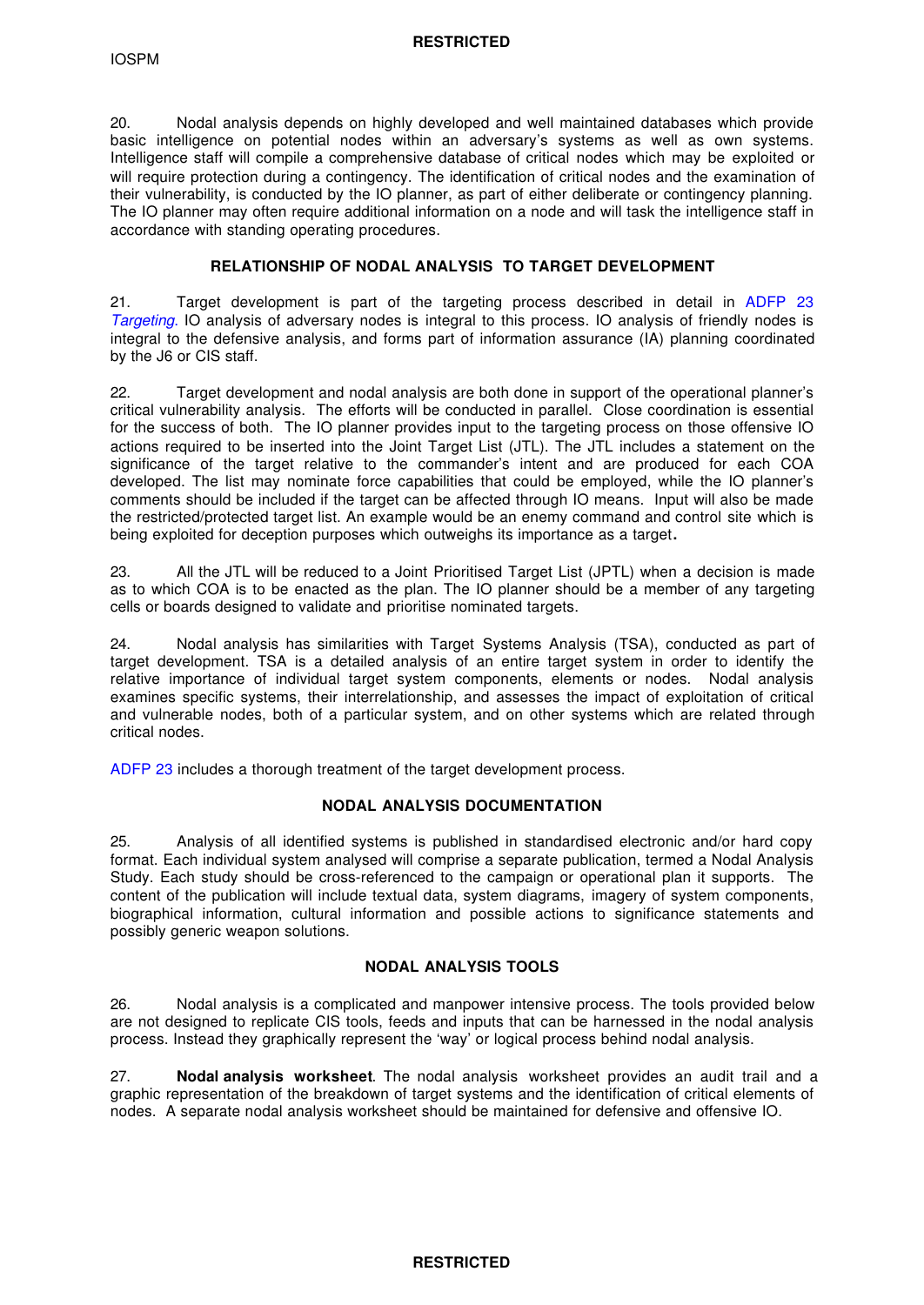## **NODAL ANALYSIS WORKSHEET**

| <b>CHARACTERISTICS OF</b><br><b>TARGET SYSTEM OR</b><br><b>STAKEHOLDER</b> | VITAL INTERESTS,<br><b>COMPONENTS and</b><br><b>ELEMENTS</b> | <b>ACTIVITIES AND</b><br><b>LINKAGES</b> | POTENTIAL NODES | <b>CRITICAL ELEMENTS</b><br>OF<br><b>NODES</b> |
|----------------------------------------------------------------------------|--------------------------------------------------------------|------------------------------------------|-----------------|------------------------------------------------|
|                                                                            |                                                              |                                          |                 |                                                |
|                                                                            |                                                              |                                          |                 |                                                |
|                                                                            |                                                              |                                          |                 |                                                |
|                                                                            |                                                              |                                          |                 |                                                |
|                                                                            |                                                              |                                          |                 |                                                |
|                                                                            |                                                              |                                          |                 |                                                |
|                                                                            |                                                              |                                          |                 |                                                |
|                                                                            |                                                              |                                          |                 |                                                |
|                                                                            |                                                              |                                          |                 |                                                |
|                                                                            |                                                              |                                          |                 |                                                |
|                                                                            |                                                              |                                          |                 |                                                |
|                                                                            |                                                              |                                          |                 |                                                |
|                                                                            |                                                              |                                          |                 |                                                |
|                                                                            |                                                              |                                          |                 |                                                |
|                                                                            |                                                              |                                          |                 |                                                |
|                                                                            |                                                              |                                          |                 |                                                |
|                                                                            |                                                              |                                          |                 |                                                |
|                                                                            |                                                              |                                          |                 |                                                |
|                                                                            |                                                              |                                          |                 |                                                |
|                                                                            |                                                              |                                          |                 |                                                |
|                                                                            |                                                              |                                          |                 |                                                |
|                                                                            |                                                              |                                          |                 |                                                |
|                                                                            |                                                              |                                          |                 |                                                |
|                                                                            |                                                              |                                          |                 |                                                |

28. **Pressure point worksheet**. A pressure point worksheet is a type of nodal analysis wooksheet used in the planning of information campaigns. It examines people as targets and and attempts to define where they can be pressured (in perception terms) given potential future actions.

# **PRESSURE POINT WORKSHEET**

| <b>TARGET OF THE</b><br><b>INFORMATION CAMPAIGN</b> | <b>VITAL INTERESTS</b> | <b>ACTION(S) TARGET IS</b><br><b>EXPECTED TO TAKE TO</b><br><b>ACHIEVE VITAL INTERESTS</b> | <b>POSSIBLE PRESSURE</b><br><b>POINTS</b> |
|-----------------------------------------------------|------------------------|--------------------------------------------------------------------------------------------|-------------------------------------------|
|                                                     |                        |                                                                                            |                                           |
|                                                     |                        |                                                                                            |                                           |
|                                                     |                        |                                                                                            |                                           |
|                                                     |                        |                                                                                            |                                           |
|                                                     |                        |                                                                                            |                                           |
|                                                     |                        |                                                                                            |                                           |
|                                                     |                        |                                                                                            |                                           |
|                                                     |                        |                                                                                            |                                           |
|                                                     |                        |                                                                                            |                                           |
|                                                     |                        |                                                                                            |                                           |
|                                                     |                        |                                                                                            |                                           |
|                                                     |                        |                                                                                            |                                           |
|                                                     |                        |                                                                                            |                                           |
|                                                     |                        |                                                                                            |                                           |
|                                                     |                        |                                                                                            |                                           |
|                                                     |                        |                                                                                            |                                           |
|                                                     |                        |                                                                                            |                                           |
|                                                     |                        |                                                                                            |                                           |
|                                                     |                        |                                                                                            |                                           |
|                                                     |                        |                                                                                            |                                           |
|                                                     |                        |                                                                                            |                                           |
|                                                     |                        |                                                                                            |                                           |
|                                                     |                        |                                                                                            |                                           |
|                                                     |                        |                                                                                            |                                           |

# **CLASSIFICATION**

29. **Vulnerability**. Identifying the preferred critical elements (or pressure points) to target or protect, a product of conducting the nodal analysis in concert with wider operational planning and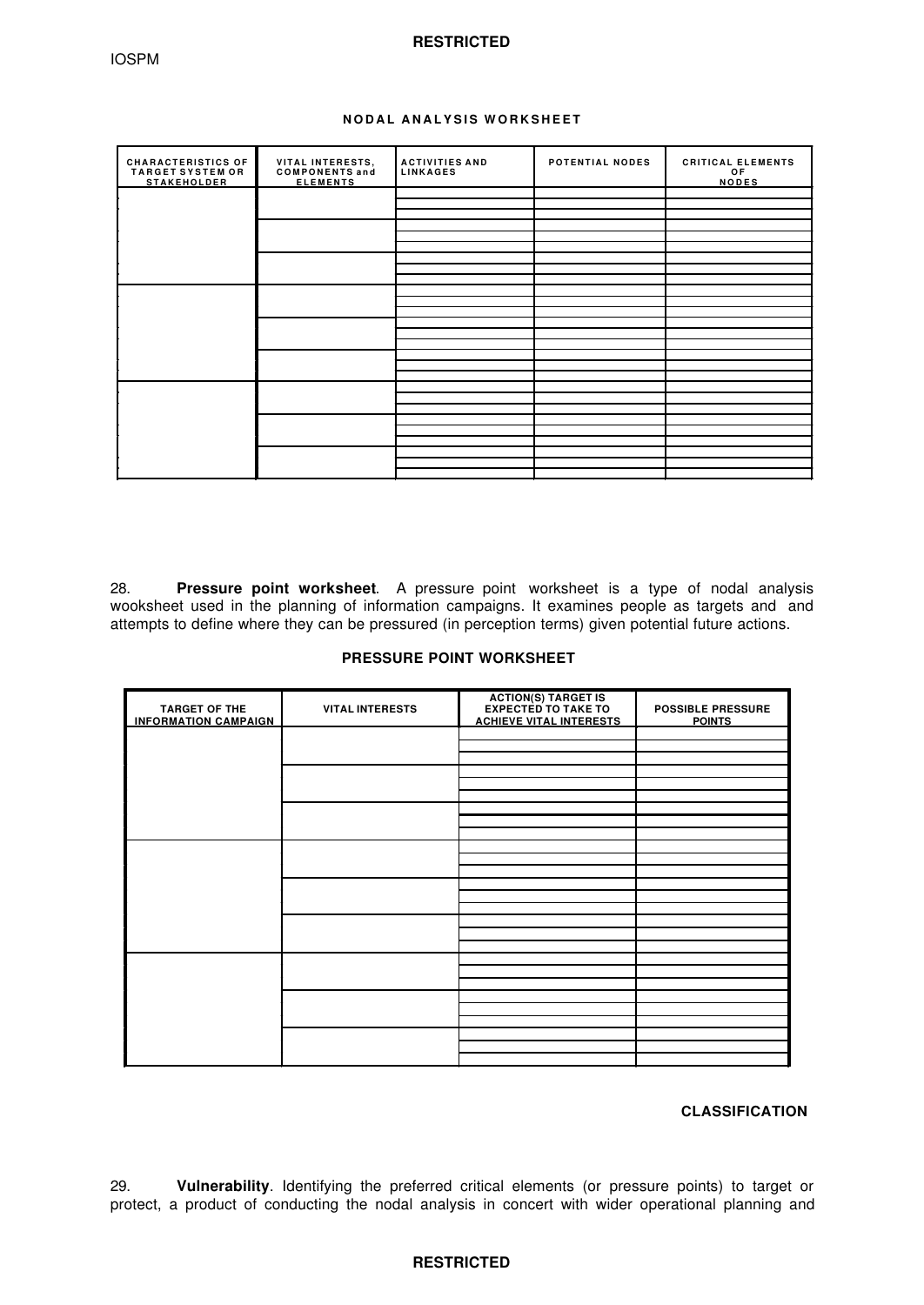therefore assimilating the command direction and scheme of manoeuvre being developed. The key ingredients of this process can be displayed graphically as shown below.

| <b>Critical</b>       |             | <b>Assessment of Vulnerability</b> |                        |          | Relation   | <b>Priority</b>     |
|-----------------------|-------------|------------------------------------|------------------------|----------|------------|---------------------|
| <b>Elements</b><br>or | Susceptible |                                    | Accessible             | Feasible | To         | of<br><b>Effort</b> |
| pressure<br>points    |             | Suitable<br>resources              | Available<br>resources |          | <b>COA</b> |                     |
|                       |             |                                    |                        |          |            |                     |
|                       |             |                                    |                        |          |            |                     |
|                       |             |                                    |                        |          |            |                     |
|                       |             |                                    |                        |          |            |                     |
|                       |             |                                    |                        |          |            |                     |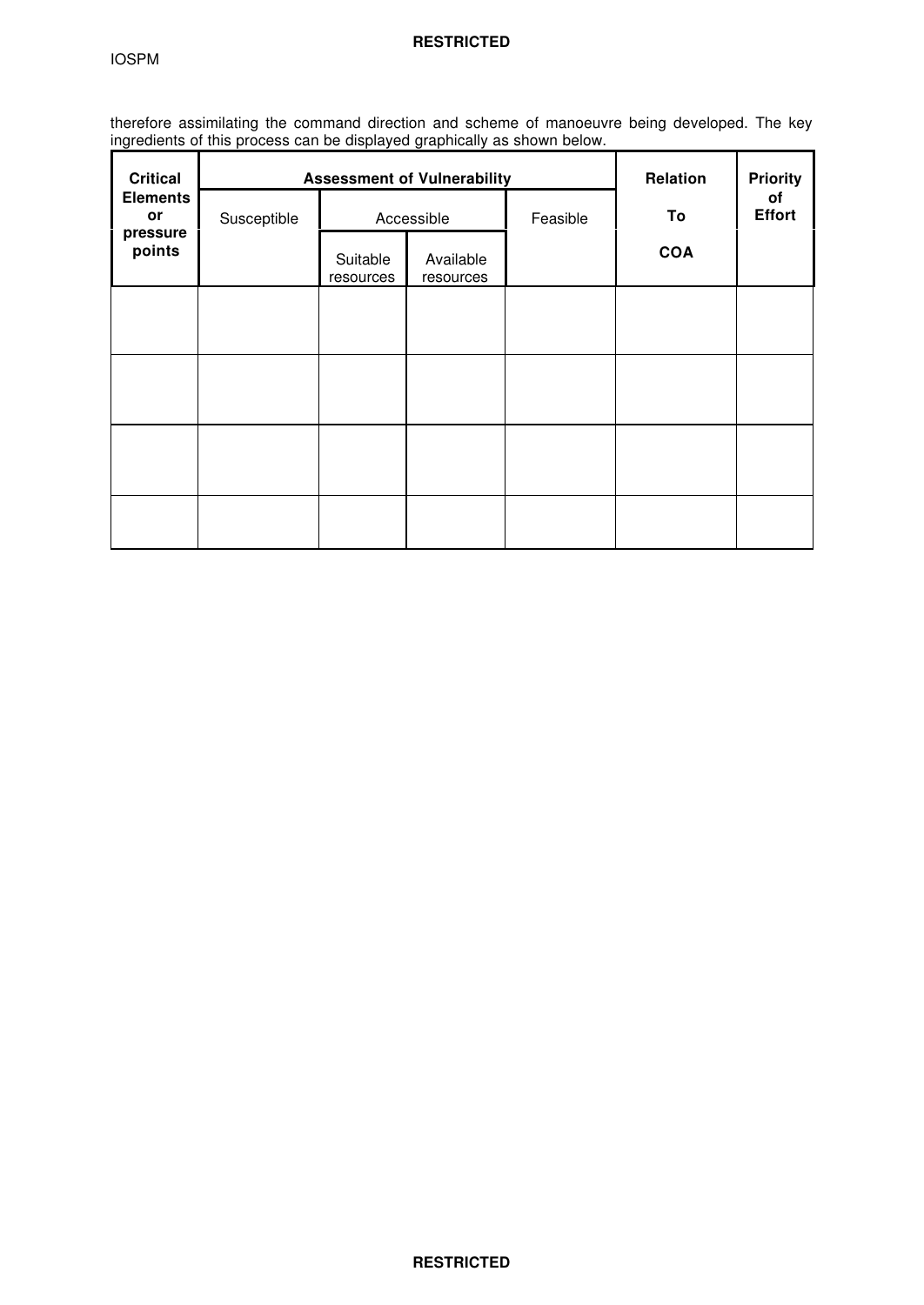# **SYNCHRONISATION**

1. The diagrams below indicate the process used to develop the IO aspects of the operations planning synchronisation matrix to achieve designated effects and sequence objectives.

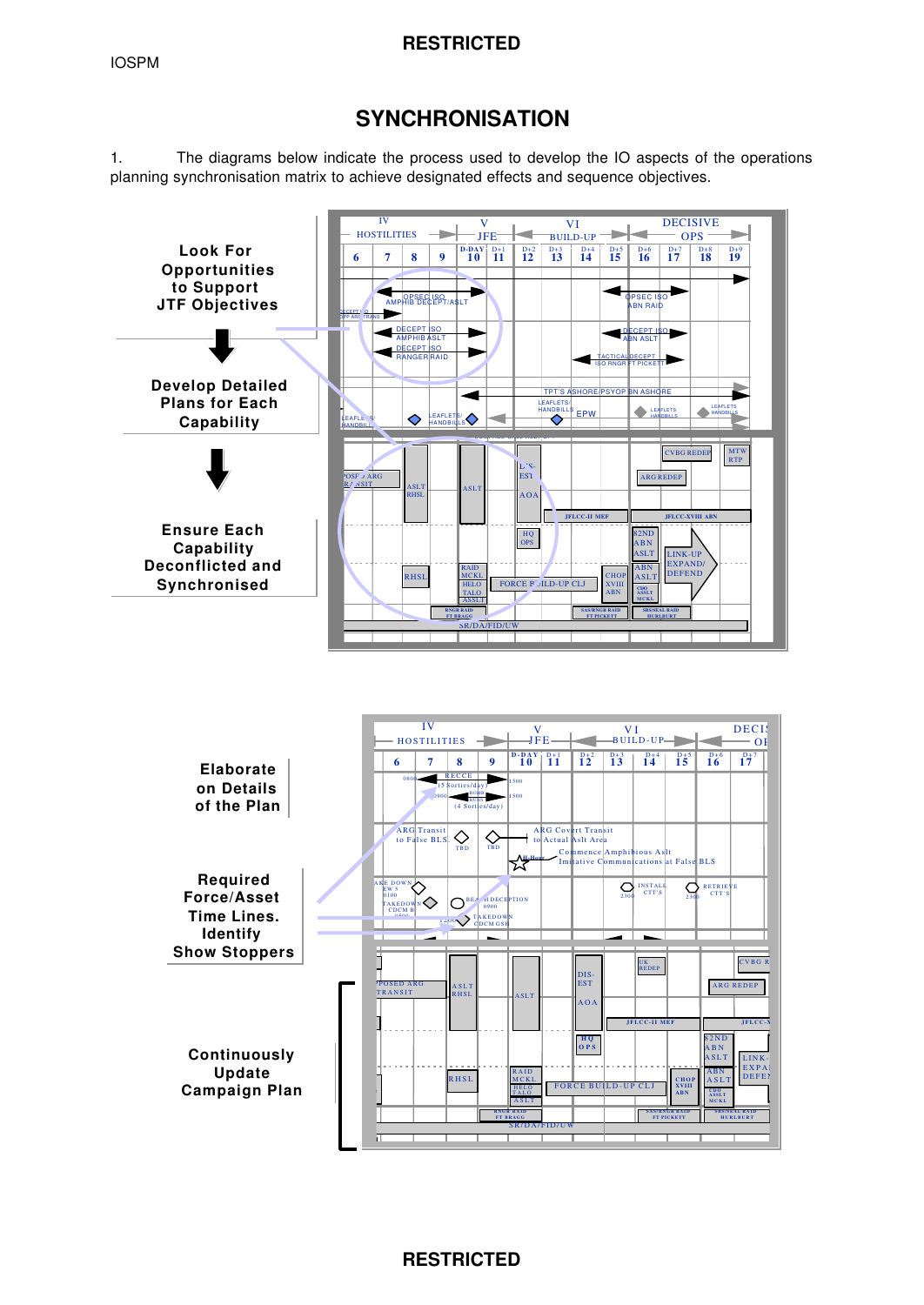IOSPM

# **RESTRICTED**

An example format of a synchronisation matrix used during to support NATO operations in Bosnia is shown below.

| TIME LINE -                              | <b>PHASE I</b><br>(Projected Timeframe) | <b>PHASE II</b><br>(Projected Timeframe) | <b>PHASE III</b><br>(Projected Timeframe) | <b>PHASE IV</b><br>(Projected Timeframe) |
|------------------------------------------|-----------------------------------------|------------------------------------------|-------------------------------------------|------------------------------------------|
| <b>Trigger/Decision Points</b>           |                                         |                                          |                                           |                                          |
| <b>Anticipated Opponent</b><br>Action(s) |                                         |                                          |                                           |                                          |
| Air Defense                              |                                         |                                          |                                           |                                          |
| Aviation                                 |                                         |                                          |                                           |                                          |
| Command & Control                        |                                         |                                          |                                           |                                          |
| Command Information                      |                                         |                                          |                                           |                                          |
| Communications                           |                                         |                                          |                                           |                                          |
| Electronic Warfare                       |                                         |                                          |                                           |                                          |
| Engineers                                |                                         |                                          |                                           |                                          |
| <b>Fire Support</b>                      |                                         |                                          |                                           |                                          |
| Intelligence                             |                                         |                                          |                                           |                                          |
| JMC                                      |                                         |                                          |                                           |                                          |
| Logistics                                |                                         |                                          |                                           |                                          |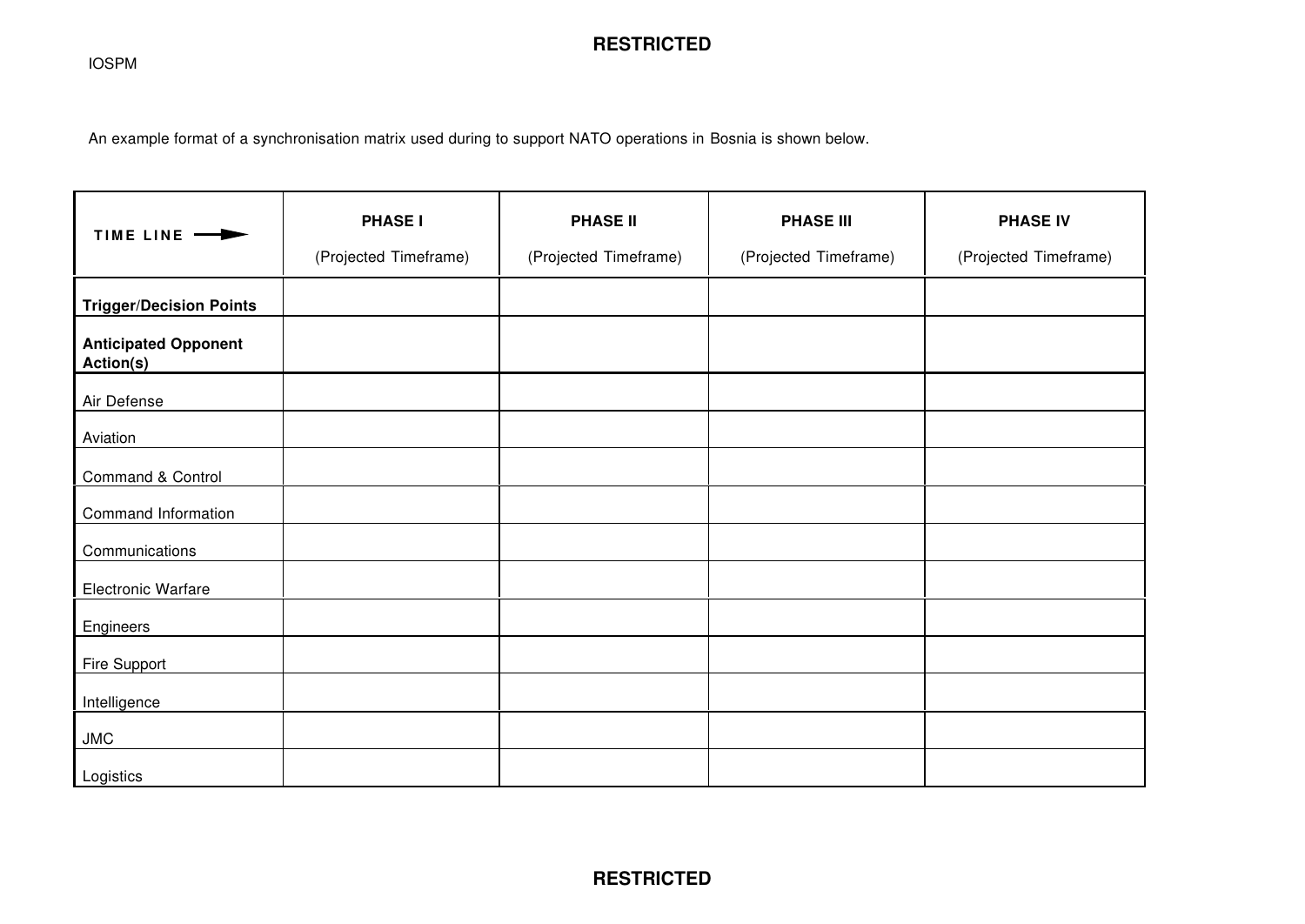IOSPM

| Manoeuver                 |  |  |
|---------------------------|--|--|
| Medical                   |  |  |
| <b>Military Deception</b> |  |  |
| OPSEC                     |  |  |
|                           |  |  |
| Personnel                 |  |  |
| <b>Political Advisor</b>  |  |  |
| <b>PSYOP</b>              |  |  |
| <b>Public Affairs</b>     |  |  |
| <b>Special Operations</b> |  |  |
| S Judge Advocate          |  |  |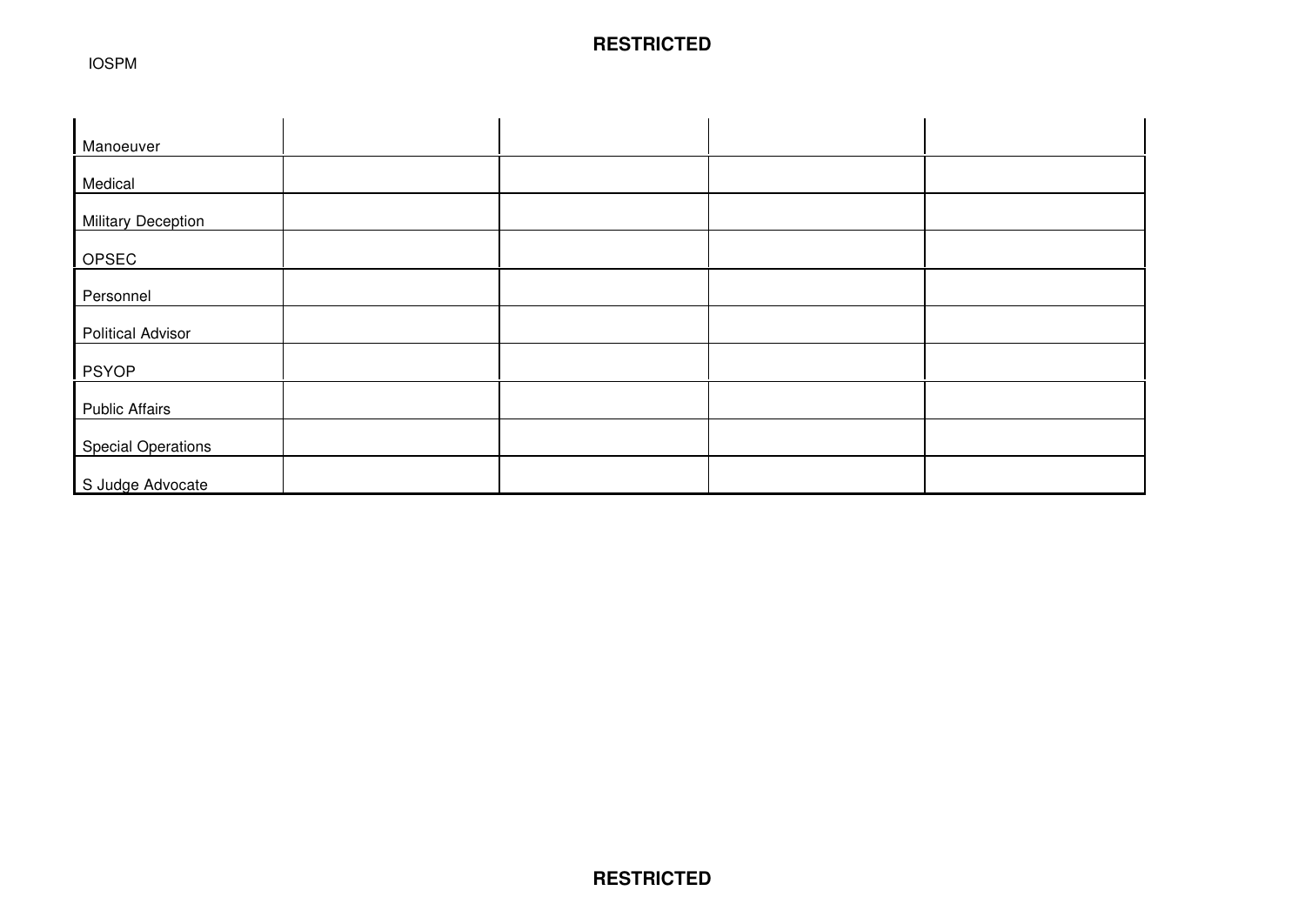# **CHAPTER 5**

# **INFORMATION OPERATIONS AND CURRENT OPERATIONS**

# **SECTION 1: INTRODUCTION**

# **General**

5.1 The majority of information operations (IO) staff effort is directed towards the conduct of current operations. This effort is discussed in this chapter in two broad areas:

- a. **IO management**. The focus of this IO management in this chapter will be on deconfliction of IO activity and those tools available to assist in daily management and forecasting of IO activity.
- b. **Analysing and monitoring effects.** This includes establishing and evaluating measures of effectiveness (MOE), maintaining an effective reporting system to identify a degradation in information assurance, and steering the Battle Damage Assessment (BDA) efforts of the intelligence system.

## **IO management**

5.2 IO management includes the prioritisation, synchronisation and deconfliction functions of IO staff effort. Prioritisation and synchronisation was discussed in the previous chapter. Deconfliction is discussed below. IO management also addresses the need to monitor IO efforts against the effects to be achieved. Specialist advice will be required to assess the effectiveness of weapon systems, policy and other activity in achieving the desired effects. This assessment leads to advice to operations planners on the success of that approach, whether renewed effort is required, whether a different measure or approach is required, or whether the activity is concluded.

5.3 Some tools available in the management and forecasting of IO activity are discussed at Annex A.

## **SECTION 2: DECONFLICTION**

## **Psychological Operations and IO**

5.4 Psychological operations (PSYOPS) is the primary means of affecting attitudes and behaviour within IO and has also a secondary impact in all military operations. The psychological impact of military activities can be planned for and exploited. The categories of PSYOPS are:

- a. **Psychological action**. The planned use of support activities to reduce an adversary's prestige and influence, and to increase friendly influence and attitudes in potentially hostile or neutral countries.
- b. **Psychological consolidation**. Those activities designed to foster the establishment or maintenance of order and security, and gaining the support of a local population in order to advance political and military objectives.
- c. **Psychological warfare**. Efforts designed to bring psychological pressure to bear on an enemy and to influence attitudes and behaviour of hostile groups and target audiences in areas under enemy control.

5.5 Each category of PSYOPS effort requires deconfliction with other PSYOPS categories, other IO efforts, and wider military operations. Aspects of this deconfliction are as follows:

a. **PSYOPS at various levels of command**. PSYOPS guidance, direction and plans are generated from the 'top down'. In this way tactical level efforts will not undermine operational level objectives and so on. However, this process must ensure that subordinate commanders' flexibility and manoeuvre is not unduly constrained.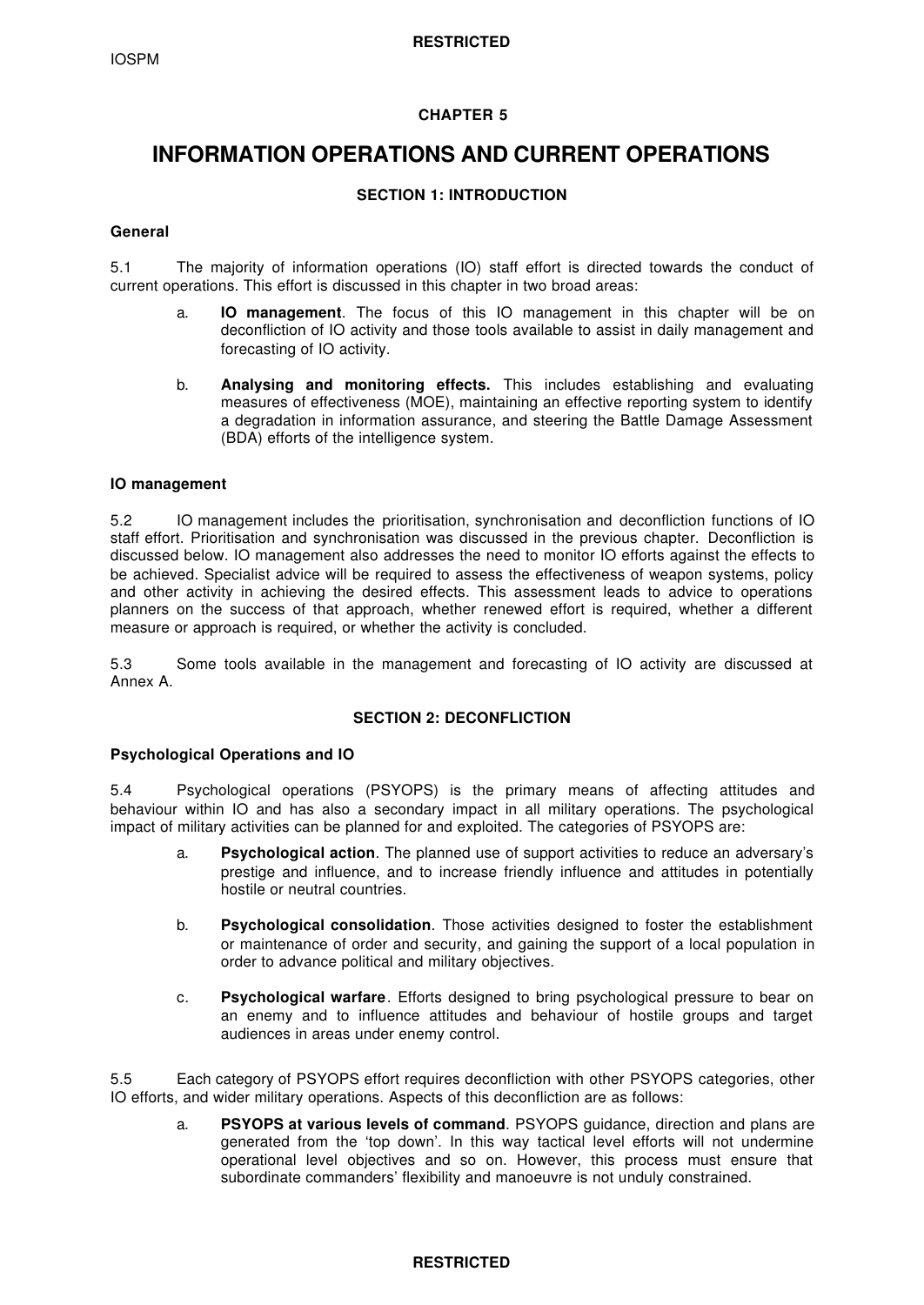- b. **PSYOPS and public information**. Psychological consolidation and public information (PINFO) processes appear to overlap in their attempts to influence friendly and sometimes neutral target audiences. In fact, PINFO releases messages through accredited Media resources. PINFO deals in themes, with the content of the message largely construed by the media form. PSYOPS avoids accredited Media, and deals in specifically formatted propaganda for which the medium used is only a vehicle. Moreover, PSYOPS seeks to alter attitudes and behaviour, which is not the pure focus of PINFO.
- c. **PSYOPS and operations security**. PSYOPS is heavily influenced by operations security (OPSEC) planning in that OPSEC may seek to deny information to an adversary that would be a significant benefit to PSYOPS. Due to the significance of the essential elements of friendly information (EEFI) that drive OPSEC, OPSEC considerations will normally override PSYOPS requirements.
- d. **PSYOPS and deception**. In psychological warfare terms, PSYOPS may seek to influence attitudes and behaviour of key players in the adversary's command decision system. However, deception seeks only to shift perceptions for a given period of time. Deception does not, therefore, deal in altering attitudes and behaviour, but rather seeks to exploit weaknesses in existing attitudes and behaviour patterns. Due to the transient nature of deception objectives, PSYOPS will not normally be involved in releasing deceptive material due to the potential loss of credibility to the more enduring PSYOPS campaign. However, PSYOPS material must not conflict with the deception story.
- e. **PSYOPS and civil affairs**. Psychological consolidation activities will normally form a vital link in the conduct of civil affairs (CA). This is especially the case in efforts to foster and maintain order and security.
- f. **Counter PSYOPS and defensive IO**. The counter PSYOPS effort designed to counter an adversary's PSYOPS attacks on friendly and neutral audiences forms an integral part of defensive IO. Countering an adversary's covert propaganda effort (that is the adversary's use of black propaganda – which purports to emanate from another source) is linked directly to the counterintelligence (CI) counter subversion effort. More broadly, the counter PSYOPS effort will be linked to information assurance (IA) efforts to secure personnel within information systems and processes supporting decisionmaking, from subversive messages.

# **Deception and IO**

5.6 **General**. Deception is a fundamental part of IO in that it complicates the adversary's decision cycle by causing the deception target to estimate the situation incorrectly. While normally considered part of offensive IO, deception also forms part of defensive IO by acting as a tool in the OPSEC process and in CI activity. Security requirements generated by the use of deception will normally drive or be allocated priority over other IO activity or measures.

5.7 **Deception and OPSEC**. OPSEC is discussed in more detail in the following chapter. Of note is that there is a symbiotic relationship between OPSEC and deception. The truth must be protected if the false is to be revealed. Moreover, an OPSEC measure can be to deceive an adversary collection system. The planning and execution of OPSEC measures that are needed to secure the real operation are not a direct responsibility of the deception planners. However, the OPSEC measures taken to protect the real operation have to be coordinated with the measures needed to insure against the compromise of the deception operation by the discovery of the real activities. Additionally the deception plan could require the disclosure of some real activity, to the adversary. So it is necessary to ensure that the OPSEC measures associated with the real plan are not so effective that they preclude the adversary from discovering the elements of information required to be released under the deception plan.

5.8 **Coordination of electronic activity.** In planning and conducting electronic deception, the intelligence and deception staffs must work closely with communications and electronic warfare (EW) staffs and units. Effective electronic deception requires coordination: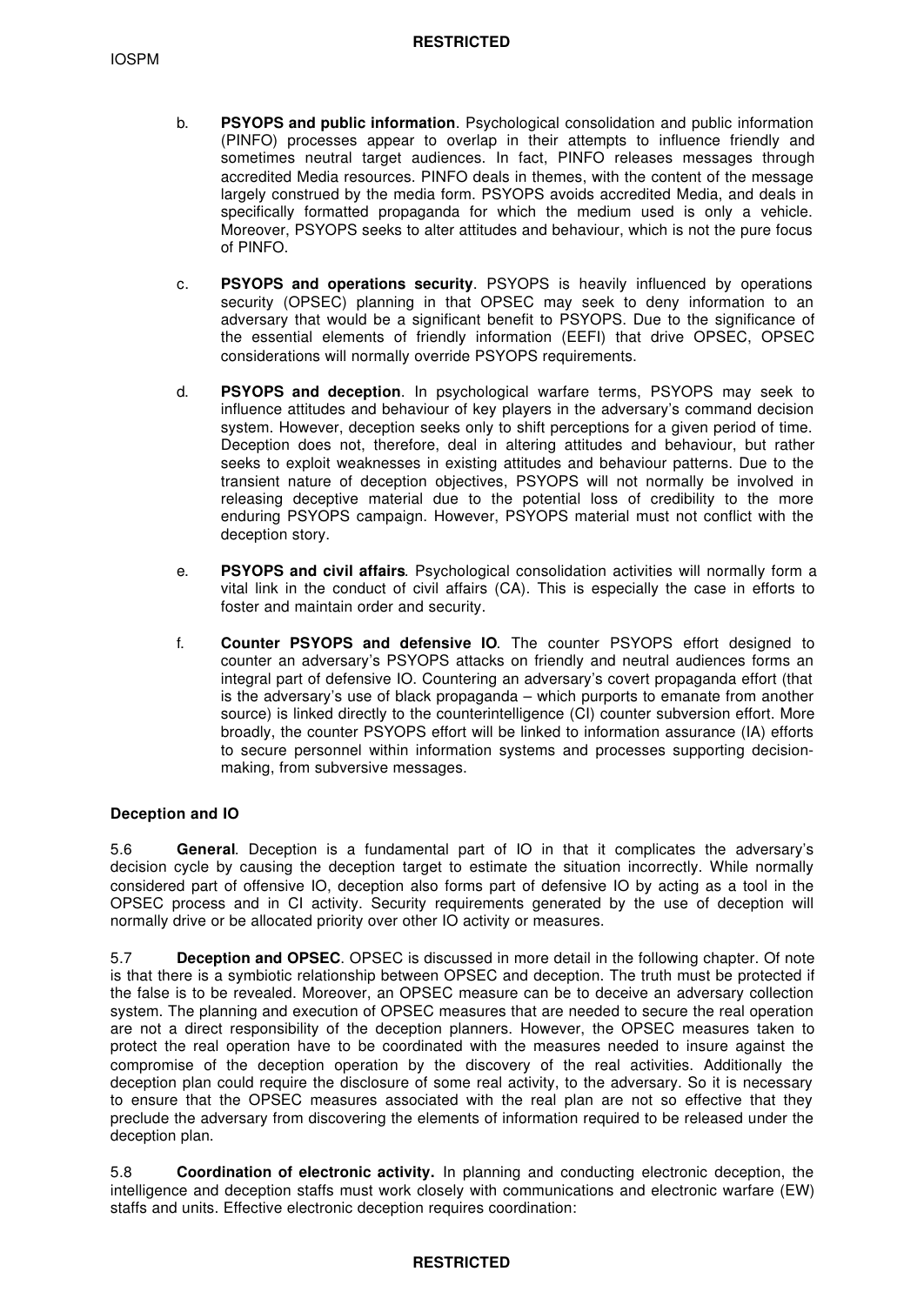- a. **With electronic warfare.** The full range of EW activities has to be coordinated with the deception plan. Electronic support measures (ES) are required to gain intelligence about the deception target, including knowledge, intentions and expectations. Electronic protection measures (EP) and electronic attack measures (EA) are required to degrade the target's ability to gain visibility of real activity. For example, jamming can be used to screen or confuse surveillance of activities whose concealment may be an essential part of the deception operation. Moreover, drawing the adversary's attention to an activity can be a useful way of ensuring a false ploy is noticed and given priority in the target's intelligence collection plan. However, EA and EP must be constrained to ensure they do not interfere with the portrayal of the deception story through electronic means.
- b. **With non-electronic deception measures.** Deception is unlikely to be achieved by the use of electronic measures alone, since the target, who is attracted to a situation by what he sees through the electronic spectrum, will seek confirming evidence through other means. Careful integration of electronic deception with visual, sonic and olfactory measures is critical to the successful projection of a deception story.
- c. **With real communications and non-communications activity.** It is also important that the full range of EW activities and the real communications and noncommunications activities of the force are coordinated with the deception operation. Close control and integration of the communications and non-communications activities in support of the real and the deception operation will be essential to their success. Both communications and non-communications electronic measures are needed to convey the deception story to a wide range of sources that will influence the target.
- d. **Communications security**. Successful electronic deception (and deception in general) requires a very high level of communications security (COMSEC) and communications discipline in the force. Units have to appear to be acting normally, to only reveal what the deception plan says they should, and give no other indicators to the target. Special controls may need to be implemented, however these in themselves should not indicate that something special is occurring.
- e. **Effect on signals intelligence**. The projection of the deception story using electronic means can and should be reflected in friendly signals intelligence (SIGINT). This closed loop effect will be particularly important if the deception includes the introduction of imitative electronic deception into the adversary communications system. SIGINT may well be collected by agencies not operating in the same command as the deception authority. Therefore, close coordination between all the agencies handling SIGINT and intelligence processing staffs is required to ensure imitative false intelligence is identified, filtered out and not allowed to influence the assessments of those who may not be fully aware of the deception operation.

## **Electronic warfare and IO**

5.9 EW contributes to IO in three ways:

EA – concerned with denying an adversary commander use of the electromagnetic spectrum to effectively command and control forces (usually associated with offensive IO);

EP – involved with guaranteeing the use of the electromagnetic spectrum for the commander to command and control friendly forces (usually associated with defensive IO); and

ES – contributes to the commander's accurate estimate of the situation in the operational area (usually associated with the intelligence support function to IO).

 Each element of EW is interdependent with the other elements and will often require deconfliction. For example the fulfilment of information requirements via ES may conflict with a desire to jam adversary frequencies. Specialists will usually address such deconfliction, leaving IO staff and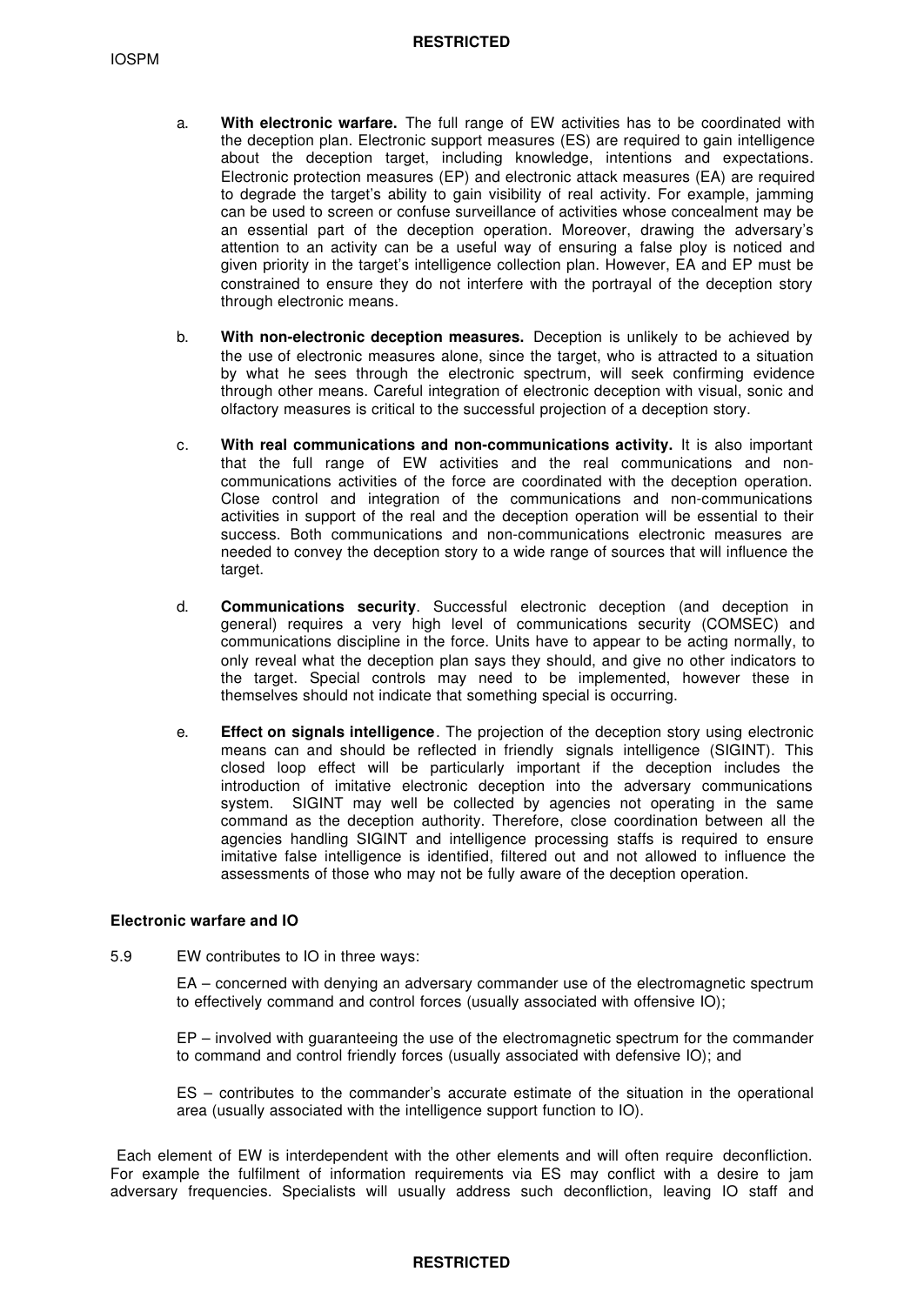operations planning staff to ensure wider systems are working in concert to achieve desired outcomes. An example of the wider deconfliction effort is noted in the deception section above.

## **Operations security and IO**

5.10 OPSEC is covered in more detail in Chapter 6. The IA focus on assuring information for command decision-making and the OPSEC focus on denying EEFI to an adversary are the two cornerstones of defensive IO. IA and OPSEC are therefore essentially linked and need to be strictly coordinated.

5.11 Denying adversary covert attack options is a role of CI (part of the intelligence function) and hence CI counter-espionage operations will need to act in concert with OPSEC measures designed to deny overt and clandestine threats to key elements of information.

## **Physical destruction and IO**

5.12 Physical destruction in IO terms relates to the use of lethal weapons (or clinical strike) to affect designated nodes as part of an integrated IO and targeting effort. The effect required is not necessarily 'destruction' as such but rather may be selective degradation of capability including will to resist. Deconfliction needs to occur as follows:

- a. The targeting process, especially the Joint Targeting Coordination Board, will need to prioritise targets, as well as deconflict and synchronise assets available for missions.
- b. Physical destruction always has psychological effects and must be deconflicted with, supported by, or subject to, PSYOPS planning and action.

# **SECTION 3: MONITORING EFFECTIVENESS**

## **General**

5.13 Monitoring effectiveness includes establishing MOE and linking the assessment of MOE to the combat assessment aspects of the targeting process and to the security validation and reporting process.

5.14 During planning, the MOE for each IO element will need to be defined. These will be further developed and monitored as part of current operations. MOE are considered in an offensive context (for the targeting outcomes of offensive IO) and in a defensive context for the security aspects of defensive IO. These determinations ideally rely on such data as mathematical models, ongoing practical weapons testing and historical analysis, all of which combine to enable staff to predict the effectiveness of IO activity. In PSYOPS this process may include 'pre-testing' types of product to guarantee an appropriate effect.

## **Offensive IO - measures of effectiveness**

5.15 **Lethal weapons (physical destruction).** Methodologies published in the Joint Munitions Effectiveness Manuals (JMEM) facilitate the development of MOE for air delivered weapons and special operations by formalising the known characteristics of particular weapons and their effects against different types of target. For other force capabilities, staff tables may be used to conduct this analysis. In either case, these data sources enable the development of specific MOE based on the known effects and signatures of the weapon used. Such MOE may include parameters for assessing whether a bridge may be destroyed or sustain only light damage, or whether a runway may be cratered or interdicted.

5.16 **Perception management weapons and risk**. The effects of perception management weapons, such as deception and PSYOPS, are inherently less definite than those achieved by lethal weapons. These effects may be trends, activities or altered patterns of activity. MOE are, therefore, not as rigid as for lethal weapons. In this case, derivation of MOE requires a clear statement of effect and determination of the events and information that will indicate the desired effect is being achieved. Uncertainty should not preclude the use of such weapons; however, an inability to identify results is a significant risk to operational effectiveness. Hence, commander's approval for perception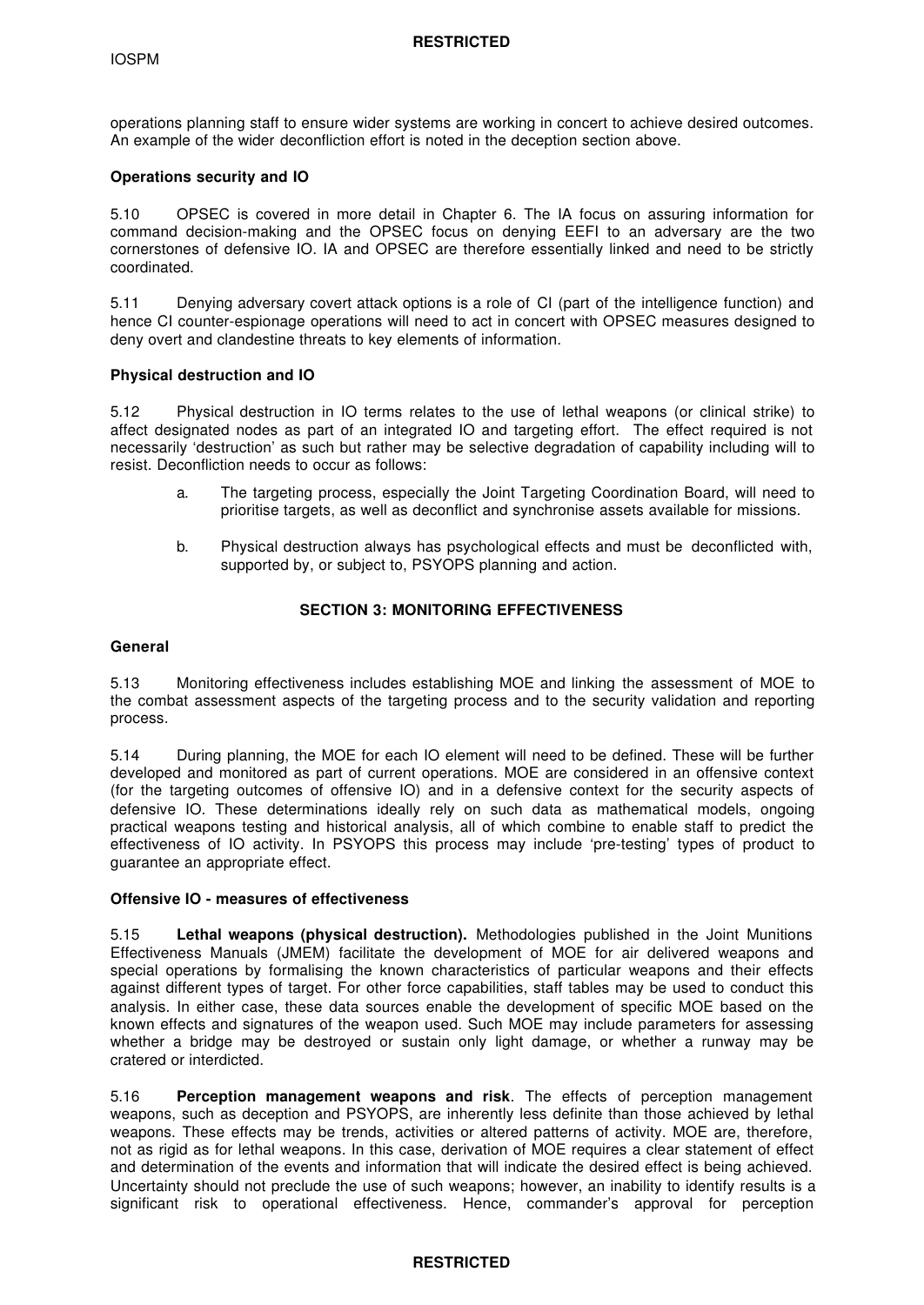management weapons employment will usually be predicated on the provision of feasible MOE. The brief outline of potential MOE provided below is only intended to be indicative, and substantive MOE will need to be developed particular to each target type and circumstance.

5.17 **Perception management MOE**. MOE for the employment of perception management weapons include:

- a. **Propaganda MOE.** The use of propaganda as a weapon within the Psychological Warfare category of PSYOPS aims to achieve attitudinal and behavioural change in adversary target audiences, or those in areas under adversary control, in order to achieve a desired result or effect. The desired changes may manifest themselves through population movement, civil unrest, retreat, surrender or cooperation. The MOE for a PSYOPS campaign will be directly related to the desired effect, the accessibility of the target audience, the type of propaganda campaign, the themes and symbols used and the types of media selected.
- b. **Deception MOE.** The objective of a deception operation is stated in terms of what the adversary commander is to do, or not to do, within the battlespace, within a given time frame. Therefore, successful deception will require an intelligence focus on adversary indicators that prove or disprove the deception plan is working. As deception can be employed through targeting a number of sensors (olfactory, electronic, sonic, and visual) the MOE can focus on adversary sensor analysis and/or adversary reaction.
- c. **Electronic Attack MOE**. Electronic attack (EA) depends on Electronic support (ES) measures for cuing and to assess its effectiveness. Signatures may include the cessation of transmission, an adversary's inability to detect or react to hostile forces, the use of alternative or redundant systems, or changed operating procedures or parameters.

#### **Defensive IO – measures of effectiveness**

5.18 **Security**. Security MOE are dictated by commanders, in the designation of the level of damage or degradation (often referred to as harm) they are willing to accept on their information, personnel and materiel. MOE on passive security measures may be defined by the category of security control used. That is, passive controls include:

- a. military security the controls imposed by Defence, within Defence, to protect its information, materiel and personnel; and
- b. civil security the controls imposed on the civil population, either by the civil authorities through legislation, or in a theatre of war or emergency by the military authorities on behalf of the civil power.
- 5.19 Security MOE will seek to evaluate the effectiveness of such controls' success in:
	- a. deterring threats from penetrating defences;
	- b. highlighting hostile attack by forcing threat sources into relief;
	- c. increasing the level of security awareness; and
	- d. providing suitable response, investigation and repair capability.

5.20 **Information assurance**. IA MOE will include those systems, procedures and training developed to ensure confidentiality, data integrity, transaction non-repudiation, system availability and user identification and authentication. For example, system availability may be evaluated as a product of survivability (tolerance and restoration) and reliability. Such assessments when reviewed against shifting or emerging threats, dictate the level of protective measures, alarms and response measures that need to be installed. In turn these measures become part of the collective IA effort that require MOE. Measures and response mechanisms include: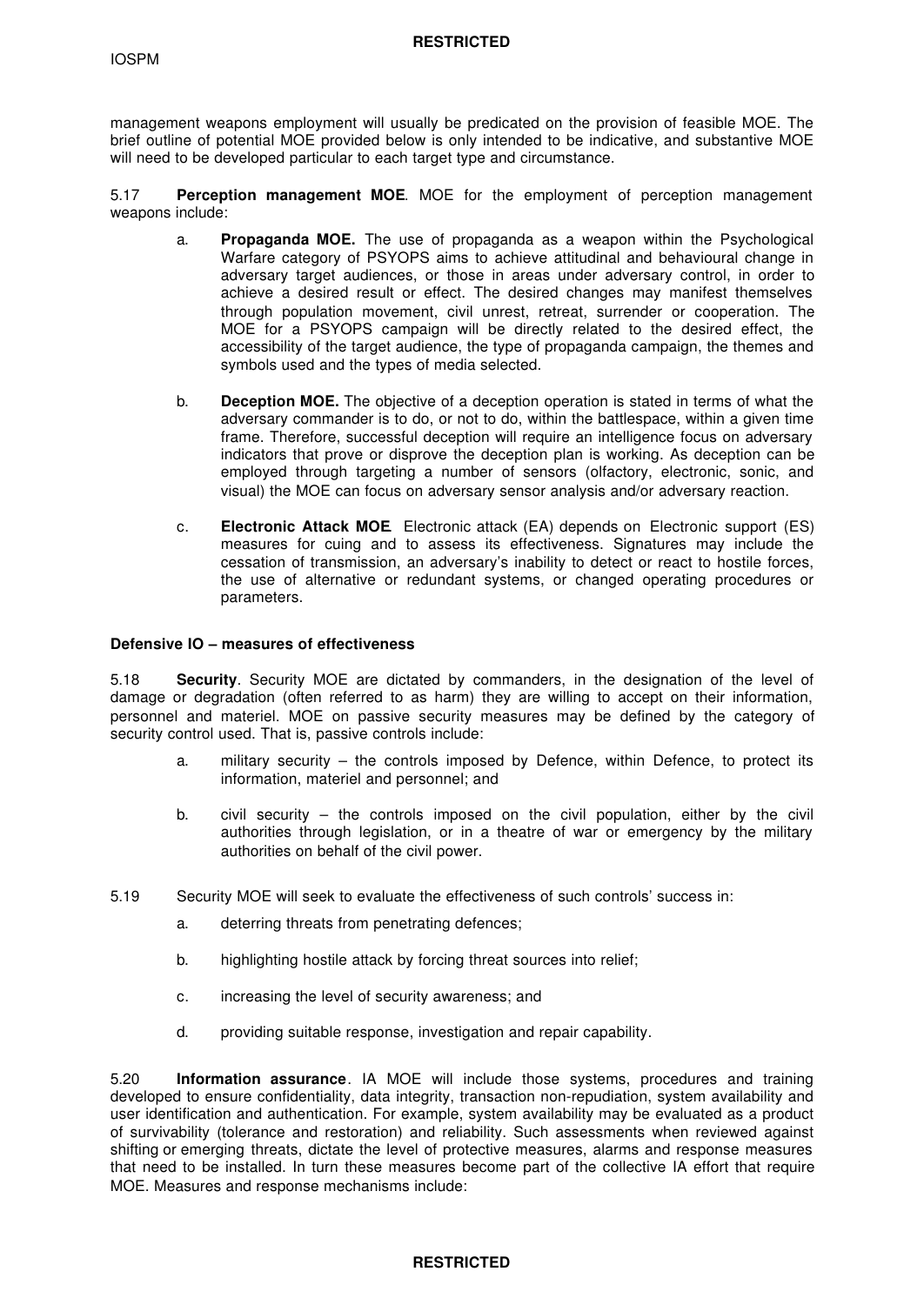- a. an ability to increase awareness of risk;
- b. an ability to identify and patch systems at risk;
- c. installation of intruder detection systems on key nodes;
- d. assessment and analysis capability on the level of threats;
- e. emergency response teams;
- f. 'Red Teams' to reverse engineer attacks; and
- g. plans for degradation or loss of networks.

## **Combat assessment**

5.21 Combat assessment (CA) provides the feedback necessary to ensure the continuing validity of the targeting process, and recommends future targeting priorities. Commanders must be cognisant of the fact that CA is resource intensive and will divert assets from other operational or intelligence tasks. There are four aspects to CA:

- a. **battle damage assessment** (BDA), in which intelligence personnel analyse the effects of weapons employed against a target;
- b. **weapons effectiveness assessment** (WEA), in which weapon specialists compare the actual performance of the selected weapon with that expected from data contained in planning manuals;
- c. **re-attack recommendations** (RR), in which a collective staff effort conducts a reactive examination of the results of completed missions and makes an assessment for operations staff of whether a target should be re-attacked immediately to facilitate future missions against related targets; and
- d. **mission assessment** (MA), in which operations planners address the effectiveness of the overall operation in light of command guidance.

5.22 The most critical ingredient for effective CA is a comprehensive understanding of the commander's guidance and how it relates to a specific target, as well as intelligence input on the overall impact of operations against the adversary.

5.23 Thorough CA greatly assists a commander in determining future mission guidance. All components, all commands, and all sources contribute to and rely on CA. Figure 1 shows the interaction and coordination between those with functional responsibilities, and the four elements of CA.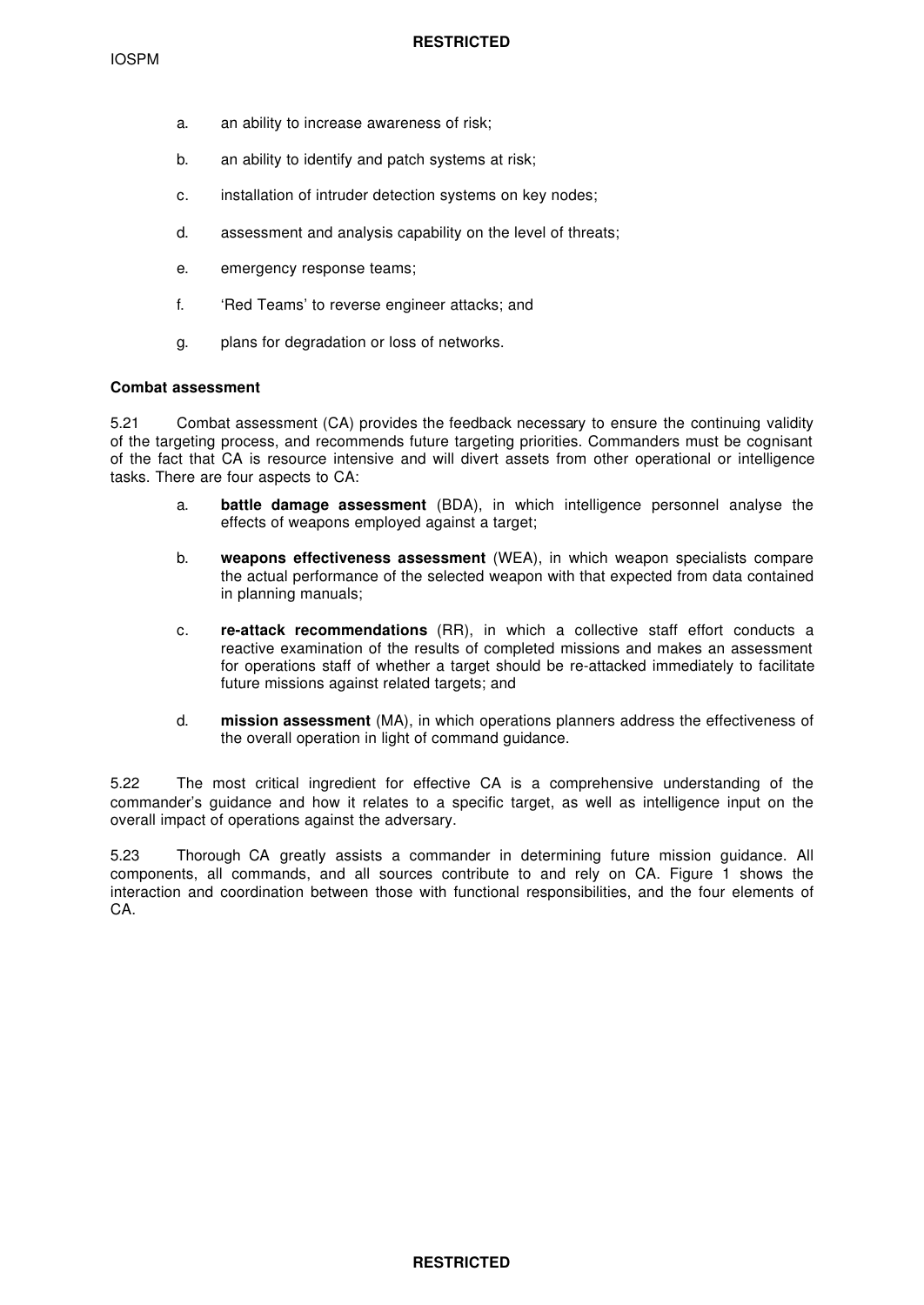

**Figure 4 - Combat assessment - coordination and integration**

# **Battle damage assessment**

5.24 Battle damage assessment (BDA) is a core aspect of CA and is central to the effective performance of subsequent aspects of CA. BDA is the estimate of the effect on targets resulting from the application of force or perception management activity. BDA also forms part of the intelligence system's estimate of residual adversary capabilities. Timely BDA influences current and future military operations and allows the commander to quickly allocate or redirect forces in their most efficient configuration.

5.25 Separate processes are used for assessing the outcomes of targeting by lethal weapons and perception management tools. However, generically BDA comprises:

- a. physical damage or perception influence assessment,
- b. functional damage or degradation assessment, and
- c. target system assessment.

5.26 **Physical Damage Assessment**. Physical damage assessment is an estimate of the extent of physical damage to a target based on observed or interpreted damage. This post-attack target analysis is a coordinated effort among combat units, component commands, joint task forces, theatre command and national agencies. Information needed to make a physical damage assessment may be derived from mission reports, imagery, aircraft cockpit and weapon system video, personnel debriefings, artillery target surveillance reports, and the various categories of intelligence.

5.27 **Perception influence assessment**. Measures of effectiveness (MOE) for perception management strategies focus on trends, activities, or altered patterns of activity. Hence BDA is often more complex than for the employment of lethal weapons. The perception influence assessment examines the behaviour or functionality of a target against the criteria defined in these MOE. The results of this assessment will necessarily be more qualitative than those for BDA of lethal weapons, but this should be viewed as a characteristic of the weapons themselves and not preclude their use.

a. **Deception**. Intelligence has a special relationship with operations staff in the conduct of deception planning. The MOE for deception relates to the deception objective,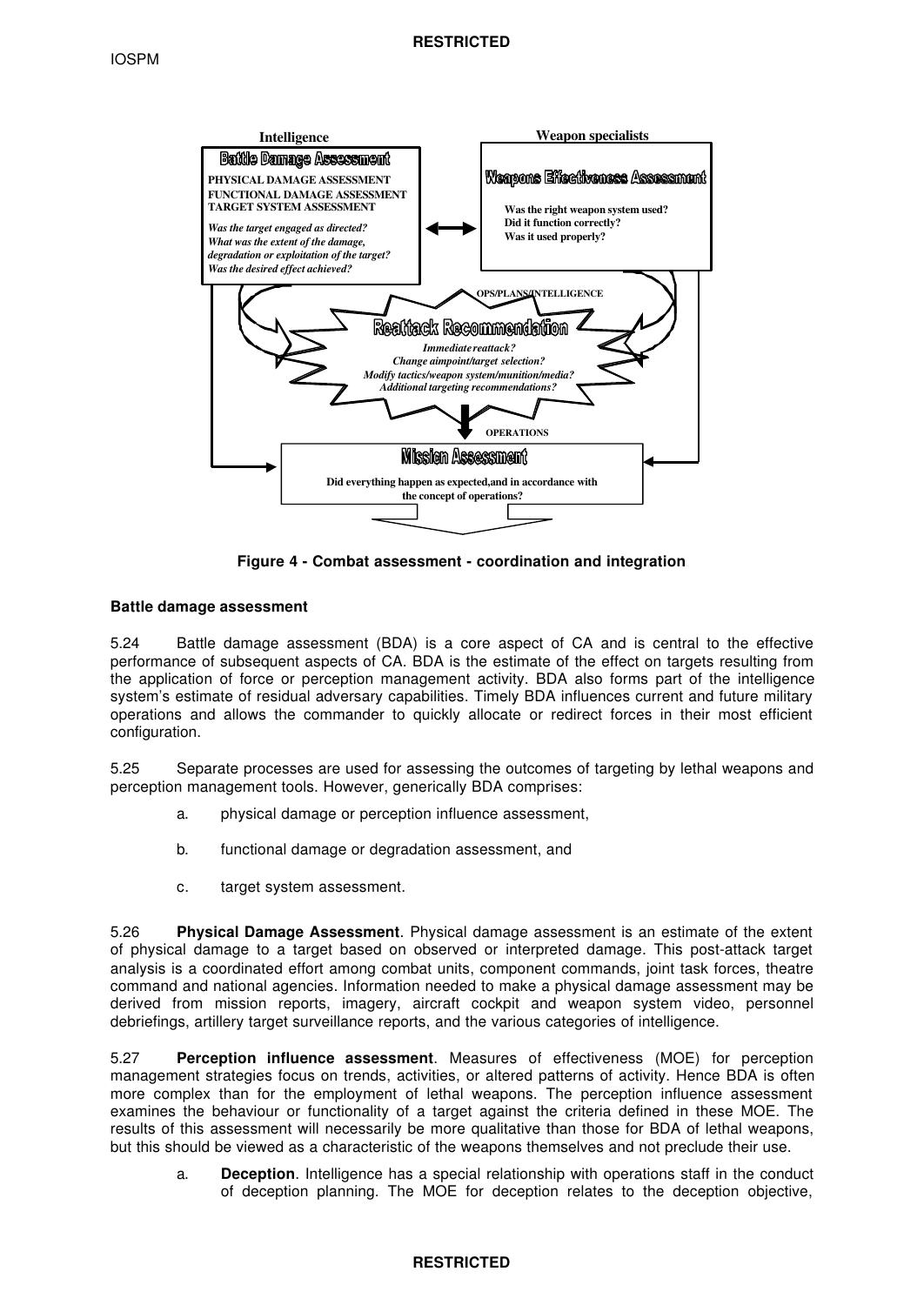which is stated simply as what the deception target is to do, or not to do, within a given time frame, over a given space. To establish a BDA architecture, intelligence staff fulfil the following functions:

- (1) **Know the deception target**. Determine what the target is doing, capable of doing and what the target intends to do. This requires extensive biographical related assessments on the targets decision-making profile and the foibles, attitudes and capability of staff and advisers. In BDA terms, this allows the intelligence staff to predict the likely target reaction to the deception and the reaction if the target detects the deception. Such analysis allows the intelligence staff to determine indicators of target activity and behaviour that prove or disprove the effectiveness of the deception story.
- (2) **Know the deception target's intelligence system**. Deception requires intelligence staffs know and be in a position to control the information inputs to the deception target's decision-making process. Such knowledge and capability allow intelligence staff to target those parts of the deception target's intelligence system that will achieve best carriage of the deception story. This analysis leads to decisions about sources that have to be destroyed or neutralised and those that should be targeted for manipulation as a matter of priority.
- b. **Psychological operations**. BDA in psychological operations (PSYOPS) forms part of the post-testing process. Results are collection through intelligence channels, observable reactions, or specific PSYOPS post-testing activity such as survey samples, panels of experts, and panels of representatives. The results of PSYOPS product are checked against indicators determined during the planning process. There are two types of indicators:
	- (1) **Direct indicators**. A direct indicator occurs when the target audience displays activity in accordance with the psychological objective. For example, if the psychological objective was to encourage the local population to report enemy movements, a direct indicator would be a substantial rise in the number of reports received.
	- (2) **Indirect indicators**. Indirect indicators are events that appear to be the result of PSYOPS activity but cannot be conclusively tied to the material. They may include physical actions by an adversary to deny the PSYOPS product from the target audience or may be an increase in counter-PSYOPS activity by the adversary.
- c. **Electronic Warfare**. Electronic attack (EA) crosses the bounds of both lethal and perception management weapons. Indicators of the effectiveness of EA will be examined through intelligence channels, and especially through electronic support (ES). BDA considerations for elements of EA are as follows:
	- (1) **Jamming.** A target suffering jamming may switch off emitters, reveal emergency or silent frequencies or activate alternative systems or reserve modes of operation that are more susceptible to friendly ES. Jamming may also interfere with friendly electronic systems and will deny the target frequency as a source of ES information. This may effect BDA collection architecture. Consideration of an adversary's ability to employ lethal weapons against jammers is considered in the planning for their use.
	- (2) **Deception.** An adversary's ES is the target of manipulative EW deception and is subject to the same BDA requirements as noted for deception above.
	- (3) **Neutralisation.** The assessment of the level of damage to target emitters due to neutralisation by electro-magnetic means is usually conducted via indirect indicators of damage. Unless technical expertise is available on the sight of the emitter, historical data of neutralisation is the main direct assessment tool.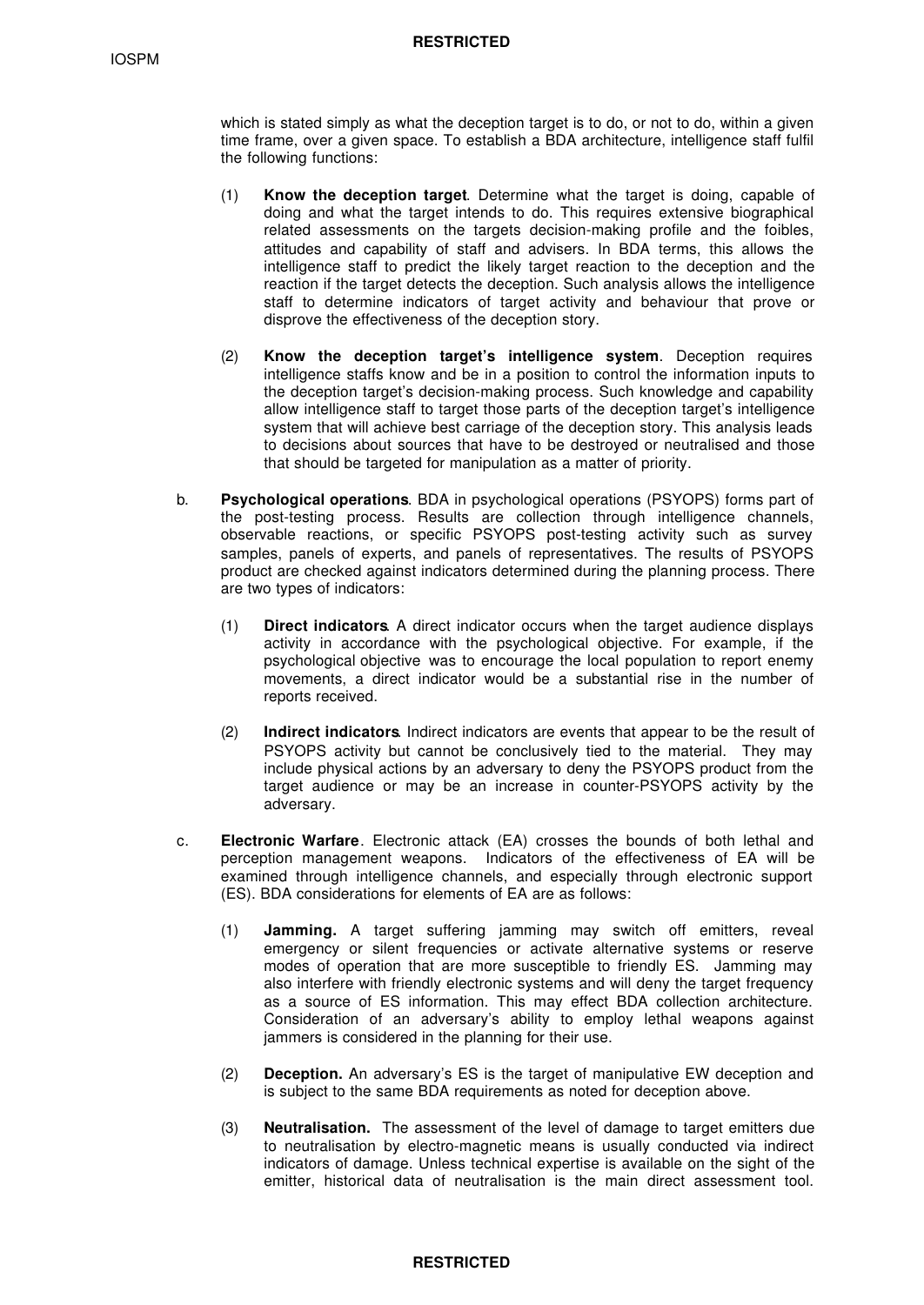Indirect indicators of damage may be change in operational procedures, loss of power to observable assets, and so on.

d. **Computer network attack**. BDA requirements for computer network attack are the same as for EA neutralisation noted above.

5.28 **Functional damage or degradation assessment**. Functional damage or degradation assessment estimates the remaining functional or operational capability of a targeted facility, object, audience or person. Functional assessments are inferred from physical damage assessments or perception influence assessments. They include estimates of the recovery or replacement time required for the target to resume normal operations. Such analysis is typically conducted in intelligence all-source centres or designated BDA fusion cells and is conducted in conjunction with support from higher level assets.

5.29 **Target recovery time.** As part of the functional damage assessment, a recovery time to repair, replace or recondition the target's critical element(s) or node(s) is also determined. This time is an estimate based on type, degree and location of the degradation relative to the strength, will and resources required to recover. The availability of spares, reserves or alternate elements, campaign tempo and the expected duration of hostilities, as well the adversary's determination to repair, recondition or replace the degraded element are all factors used to calculate recovery times.

5.30 **Target system assessment**. Target system assessment is an estimate of the overall impact of force employment or perception management techniques against an adversary target system. In this assessment the analyst uses the same criteria as used to determine the individual target's functional damage or degradation. These assessments are typically conducted in intelligence allsource centres or designated BDA fusion cells and is conducted in conjunction with support from higher level assets providing additional target system analysis. These centres compile all BDA reporting on physical and functional damage to targets within a target system and assess the overall impact on that system's capabilities. This lays the groundwork for future recommendations for military operations in support of operational objectives

5.31 **Reporting**. Central to the effective conduct of BDA is the timely reporting of the results of these assessments to higher command. BDA reporting consists of three phases by which physical, functional and target system damage assessments are conveyed to all levels of command. The analysis contained in the reports must be read in conjunction with intelligence assessments on the likely adversary response. BDA reports attempt to answer to the following questions:

What were the actual levels of damage or exploitation to the target?

What residual capability remains?

What level of collateral damage was inflicted?

Were there any unpredicted results or adverse impact on adversary activity or operations?

How long will it take the adversary to repair the damage, or recover from exploitation and resume pre-targeting levels of activity?

Where is the adversary now most vulnerable to targeting, in nodal and critical element terms?

What would be the likely result of, or response to, re-attack?

## **Weapons effectiveness assessment**

5.32 Weapons effectiveness assessments (WEA) allow commanders to receive specialist advice on the effectiveness of employed weapons. WEA information is useful in choosing more effective weapons, or fine tuning weapons for continued operations. The results of WEA from specialists in IO related capability may include the shifting of jamming aimpoint (in frequency terms), or a change in PSYOPS media, themes or symbols.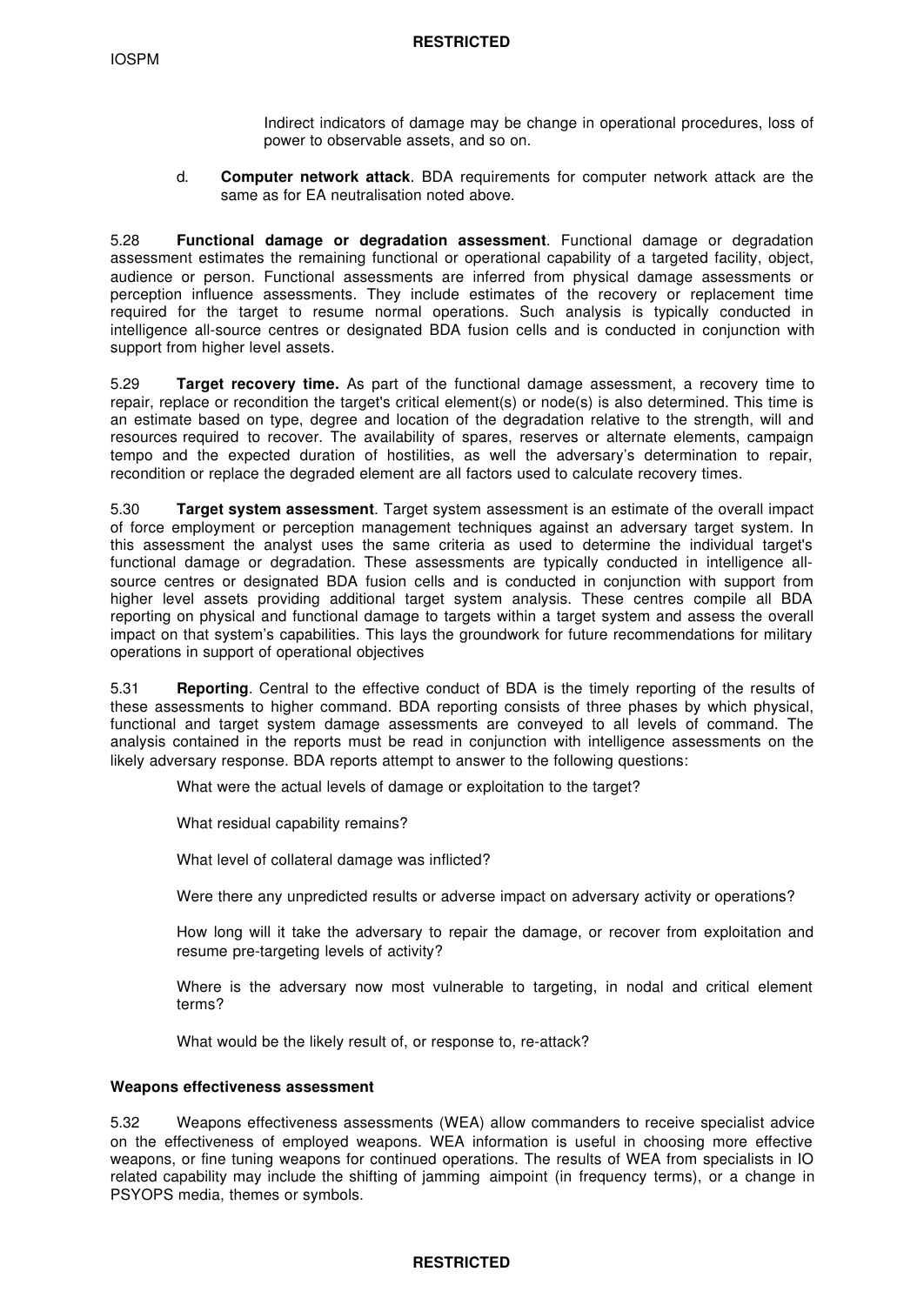5.33 WEA is conducted in concert with BDA since the same signatures used to determine the level of physical or functional damage also provide information as to the weapons' effectiveness. The difference is that BDA is conducted from largely the adversary perspective, whereas WEA is conducted from the friendly weaponeering perspective. Hence WEA is primarily the responsibility of operations staff and specialist advisers with inputs from intelligence staff. WEA analysts seek to identify any deficiencies in the performance of the weapon and weapon system, including the tactics and procedures used to conduct the targeting activity.

## WEA answers the question; "Did the force employed perform as expected?"

5.34 Once a deficiency is identified, analysts can make recommendations for procedural changes, different tactics, system modifications, or new system development. After the same weapon attacks several targets of a specific type, WEA should be used to evaluate weapon performance.

5.35 Targeted installations that are captured by friendly forces will yield detailed information on the effectiveness of weapons employed to WEA teams. Similarly human intelligence exploitation of individuals will validate the effectiveness of PSYOPS, deception and other offensive information operations. Such information could have a crucial impact on future operations and the quality of future CA.

5.36 WEA continue after conflict resolution and during weapons trials during peace to establish MOE baselines.

## **Re-attack recommendations**

5.37 Re-attack recommendations follow directly from BDA and WEA efforts and are incorporated as part of current operations planning. They are a combined staff effort incorporating intelligence BDA outcomes, specialist WEA, legal advice, logistic and communications implications, and, most significantly, commander's direction. Operations staffs are ultimately responsible for re-attack recommendations to the commander for initiation by the relevant actioning agencies.

5.38 Re-attack recommendations provide inputs for modification of the targeting process through updates to target development, weapons selection, force application, execution and combat assessment activities. Evolving objectives, target selection, vulnerabilities, tactics and weapons are all factors in the new recommendations. Re-attack recommendations can also drive requirements for further capability acquisition or research and development.

## **Mission assessment**

5.39 Mission assessment (MA) is an evaluation of the effectiveness of all preceding steps in the targeting process in the light of overall command guidance. MA gives commanders at all levels a broad understanding of the impact and success of targeting operations against an adversary and provides the commander scope to review, renew or re-direct targeting efforts within command guidance.

5.40 Operations staffs are responsible for MA. The questions they will answer through MA are:

Did the targeting mission achieve its objective? Was the effect on the adversary the desired effect?

Was the adversary response expected and planned for?

Does the adversary response require a shift in future targeting activity?

Did the targeting objective add to the commander's intent?

Do outstanding targeting objectives require modification?

Do the measures of performance require modification?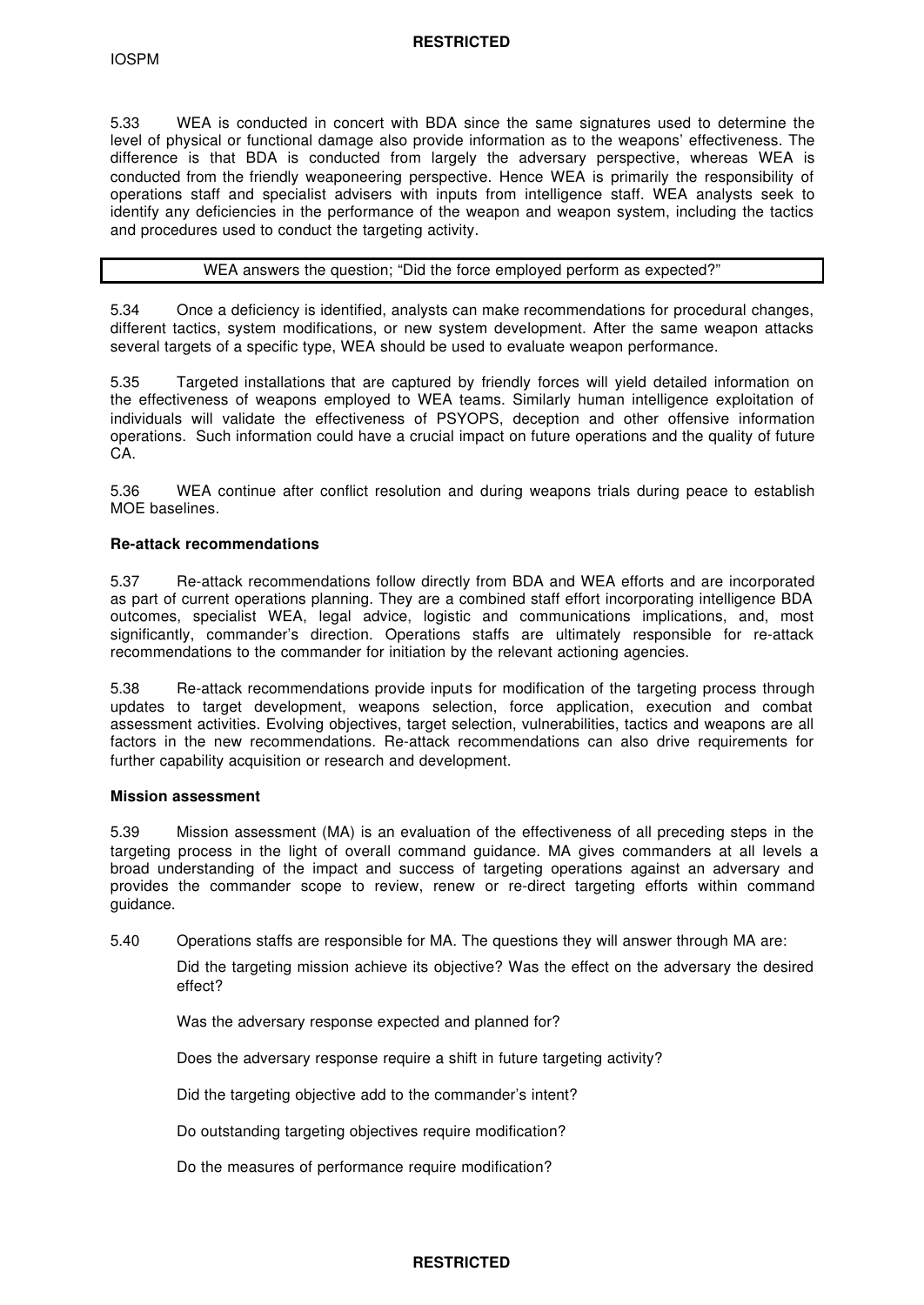What changes in operational posture are now required to shape the battlespace to achieve the commander's intent?

Does a particular adversary target system require more or less emphasis in future missions?

Were there any unintended consequences such as additional or collateral damage?

**Annexes:**

A. IO Management Tools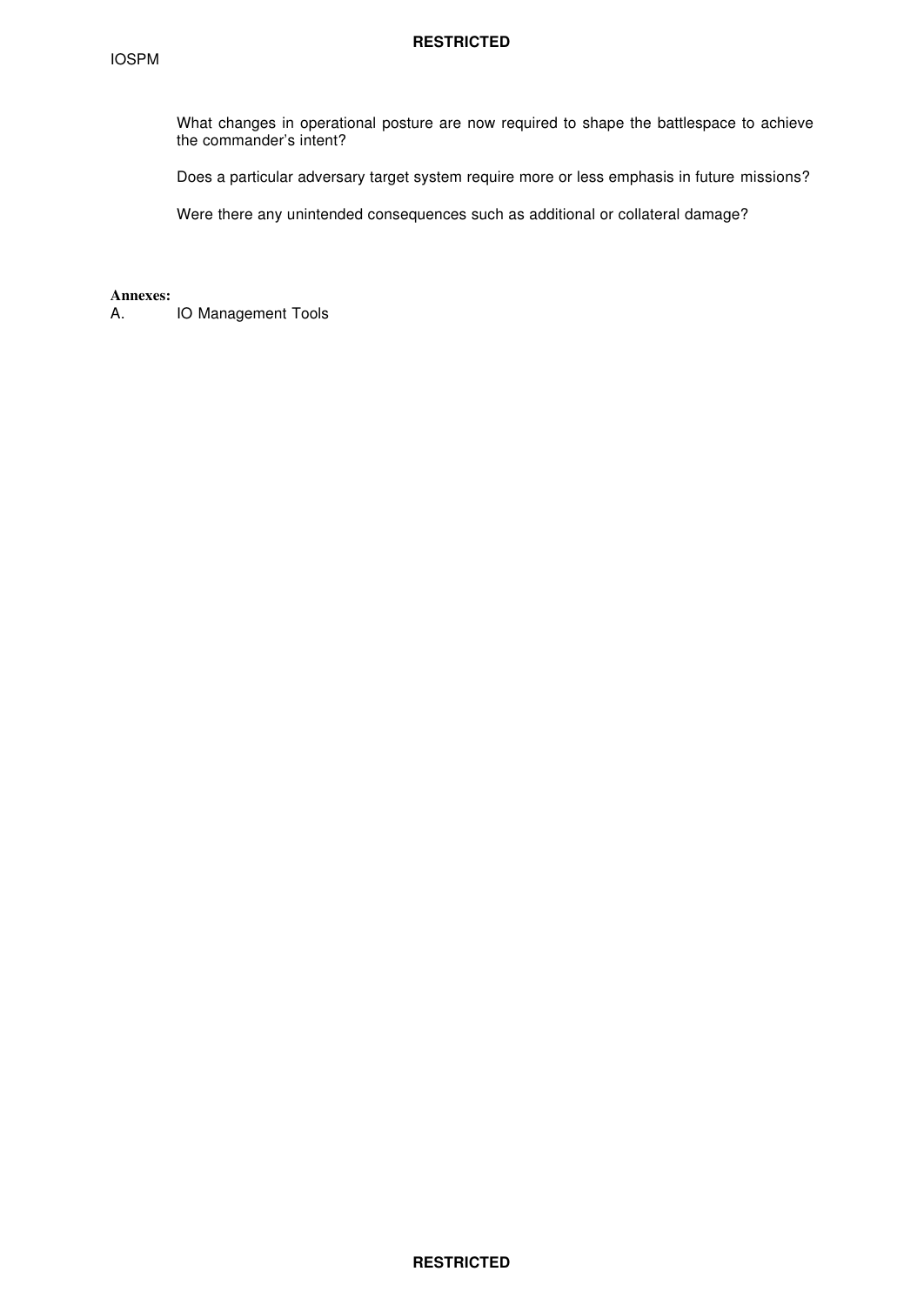# **IO MANAGEMENT TOOLS**

## **IO implementation graph**

IO implementation graphs can be used to visually portray rates of effort and sequence of action. An example from NATO action in Bosnia is displayed below. Such graphs can also indicate what has happened, as opposed to what was intended to occur.

## **CLASSIFICATION**

# **Name of Problem Set & Timeframe**

Instructions: Copy the appropriate box from the menu below. Place the copy on the time line, above the date of the scheduled execution. Boxes can be stacked in a column to represent multiple executions on the same day. The draw/align function can be used to form straight columns.



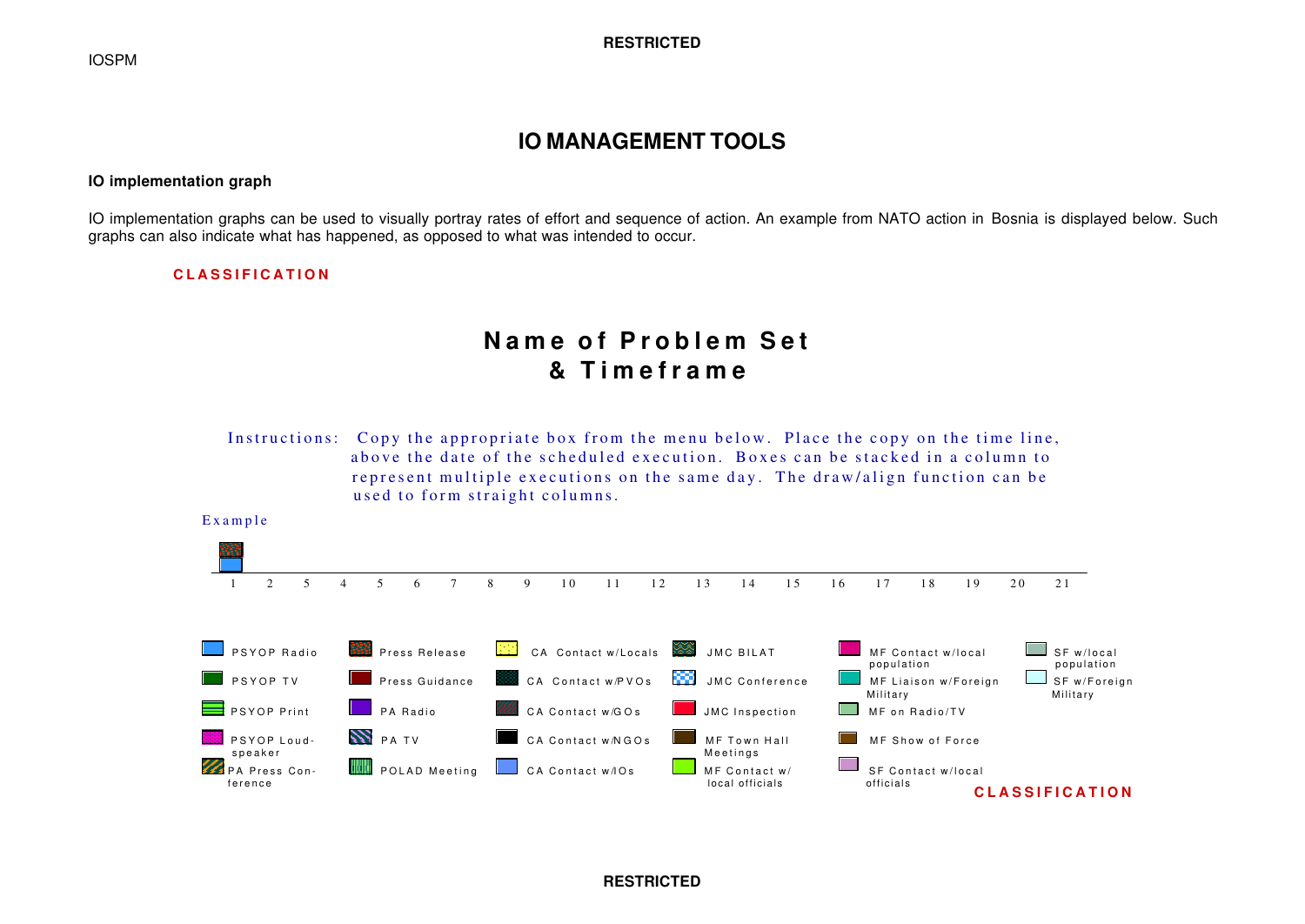# **IO implementation matrix**

Each element of the IO implementation graph can have explanatory notes displayed in an implementation matrix that assist in the monitoring of activity and assessment of measures of effectiveness, and can also be used to display unplanned activity as it occurs.

| Category                                                                                                              | When   | Target(s) | <b>Primary Themes</b>                     | Objective(s) |
|-----------------------------------------------------------------------------------------------------------------------|--------|-----------|-------------------------------------------|--------------|
|                                                                                                                       | (Date) |           | (Refer to the List of<br>Approved Themes) |              |
| <b>Contract Contract Contract Contract Contract Contract Contract Contract Contract Contract Contract Contract Co</b> |        |           |                                           |              |
| PSYOP - Radio<br>Message                                                                                              |        |           |                                           |              |
|                                                                                                                       |        |           |                                           |              |
| PSYOP - TV Message                                                                                                    |        |           |                                           |              |
|                                                                                                                       |        |           |                                           |              |
| <b>PSYOP</b><br>Handbill/Leaflet/Poster                                                                               |        |           |                                           |              |
|                                                                                                                       |        |           |                                           |              |
| PSYOP - Loudspeaker                                                                                                   |        |           |                                           |              |
|                                                                                                                       |        |           |                                           |              |
| <b>Public Affairs - Press</b><br>Conference                                                                           |        |           |                                           |              |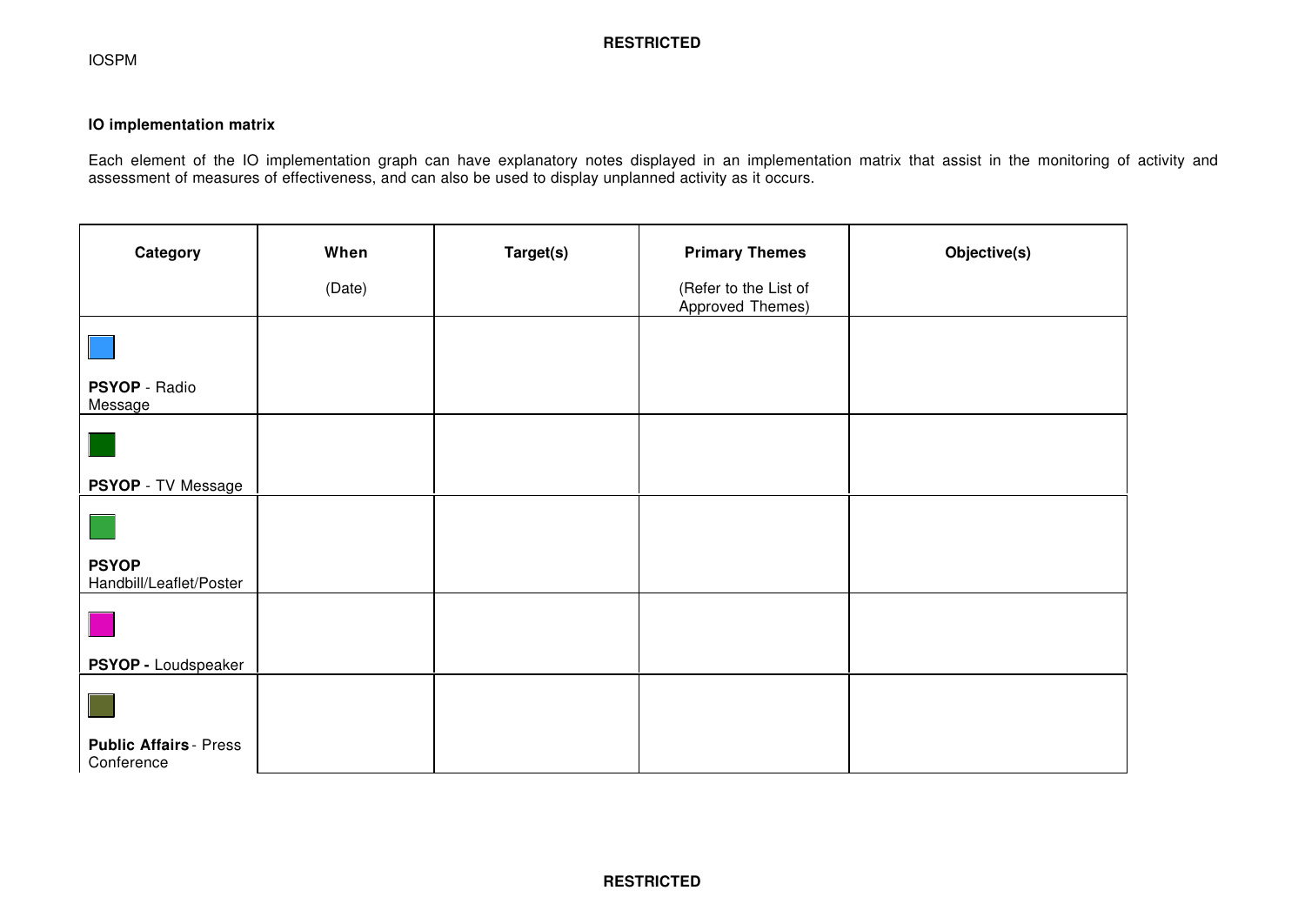IOSPM

| <b>Public Affairs - Press</b>                       |  |  |
|-----------------------------------------------------|--|--|
| Release                                             |  |  |
|                                                     |  |  |
| <b>Public Affairs - Press</b><br>Guidance           |  |  |
|                                                     |  |  |
| Public Affairs - Radio<br>Message                   |  |  |
|                                                     |  |  |
| <b>Public Affairs - TV</b><br>Message               |  |  |
|                                                     |  |  |
| <b>POLAD</b> - Meeting                              |  |  |
|                                                     |  |  |
| <b>Civil Affairs - Contact</b><br>w/Local Officials |  |  |
|                                                     |  |  |
| <b>Civil Affairs - Contact</b><br>w/PVOs            |  |  |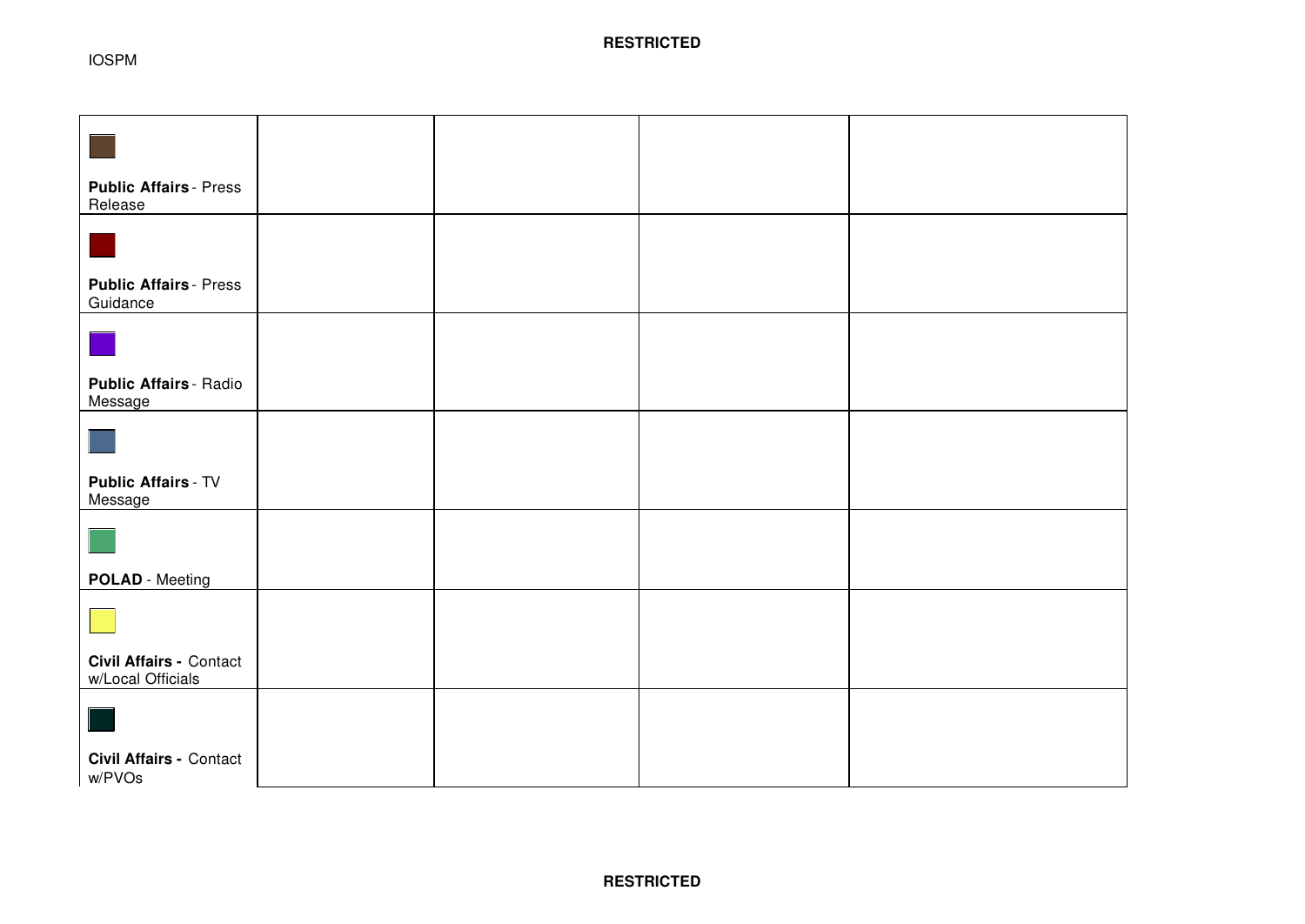| <b>Civil Affairs - Contact</b><br>w/Gov't Organizations        |  |  |
|----------------------------------------------------------------|--|--|
|                                                                |  |  |
| <b>Civil Affairs - Contact</b><br>w/Non-Gov't<br>Organizations |  |  |
|                                                                |  |  |
| <b>Civil Affairs - Contact</b><br>with International Org       |  |  |
|                                                                |  |  |
| <b>Joint Military Council</b><br>- BILAT                       |  |  |
|                                                                |  |  |
| <b>JMC</b> - Conference                                        |  |  |
|                                                                |  |  |
| <b>JMC</b> - Inspection                                        |  |  |
|                                                                |  |  |
| <b>Manoeuver Forces -</b><br>Town Hall Meeting                 |  |  |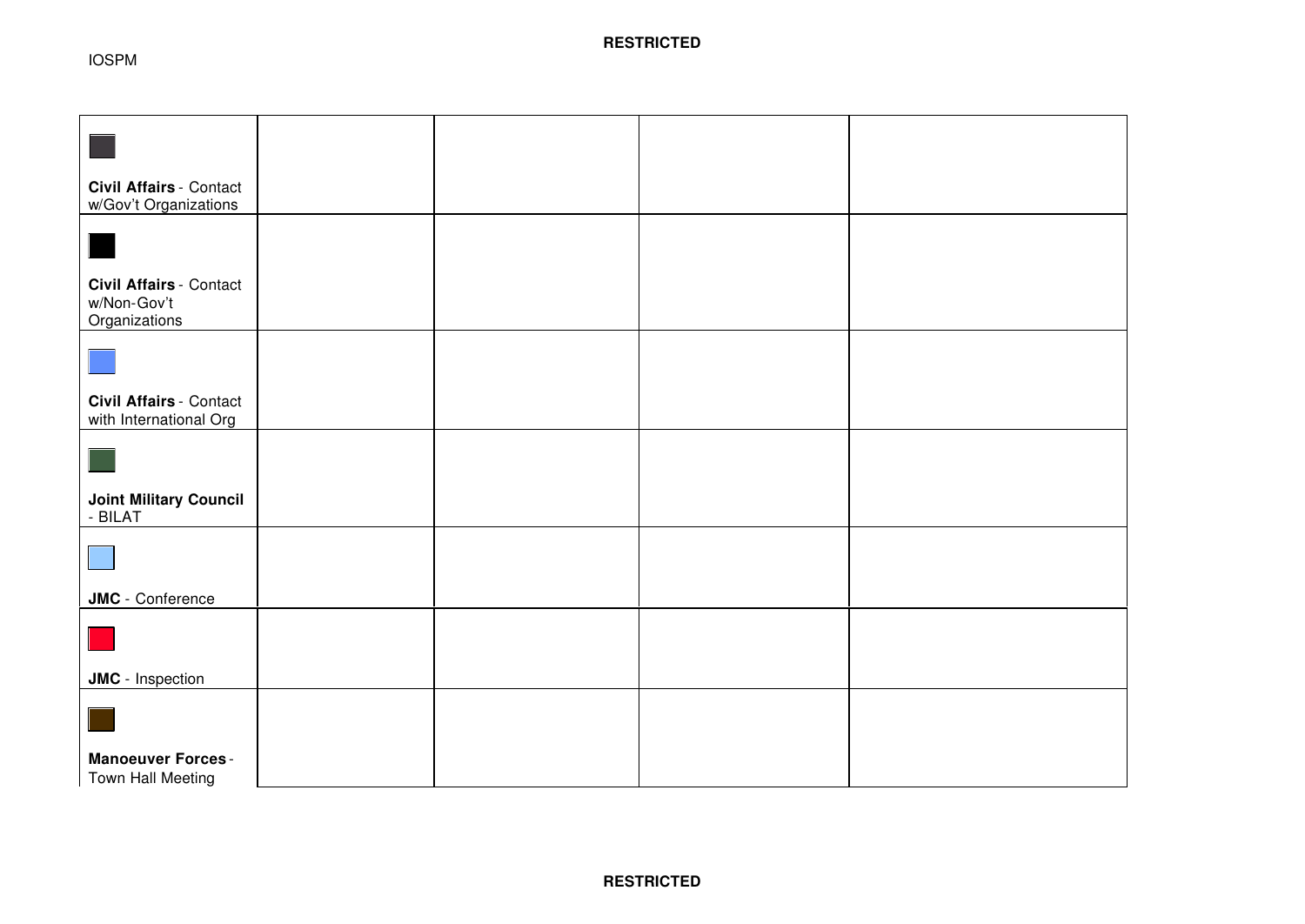IOSPM

| <b>Manoeuver Forces -</b><br>Contact w/Local<br>Officials         |  |  |
|-------------------------------------------------------------------|--|--|
| $\mathbb{R}^2$                                                    |  |  |
| <b>Manoeuver Forces -</b><br>Contact w/Local<br>Population        |  |  |
|                                                                   |  |  |
| <b>Manoeuver Forces -</b><br>Liaison w/Foreign<br><b>Military</b> |  |  |
|                                                                   |  |  |
| <b>Manoeuver Forces -</b><br>Appearance on Local<br>Radio/TV      |  |  |
|                                                                   |  |  |
| <b>Manoeuver Forces -</b><br>Show of Force                        |  |  |
|                                                                   |  |  |
| <b>Special Forces -</b><br>Contact w/Local<br>Officials           |  |  |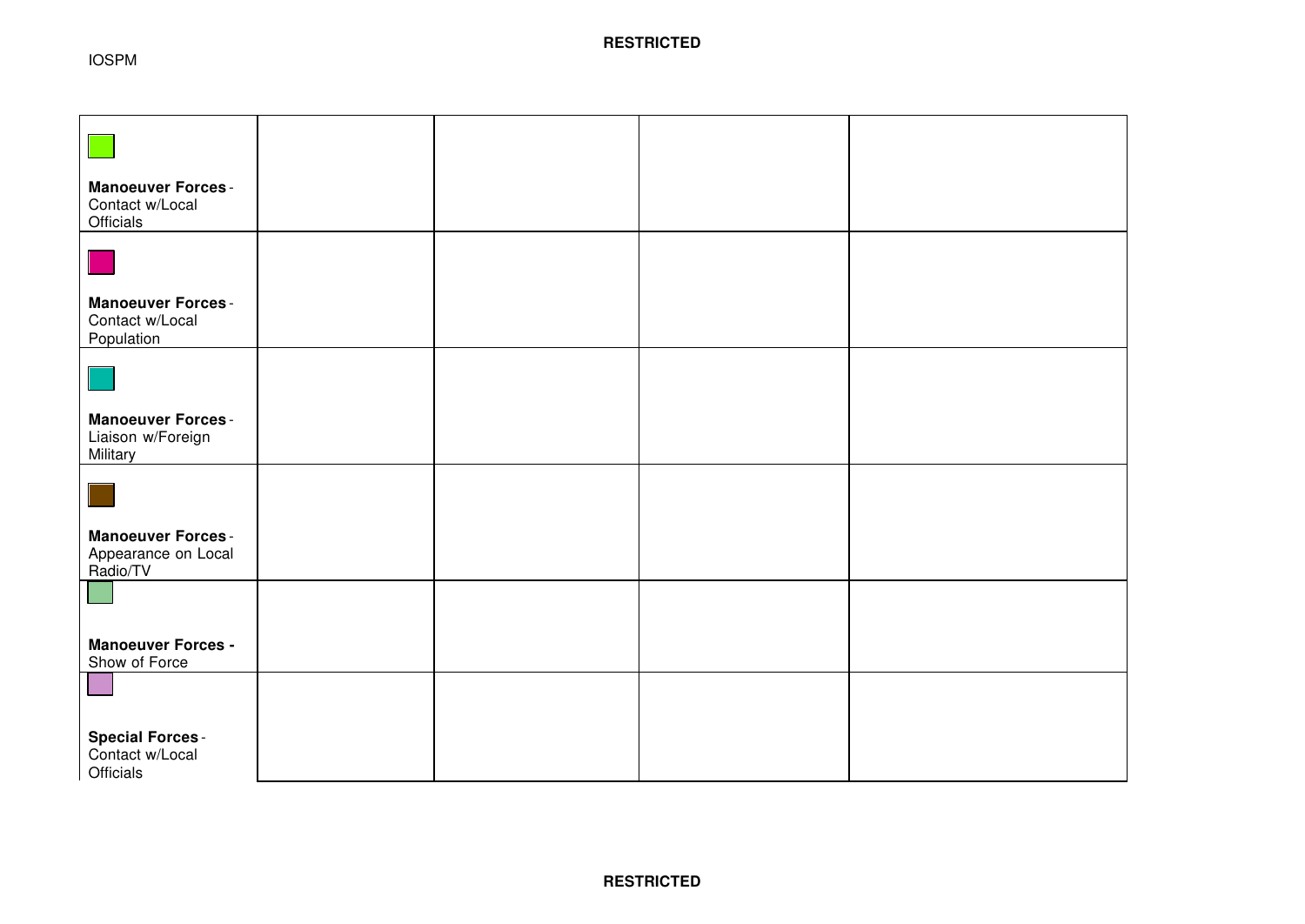| <b>Special Forces -</b><br>Contact w/Local                 |  |  |
|------------------------------------------------------------|--|--|
| Population<br><b>Special Forces -</b><br>Contact w/Foreign |  |  |
| Military                                                   |  |  |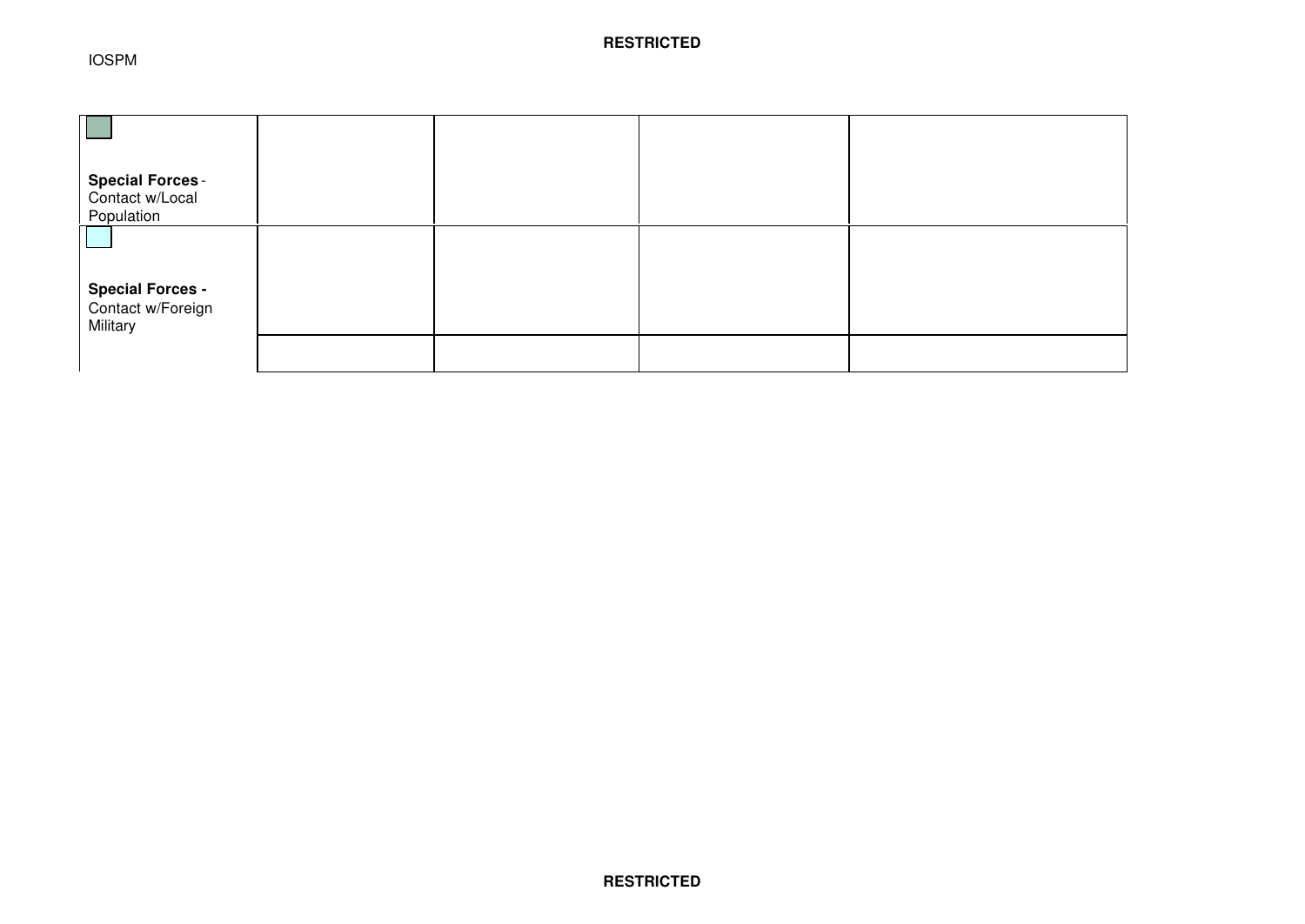# **CHAPTER 6**

# **OPERATIONS SECURITY**

# **INTRODUCTION**

# **Background**

6.1 Operations Security (OPSEC) is the process which gives a military operation or exercise appropriate security, using passive or active means, to **deny knowledge** of the dispositions, capabilities and intentions of friendly forces. It is a command function that involves those collective measures taken by the operational force to maintain security from generally overt and clandestine intelligence collection. It is therefore controlled and coordinated by operations staff with input from CI and other staffs. OPSEC depends on an understanding of the adversary's ability to collect information, the way information is processed, and the decision-action cycle that results from it.

6.2 Operations Security (OPSEC) is a process of identifying essential elements of friendly information and subsequently analysing friendly actions attendant to military operations and other activities to:

- a. identify those actions that can be observed by adversary intelligence systems;
- b. determine what indicators adversary intelligence systems might obtain that could be interpreted or pieced together to derive essential elements of friendly information in time to be useful to adversaries; and
- c. select and execute measures that eliminate or reduce to an acceptable level the vulnerabilities of friendly actions to adversary exploitation.

6.3 OPSEC's most important characteristic is that it is a process that can be applied to every operation. The OPSEC process consists of five distinct actions: identification of essential elements of friendly information, analysis of threats, analysis of vulnerabilities, assessment of risk, and the application of appropriate OPSEC measures. These actions may be revisited at any time in order to update all planning processes. As such, the process is not a collection of specific rules and instructions, but more a tool for the management of the perceptions of an adversary.

6.4 In information operations (IO), the threat to OPSEC is ultimately the adversary decisionmaker. Denial of essential elements of friendly information about friendly capabilities and limitations attempt to force an adversary into flawed decisions. The intent of OPSEC in IO should be to force the adversary to make decisions based upon insufficient information and/or to retard the decision-making process due to a lack of information.

6.5 Joint OPSEC planning and execution occurs as part of the command or organisation's IO effort. The commander's objectives for IO are the basis for OPSEC planning. OPSEC is an operational function, and works towards attaining the ultimate condition of Security, an ADF warfighting concept and principle of war. This relationship is displayed at Figure 5.1. Planning must focus on identifying and protecting essential elements of friendly information as articulated by the commander.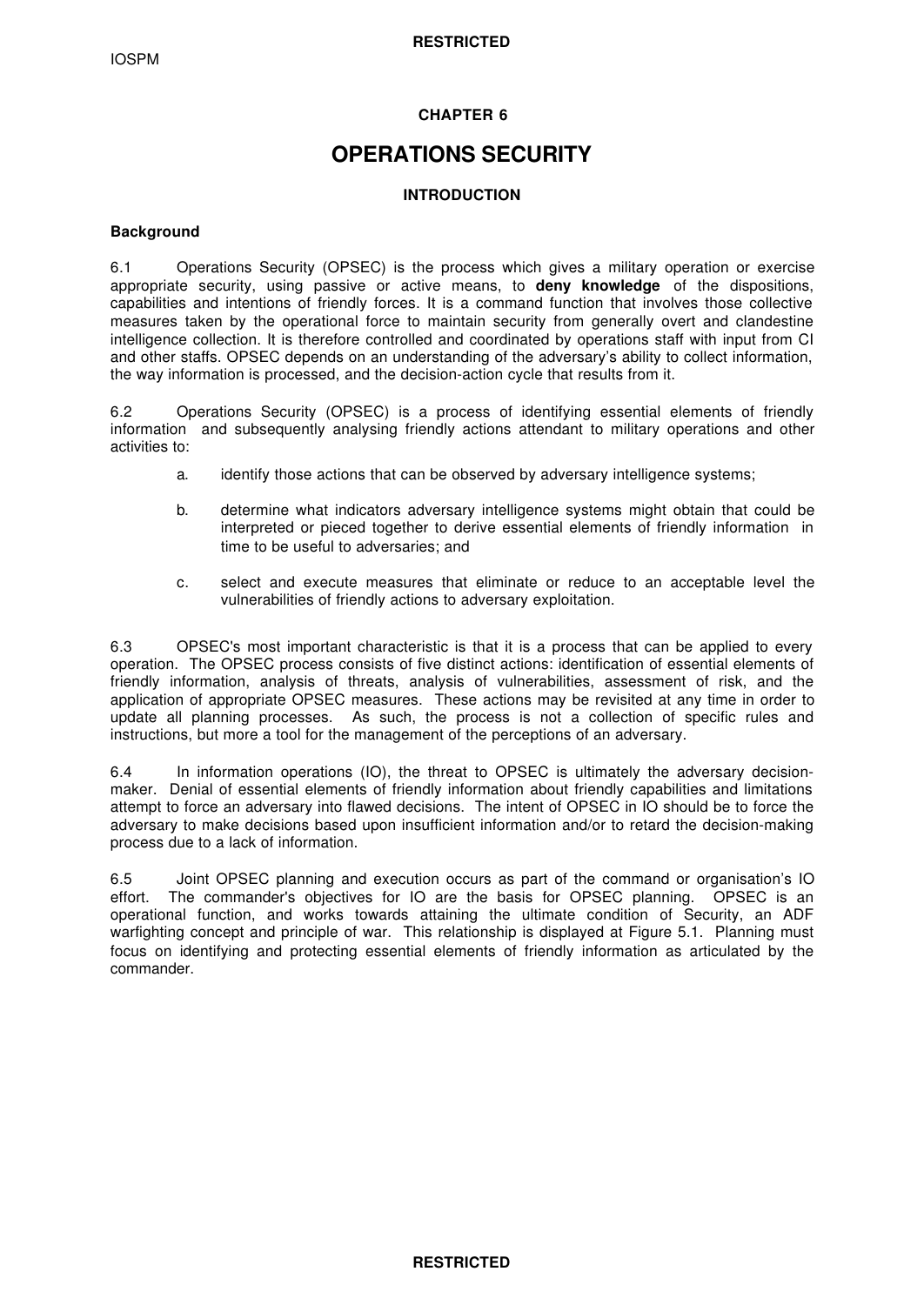

**Figure 1.5 - OPSEC and the condition of security**

OPSEC is a process of identifying essential elements of friendly information and denying such information to an adversary by controlling unclassified indicators that will divulge that information.

6.6 **Essential elements of friendly information**. Specific facts about friendly intentions, capabilities, and activities vitally needed by adversaries for them to plan and act effectively so as to guarantee failure or unacceptable consequences for friendly mission accomplishment.

- a. **OPSEC Indicators**. Friendly detectable actions and open source information that can be interpreted or pieced together by an adversary to derive essential elements of friendly information.
- b. **OPSEC Vulnerability**. A condition in which friendly actions provide OPSEC indicators that may be obtained and accurately evaluated in time to provide a basis for effective adversary decision-making.

# **Counterintelligence**

ı

6.7 There is a wide range of activities undertaken to counter adversary intelligence systems in order to maintain security or to gain surprise. Information Operations, manoeuvre, legal action, policing, physical destruction, deception, physical security, and counter surveillance all contain examples of measures that can be taken to 'counter' intelligence and are all controlled, staffed, or managed through a variety of functions. Specifically, **counterintelligence (CI) is that part of the intelligence function** devoted supporting these facets of security. It has both offensive and defensive aspects and may be directed against hostile intelligence sources and agencies and/or individuals, groups or organisations capable of conducting espionage, subversion, sabotage<sup>5</sup> or terrorism<sup>6</sup>.

<sup>&</sup>lt;sup>5</sup> Sabotage is used in CI terms in relation to covert attack by 'insiders' and sabotage networks orchestrated by hostile intelligence agencies, organisations, or individuals. It does not normally include external, clandestine attack by special forces and so on.

 $^6$  Counter terrorism relates to the 'force protection' aspects of the CI function. Due to the extent of the covert nature of terrorists' daily existance and sources of supply, the ADF has adapted the British experience of linking counter terrorism to the specialist stream of CI.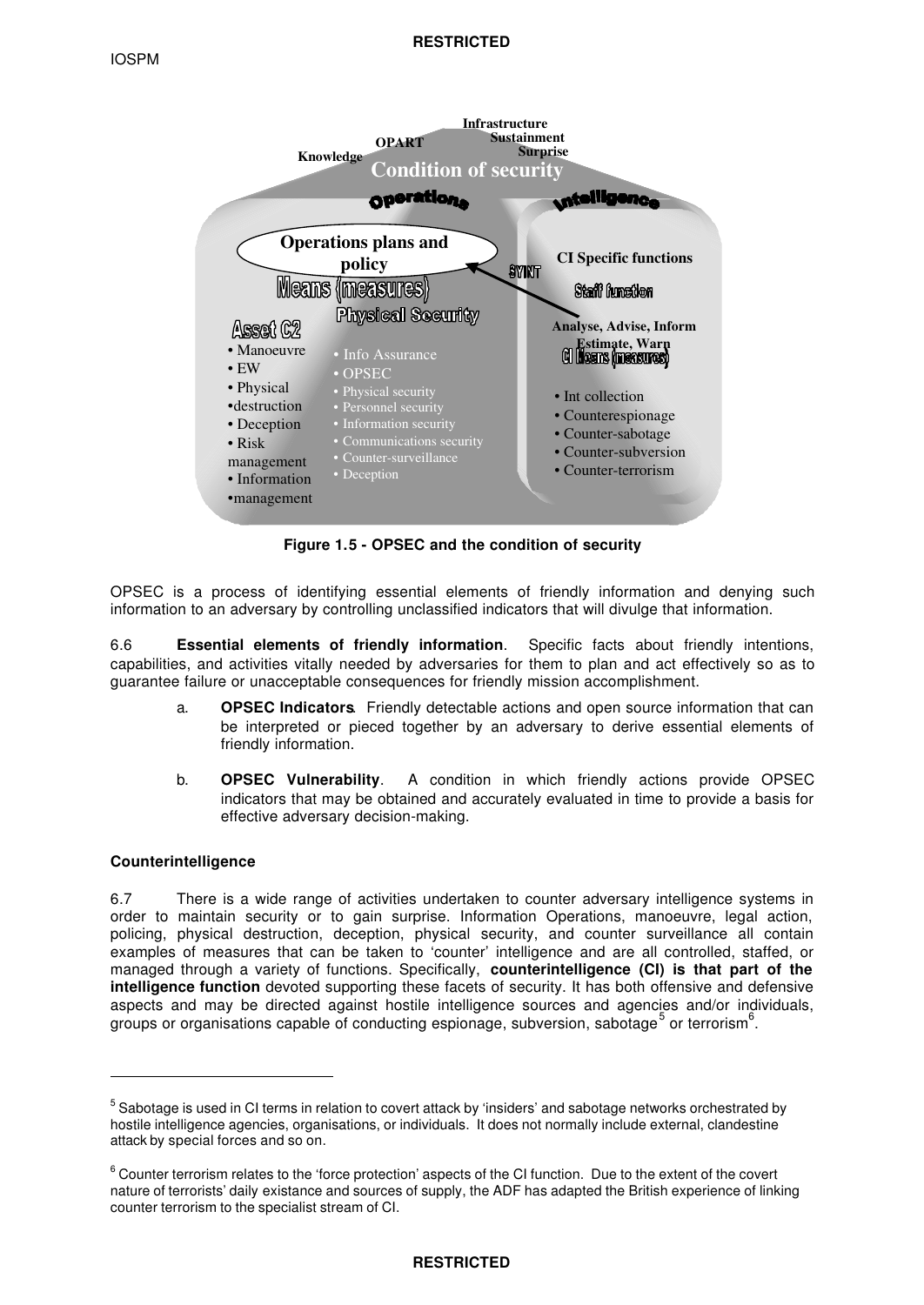6.8 The CI function is normally enacted on two levels: staff and operator. At a staff level, CI personnel will be involved with the provision of security intelligence, protective security policy advice (including input to operations security and deception) and the technical control of CI operations. At an operator level, CI personnel can provide local CI staff advice and will conduct CI operations to gather security intelligence and to counter threats from espionage, sabotage, subversion, and terrorism.

## **Counterintelligence and OPSEC**

6.9 OPSEC is a command function that involves those collective measures taken by the operational force to maintain security. It includes those active and passive measures designed to deny hostile intelligence systems knowledge of the actions of friendly units. It is therefore controlled and coordinated by operations staff with input from CI and other staffs. OPSEC Plans focus on denying an adversary knowledge of Essential Elements of Friendly Information (EEFI) about the friendly plan, and utilise non-specialist measures such as counter-surveillance, electronic protection, physical security, and deception. On the other hand, CI Plans are directed towards the gaining of security intelligence and denying threats from espionage, sabotage, subversion, and terrorism. The CI Estimate provides the foundation for both OPSEC and CI Plans and significantly influences deception planning.

# **THE OPSEC PROCESS**

6.10 The OPSEC planning process consists of five steps that are intrinsically linked within the Joint Military Appreciation Process (JMAP). These actions are applied in a sequential or adaptive manner during OPSEC planning. In dynamic situations, however, select actions may be revisited at any time. New information about the adversary's intelligence collection capabilities, for instance, would require a new analysis of threats.

6.11 **OPSEC planning factors.** The following factors must be considered when conducting OPSEC planning.

- a. **The commander plays the critical role.** OPSEC planning guidance must be provided as part of the commander's IO planning guidance to ensure that OPSEC is considered during the development of friendly courses of action (COAs).
- b. **OPSEC is an operations function.** Operations planners must do OPSEC planning, with assistance from appropriate planners from other staff elements. Intelligence support is particularly important in determining the threat to friendly operations and in assessing friendly vulnerabilities.
- c. **Planning must focus on identifying and protecting only essential elements of friendly information.** Denying all information about a friendly operation or activity is seldom cost effective or realistic.
- d. **The ultimate goal of OPSEC is increased mission effectiveness.** By preventing an adversary from determining friendly intentions or capabilities, OPSEC reduces losses to friendly units and increases the likelihood of mission success.
- e. **OPSEC should be one of the factors considered during the development and selection of friendly COAs.** COAs will differ in terms of how many OPSEC indicators will be created and how easily those indicators can be managed by OPSEC measures. Depending upon how important maintaining secrecy is to mission success, OPSEC considerations will be a factor in selecting a COA.
- f. **OPSEC planning is a continuous process.** During the execution phase of an operation, feedback on the success or failure of OPSEC measures is evaluated and the OPSEC plan is modified accordingly. Friendly intelligence and counterintelligence organisations, communications security (COMSEC) monitoring, and OPSEC surveys are the primary sources for feedback information.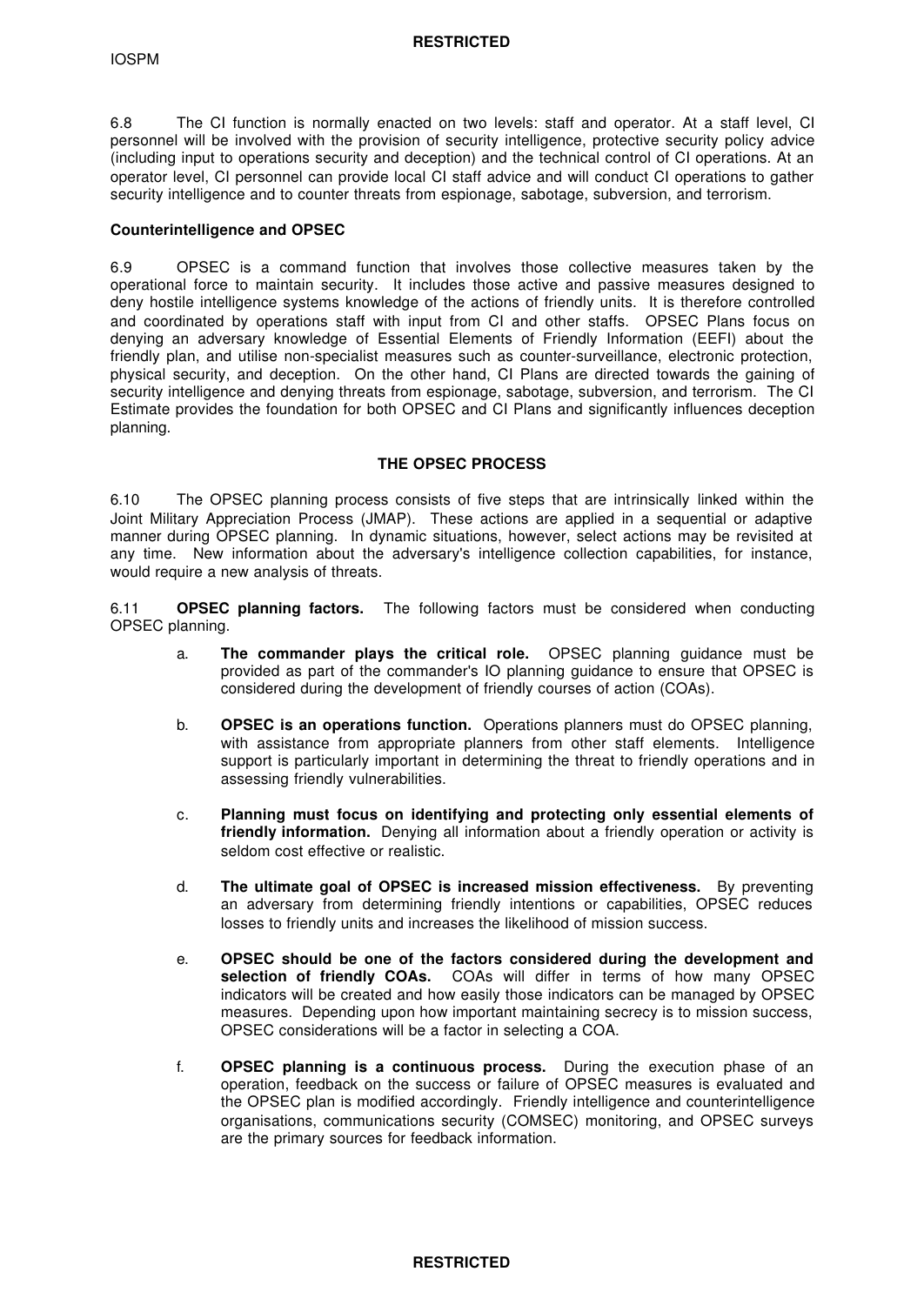- g. **Public affairs officers should participate in** OPSEC planning to provide their assessments on the possible effects of media coverage and for the coordination of OPSEC measures to minimise those effects.
- h. **The termination of OPSEC** measures must be addressed in the OPSEC plan to prevent future adversaries from developing countermeasures to successful OPSEC measures. In some situations, it may be necessary for the OPSEC plan to provide guidance on how to prevent the adversary as well as any interested third parties from discovering sensitive information relating to OPSEC during the post-execution phase.

## **JIPB: Analysis of Threats/Adversary**

6.12 As part of the Joint Intelligence Preparation of the Battlespace (JIPB) process the intelligence staff will advise on adversary capability and intent, including adversary and stakeholder intelligence collection capability and potential. Operations planners, working with the intelligence and counterintelligence staffs and assisted by the OPSEC program personnel, will require answers to the following questions:

Who is the adversary? (Who has the intent and capability to take action against the planned operation?)

What are the adversary's intelligence collection capabilities?

What are the adversary's goals? (What does the adversary want to accomplish?)

What is the adversary's strategy for opposing the planned operation? (What actions might the adversary take?)

What essential elements of friendly information does the adversary already know about the operation? (What information is it too late to protect?)

## **Mission Analysis/COA Development: identification of essential elements of friendly information**

6.13 To be effective, OPSEC measures must be considered as early as possible during mission analysis and then be revised to keep pace with any changes in current operations and adversarial threats.

6.14 While assessing and comparing friendly versus adversary capabilities during the planning process for a specific operation or activity, the commander and staff seek to identify the questions that they believe the adversary will ask about friendly intentions, capabilities, and activities. These questions are recommended by intelligence (counterintelligence) staff and extrapolated as EEFI for each course of action under development. It is only that information that is vitally needed by an adversary. The identification of essential elements of friendly information is important in that it focuses the remainder of the OPSEC process on protecting vital information rather than attempting to protect all sensitive information.

# **COA Analysis: analysis of vulnerabilities**

6.15 Identifying the OPSEC vulnerabilities of an operation or activity requires examining each aspect of a course of action under development to identify indicators that could reveal essential elements of friendly information. These indicators are then compared against the adversary's intelligence collection capabilities during course of action analysis (wargaming). A vulnerability exists when the adversary can collect an OPSEC indicator, correctly analyse it, and then exploit it. Continuing to work with the intelligence and counterintelligence staffs, the operations planners seek answers to the following questions:

What indicators of essential elements of friendly information, assessed as unknown to the adversary, will be created by the execution of the course of action?

What indicators can the adversary actually collect?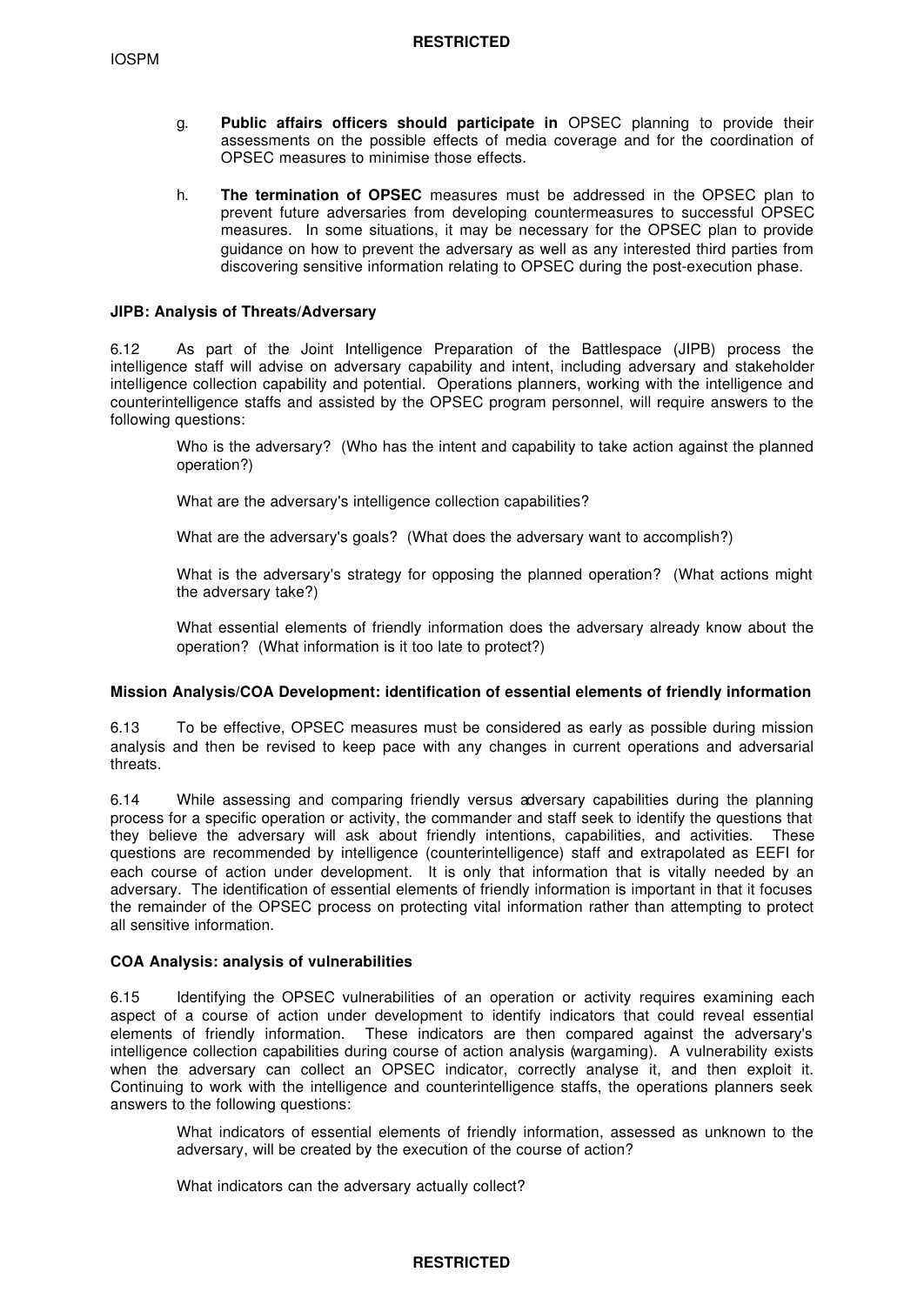What indicators can the adversary use to the disadvantage of friendly forces? (Can the adversary analyse the information, make a decision, and take appropriate action in time to interfere with the planned operation?).

## **Decision and Execution: assessment of risk**

6.16 Planning staff analyses the OPSEC vulnerabilities identified in wargaming and determines possible OPSEC measures for each. During the decision and execution phase of planning, the commander must assess the risk to security because of the vulnerabilities and approve the execution of specific OPSEC measures to minimise the risk.

6.17 OPSEC measures reduce the probability of the adversary either collecting the indicators or being able to correctly analyse their meaning. OPSEC measures can be used to:

- a. Prevent the adversary from detecting an indicator;
- b. Provide an alternative analysis of an indicator; and/or
- c. Attack the adversary's collection system.

6.18 OPSEC measures include any action tailored to protect overt indicators and can include such actions as cover, concealment, camouflage, deception, international deviations from normal patterns, and direct strikes against the adversary's intelligence system. More than one possible measure may be identified for each vulnerability. Conversely, a single measure may be used for more than one vulnerability. The most desirable OPSEC measures are those that combine the highest possible protection with the least effect on operational effectiveness. Each of the standard OPSEC measures noted below exist in their own right and may perform other functions. However, they are the most often used to protect the indicators that give away EEFI:

- a. personnel security,
- b. physical security,
- c. information security,
- d. EP,
- e. counter-surveillance, and
- f. deception operations conducted to maintain security.

6.19 Risk assessment requires comparing the estimated cost associated with implementing each possible OPSEC measure to the potential harmful effects on mission accomplishment resulting from an adversary's exploitation of a particular vulnerability. OPSEC measures usually entail some cost in time, resources, personnel, or interference with normal operations. If the cost to mission effectiveness exceeds the harm that an adversary could inflict, then the application of the measure is inappropriate. Because the decision not to implement a particular OPSEC measure entails risks, this step requires command involvement. Typical questions that might be asked when making this analysis include the following:

- a. What risk to effectiveness is likely to occur if a particular OPSEC measure is implemented?
- b. What risk to the mission is incurred if an OPSEC measure is not implemented?
- c. What risk to the mission is incurred if an OPSEC measure fails to be effective?

6.20 The interaction of OPSEC measures must be analysed. In some situations, certain OPSEC measures may actually create indicators of essential elements of friendly information. For example, the camouflage of previously unprotected facilities could be an indicator of preparations for military action. The selection of measures must be coordinated with the other components of IO. Actions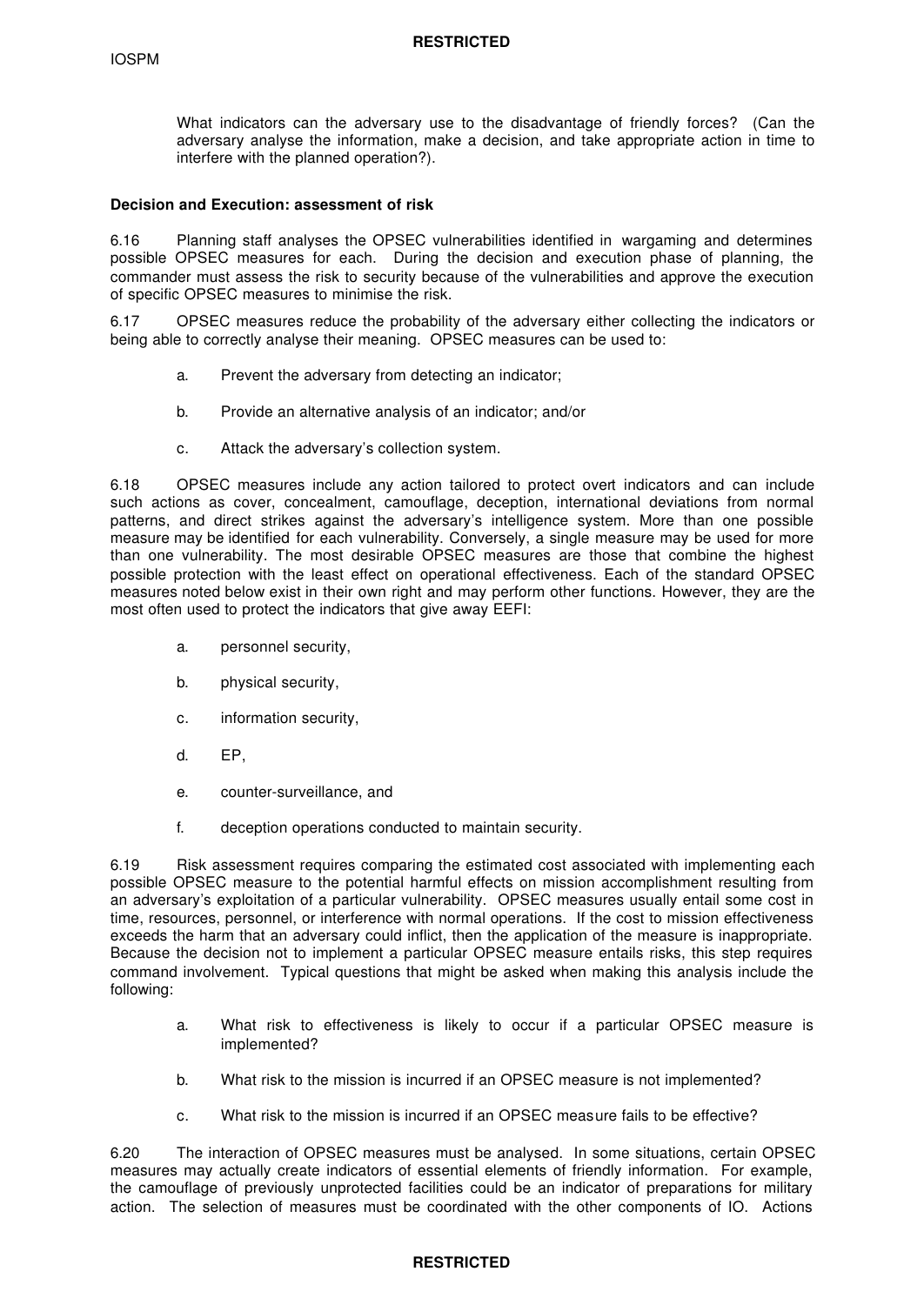such as jamming of intelligence nets and physical destruction as well as PSYOP plans may require that OPSEC measures not be applied to certain indicators in order to project a specific message to the adversary. The commander is ultimately responsible for making the decision on how much risk to accept.

## **Application of appropriate OPSEC measures**

6.21 In this step, the command implements the OPSEC measures or, in the case of planned future operations and activities, includes the measures in specific OPSEC plans. During the execution of OPSEC measures, the reaction of adversaries to the measures is monitored to determine their effectiveness and to provide feedback. Current operations planners use that feedback to adjust ongoing activities and for future OPSEC planning. Provisions for feedback must be coordinated with the command's intelligence and counterintelligence staffs to ensure that the requirements to support OPSEC receive the appropriate priority. In addition to intelligence sources providing feedback, OPSEC surveys can provide useful information related to the success of OPSEC measures.

6.22 Feedback between and within each step of the process is vital to effectively protect essential elements of friendly information and eliminating indicators.

## **SURVEYS**

6.23 The purpose of an OPSEC survey is to thoroughly examine an operation or activity to determine if adequate protection from adversary intelligence exploitation exists. Ideally, the operation or activity being surveyed will employ OPSEC measures to protect its essential elements of friendly information. The OPSEC survey is used to assess the effectiveness of the measures. The survey will determine if the essential elements of friendly information identified during the OPSEC planning process are being protected. A survey cannot be conducted until after an operation or activity has at least identified its essential elements of friendly information. Such information is necessary to make a determination that OPSEC vulnerabilities exist.

6.24 In combat, a survey's emphasis must be on identifying operational indicators that signal friendly intentions, capabilities, and/or limitations and that permit the adversary to counter friendly operations or reduce their effectiveness. In peacetime, surveys generally seek to correct weaknesses that disclose information useful to potential adversaries. Many activities, such as operational unit tests, practice alerts, and major exercises, are of great interest to a potential adversary because they provide insight into friendly readiness, plans, crisis procedures, and C2 capabilities. Such insights can contribute to that adversary's long-range planning.

6.25 **Types of surveys**. There are two basic kinds of OPSEC surveys, command and formal. A command survey is performed using only command personnel and concentrates on events within the particular command. A formal survey requires a survey team composed of members from inside and outside the command and will normally cross command lines (after prior coordination). Careful prior planning, thorough data collection, and thoughtful analysis of the results are the key phases of an effective OPSEC survey.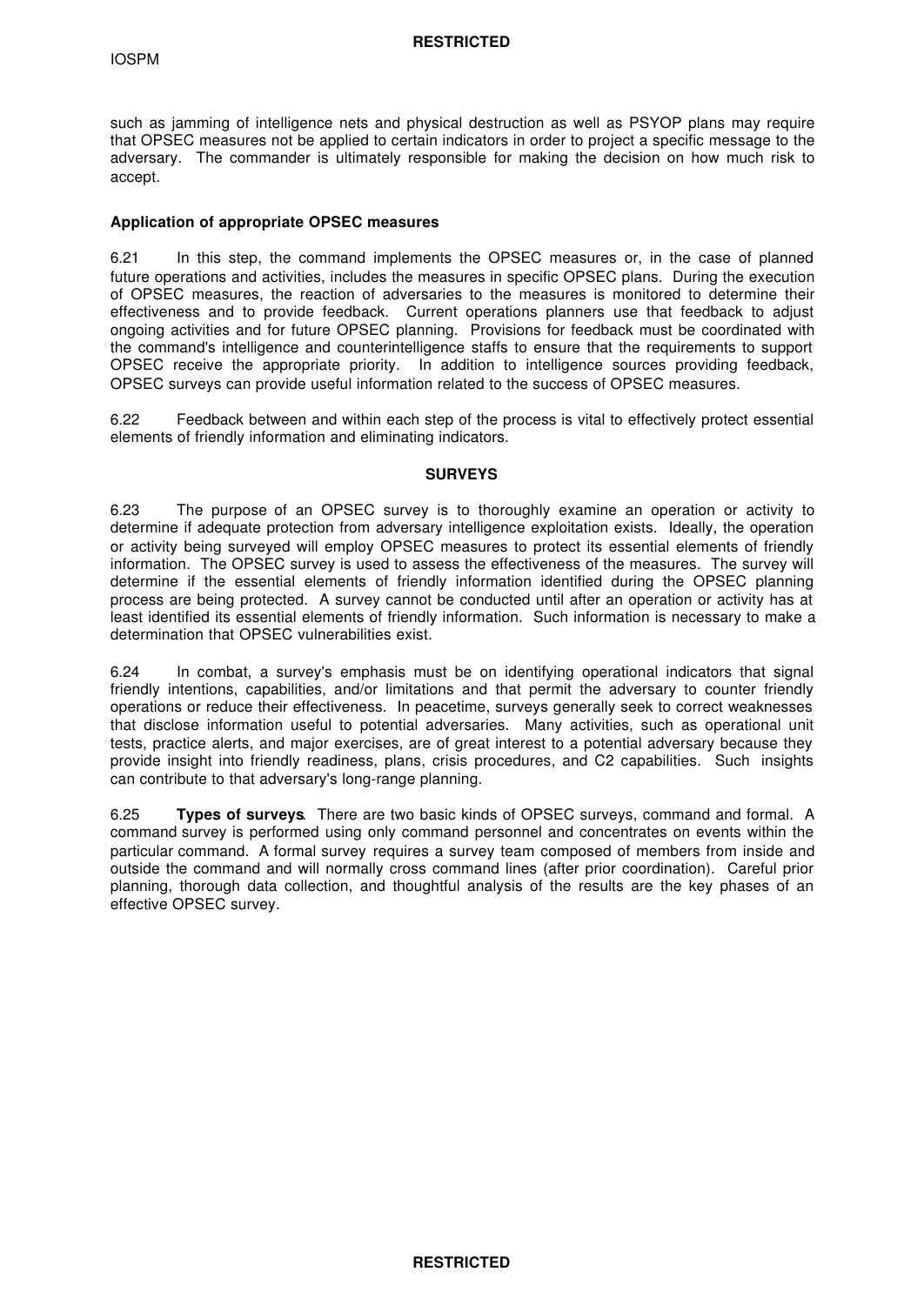# **CHAPTER 7**

# **DECEPTION**

*Though fraud in other activities be detestable, in the management of war it is laudable and glorious. He who overcomes the enemy by fraud is as much to be praised as he who does so by force. Machiavelli*

# **SECTION 7-1 DECEPTION**

7.1 Deception has always been a crucial facet of warfare. It is a significant false multiplier, creating doubt and forcing an unwarranted expenditure of resources and effort by an adversary. Deception seeks to influence the mind of the adversary commander. It therefore requires an intimate knowledge of the adversary commander, a clear concept of operations, a clear deception objective, and a high standard of operations security (OPSEC). Recent examples of the successful use of deception show that it still has great utility despite the sophistication of modern surveillance and intelligence collection systems. The human mind is today no less susceptible to deception than in the Stone Age.

7.2 Successful deception invokes two principles of war: security and surprise. The requirement for deception is thus derived from a desire for security or a need to achieve surprise.

**Security**. Security is a function of command and includes all those measures taken by a command to protect itself from espionage, observation, sabotage, annoyance and surprise. Security denies information to an adversary and retains for the commander the ability to employ his forces more effectively. Deception may be required to assist in the protection of capability and intent from an adversary's collection system.

**Surprise** . The ultimate objective of deception is the achievement of surprise. It is not essential that an adversary be taken unaware, but only that he becomes aware too late to react effectively. If a commander is to achieve surprise, he must plan to fulfil two requirements: *conceal* the true (security) and *reveal* the false (deception).

# **SECTION 7-2 THE DECEPTION PLANNING PROCESS**

## **The deception planning process in overview**

7.3 The deception planning process commences when the commander is issued with a directive or conceives of the need to undertake an operation. The requirement for deception arises from the commander's appreciation of the need for surprise to shape the battlespace or it may arise from the security needs of emerging courses of action in the Joint Military Appreciation Process (JMAP).

7.4 The steps in the deception planning process (also known as conducting a deception appreciation) are:

- a. determine the desirability, feasibility and credibility of a deception operation;
- b. determine who to deceive (the deception target);
- c. determine the deception objectives (what the deception target is to do or not to do);
- d. conduct a deception appreciation to determine what the enemy is to perceive in order to react according to the commander's intent (the deception story);
- e. develop the outline plan into a full deception plan by applying resources and systematically analyse operations plans to decide what aspects are to be hidden and what false information is to be presented (deception methods and techniques);
- f. incorporate deception requirements into the OPSEC plan, counterintelligence plan, collection plan; and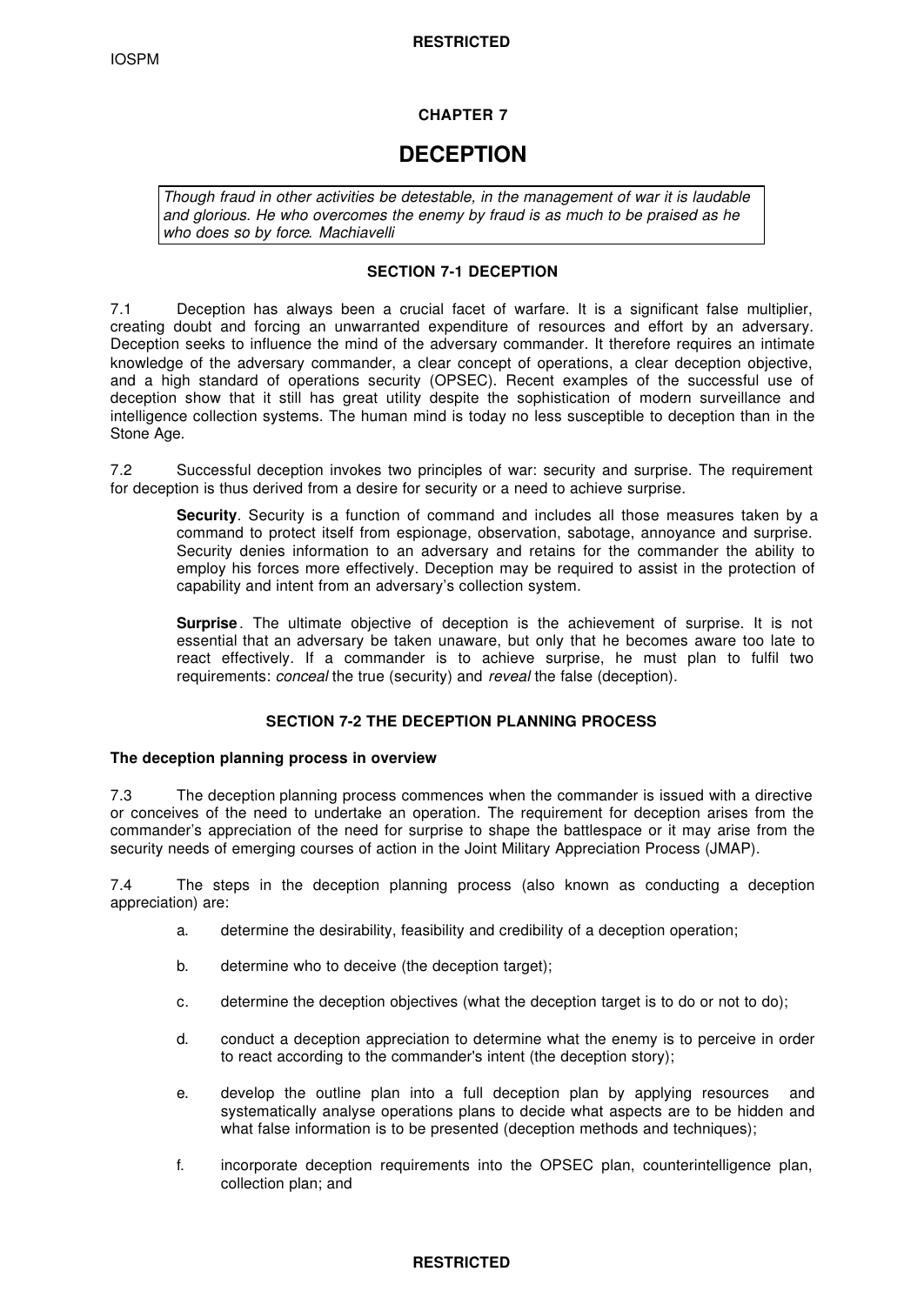- g. commander approves plan.
- 7.5 After approval the plan moves to the implementation stage. This involves the:
	- a. allocation of troops to tasks and preparation of orders;
	- b. issue of orders;
	- c. execution of the deception activities;
	- d. monitoring of the effectiveness of OPSEC measures;
	- e. monitoring of the effectiveness of the deception;
	- f. assessing of the need for remedial action;
	- g. deciding whether to continue, adjust or abandon deception operations; and
	- h. termination of the deception.

# **Deception and the joint intelligence preparation of the battlespace process**

7.6 The joint intelligence preparation of the battlespace (JIPB) process provides an analysis of the operational environment and an intelligence estimate.

7.7 **The analysis of the operational environment.** The analysis of the operational environment contains analysis of all information related to oceanic, continental, aerospace, littoral, electromagnetic, social, political, cultural, religious and economic factors that influence and constitute the battlespace. The significance of how these factors affect the battlespace on military operations is also assessed. This analysis is applied to deception planning in the consideration of:

- a. the effectiveness of each of the available deception techniques and measures; and
- b. the channels available for conveying the deception story to the adversary through his intelligence collection and surveillance sources.

7.8 **The intelligence estimate**. The intelligence estimate provides an assessment of the adversary's most likely course of action (COA). It is therefore the nearest available approximation to what the adversary will do in reaction to the friendly force and the adversary's expectation of friendly activities. The estimate will also provide:

- a. An assessment of the adversary's strengths and weaknesses.
- b. Guidance on the level of adversary commander in position to control the battle. The commander who is the focus of the Estimate will often be the target for any deception activities.

7.9 **The counterintelligence estimate**. The counterintelligence (CI) estimate is a systematic appreciation of the friendly operational plan and its vulnerabilities, relative to the adversary's intelligence collection capabilities and threats from sabotage, terrorism and subversion. It is conducted by the counterintelligence (CI) component of the intelligence staff. Significantly, the CI staff will assess the vulnerability of the adversary's intelligence collection system to manipulation through deception. The enemy's strengths, weaknesses, critical nodes and intelligence acquisition systems will determine the deception means to be covered by the friendly deception plan. The CI estimate will provide the deception planners with detail on:

- a. the adversary's intelligence collection and surveillance capabilities;
- b. the adversary's employment and deployment of his collection means;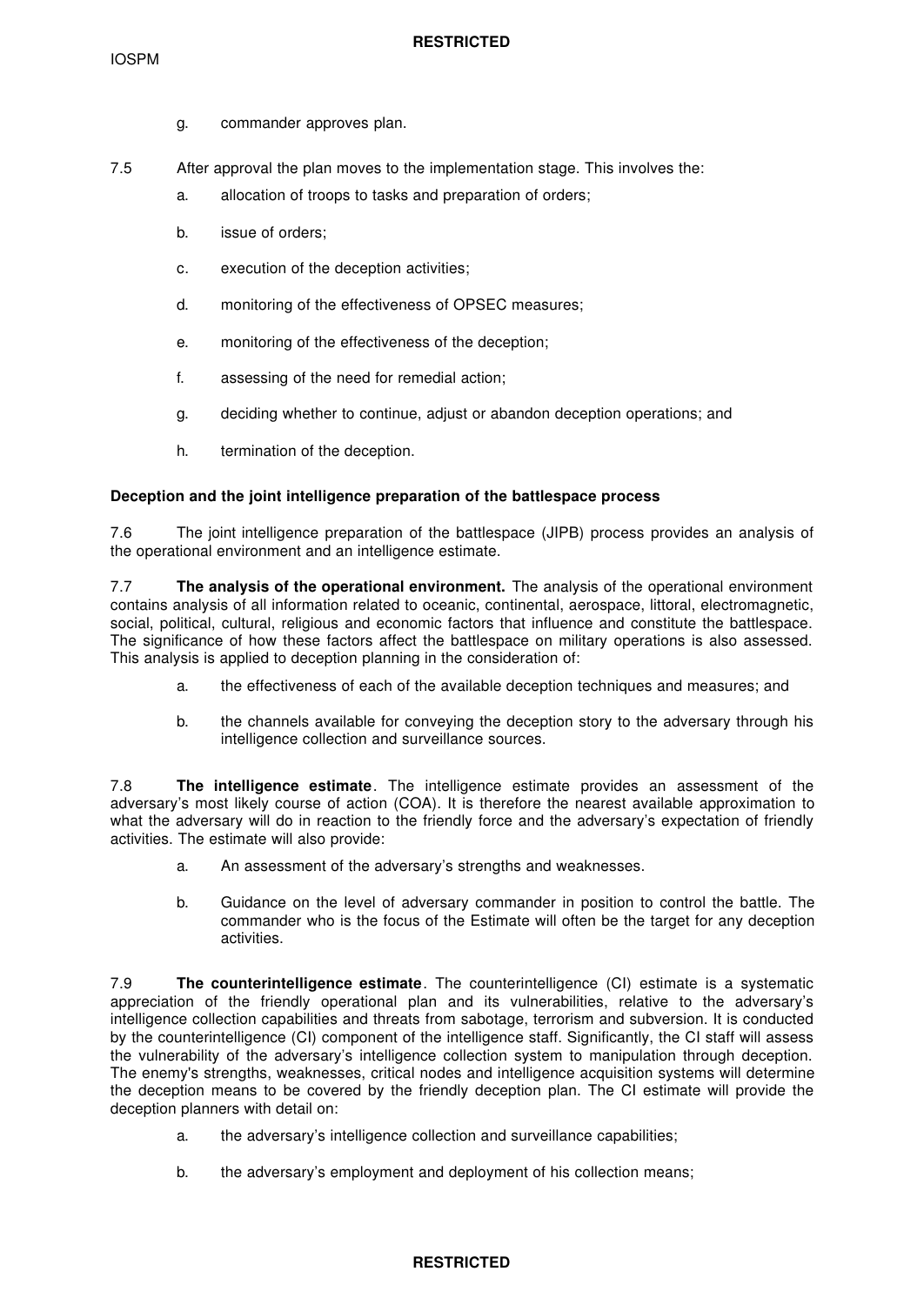- c. the threat these present to the friendly forces and plans and to the detection of their real activities;
- d. the threat posed to the deception by the adversary's collection activities; and
- e. recommended countermeasures in the form of deception, OPSEC measures, and physical security.

7.10 **Collection planning**. JIPB and commander's intelligence requirements leads to the development of the friendly intelligence collection plan and to a large part of the surveillance plan. The collection plan is designed to collect the indicators of the adversary activity in order to confirm, refute or modify the most likely adversary COA deduced in the estimate. When a deception operation is to also be conducted, the collection plan has to be expanded to include:

- a. the collection of the information that is needed to monitor the adversary's receipt of the deception indicators;
- b. the collection of indicators that the adversary is reacting, or not reacting, to the deception story in the way desired; and
- c. the collection of details about the adversary's intelligence collection and surveillance resources, their operating status, location, reporting systems etc.

## **Deception and the JMAP**

7.11 The JMAP (see Chapter 4) has three important connections with the deception planning process:

- a. The JMAP may come up with a most desirable course of action (COA) that cannot be achieved unless the adversary is deceived. It can thus identify the need for deception and the deception objectives.
- b. The JMAP will identify a number of feasible COA to the friendly force. Since all of these are feasible they have the essential element of credibility to be used as the basis of the deception story.
- c. The JMAP sets the time frame for the deception. Deception planning staff (if formed) act integrally with plans staff. Much of the operations planning deliberations will be directly relevant to the depiction of the deception story as the story takes on the character of the friendly concept of operations.

7.12 The following table shows the concurrent activity and the responsibilities of staff elements whether a special deception staff is created or not.

| <b>JMAP</b>                         | Operations and intelligence<br>planning                                     | <b>Deception Planning</b>                                                           |
|-------------------------------------|-----------------------------------------------------------------------------|-------------------------------------------------------------------------------------|
| <b>Mission Analysis</b><br>and JIPB | Mission and desirability of<br>Deception (Comd)                             |                                                                                     |
|                                     | $JIPB - AOE$<br>Intelligence Estimate (Level of<br>adversary command) (Int) | Potential deception targets.<br>Vulnerabilities in adversary<br>collection systems. |
|                                     | Mission Analysis (ops/plans)                                                | Desirability, feasibility and<br>credibility of deception.                          |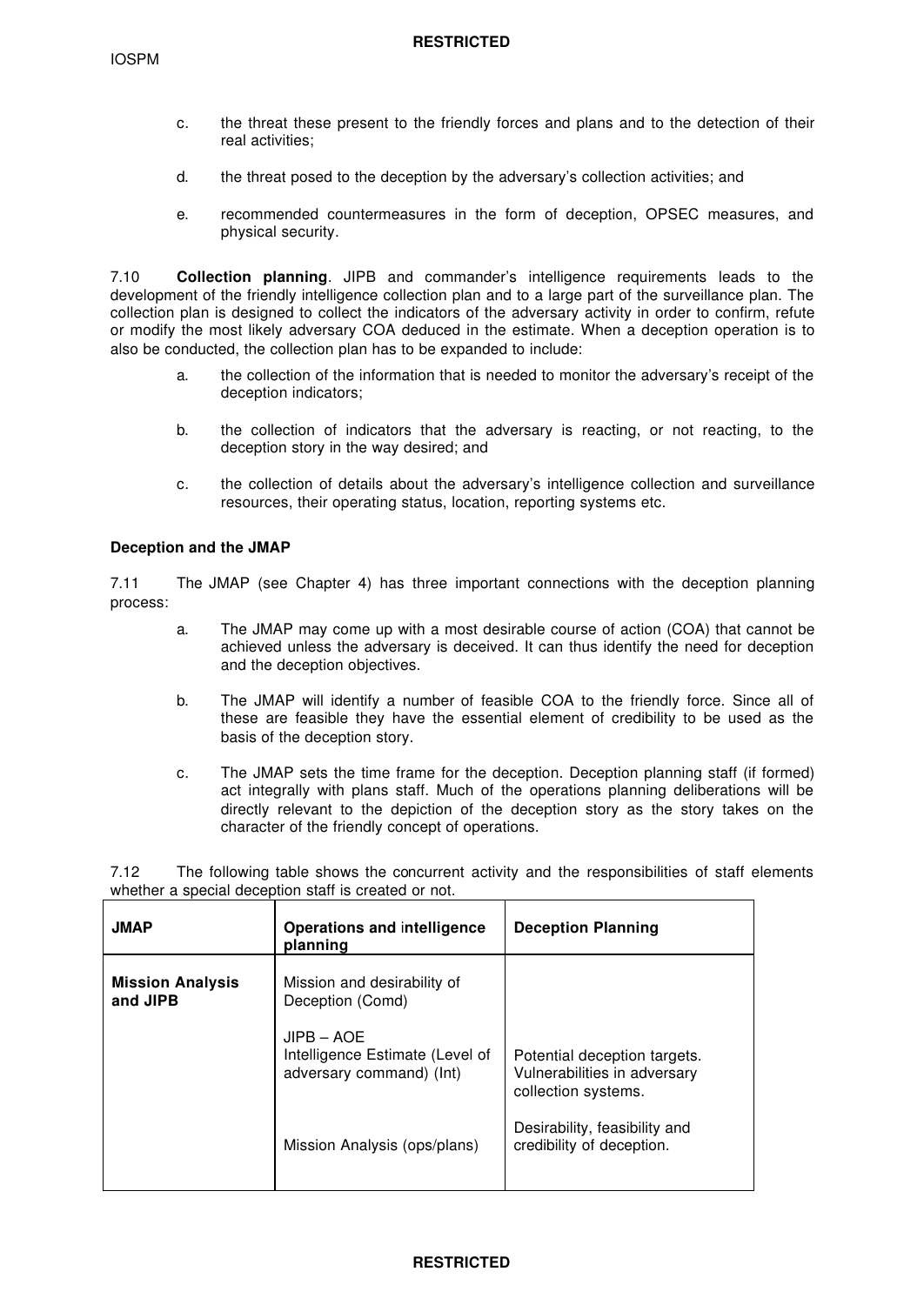|                                         | Commander's Guidance<br>(Comd/Ops)                                                                          | Desired enemy action (deception<br>target and deception objective)<br>(Comd)                                                                                               |
|-----------------------------------------|-------------------------------------------------------------------------------------------------------------|----------------------------------------------------------------------------------------------------------------------------------------------------------------------------|
| <b>COA Development</b>                  | Critical vulnerability analysis<br>(ops/plans)                                                              |                                                                                                                                                                            |
|                                         | JIPB - Intelligence estimate<br>development and CI estimate<br>(Int) (adversary collection<br>capabilities) | Deception target vulnerabilities                                                                                                                                           |
|                                         | Develop potential COA and<br>lines of operation (ops/plans)                                                 | Deception story for each potential<br>COA (staff)                                                                                                                          |
|                                         | Assign available resources to<br>each COA (ops/plans)                                                       | Determine appropriate deception<br>means, measures and technique<br>to propagate deception story.                                                                          |
| <b>COA Analysis</b>                     | Conduct wargame (staff).<br>Determine commander's<br>decision points (ops).<br>Shape collection plan (int). | Determine measures of<br>effectiveness (MOE) of the<br>deception. Plan for potential<br>branches and sequels.<br>Steer collection plan and<br>determination of indicators. |
| <b>Decision and</b><br><b>Execution</b> | Commander's decision on<br>COA. (Comd)                                                                      | Deception plan and outline<br>schedule presented.                                                                                                                          |
|                                         | Prepare and dispatch orders<br>(Ops)                                                                        | Deception tasks and detailed<br>schedule.                                                                                                                                  |
|                                         |                                                                                                             | Prepare deception orders.                                                                                                                                                  |

# **Deception and communications**

7.13 In the context of the conduct of a deception operation, communications have to perform five functions:

- a. The force has to continue to operate and to prepare for future activities. Communications are required to support the command and control of the force in the normal way.
- b. The communications picture that supports the deception story has to be generated.
- c. Those communications that would reveal the actual operations, and so compromise the deception operation, have to be concealed.
- d. The communications of the friendly force have to be monitored to ensure that the desired electronic indicators are available to the enemy and that indicators that would compromise the deception are denied to him.
- e. The adversary's communications have to be intercepted to determine that he is receiving the indicators and reacting to them in the desired manner.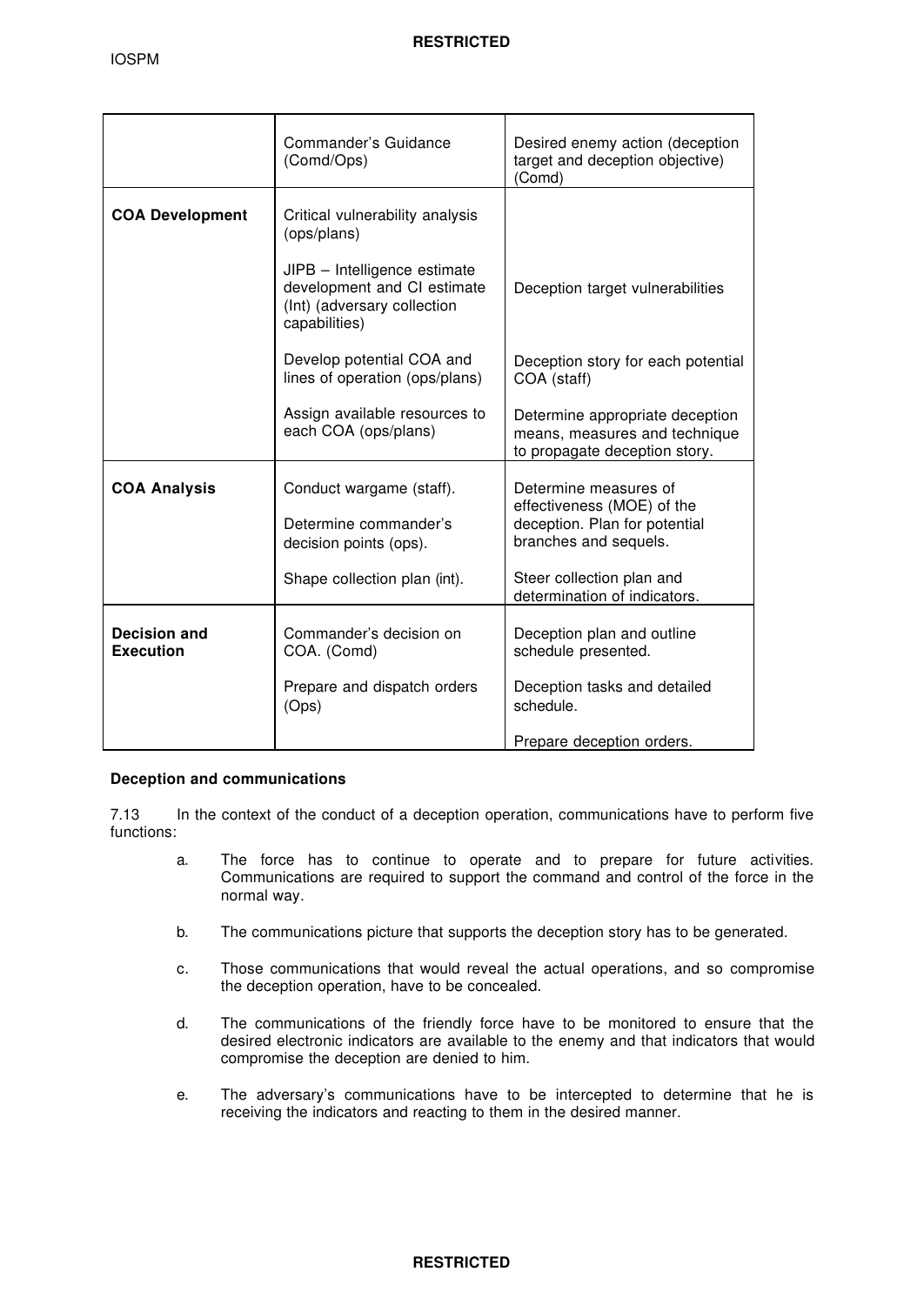# **SECTION 7.3: DESIRABILITY, FEASIBILITY AND CREDIBILITY OF DECEPTION**

## **Desirability**

7.14 The criteria for employment of deception includes:

Will it lead to surprise?

Will it achieve decisive results?

Will it reduce casualties?

Will it save time?

## **Feasibility**

- 7.15 Prior to planning, the feasibility of deception is determined by examining the following:
	- a. the degree to which the commander's plan is dependent on successful deception,
	- b. the opportunity to achieve deception,
	- c. the susceptibility of the adversary to deception,
	- d. the likely enemy reaction to deception,
	- e. the time available to achieve the deception, and
	- f. the degree to which resources can be diverted to the deception.

7.16 **Criticality to the commander's plan**. It is often not be desirable to depend on deception for success, but in some situations the only way to achieve the mission with the available resources and in the desired time will be to significantly, alter the balance of forces at a point in the battle. This will form part of the risk the commander is willing to sustain and should be highlighted early in planning. Conversely in a situation where the achievement of surprise will have no material effect on the conduct of the battle, the expenditure of resources on deception may be deemed a waste.

7.17 **Likely adversary reaction and susceptibility to deception.** Deception operations must be tailored in each case to the enemy's unique character and conditions. The consequences of adversary likely response options to the friendly plan must be taken into account before deciding to proceed with deception. If the enemy can react in a way that would place the real friendly plan in jeopardy, the deception may have to be rejected as a dangerous course to follow. From an adversary perspective the intelligence staff will assess:

- a. the quality of the enemy's intelligence,
- b. the likely intelligence architecture,
- c. adversary perceptions,
- d. cultural framework,
- e. operational situation and flexibility of response,
- f. the ways in which the enemy might react to the deception,

7.18 **Opportunity for deception.** To achieve a deception objective, a command must have a number of potential options that the adversary has the capability to assess as likely to occur. The deception story can then be enacted by displaying indicators of an alternative COA that forces the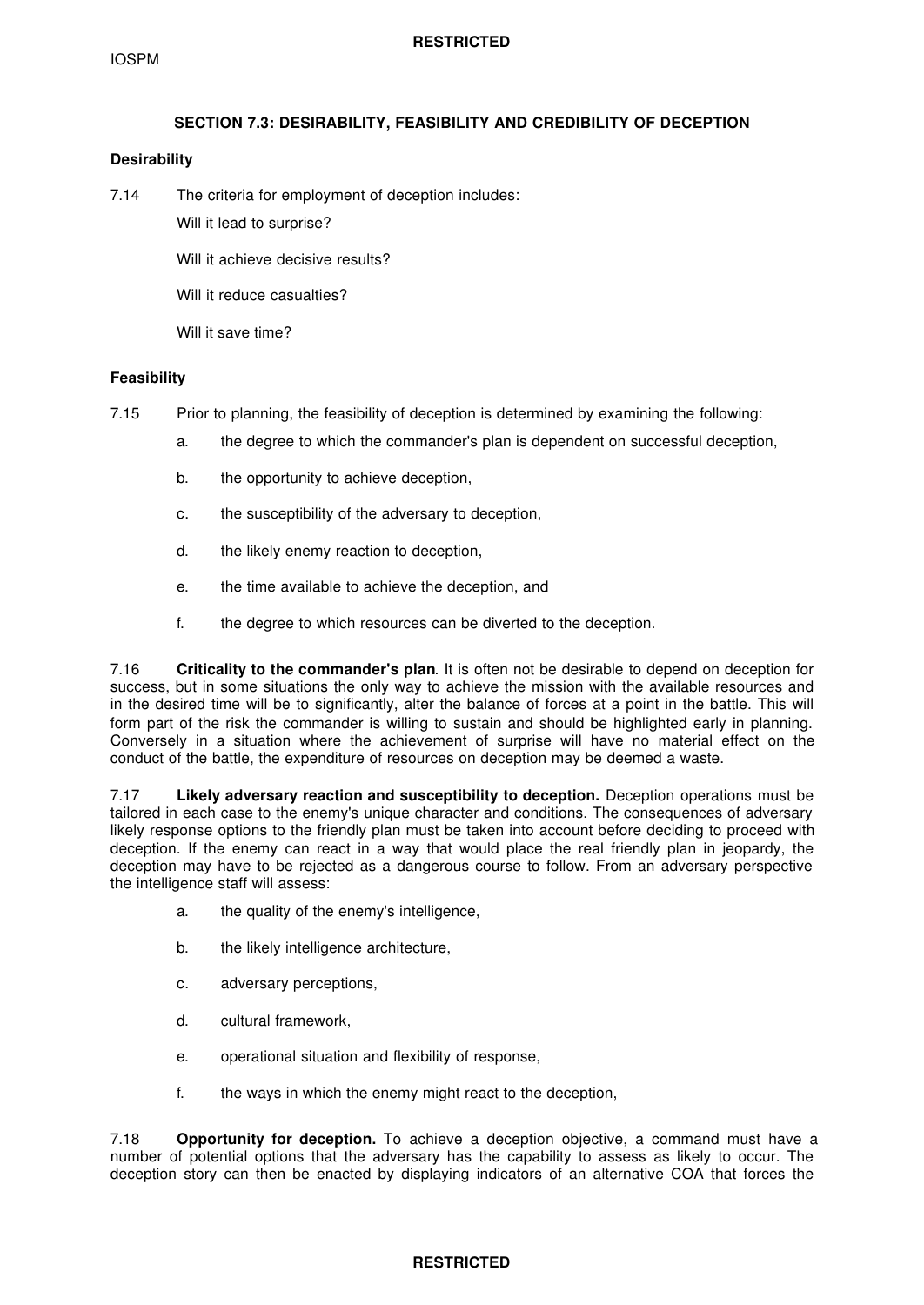adversary to react or not react according to the requirements of the deception objective. These multiple, feasible courses of action are derived during the COA Development process.

7.19 **Time available**. There has to be sufficient time for the deception to be planned, prepared and executed and for the adversary to act on it. There must also be time to establish a collection capability to assess the adversary reaction, to collect information on adversary indicators, to process that information and to react to it by the time the deception is achieving the desired effect. Initial planning guidance must determine the key timings in the design for battle and indicate the time available until the deception has to take effect. The intelligence staff can assess the time needed to pass deception indicators to the enemy and for a reaction to occur Thereby planners can conduct a gross check to determine if there is sufficient time for deception. If sufficient time is not available then launching any complex deception is a waste of effort.

7.20 **Resource availability**. Even if the effectiveness of deception is beyond question, the cost of applying it should not be underestimated. Every attempt at deception implies a penalty in terms of manpower time, equipment, training for the specific skills required and the logistic effort needed to support it. The penalty increases as the level of the deception target and duration of the deception increases and the cost effectiveness of the diversion of these resources needs to be carefully assessed. Moreover, the necessary time sensitive coordination and centralised control required for successful deception may make deception difficult in situations where commanders do not have control over all the deception means available.

## **Credibility and excessive and repetitive use of deception**

7.21 While it is laudable to seek to achieve surprise in every military operation, the dogged adherence to the principle can be counter-productive. An adversary who is alert to the possibility of surprise in every operation will proceed cautiously and the enemy commander who has been conditioned to expect surprise all the time will have already overcome the actual shock of the unexpected.

7.22 As a result of the expectation of deception, the adversary may be more cautious and hesitant to act without overwhelming evidence. This may benefit the friendly commander, as a hesitant opponent who delays decisions might be easier to handle. However, a cautious adversary may act with greater certainty and stronger resources. An audacious opponent who takes risks may be easier to defeat than a cautious enemy as he would be easier to deceive.

7.23 As well as the conditioning effect on the enemy of repetitive deception, a constant requirement to produce a deception aspect in every operation will exhaust the flair and inventiveness of the friendly deception planners. Deception stories may become repetitious variations on a few themes, which will become predictable. Reliance on a few deception techniques that have been successful may produce a pattern that is also predictable. And once deception becomes predictable it becomes ineffective and can be turned to the adversary's advantage.

7.24 The repetitive and routine use of deception by the Soviets against the Germans during World War II ran this risk. It was largely the arrogance of the high level German commanders, who tended to follow their own preconceived conclusions, almost without regard for the actual evidence, and the fragmentation of their intelligence systems, that allowed the Russians to continually achieve operational surprise through deception.

## **SECTION 7.4: THE DECEPTION TARGET**

## **Whom to target**

7.25 The determination of who to target with deception is not as simple as it may appear. The level of command that can affect the required response needs to be carefully selected. Often the deception target is the mind of the adversary commander who has the span of responsibility and authority to make the decisions and order the actions that will comply with the deception objectives. On the other hand, the target may not be obvious as, for example, the opposing commander may be significantly constrained by higher authority. Moreover, several targets may be selected to provide the corporate response, or lack of response, required.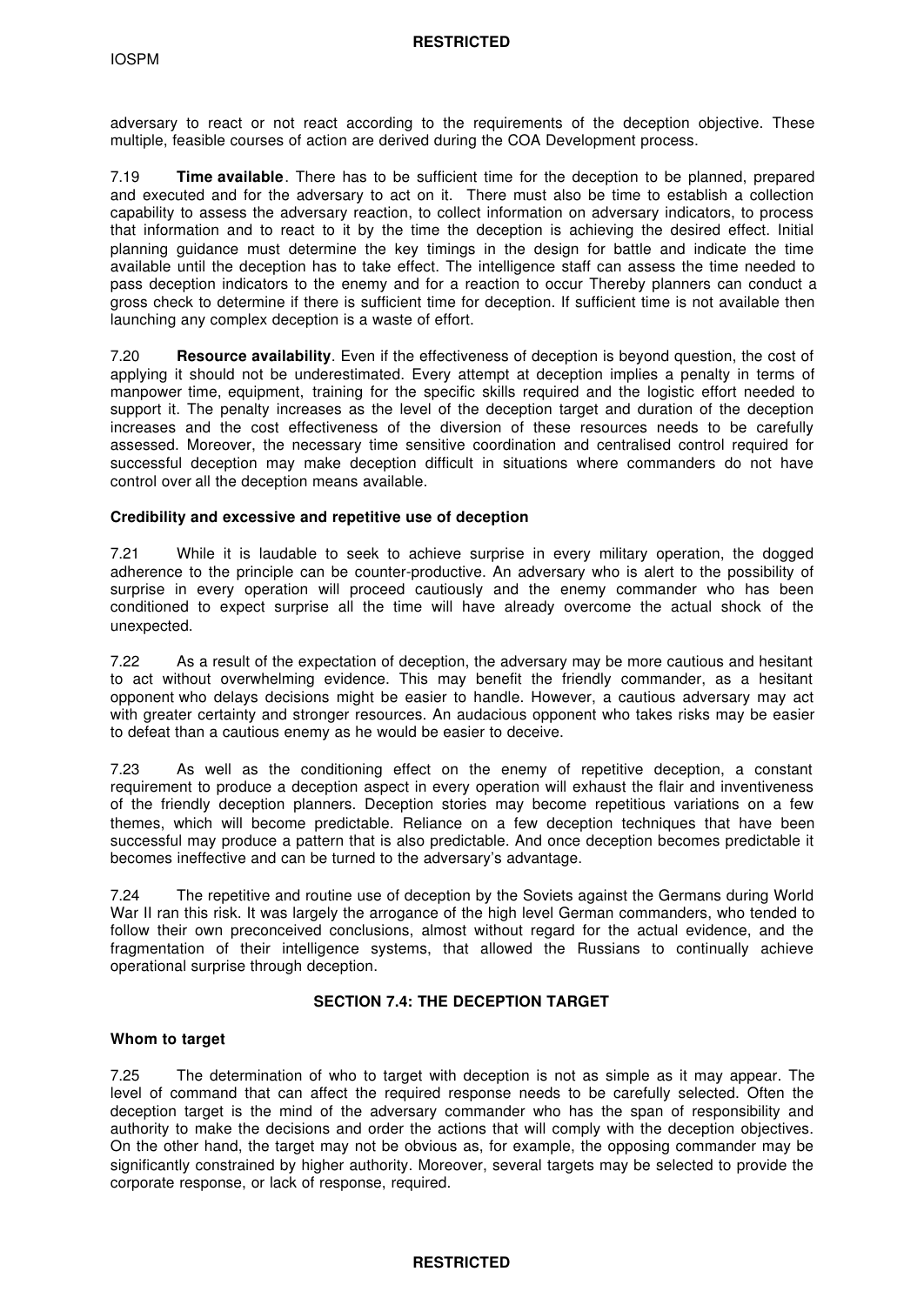## **Adversary intelligence system**

7.26 The principal channel for information to reach the deception target is the adversary intelligence system. Hence a significant piece of the assessment of the target is the accessibility, credibility, reliability and capability of the target's intelligence feeds. If a piece of information does not attract the attention of the adversary intelligence staff it is unlikely to get to the commander in a form that will be seen as sufficiently significant to react to. Moreover, the relationship of the principal intelligence staff officer to the commander and the credibility and reliability of the adversary intelligence staff are also important factors to consider.

## **SECTION 7.4: DECEPTION OBJECTIVES**

7.27 The commander's intent will include direction on how he wants the battlespace shaped, including how adversary action is to be made to conform to the plan. He will therefore provide to his staff a broad statement of what the commander wants the adversary to do or not do. These assessments and requirements will be refined as the JMAP process unfolds. An examination of the likely and desired enemy action, in the context of the proposed friendly operation, will then indicate:

- a. what actions will be forced on the adversary by the actual friendly operations,
- b. where it would be desirable for the adversary to carry out actions to his disadvantage, and
- c. those adversary actions that would place the commander's plan in jeopardy if they were to occur.

7.28 Based on these assessments the deception planner can determine the perceptions that have to be created in the enemy commander's mind in order to influence him along the desired lines. Staff thus develop a statement specifically dictating what actions the deception target is to take or not to take, at a given time and place within the battlespace. This statement is known as the deception objective. Along with the deception objective staff will detail the key aspects of the friendly plan that are to be protected from discovery by the adversary, known as essential elements of friendly information (EEFI).

7.29 Deception objectives should be explicitly stated and agreed by the commander, as they are what deception operations are to be designed to achieve and they are the bases for making judgments on the effectiveness and continuation of the operations once launched. For example, "The Kamarian JTF commander is not to attempt to reinforce the X Island garrison until 18 Oct XX."

# **SECTION 7.5: THE DECEPTION STORY**

## **The process**

7.30 The deception story is the friendly intention, capability, or disposition, which the adversary is to be made to believe is true. It is the picture of reality that the enemy is to conclude, as a result of his intelligence system collecting and processing the false information that is provided. It is the focus for the planning of the deception operation.

7.31 From the derivation of a deception target and objective, deception planners then conceive the deception stories that may achieve the objectives by influencing the target. The preferred deception story will then be selected based on a consideration of factors such as accessibility of the target, time, availability of means, and resources. A deception planning checklist is provided at Annex A to assist this process.

# **The possible deception stories**

7.32 **The Commander's choice.** The commander's consideration of the situation and his design for battle, may enable him to give a clear indication of what he expects the enemy commander to believe is happening. In simple tactical situations where the choice of friendly courses is limited, this may be merely a matter of his indicating what his proposed course will be and that he wants the enemy to believe the friendly intention is to follow the course that is least like the actual plan.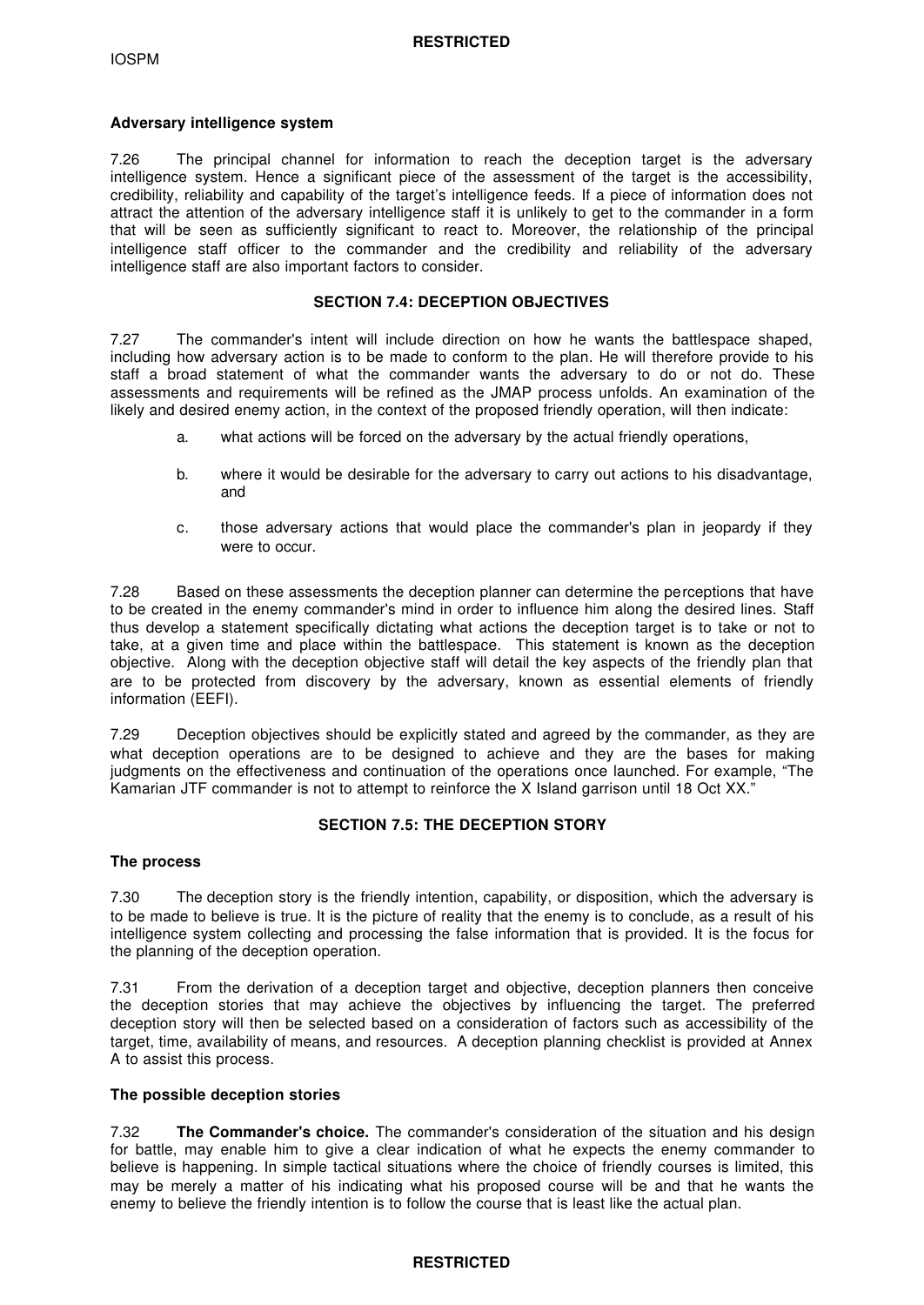7.33 **Rejected friendly courses.** Examination of the operational appreciation will identify courses of action that are feasible but have been rejected. These will have the advantages of credibility and some work may have been done on the elements of the operation that would be required to put them into effect.

7.34 **Adversary expectations.** The enemy's intentions (as assessed in the Intelligence Estimate) or his dispositions may also indicate the course of action he is most expecting. If this is not the chosen friendly course the deception story can be built around it to exploit the enemy's preconceived idea. If it is the same as the friendly plan then the commander may adjust his plan or it may be necessary to adjust the enemy commander's perceptions through the deception.

#### **Selecting the best story**

### 7.35 **Principle's of deception stories**. To be effective a deception story must be:

**Realistic.** Realism involves ensuring that the story is consistent with the reality of the situation, at least as far as the adversary's perception of the situation can be determined.

**Plausible.** To be plausible, the story must accurately match the adversary's estimate of the factors that he will consider. It must be logically consistent with the way in which the friendly force normally acts. For example, the environment must appear to provide for the course of action being portrayed. The story must accord with the capabilities and dispositions of the friendly force. These capabilities and dispositions must be as they are assessed by the adversary and be compatible with his background intelligence on the friendly order of battle and his knowledge of recent activity on the battlefield.

**Verifiable.** The story has to be such that it can be detected by the adversary's intelligence collection means and cross-checked by several sources to determine it to be true. A story, which can only be portrayed through one source, will often be dismissed or overlooked.

**Simple.** The more complex the deception story, the more time and means will be required to portray it and the more difficult it will be for the adversary to piece it together. The simpler the story can be kept the more likely it is that the enemy will be able to put it together accurately.

7.36 **Factors considered in developing the story.** The following factors are considered in developing a deception story:

**Factor: The Target**. Further examination of the **deception target** and consideration of target characteristics is conducted.

**Factor: Adversary's dispositions, intentions and capabilities**. This must establish:

- (1) what the adversary probably expects the friendly force to do;
- (2) what adversarial response is likely as the deception unfolds; and
- (3) what the deception target's reaction will be to the discovery that he has been subject to a deception.

**Factor: Deception means available**. This review ensures that generally the means is available to affect the vulnerabilities in the adversary collection system. Advice will be drawn from basic intelligence material and the counterintelligence (CI) estimate.

**Factor: Time.** The most important factor is time. The timing of the deception has to be keyed to the timings of the real operation with the sequencing of the deception activity built back from the time by which the deception objectives have to be in effect. In cases where the achievement of the deception is critical to the success of the real operation, it may be necessary to adjust the real operation's timings to allow for the deception to be effective.. Time must be considered from both the friendly and enemy perspective's as follows:

(1) **Friendly.** Consideration of time from the friendly point of view must: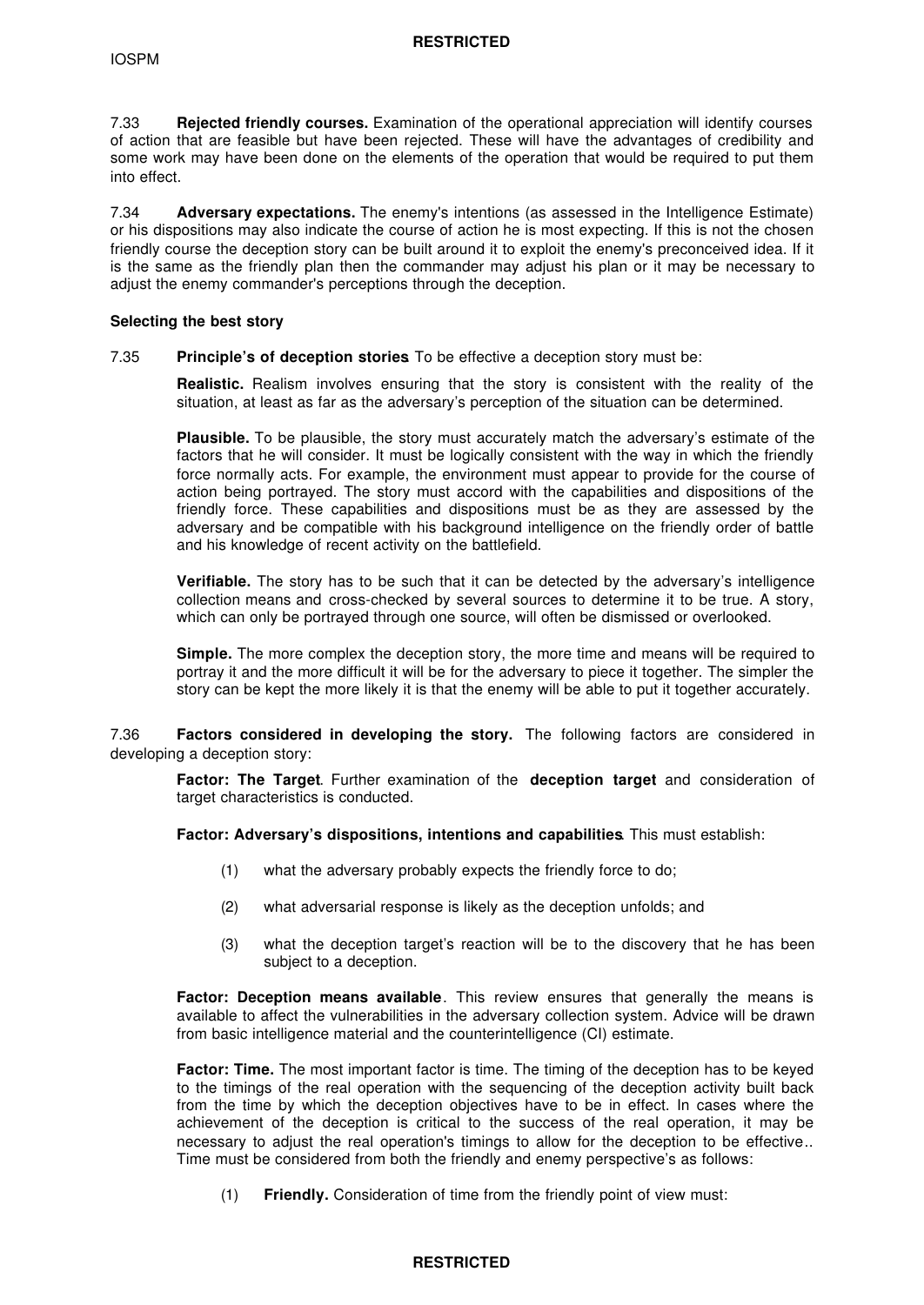- (a) determine the desired duration of the deception;
- (b) determine the time to initiate and terminate each deception action;
- (c) determine the time at which friendly action will unequivocally compromise the deception;
- (d) determine the duration of likely effectiveness of the deception operation; and
- (e) determine the time to initiate real activity.
- (2) **Target.** Consideration of time from the target point of view must:
	- (a) determine the time the target will require to collect and process the intelligence;
	- (b) determine the time for the target's staff and decision cycle to react to the intelligence;
	- (c) determine the time for the target to enact the desired action; and
	- (d) determine the time at which the target will be at the most disadvantage.

**Factor: Resources available**. Consideration of the means of portraying the elements of the deception will indicate what actions are required. Earlier consideration of the availability of resources in relation to the execution of the real operation (during the JMAP) will have identified what is available. These two aspects have to be matched in the outline deception plan. The deception tasks have to be assigned to the forces that can be made available and:

- (3) whose ongoing actions can make their deception activity seem a logical continuation of their current activities, and
- (4) whose simulated situation at the end of the deception will appear logical and related to their actual situation on the battlefield.

#### **Portraying the Deception Story**

7.37 The portrayal of the story is achieved by the conduct of a number of deception activities, both real and simulated, which collectively represent the events that would be necessary to carry out the course chosen as the basis of the story. Each deception event will display an indicator of friendly actions or intentions as an element of the story.

7.38 Portraying the elements of the story, however, is only one part of the conduct of the deception operation. It is equally important that the plan includes those elements that have to be denied to the adversary because they:

- a. would reveal the real plan, and/or
- b. would discredit the false story.

#### **SECTION 7.6: DECEPTION MEANS**

### **General**

7.39 A deception operation consists of one or more deception techniques utilising one or more deception measures to portray indicators of a deception story, through the various deception means, to convince a deception target to carry out the deception objective.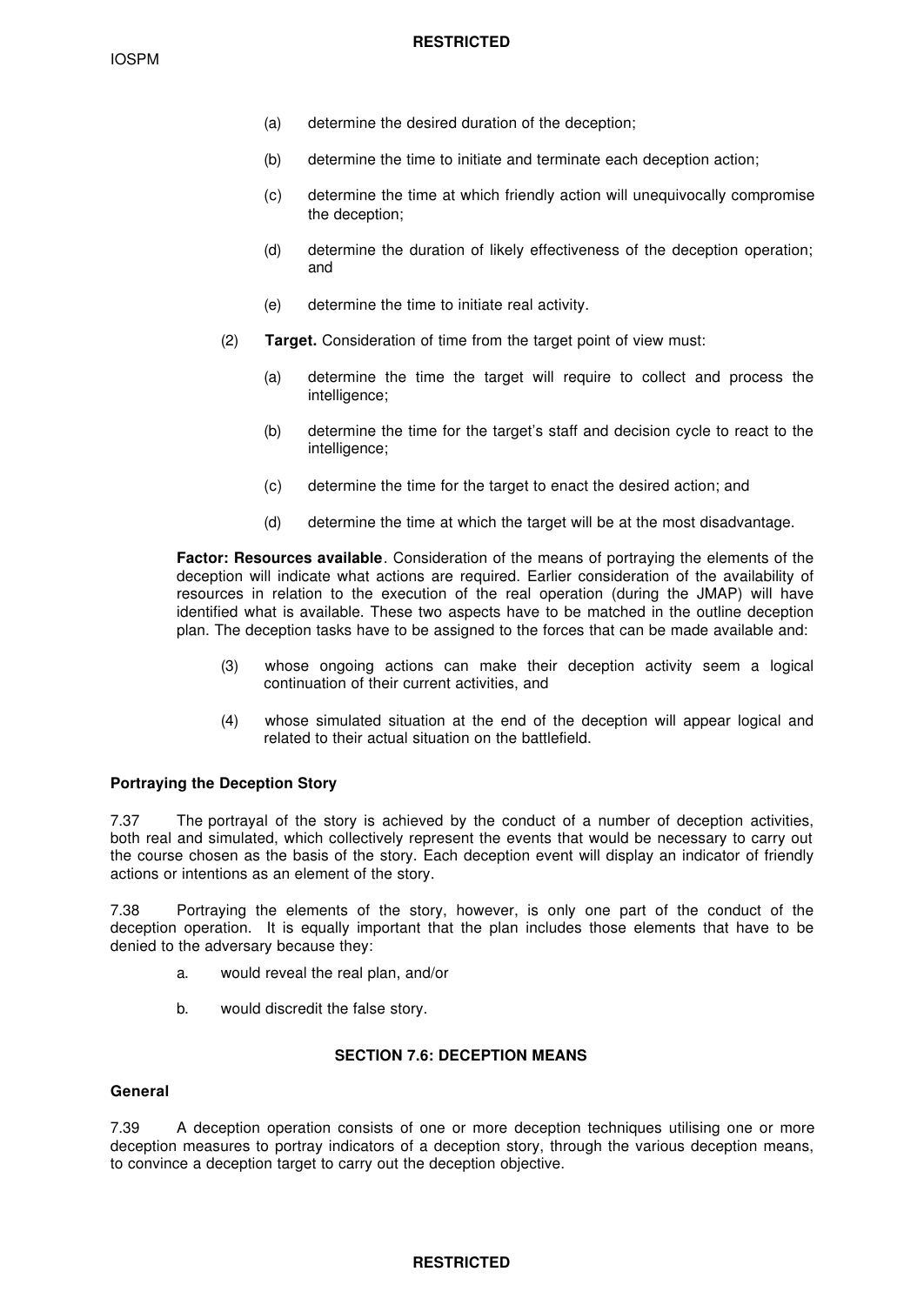### **Indicators, patterns and signatures**

7.40 **Signatures**. A signature is an object or electromagnetic emission that, singularly or in combination, identifies a military entity. A signature can be an identifier of a generic type of military unit, headquarters, equipment or installation or it may uniquely identify a particular entity. Signatures are detected because equipment's have different physical and operating characteristics. Various units have different equipment, are of different size, emit different electronic emissions, and have different noise and heat sources. A number of signatures when found together can identify a unit or installation or indicate an activity. The types of signatures are:

- a. visual,
- b. acoustic,
- c. infrared,
- d. electronic, and
- e. chemical.

7.41 **Activity Signatures**. In addition to holdings of signature equipment, facilities, units, formations and headquarters can be identified by the way they carry out particular activities. These are often embodied in the unit's Standing Operating Procedures (SOP) and are practiced until they become the routine battle procedure of the unit. They are often unique to a particular unit reflecting the individuality of the unit's commander. When observed, the routines, procedures, layouts, groupings and sequences of activity are signatures of the unit and indicators of the activity it is undertaking or contemplating.

7.42 **Indicators**. An indicator is an object or event that, singularly or in combination, indicates the activities and/or intentions and plans of a military force. In preparing for and conducting military activity it is impossible to avoid generating indicators. In order to use indicators to the advantage of the friendly force it is necessary to recognise what is an indicator and what interpretation can be placed on it. Some indicators or combinations of indicators are directly related to various types of operations. When these are seen it will lead the opposing intelligence staff to put particular interpretations on the events it observes; or thinks it observes.

7.43 **Profiles**. Each unit has a number of signatures and indicators which it displays as it goes about each type of activity. The combination of these provides a picture of the unit, or headquarters or installation, that uniquely identifies it and can point to the activity it is undertaking.

7.44 **Patterns**. Patterns are the way military activities are carried out. Military forces develop standard procedures for most activities which place the various facets of the activity in relation to each other in time and space. Intelligence staffs plot these patterns and develop 'templates' or analytical models and use these as the framework into which they fit the information they receive in order to deduce the activity and intentions of their opponent.

## **Deception means**

7.45 The channel used to provide information from the deceiver to the target is the deception **means**. This channel includes both the adversary's means of intelligence collection and the friendly force's means of conveying the deception. The conduct of deception therefore requires the provision (or denial) of information to the target's intelligence collection resources – the target's sources and agencies - through a channel which consists of:

- a. the carrying out of the action or display of the object by the friendly force;
- b. the detection of the event or object by the target's intelligence means agents, surveillance, reconnaissance, and observation systems, and the target's equipment, processes and personnel;
- c. the conveying of the report of the observation to the target's intelligence processing staff;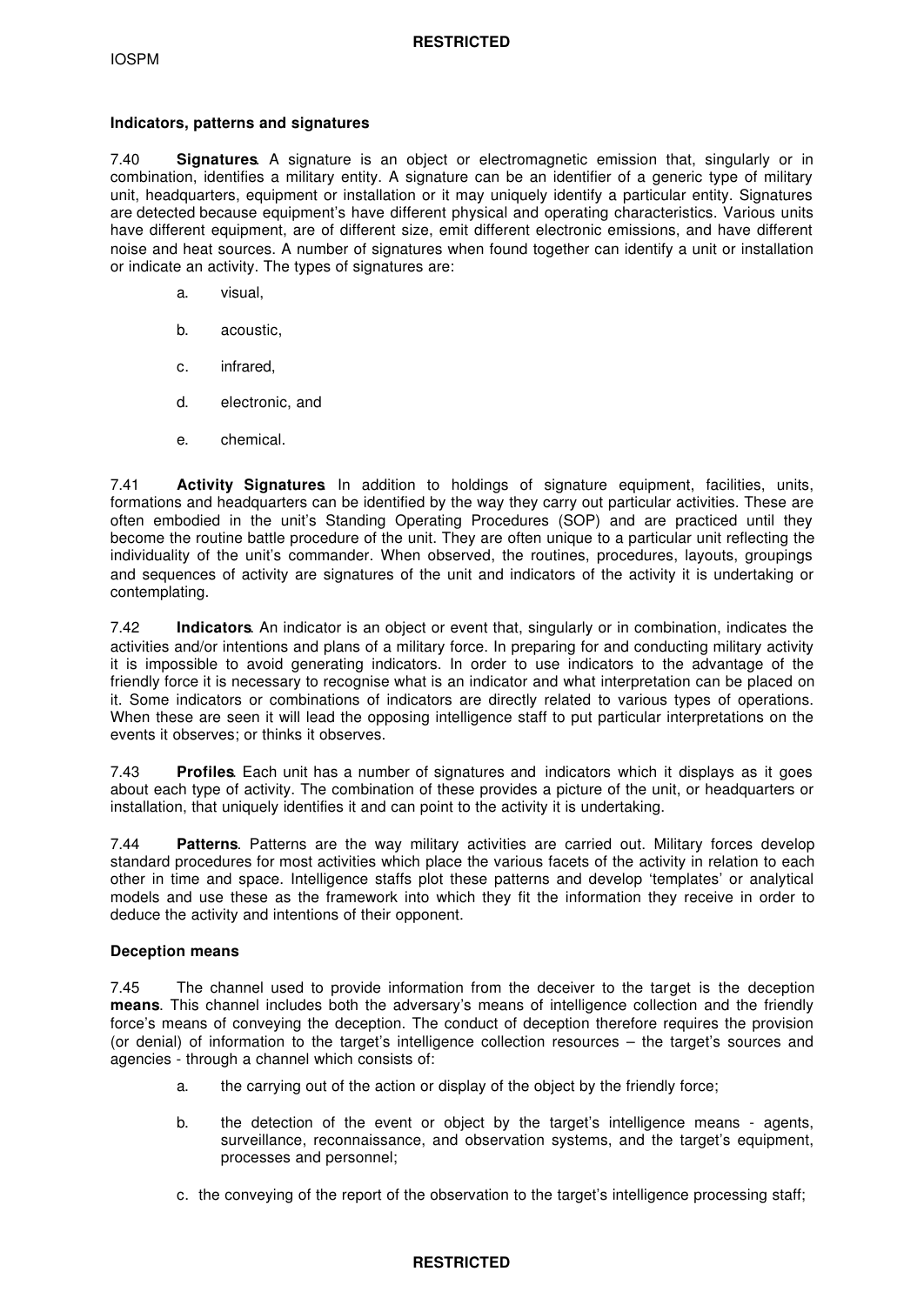- d. the integration of that report into the intelligence being developed by the target intelligence staff; and
- e. the reporting of the intelligence assessment to the decision maker/commander.

7.46 **Target sources and agencies**. The adversary or target sources and agencies will be addressed in the CI estimate process and can be further developed by the intelligence staff on direction.

#### **SECTION 7.7: DECEPTION MEASURES**

7.47 The deception **measures** are the actions taken to provide the target's intelligence collection means with information in a way that can be received by these senses and sensors, and in the form they are designed to collect. The pieces of information provided to the target should be directed to fulfil the target's intelligence requirements, upon which he will base his assessment of what is the friendly commander's intentions. They may also be information he is not seeking but which has to be brought to his attention in order to convince him of the deception story.

7.48 **Categories of deception measures**. The measures employed to convey elements of the deception story to the target's intelligence / information collection means are:

- a. visual,
- b. sonic,
- c. olfactory,
- d. technical sensors,
- e. electronic and communications,
- f. human, and
- g. documentary.

#### **Visual**

7.49 Effective visual deception is critical to the projection of the deception story. Visual evidence alone will not usually deceive an adversary, however, its absence will seriously jeopardise the integrity of the other deception measures.

7.50 Much of the adversary's intelligence is based on what is observed on the ground or seen in imagery and, despite technological advances, visual observations and aerial photography continue to be important sources of information. This is especially true at the lower levels of command where sophisticated electronic equipment is not available or is not present in sufficient quantities to cover the area of operations. Examples of visual deception measures include the employment of such things as dummies, decoys, camouflage, and smoke and the portrayal of false positions.

7.51 **Dummies and decoys.** Two items commonly used in visual deception are dummies and decoys. A dummy is a physical representation of something on the battlefield. A decoy is used to draw the attention of the adversary away from a more important area. Dummies can be used as decoys. It is not necessary to have specially made equipment to conduct visual deception. Dummies can be constructed from available stocks, waste materials or salvaged equipment. The distance, both on the ground and from the air, from which the adversary can observe the items or action dictates the degree of realism required. Augmenting dummy with real items also enhances realism. A mix will also add confusion and difficulty to the adversary's attempts to deduce the actual situation, since he has to detect all items in order to determine which are real and which false. Realism is also enhanced by having supporting evidence with the dummies and the scene should be dynamic.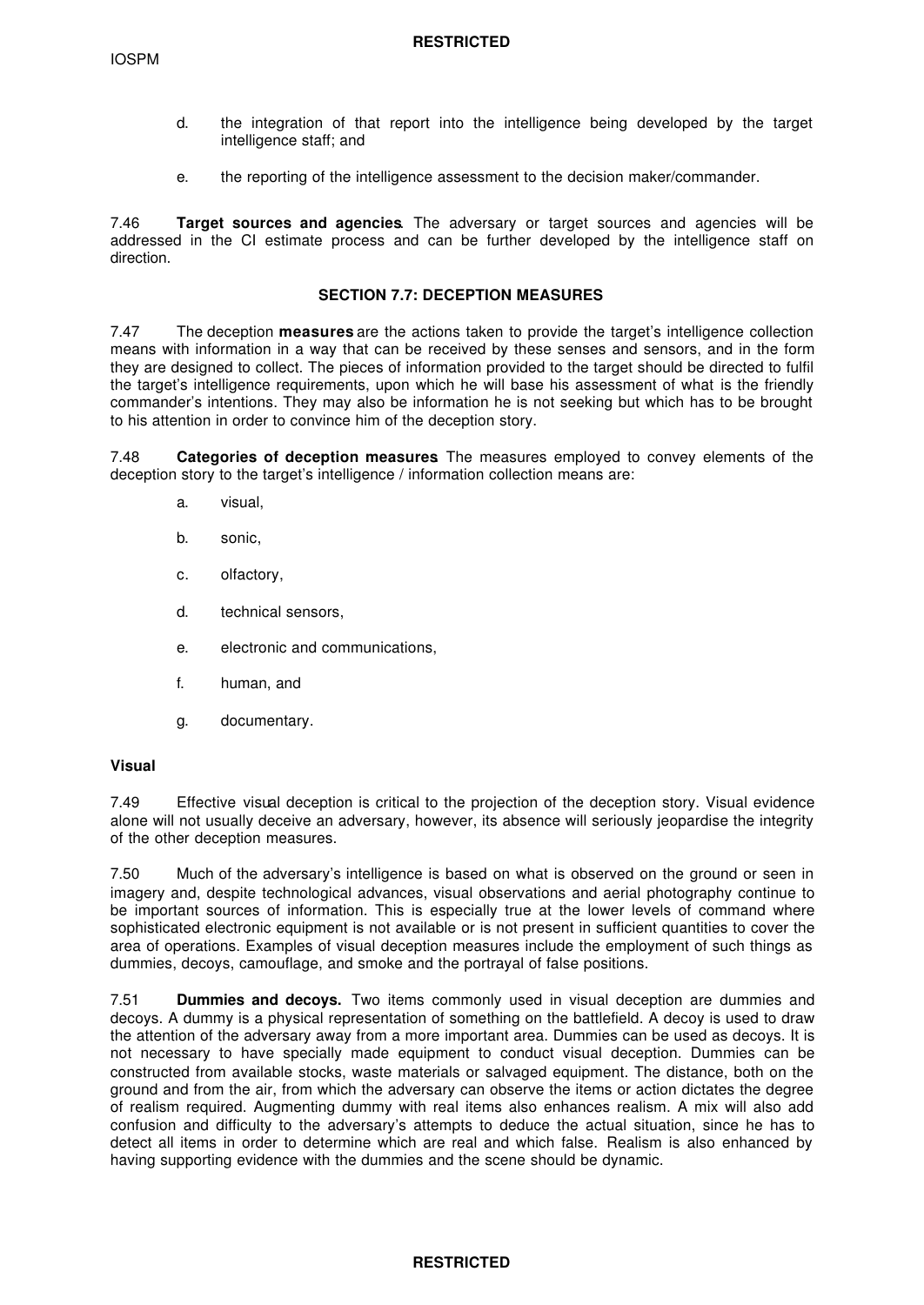7.52 **Use of camouflage.** As it would be normal to use camouflage, it should appear in a dummy position and on decoys and dummy equipment. Poor camouflage can be used to ensure that the deception is revealed and to add to the realism by making the enemy intelligence analyst 'find' the indicators.

7.53 **Use of smoke.** Smoke may be used with dummies and decoys to simulate activities that would normally produce smoke. Smoke can be used to screen the sites of real activity or installations, to add to the simulation of false activity by screening a probable site without an actual display, and to simulate ground haze or mist when visibility and the tactical situation may unmask decoys.

7.54 **Use of alternative positions.** Previously prepared or alternative positions can provide a ready made basis for depicting an occupied part of the friendly defensive layout. The movement of troops and equipment between alternative positions while leaving dummies in both positions can add to the realism of the depictions. It also indicates a much larger force than actually is in occupation and can cause the enemy confusion as he searches for the true picture.

### **Sonic**

7.55 Sonic deception is the projection of sounds to produce battlefield noises. It is directed against the adversary's sound ranging equipment and the human ear. Sonic measures are used to convey to the adversary the identifiable sounds of a specific activity in accordance with the deception story.

7.56 Sonic measures should be accompanied by visual measures as the adversary will seek to confirm what is heard with other sensors. Sonic measures are generally more effective at night or when the point of origin is obscured by natural terrain or weather or by artificial means such as smoke.

7.57 Sonic deception can be applied to various activities such as vehicle movement, construction work, and defensive digging. It is also possible to use explosives to simulate firing and the fall of fire.

- 7.58 The following considerations apply to the use of sonic deception:
	- a. Although a person can recognise several different sounds arriving simultaneously, the estimate of the distance to the source is unreliable. The receiver deduces that a sound rising in pitch is coming towards him and that one lowering is going away.
	- b. A false sound by itself will seldom be successful. It is necessary to blend true sounds with those reproduced artificially.
	- c. The less effective the adversary's visual observation, the more effective will be the projection of sonic deception measures.
	- d. The range of sound depends on climatic conditions, vegetation and topography. Although distances cannot be predicted, conditions in which sound carries best are low temperatures, high humidity, wind in the right direction and across water surfaces.
	- e. Deception and counter surveillance measures must be integrated, and sounds that will indicate the true operation must be suppressed or swamped with false sonic indicators.

## **Olfactory**

7.59 Olfactory deception is usually aimed at the adversary's collection of intelligence by close human reconnaissance. Applications of olfactory measures are generally limited to a small area where close reconnaissance by the adversary is possible or where adversary agents are likely to gain access. However an adversary may be equipped with special chemical/odour sensing and analysis machines that can extend the range at which he can collect olfactory evidence. In these circumstances a deception that indicated an occupied area could be faulted if it did not also cover the projection of olfactory/chemical indicators.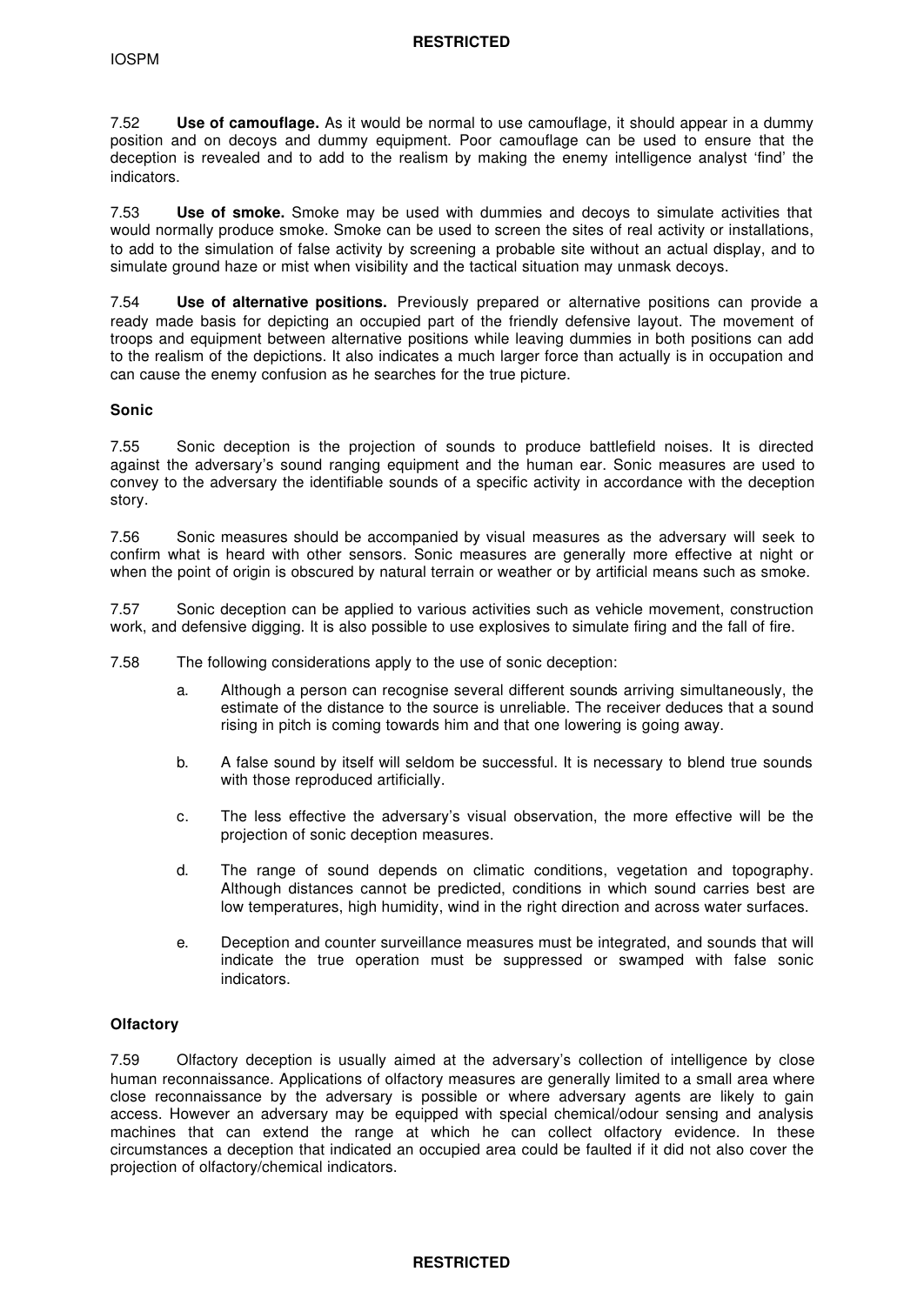7.60 Imagination is required to represent the appropriate olfactory signatures. Some considerations for the effective use of battlefield odours are:

- a. The smells projected must be consistent with the visual, sonic and electromagnetic measures being used. They will usually be complementary to the main deception measure.
- b. Olfactory measures are affected by climatic conditions.
- c. The olfactory signatures of true operations must be either controlled or swamped by stronger false odours.

#### **Technical sensors**

7.61 What is seen in the visual spectrum must be supported by displays that can be detected by the non-visual surveillance devices. An apparently metal object must display a similar radar picture. A supposed heat source should have an infra-red signature.

### **Electronic and communications measures**

7.62 The array of modern electronic surveillance devices and the interception of the electromagnetic spectrum for the purposes of collecting intelligence make it essential that any deception operation consider the use of electronic measures. Since, military operations are often dependent on the use of communications, the use of appropriate levels of communications activity must be considered in all deception activity. Even if active measures are beyond the resources of the level contemplating the deception, passive measures must be undertaken and what is emitted must be closely controlled.

7.63 **Electronic deception**. Electronic deception is the deliberate radiation, re-radiation, alteration, absorption or reflection of electromagnetic radiation to mislead an adversary in interpreting data received by his electronic equipment, and to present false indications to electronic systems. The projection of false electronic evidence is carried out by technically trained operators working intimately against specific adversary devices and operators. The detail of the specifications of the adversary equipments and their operating procedures will be provided as classified materials for use by the specialist units. Deception planners should be generally aware of the techniques.

- 7.64 **Categories of electronic deception.** There are three categories of electronic deception:
	- a. **Manipulative electronic deception.** Manipulative measures are defined as the alteration of real friendly electromagnetic radiation to accomplish deception. Activities include:
		- (1) **Controlled breach of security.** An apparent breakdown or violation of communications security. This may be introduced as 'operator' chatter, as well as in formal messages.
		- (2) **Traffic volume manipulation.** False messages can be added to the traffic on a system when the number of real messages is low, and then reduced when the real traffic level increases.
		- (3) **Traffic direction manipulation.** False messages can be used to adjust the number of apparent messages flowing in particular directions on a net.
		- (4) **Net signature manipulation.** The movement, or non-movement, of a force can be simulated by the disposition of the unique communications net of that force.
	- b. **False Order of Battle.** Additional communications facilities can be used (if they can be resourced) to represent a larger and/or more diverse friendly order of battle than actually exists.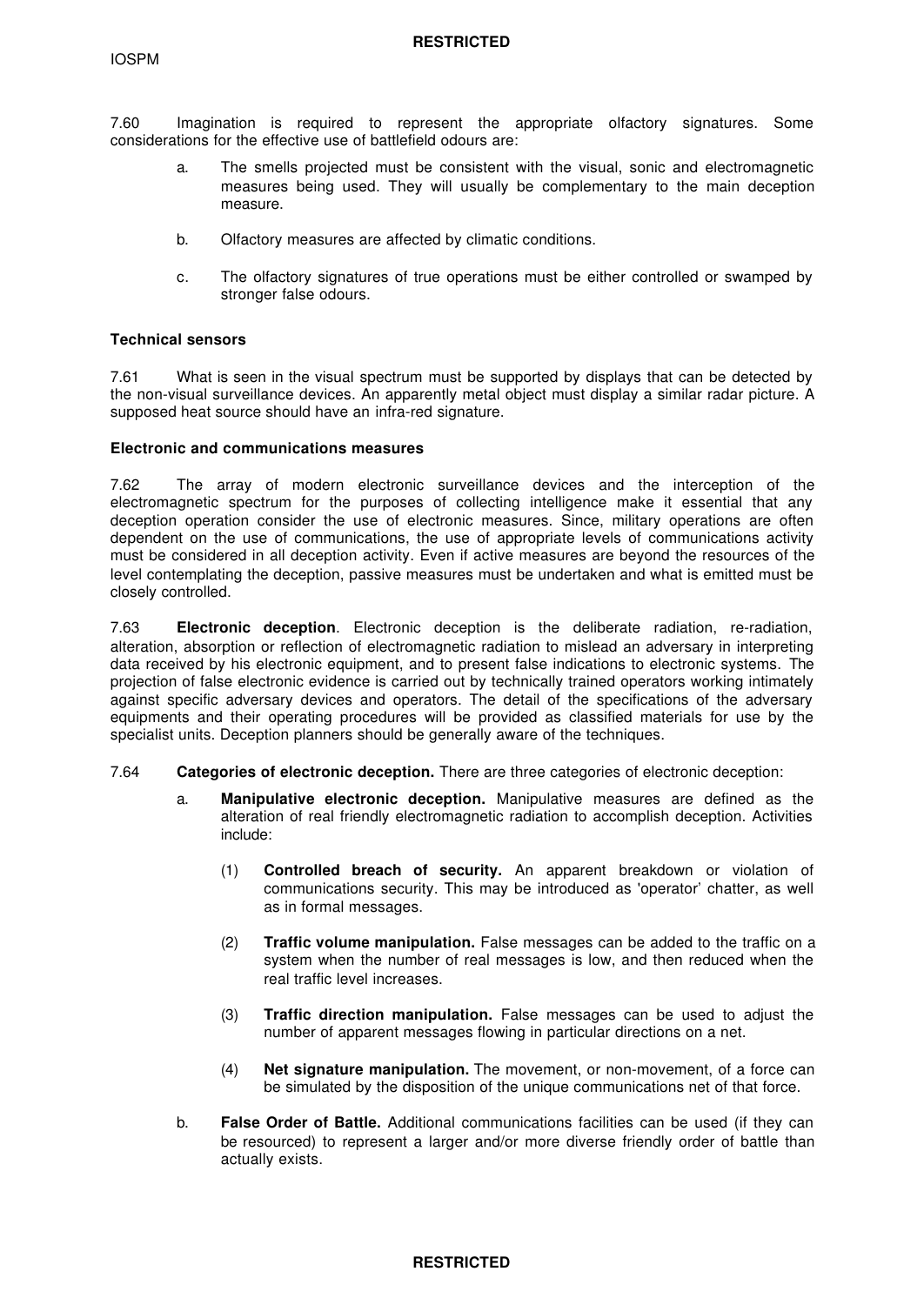- c. **Imitative electronic deception.** Imitative measures are defined as the introduction of radiations into adversary channels which imitate the adversary's emissions.
- d. **Simulative electronic deception.** Simulation is the creation of electromagnetic emissions to represent friendly notional or actual capabilities in order to mislead hostile forces. Examples are operating false radio nets, generating radar emissions and radar swapping.

7.65 **Non communications.** The enemy uses non communications systems as part of his surveillance, target acquisition and navigation systems. These devices provide information to the adversary's intelligence system and therefore have to be incorporated into any deception operation. Techniques that may be used as part of the deception of these devices and systems are:

**Reflection.** Deception by reflection is a means of reflecting the electronic illumination of a target (such as by radar) in a way that indicates the signature of a specific equipment or object. This technique is used to indicate the presence of objects that are not actually there and can be very effective in conjunction with dummies of the actual objects.

**Repeaters.** Repeaters are technical devices that are triggered by the illuminating radar and which emit a return pulse at a different frequency. This introduces a false return to the enemy device and can lead it to mislocate the target.

**False target generation - Spoofing.** It is possible to use friendly radar emissions to produce false radar readings which indicate the presence of specific equipment such as tanks and aircraft where none actually exist.

**Signature manipulation.** Non communications electronic equipments are often signature indicators of a particular facility, unit or group, or a particular disposition. The enemy can therefore be led to believe that the force has moved or not moved by observing the actions of the signature equipments. The deceiver can implement this technique by replacing the equipment normally associated the force with a replica thereby, having the signature equipment act independently to portray the deception and marry up with its parent unit(s) later.

**Counter targeting techniques.** Several technical techniques exist to spoof targeting radars and provide them with false signals that frustrate their ability to accurately locate and track their targets. While essentially self defence devices their use as support to a deception activity, such as with decoys should be considered.

**Concealment.** Devices such as CHAFF can be utilised to screen actual activity, to confuse enemy surveillance or to inject the impression that something is going on when it is not. Their use in the electromagnetic spectrum is not unlike the use of smoke in the visual spectrum and the two may have to be used together if both visual and electronic surveillance is to be deceived at the same time.

#### **Human source deception**

7.66 The use of people to convey elements of the deception story to the adversary involves four types of human sources:

- a. the prisoner,
- b. the casual source,
- c. the agent, and
- d. the body.

7.67 **Prisoners.** A friendly soldier who becomes an prisoner is regarded by an adversary as a valuable source of both short term tactical information and information that may be of longer term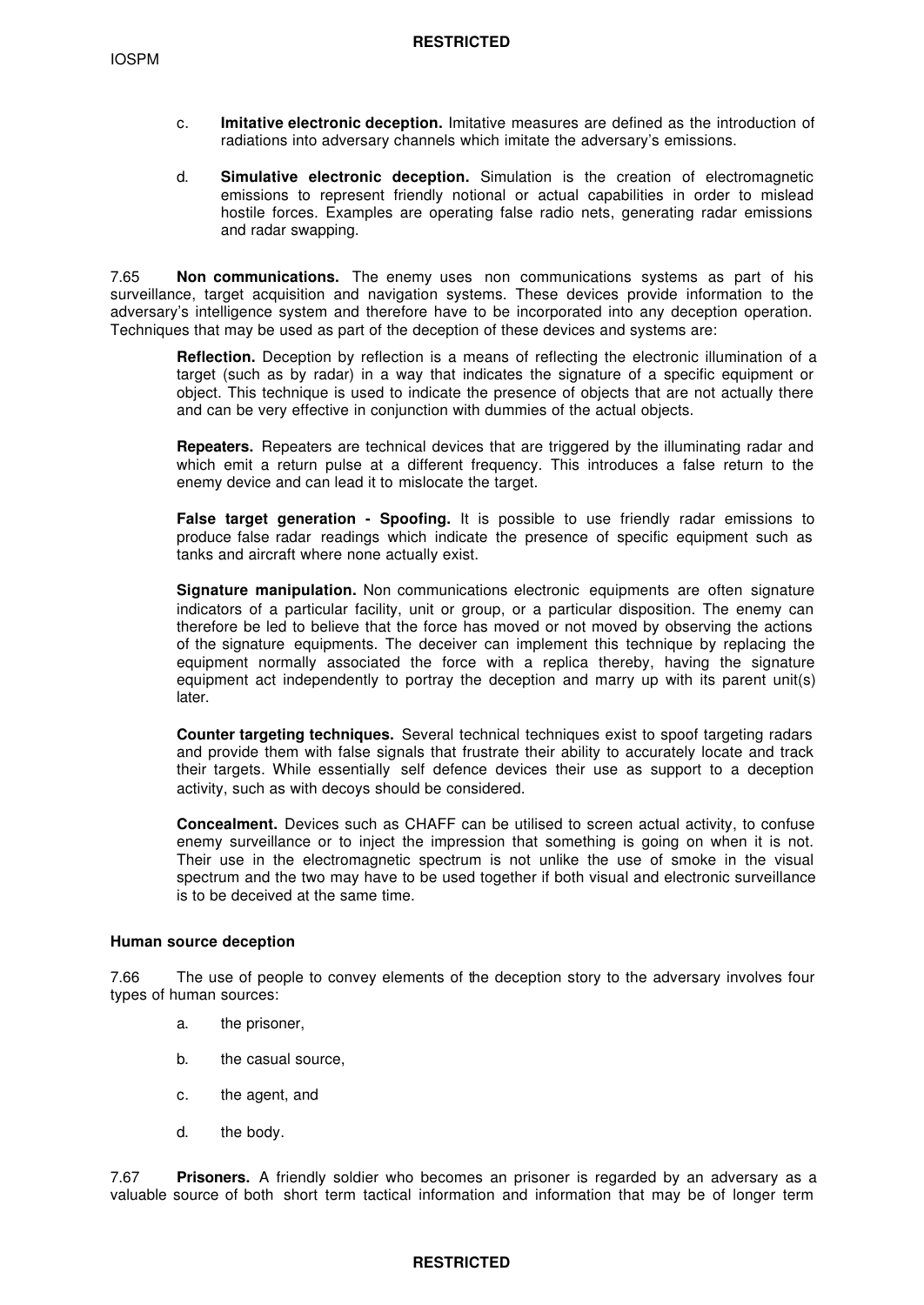#### **RESTRICTED**

operational and strategic importance. The control of the information the prisoner provides to the enemy under interrogation, however, is difficult. The best prisoner source will therefore be one who recounts to his captors what he was doing or saw without knowing it is a deception. Personnel who are aware of the nature of the deception should be protected from capture or exploitation. Although it may be good fiction to plant a prisoner to spread a false story, it would place the integrity and security of the deception in grave jeopardy.

7.68 **Casual Sources.** Non military personnel who are in a position to observe events or objects that are part of the deception and to pass their observations on to the enemy are a valuable corroborating means of supporting the deception story.

7.69 **Agents.** Enemy agents can be important means of conveying elements of the deception story under three circumstances:

- a. Where the identity of an agent is unknown, but his presence is suspected, false information can be made readily available so that he is able to collect it in his normal way.
- b. Where the agent is known he can be provided with false information in the same way as an unknown agent. In this case there will be a better knowledge of what is actually getting to the enemy.
- c. Where the agent is known and turned, into a double agent he can be provided with false information with certainty that it is getting to the enemy in a form and detail under control of the deception director.

7.70 **Bodies.** People have been used as important elements in deception operations when it has been important to enhance the credibility of the deception story with tangible evidence. General Patton was used to give credibility to the existence of the First Army Group. In 1943, the deception operation, Operation Mincemeat (the basis of the story - The Man Who Never Was), involved use of a dead body to give credibility to documentary evidence that the Allies would invade Sardinia, when their real target was Sicily.

## **Documentary Deception**

7.71 A captured document carries high credibility. Above all it must appear genuine and contain information that can be substantiated by other means. The credibility is further enhanced if it comes into the target's hands in a plausible way.

7.72 Considerable care has to be exercised in the use of this type of measure to ensure that the adversary does not get the information too easily. Too gratuitous a provision of a document that contains a large amount of information would be counter productive if it alerted the adversary to look more closely into its authenticity.

## **Control of Deception Measures**

7.73 It may not be practical or appear necessary to use all deception measures in a deception operation. However it is necessary to ensure that all the means that the target has to receive the deception story or to acquire contrary evidence are provided with consistent indicators which collectively provide the whole story. While a mass of conflicting information will confuse the adversary and so assist the friendly commander it is better if the target is able to deduce a consistent and credible picture (albeit the wrong one) in response to the prompts portrayed to him.

## **SECTION 7.8: DECEPTION TECHNIQUES**

7.74 A mix of false and real activities that in total are designed to achieve a specific effect on the target achieves the depiction of a deception. There are a number of patterns or combinations of activities used to achieve these effects. Each specific effect and the way it is achieved are known as a deception **technique**. Deception techniques may be used in combination to present a number of indicators to the enemy.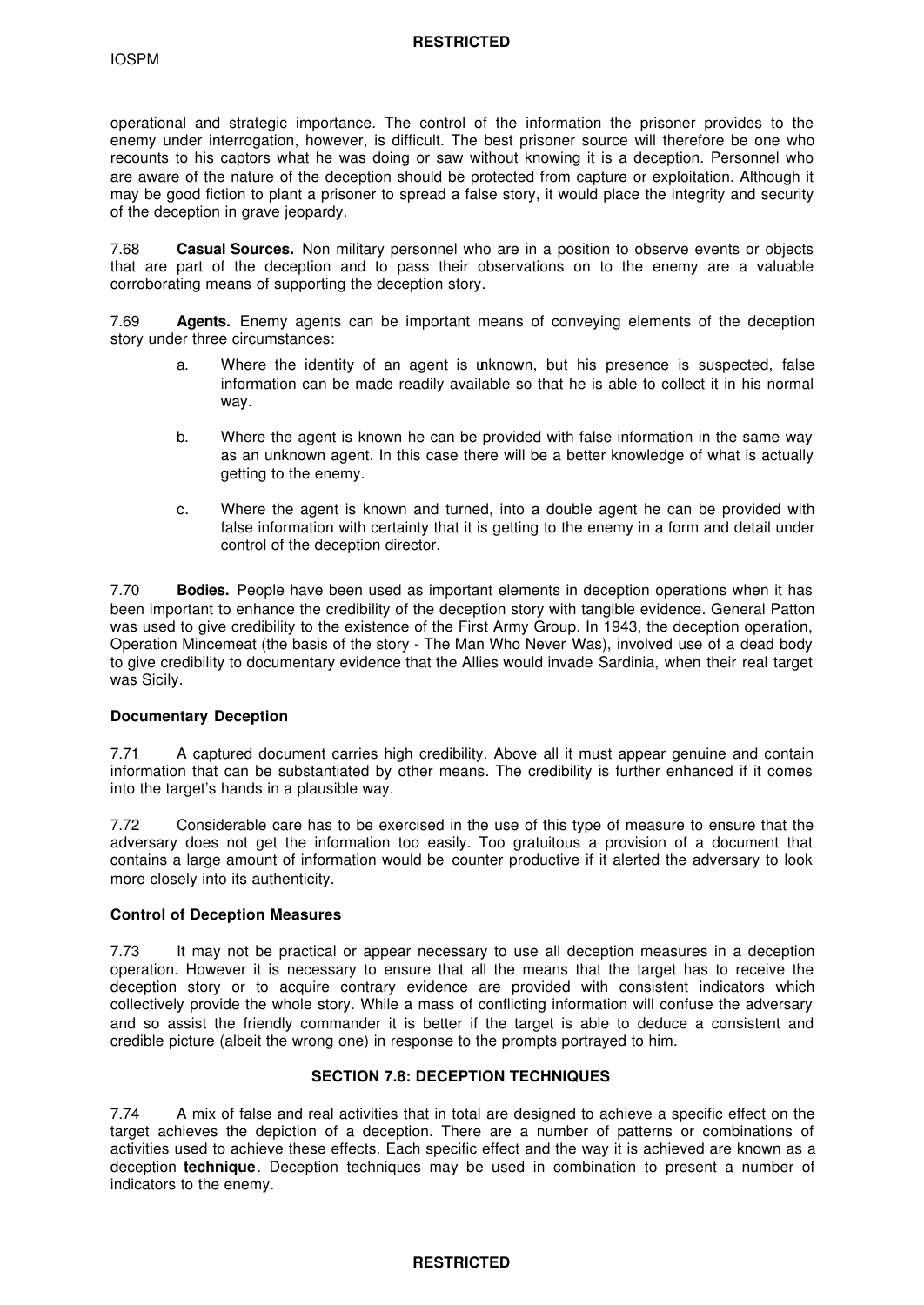### **RESTRICTED**

7.75 There are a number of deception techniques which form the basis of all active deception operations. The recognised techniques are:

- a. the feint;
- b. the demonstration;
- c. the display; and
- d. a variety of ruses:

the obvious solution,

the lure,

the false routine,

the mask,

the unintentional mistake,

- the piece of bad luck,
- the substitution, and

the double bluff.

#### **Feints**

7.76 The feint is the most widely used type of active deception operation at the tactical level.

7.77 **Characteristics.** Feints are offensive actions involving actual contact with the enemy. It is the actual contact that distinguishes them from demonstrations. They are usually designed to simulate the launching of an actual main attack, as distinct from supporting or diversionary attacks, which are real attacks with limited objectives.

7.78 **Purpose.** The principal purpose of a feint is to divert the attention and forces of the enemy from the point of the main operation. A feint may be used to cause the enemy to:

- a. commit his reserves prematurely or away from the main attack;
- b. hold his reserves so that they cannot influence the main attack;
- c. reveal the extent and detail of his defence, including such things as his defensive fire plan and positions of support weapons;
- d. divert support effort away from the main point of battle; and
- e. reveal key technical intelligence (eg electronic characteristics of weapon systems).

7.79 A single feint may not always be the principal deception. A series of recurring feints can be used to harass and confuse the enemy to such an extent that he cannot distinguish the main thrust of the attack. Repetitive feints can also accustom the enemy to a pattern of activity so that he takes no special action; when the main attack occurs, mistaking it for just another feint.

**Advantages.** Realism is the key advantage of a feint, since the actual contact involved can convince the enemy of the 'truth' of the deception.

**Disadvantages.** Feints are resource intensive since in order to make them realistic considerable combat power has to be allocated to the task. Contact also brings with it the likelihood of capture of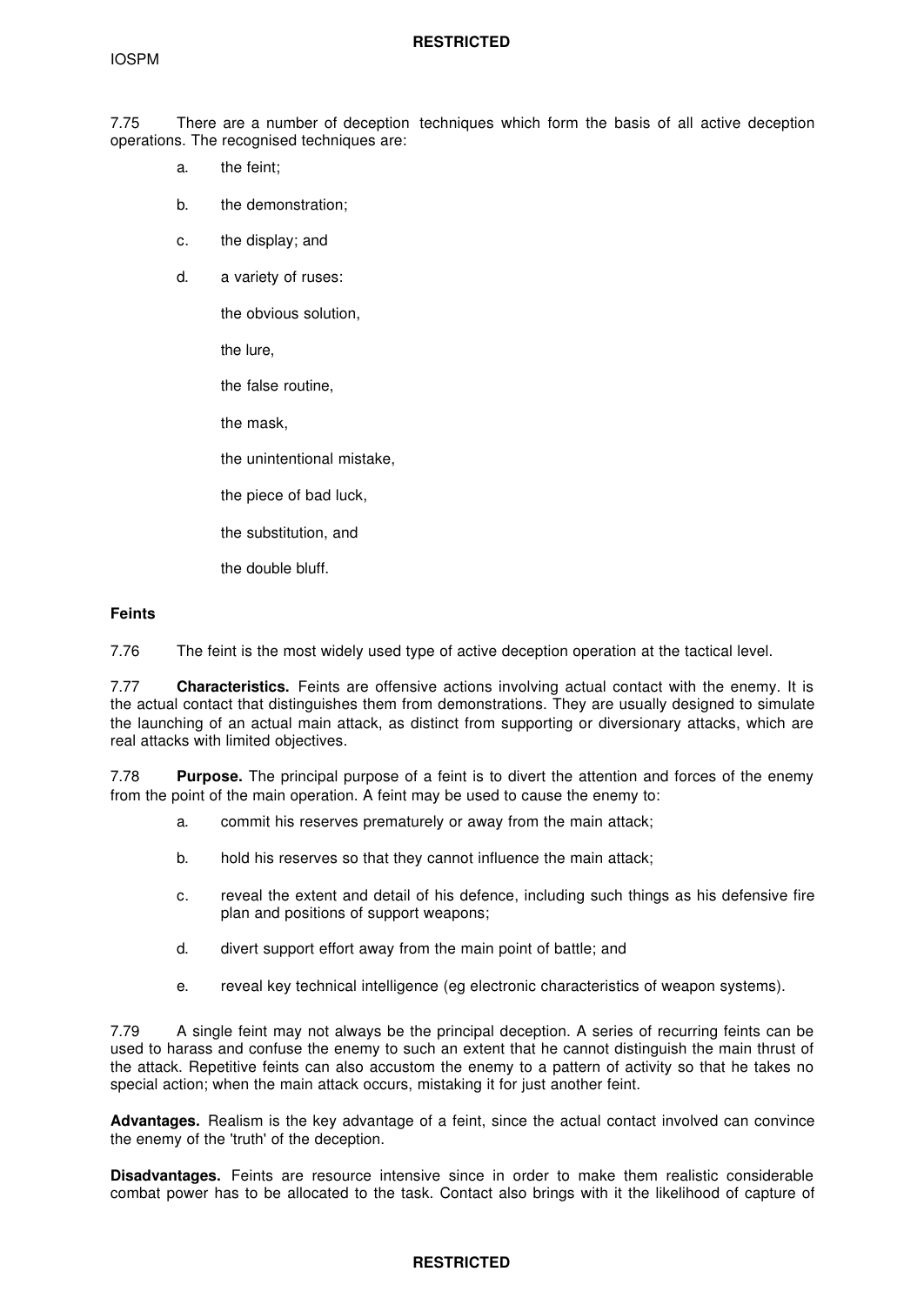personnel and documents and the greater risk that the enemy will become aware of the true purpose of the feint. The enemy will also be able to assess the relative strength of the force involved in the feint compared to the rest of the friendly force. Timing is important in minimising this risk by limiting the time between the feint and the actual attack so that they enemy cannot react to the discovery of the deception.

7.80 **Applications.** A feint must be plausible and courses of action considered during the initial appreciation but later rejected, are often suitable for a feint. It must also be capable of achieving the deception objective and the commander must determine that:

- a. the area of activity is of sufficient importance to the enemy that he cannot ignore the attack and has to react in the way desired;
- b. the feint is conducted sufficiently far from the main point of attack to require the enemy to adjust his dispositions away from positions where they can carry out their original or primary purpose; and
- c. the area of the feint is sufficiently displaced from the point of main attack so that the feint does not interfere with the main attack.

7.81 **Time of a feint.** The timing of a feint is critical to its success. It may precede, or be coincident with, the main attack or it may even follow the commencement of the main attack. The timing and duration of the feint has to be such that the enemy commander has time to react and adjust or redeploy his forces before he discovers the nature of the feint or that the other action is the main attack. If he has not reacted then his dispositions will still allow him to meet the main attack with his original plan. A feint may follow a main attack where it is desired to keep the enemy off balance and undecided on the commitment of his reserves thus allowing the main attack time to consolidate and exploit any local opportunities.

### **Demonstration**

7.82 A demonstration is a show of force in an area where a decision is not sought. It is similar to a feint except that no contact with the adversary is intended.

**Advantages.** The major advantages of using demonstrations are:

- the absence of physical contact with the adversary facilitates subsequent employment of the demonstration force elsewhere;
- the size of the force can be reduced as its strength is not to be tested by contact with the adversary; and

they permit more use of simulated equipment and actions.

### **Disavantages.** The major disadvantages are:

a demonstration lacks the realism of a feint and it is more difficult to portray the deception story convincingly without contact; and

it is more likely that a demonstration will be identified as deception early in the operation enabling the adversary to divert his intelligence effort and forces to determine and counter the actual operation.

7.83 A demonstration may be used successfully when the factors of time, distance or terrain make a lack of contact realistic. They have application during defensive operations and when the forces are manoeuvring out of contact.

## **Displays**

7.84 To assist in the projection of a deception story, units can be tasked to conduct displays by presenting static productions to the target's intelligence collection resources through the use of: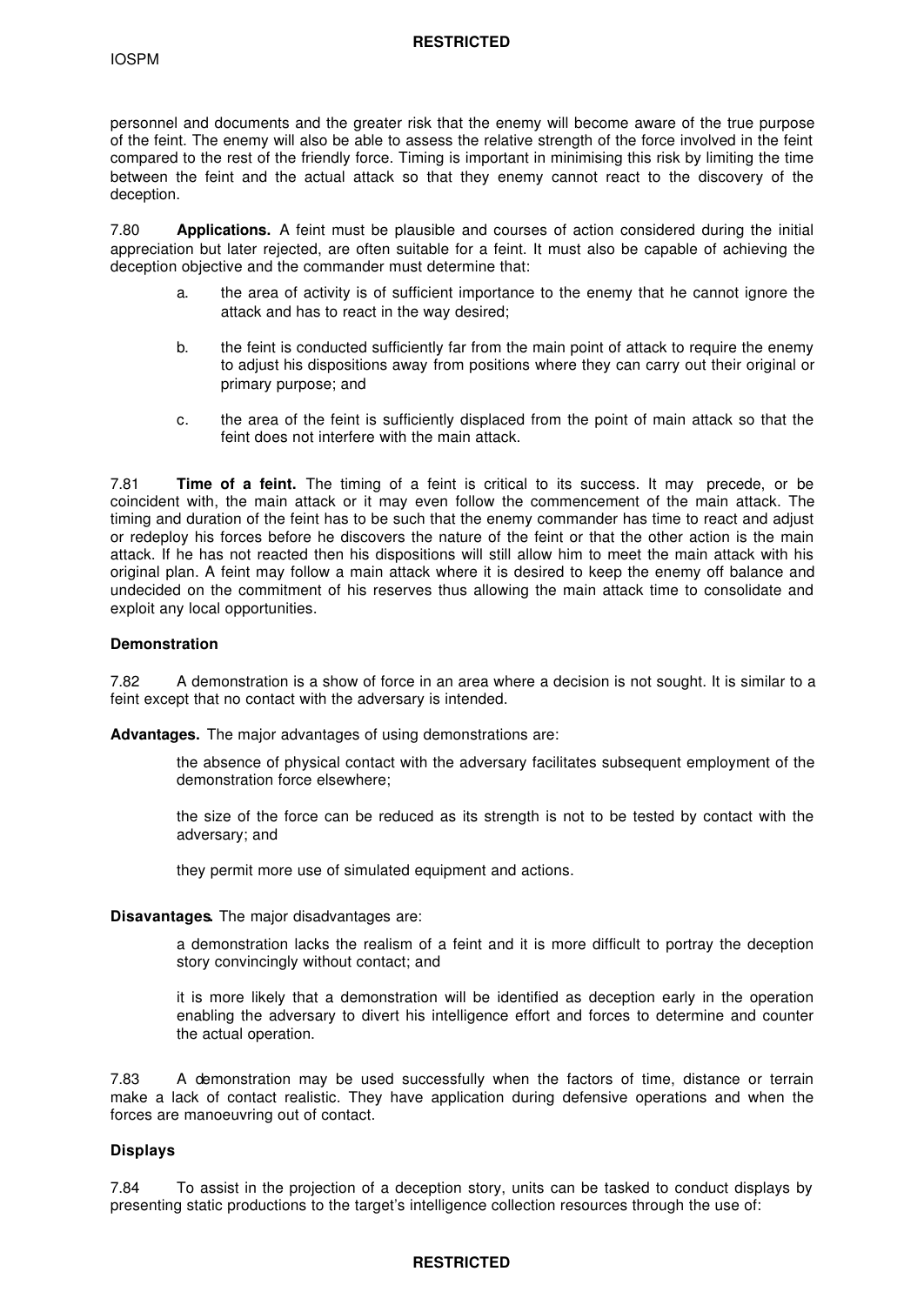- a. invention,
- b. disguise,
- c. portrayal, or
- d. a combination of the above.

7.85 **Invention.** In an invention, objects or systems are simulated that do not exist. These simulations have varying requirements for authenticity, depending on the type, proximity, and effectiveness of adversary sensors, reconnaissance and observation, and the amount of camouflage used.

7.86 **Disguises.** A disguise is simply altering an object or set of objects to make it look like something else. Since many military objects and installations are difficult to conceal completely, it may be easier and more desirable to disguise their appearance. Disguise can also make targets of high value appear to be of little or no value.

7.87 **Portrayals.** A portrayal presents to the adversary a unit which does not exist, or which is of a different type to that which does actually exist. While portrayal is considered an act in itself, it usually includes disguises and inventions.

7.88 **Use of displays**. Ammunition and supply dumps, vehicle parks, airfields, artillery positions, bridges and field fortifications can be portrayed successfully. The results of some attacks can also be imitated to confuse an adversary's battle damage assessment. For example, airfield runways can be made to appear unusable, or secondary explosions can be initiated in a dump that has been shelled. Portrayal of installations may involve the alteration of existing facilities and adding equipment and activity necessary to provide the desired appearance.

## **Ruses**

7.89 Ruses are tricks of war. They are generally single actions, planned or impromptu. The ruse is characterised by the deliberate placing of false information into the hands of the enemy. The techniques for instigating a ruse and overcoming the suspicion and scepticism of the target are briefly discussed in the following paragraphs.

7.90 **The obvious solution**. In this technique the adversary is encouraged to believe that the obvious way of achieving the objective will be adopted. The JMAP and the adversary deployment pattern can give leads to the identification of what is the most obvious course of action and what the adversary has appreciated is the most likely friendly course.

7.91 **The lure**. In this technique the adversary is presented with a set of apparent circumstances which offer a sudden and ideal opportunity to achieve his objective and which must therefore be seized quickly before it disappears. In fact he is being tempted to take action without the opportunity to fully test the intelligence that has been presented to him and he is heading into a trap.

7.92 **The false routine**. The adversary is conditioned by repetition to believe that the friendly force has a routine of activity that does not lead to any threat. In fact the routine activity is used by the friendly force as a cover for the preparation of hostile action. This may also be known as The Cry Wolf Ploy, where the target is given a number of alerts which result in no substantive action so that he is reluctant to cause yet another unnecessary alert when the real action begins.

7.93 **The mask**. In this technique the friendly forces are disguised as an adversary or neutral element so that the adversary fails to identify them until it is too late and they have a tactical advantage. The use of this technique has to be undertaken with caution however as it is necessary to remove such disguise and reveal the true identity of the force in order not to contravene legal requirements.

7.94 **The unintentional mistake**. The adversary is lead to believe that valuable information has come into his hands by mistake or the incompetence of an individual. This technique most often takes the form of an apparent breach of security or lapse in operational security arising from incorrect use of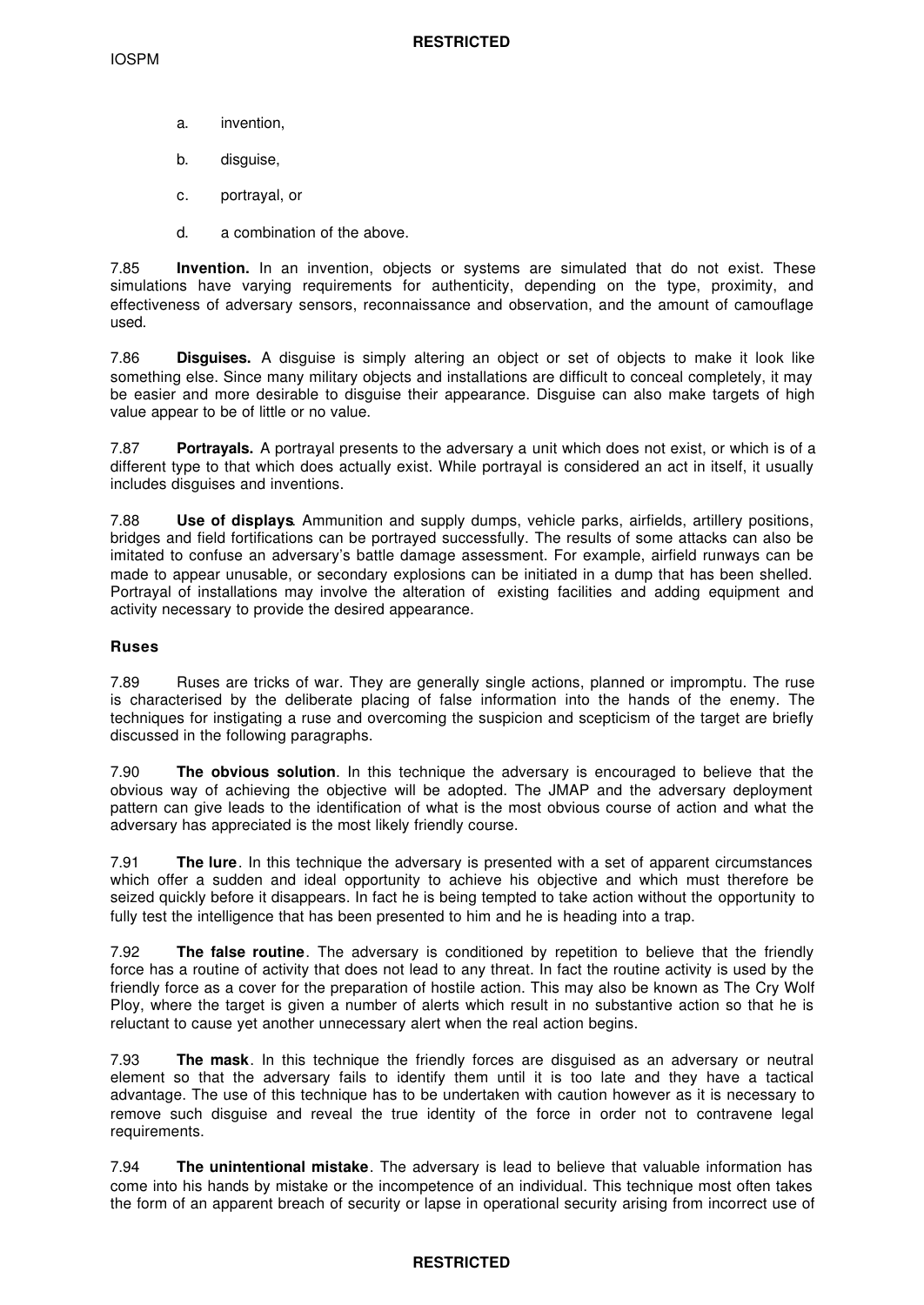document or communications security. Loose talk in the proximity of known or possible enemy agents also comes into this category.

7.95 **The piece of bad luck**. The adversary is lead to believe he has acquired a piece of vitally important information due to friendly force accident or bad luck. The feeding of information to the adversary by having him find such things as marked maps in evacuated headquarters or on prisoners or casualties is such a technique. Faked vehicle or aircraft accidents in which apparently important information falls into the adversary's hands are an example of this technique. The important aspect to using this technique is to ensure that the circumstances are so arranged that the adversary does not suspect the ease with which he receives a critical piece of information.

7.96 **Substitution - false display**. This is an elaborate ploy in which the adversary is shown a display that is obviously a deception or is deliberately exposed to the adversary as not being genuine. Salvaged or dummy equipment and prepared alternative or dummy positions may be used. When the adversary has accepted it as a false situation and dismissed it from his consideration, they can be occupied as real positions or substituted with real capability. A simple example is the dummy defensive position that the adversary discovers to be dummy but the friendly force subsequently occupies as a key part of their defensive plan.

7.97 **The double bluff**. This technique is reliant on an adversary's natural predisposition to expect deception or previous conditioning. Given these circumstances the adversary is presented with the real situation but identifies it as a deception and dismisses it. This technique is extremely risky and requires a highly developed ability to monitor the adversary's intelligence and decision processes. It is vital that the friendly commander knows that the real situation has been dismissed and can proceed with implementation of the real plan without risk.

- 7.98 **Overload**. Where it is not possible to shift the target's perceptions, it may be possible to:
	- a. present him with a variety of stories of which all appear equally probable; or
	- b. present him with so much information that he finds it difficult to reach any conclusion.

7.99 The second situation is one of creating an overload on his intelligence system. The technique of overload is to provide the adversary with an excessive amount of information which he must sort through to make a decision. It is designed to prevent him from producing effective and timely intelligence. If executed effectively it neutralises the adversary's intelligence effort and in the longer term reduces the credibility of the intelligence staff in the eyes of their commander and the operations staff. Such a situation will support future deception, as commanders who have lost faith in their intelligence staff will tend to be their own intelligence officers. They then make themselves more susceptible to believing preconceived ideas or the sources they regard as "best", to the exclusion of a more balanced assessment of the full range of sources.

7.100 The use of overload should not be resorted to lightly. Its effectiveness relies on the incompetence of the adversary intelligence system and its inability to handle volume processing. Faced with a system overload an intelligence officer may fall back on a smaller number of high quality sources or on an almost random selection of the reports available. Equally he might rely more on his detached assessment and be relatively uninfluenced by the incoming information. In these cases the intelligence officer frees himself from being overloaded and can produce a coherent assessment. Such assessments may be wrong but equally they may be right. In either case the friendly deceiver, by using overload, has lost the ability to influence the adversary intelligence officer. Resorting to overload as a ploy therefore still requires the monitoring of the adversary intelligence and command system to determine what the actual effect is and how the overload is being handled.

7.101 The use of overload at the same time as active deception can neutralise the deception. Good deception requires that it attract the attention of the target and intelligence staff and keep them focussed on the information that supports the story. The false information being fed to the adversary to depict the deception story may be lost in the overall volume of the overload.

# **SECTION 7.9: DECEPTION PLANS**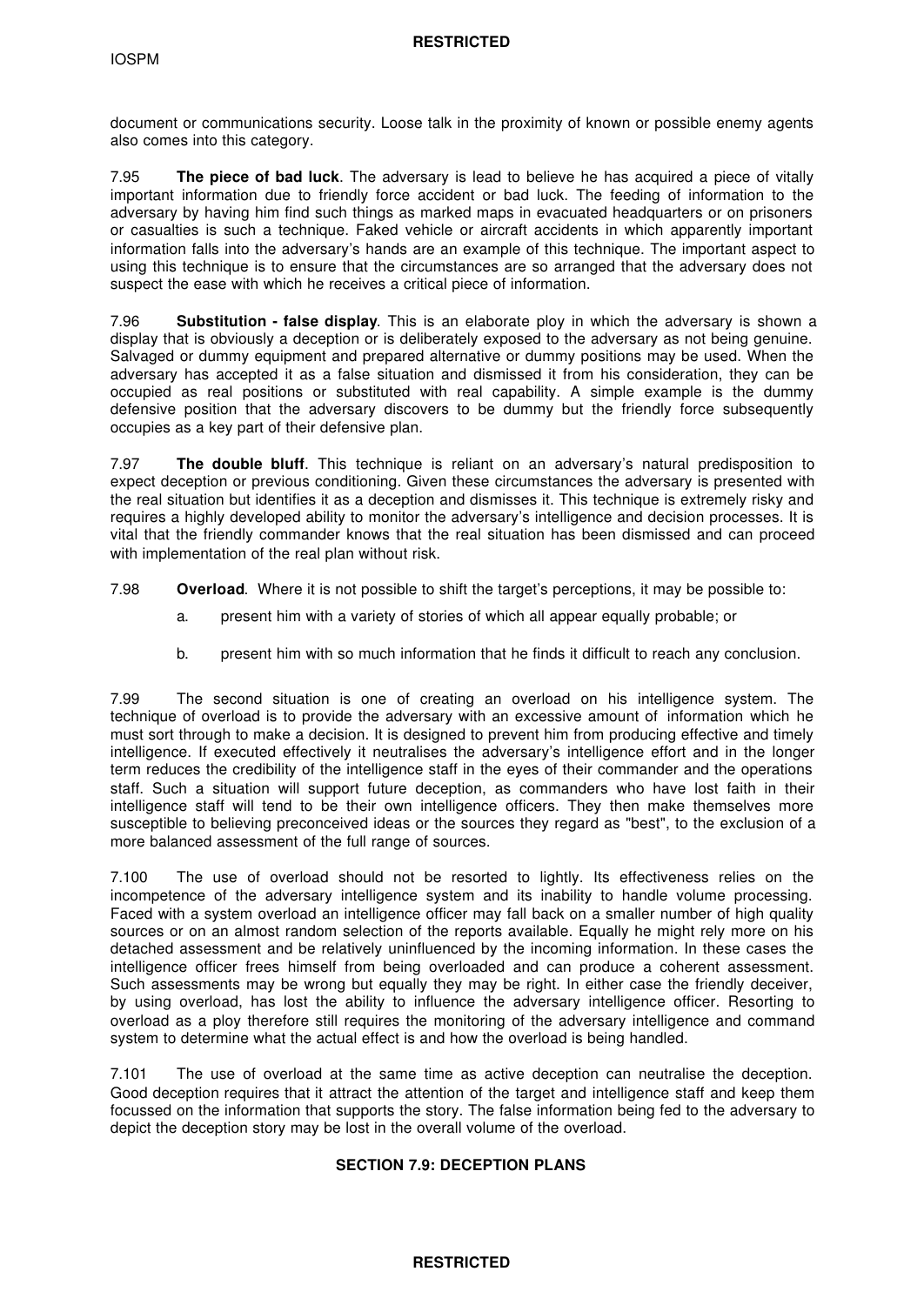## **The Deception Plan**

7.102 A deception plan consists of the target, the objective, the technique/s, the means, the measures, timings, and the resources required or responsible to achieve the effect.

7.103 **Deriving a plan from the story**. Having decided on the deception story, planners consider which elements of the story can be conveyed by what means, using what technique to the target over what timeframe. The deception planners approach the deception story as if it were the force commander's concept of operations, and detail the actions that the force would have to take to execute the operation.

7.104 **A plan for each COA**. An initial deception plan, prepared for each COA developed within the JMAP, will include a deception target, objective and story, and an overview of the techniques, means, measures, times and resources required. These issues are contested during the wargaming process conducted as part of COA Analayis (see Chapter 4).

7.105 **Deciding on the plan**. In the process of deciding a COA, the commander will select the preferred deception story and provide guidance on the techniques and resources to be used. This is developed into the actual deception plan by matching the available resources to the portrayal of the elements of the deception story they are required to carry out. The preparation of the deception plan converts the visualised deception into the specific actions (deception measures) that have to be carried out. It also finalises who has to carry them out in order to convey the indicators of the deception story to the target's collection means. These then are the basis of the instructions and orders that are subsequently issued.

## **SECTION 7.10: EXECUTION**

#### **Supervision and coordination**

7.106 The plan has to include the arrangements for ensuring the deception activities are coordinated and the reporting requirements of the various participants. This should extend to the requirements for monitoring the effectiveness and completeness of the activities and the review and adjustment of the operation.

#### **Concluding a deception**

7.107 It is important that, at the planning stage, the way in which the deception is to be concluded is considered and included in the plan. The best deception is one that the adversary does not know has occurred - ever!

7.108 Deception activities should terminate in a logical manner, from the adversary point of view; and it may be necessary to manufacture information in order to make it seem so. The adversary may tend to blame his own intelligence system for failing to provide timely and accurate intelligence rather than see (and acknowledge) that he has been successfully, deceived. This characteristic can be exploited by providing information that shows the real situation but does it too late to be of use.

7.109 The notional order of battle has to be adjusted back to the actual order of battle in a logical way if the adversary is to remain unaware of the deception. If it is intended to utilise 'phantom' units again then they have to be placed in reserve and some continuing deception activities will have to be promulgated to the enemy. Such long-term deception, even at a low level, will require a dedication of resources. Notional units can be disbanded as reinforcements for actual units, however time has to be allocated to achieve this and some briefing and actual movement of personnel may be required if the deception is not to be later compromised by the interrogation of friendly prisoners.

## **Flexibility**

7.110 No battle proceeds as planned. The deception has to be sufficiently flexible to be altered in response to adversary activity that was unexpected or other events that alter the situation. Situations may also arise where the means of channelling the deception story to the adversary become ineffective or are destroyed and alternative measures have to be generated to ensure critical aspects get through to the target.